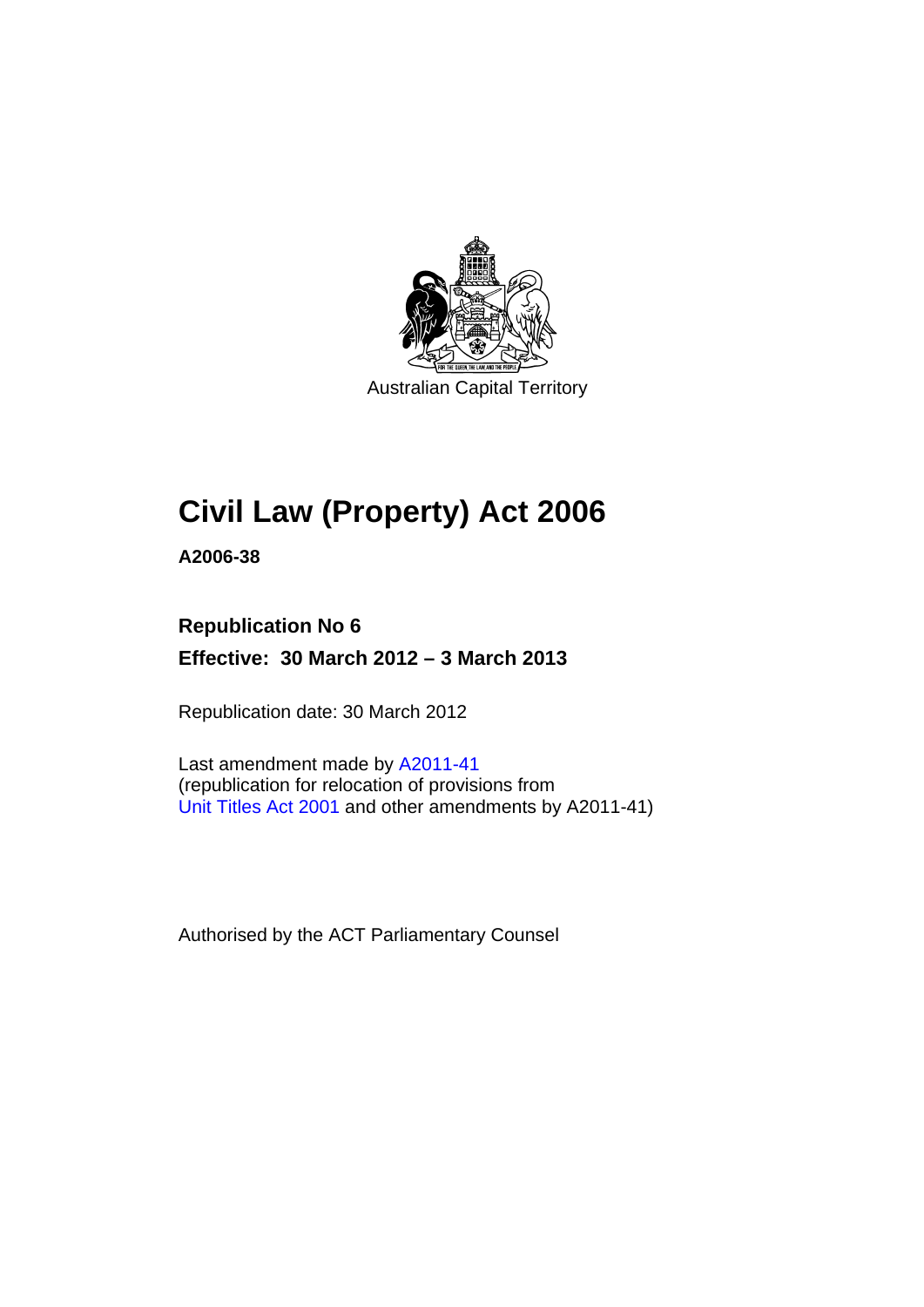#### **About this republication**

#### **The republished law**

This is a republication of the *Civil Law (Property) Act 2006* (including any amendment made under the *[Legislation Act 2001](http://www.legislation.act.gov.au/a/2001-14)*, part 11.3 (Editorial changes)) as in force on 30 March 2012*.* It also includes any commencement, amendment, repeal or expiry affecting this republished law to 30 March 2012.

The legislation history and amendment history of the republished law are set out in endnotes 3 and 4.

#### **Kinds of republications**

The Parliamentary Counsel's Office prepares 2 kinds of republications of ACT laws (see the ACT legislation register at [www.legislation.act.gov.au](http://www.legislation.act.gov.au/)):

- authorised republications to which the *[Legislation Act 2001](http://www.legislation.act.gov.au/a/2001-14)* applies
- unauthorised republications.

The status of this republication appears on the bottom of each page.

#### **Editorial changes**

The *[Legislation Act 2001](http://www.legislation.act.gov.au/a/2001-14)*, part 11.3 authorises the Parliamentary Counsel to make editorial amendments and other changes of a formal nature when preparing a law for republication. Editorial changes do not change the effect of the law, but have effect as if they had been made by an Act commencing on the republication date (see *[Legislation Act 2001](http://www.legislation.act.gov.au/a/2001-14)*, s 115 and s 117). The changes are made if the Parliamentary Counsel considers they are desirable to bring the law into line, or more closely into line, with current legislative drafting practice.

This republication does not include amendments made under part 11.3 (see endnote 1).

#### **Uncommenced provisions and amendments**

If a provision of the republished law has not commenced, the symbol  $\mathbf{U}$  appears immediately before the provision heading. Any uncommenced amendments that affect this republished law are accessible on the ACT legislation register [\(www.legislation.act.gov.au\)](http://www.legislation.act.gov.au/). For more information, see the home page for this law on the register.

#### **Modifications**

If a provision of the republished law is affected by a current modification, the symbol  $\mathbf{M}$ appears immediately before the provision heading. The text of the modifying provision appears in the endnotes. For the legal status of modifications, see the *[Legislation Act 2001](http://www.legislation.act.gov.au/a/2001-14)*, section 95.

#### **Penalties**

At the republication date, the value of a penalty unit for an offence against this law is \$110 for an individual and \$550 for a corporation (see *[Legislation Act 2001](http://www.legislation.act.gov.au/a/2001-14)*, s 133).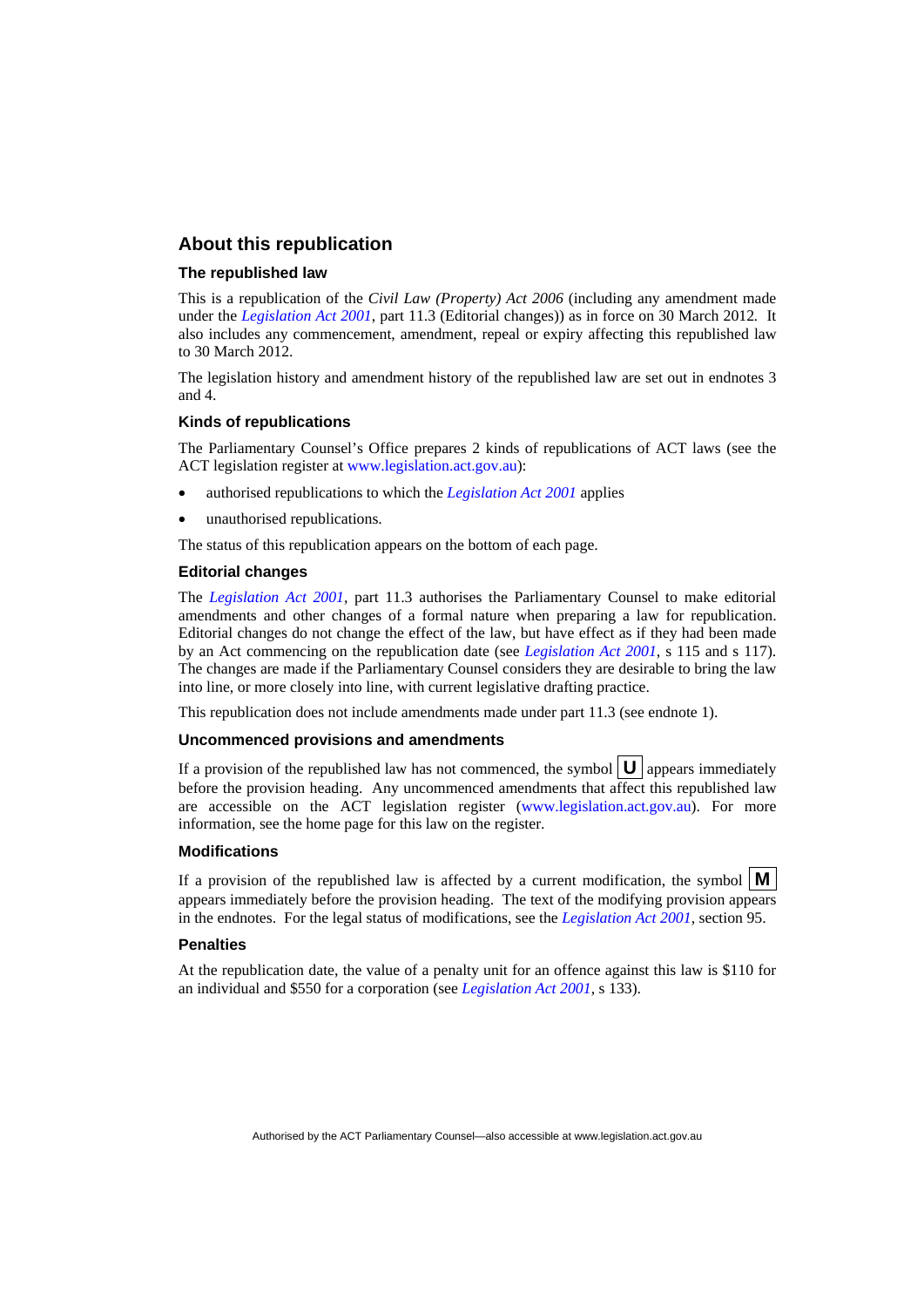

# **Civil Law (Property) Act 2006**

## **Contents**

|                  |                                 | Page                  |
|------------------|---------------------------------|-----------------------|
| <b>Chapter 1</b> | <b>Preliminary</b>              |                       |
| 1                | Name of Act                     | $\mathbf{2}^{\prime}$ |
| 3                | Dictionary                      | 2                     |
| 4                | <b>Notes</b>                    | 2                     |
| 5                | Application of Act              | $\overline{2}$        |
| <b>Chapter 2</b> | Conveyancing                    |                       |
| <b>Part 2.1</b>  | <b>Conveyancing-preliminary</b> |                       |
| 200              | What is a settlement?           | 3                     |
|                  |                                 |                       |

Civil Law (Property) Act 2006 Effective: 30/03/12-03/03/13 contents 1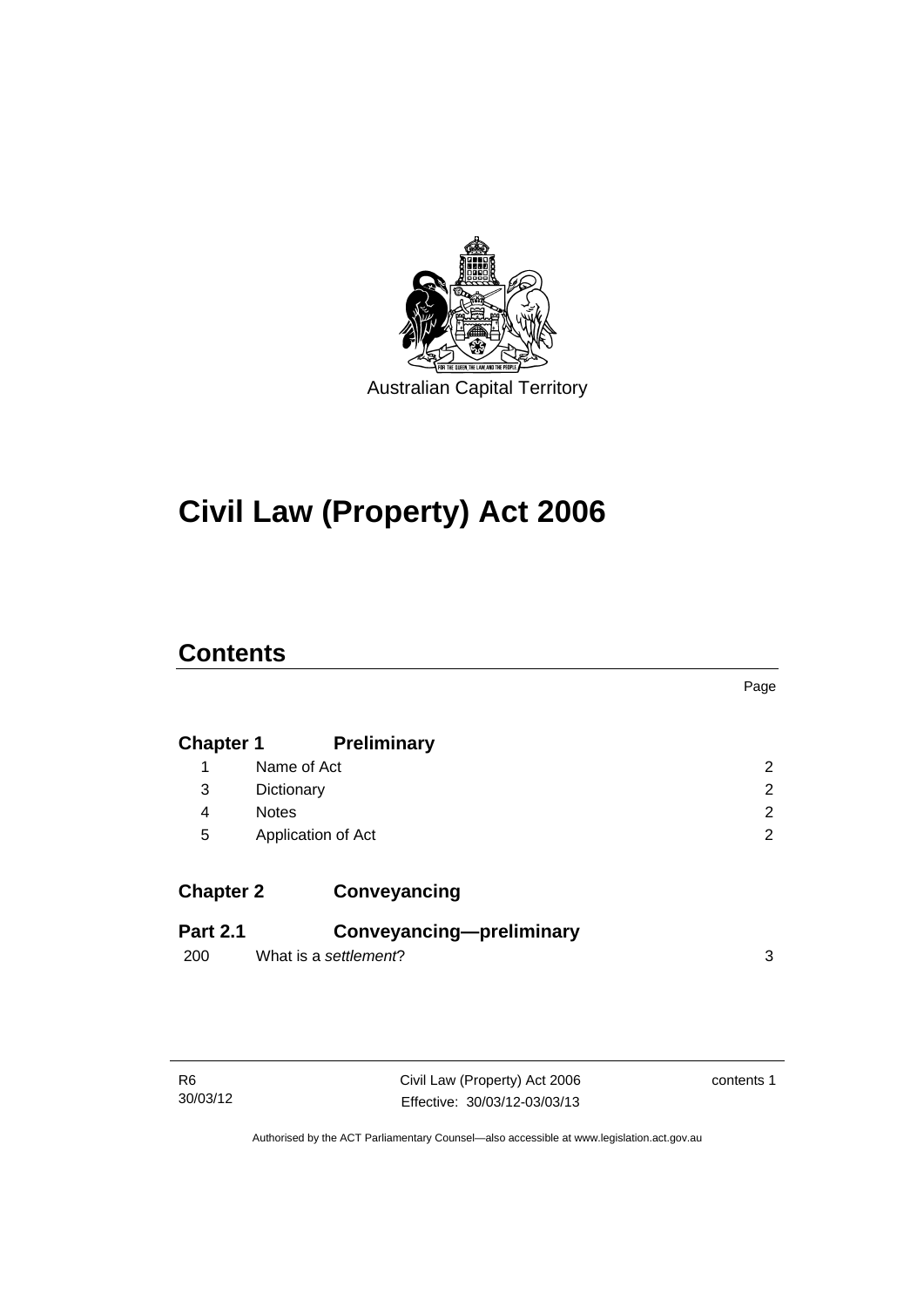#### **Contents**

|                 |                                                                  | Page           |
|-----------------|------------------------------------------------------------------|----------------|
| <b>Part 2.2</b> | <b>General rules about property</b>                              |                |
| Division 2.2.1  | Rules of law on certain points                                   |                |
| 201             | Instruments required to be in writing                            | 4              |
| 202             | Creation of interests in land by word of mouth                   | 5              |
| 203             | Exceptions to s 201 and s 202                                    | 5              |
| 204             | Proceedings do not lie on certain unwritten agreements           | 6              |
| 205             | Assignment of debts and things in action                         | $\overline{7}$ |
| 206             | Merger                                                           | $\overline{7}$ |
| 207             | Equitable waste                                                  | 8              |
| Division 2.2.2  | <b>Property generally</b>                                        |                |
| 208             | Person may assure property to self or to self and others         | 8              |
| 209             | Power for corporations to hold property as joint tenants         | 8              |
| 210             | Interpretation of conveyance etc of property to 2 or more people |                |
|                 | together                                                         | 9              |
| 211             | Tenants in common of equitable estate acquiring legal estate     | 9              |
| 212             | People taking who are not parties                                | 10             |
| 213             | Presumption of survivorship                                      | 10             |
| 214             | Provisions about supplemental instruments                        | 10             |
| Division 2.2.3  | <b>Ending life interests</b>                                     |                |
| 215             | Meaning of life interest for div 2.2.3                           | 11             |
| 216             | Wrongful holding over of life interest etc                       | 11             |
| 217             | Vesting of interests on end of life interest-evidence of death   | 11             |
| 218             | Vesting orders made in error                                     | 12             |
| <b>Part 2.3</b> | General rules about deeds and documents of                       |                |
|                 | corporations                                                     |                |
| Division 2.3.1  | Deeds and their effect                                           |                |
| 219             | Signature and attestation of deeds                               | 14             |
| 220             | Receipt in deed sufficient                                       | 14             |
| 221             | Receipt in deed or endorsed evidence for subsequent purchaser    | 15             |
| 222             | How powers of appointment are to be exercised                    | 15             |
| Division 2.3.2  | <b>Operation of deeds</b>                                        |                |
| 223             | Limitations may be made by direct conveyance without uses        | 15             |
| 224             | In conveyance use of word grant unnecessary                      | 15             |
| contents 2      | Civil Law (Property) Act 2006                                    | R <sub>6</sub> |
|                 | Effective: 30/03/12-03/03/13                                     | 30/03/12       |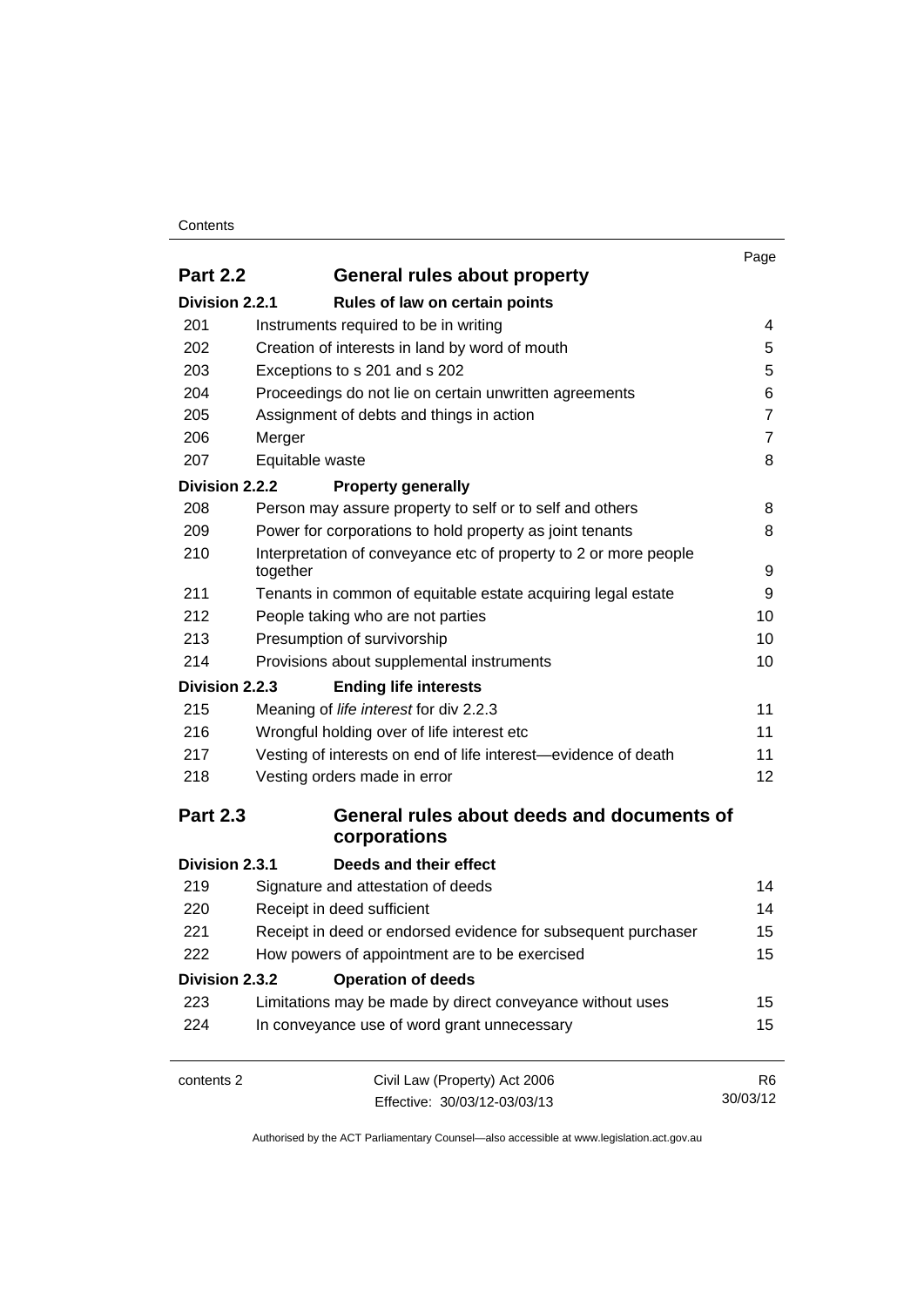|                 |                                                                            | Contents   |
|-----------------|----------------------------------------------------------------------------|------------|
|                 |                                                                            | Page       |
| 225             | Rights of entry etc                                                        | 16         |
| 226             | Certain conveyance etc void                                                | 16         |
| Division 2.3.3  | <b>Documents of corporations</b>                                           |            |
| 227             | Execution of documents by or on behalf of corporations                     | 16         |
| Division 2.3.4  | <b>Powers of appointment</b>                                               |            |
| 228             | Application-div 2.3.4                                                      | 18         |
| 229             | Appointments to be valid despite exclusion of object                       | 18         |
| <b>Part 2.4</b> | <b>Sales and other transactions</b>                                        |            |
| Division 2.4.1  | Dispositions on trust for sale or with power of sale                       |            |
| 230             | Meaning of purchaser for div 2.4.1                                         | 19         |
| 231             | Consents to execution of trust for sale etc                                | 19         |
| 232             | Purchaser not to be concerned with trusts of proceeds of sale              | 20         |
| 233             | Settlements of personal property invested in land                          | 20         |
| 234             | Powers given to trustees for sale                                          | 21         |
| 235             | Application of income of land under trust for sale                         | 21         |
| 236             | Partition of land under trust for sale                                     | 21         |
| 237             | Powers of Supreme Court if trustees for sale decline to exercise<br>powers | 23         |
| Division 2.4.2  | <b>Voidable dispositions</b>                                               |            |
| 238             | Meaning of purchaser for div 2.4.2                                         | 23         |
| 239             | Voluntary dispositions to defraud creditors voidable                       | 23         |
| 240             | Voluntary dispositions of land-how far voidable against purchasers         | 24         |
| 241             | Acquisitions of reversions at under value                                  | 24         |
| <b>Part 2.5</b> | <b>Partition</b>                                                           |            |
| 242             | Definitions-pt 2.5                                                         | 25         |
| 243             | Court may order partition of land held in co-ownership                     | 25         |
| 244             | Power of Supreme Court to order sale instead of partition                  | 25         |
| 245             | Authority for interested person to bid                                     | 27         |
| 246             | Parties to partition proceedings                                           | 27         |
| 247             | Several sales in same partition proceeding                                 | 27         |
| <b>Part 2.6</b> | <b>Apportionment</b>                                                       |            |
| 248             | Definitions-pt 2.6                                                         | 29         |
| R6              | Civil Law (Property) Act 2006                                              | contents 3 |
| 30/03/12        | Effective: 30/03/12-03/03/13                                               |            |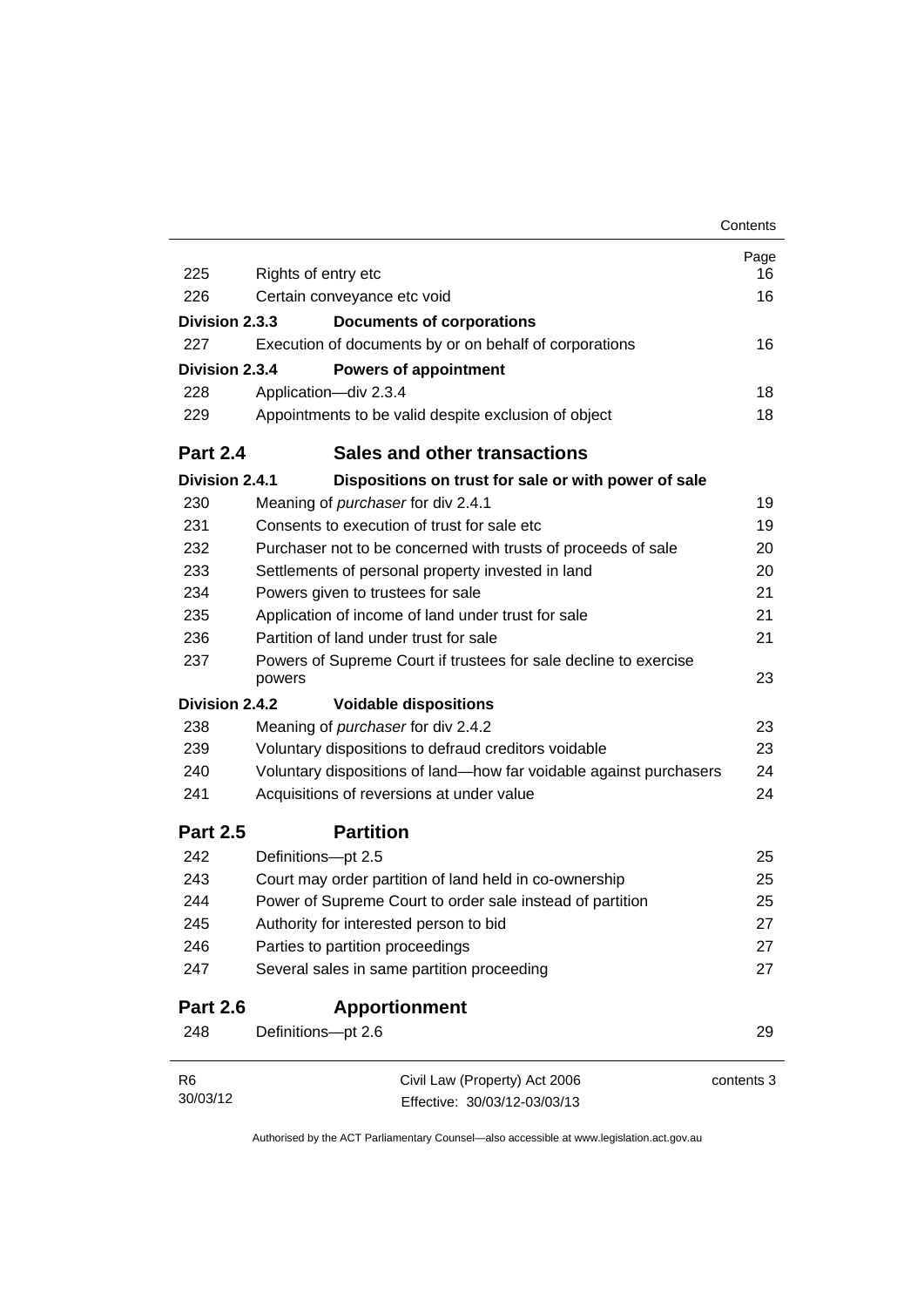| 249             | Application of pt 2.6 to dividends of companies             | Page<br>29 |
|-----------------|-------------------------------------------------------------|------------|
| 250             | Income apportionable in relation to time                    | 29         |
| 251             | Time when apportioned part is payable                       | 30         |
| 252             | Recovery of apportioned parts                               | 30         |
| 253             | Exceptions and application                                  | 31         |
| <b>Part 2.7</b> | Children and children's property                            |            |
| 254             | Receipts by certain children                                | 32         |
| 255             | Management of land during childhood                         | 32         |
| 256             | Power to appoint trustees of child's property               | 33         |
| 257             | Powers and duties of guardian                               | 35         |
| <b>Part 2.8</b> | Rights-of-way                                               |            |
| 258             | No right-of-way by user against Territory etc               | 36         |
|                 |                                                             |            |
| <b>Part 2.9</b> | <b>Unit Titles</b>                                          |            |
| Division 2.9.1  | Definitions-pt 2.9                                          |            |
| 259             | Definitions-pt 2.9                                          | 37         |
| Division 2.9.2  | Developer disclosure                                        |            |
| 260             | Contract for sale of unit before registration of units plan | 37         |
| Division 2.9.3  | <b>Implied warranties</b>                                   |            |
| 261             | Meaning of <i>implied warranties</i> -div 2.9.3             | 39         |
| 262             | Purpose-div 2.9.3                                           | 39         |
| 263             | Implied warranties and right to cancel—effect               | 39         |
| 264             | Implied warranties                                          | 39         |
| 265             | Cancellation of contract                                    | 40         |
| 266             | Claim for compensation                                      | 41         |

## **Chapter 3 [Mortgages](#page-51-0)**

| <b>Part 3.1</b> | Powers in relation to mortgages                 |                |
|-----------------|-------------------------------------------------|----------------|
| 300             | Application-pt 3.1                              | 42             |
| 301             | Powers incidental to mortgages                  | 42             |
| 302             | Receipt for purchase money sufficient discharge | 43             |
| contents 4      | Civil Law (Property) Act 2006                   | R <sub>6</sub> |
|                 | Effective: 30/03/12-03/03/13                    | 30/03/12       |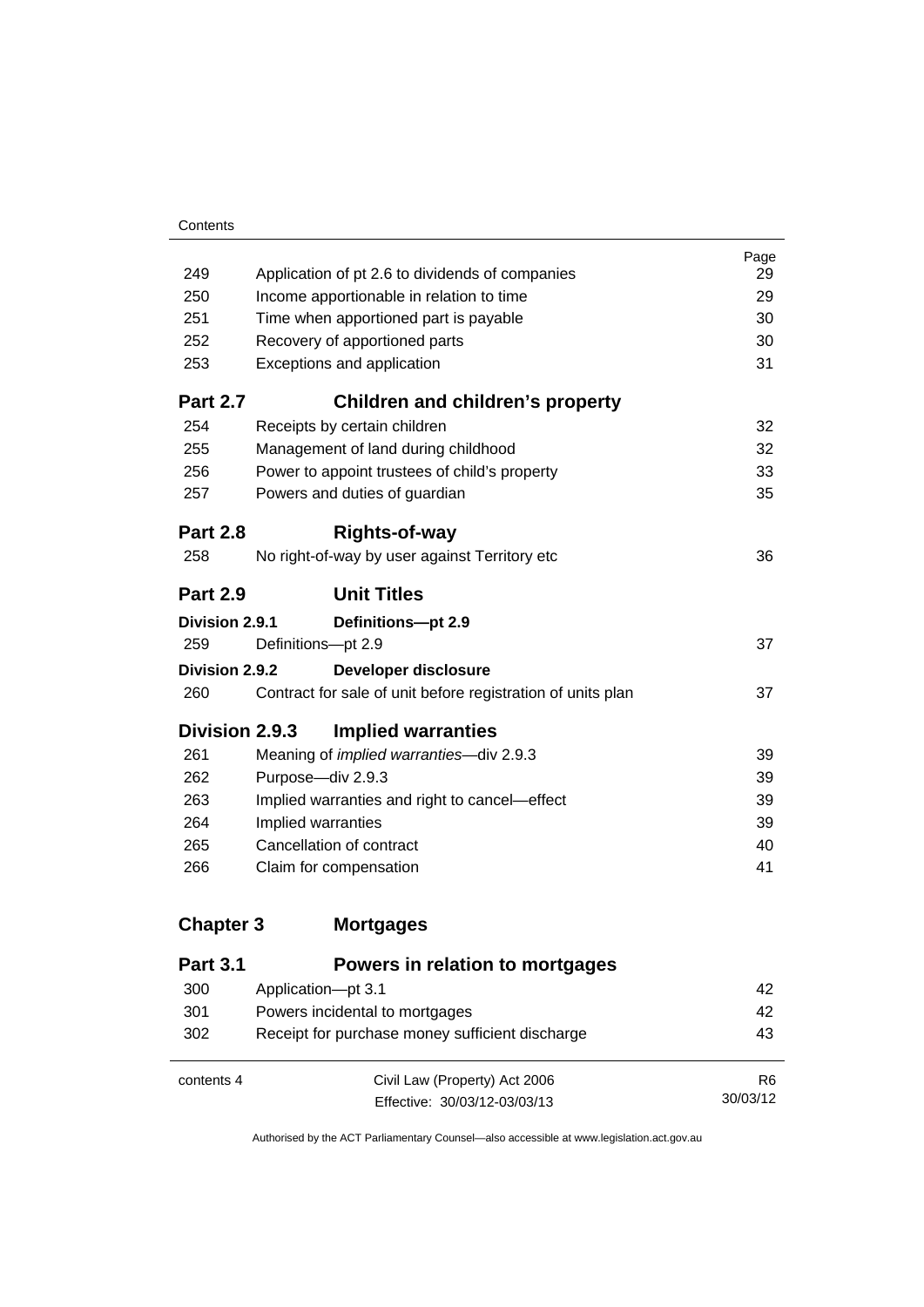| 303              | Notice of sale                                                                                                                    | Page<br>43 |
|------------------|-----------------------------------------------------------------------------------------------------------------------------------|------------|
| 304              | Purported exercise of power of sale                                                                                               | 44         |
| 305              | Application of purchase money by mortgagee                                                                                        | 44         |
| 306              | Property that may be transferred to purchaser<br>Mortgagee may call for documents relating to property<br>Appointment of receiver | 44         |
| 307              |                                                                                                                                   | 45         |
| 308              |                                                                                                                                   | 45         |
| 309              | Receiver taken to be agent of mortgagor                                                                                           | 46         |
| 310              | Powers of receiver                                                                                                                | 46         |
| 311              | Ending appointment of receiver etc                                                                                                | 46         |
| 312              | Commission to receiver                                                                                                            | 46         |
| 313              | Receiver to insure if required                                                                                                    | 47         |
| 314              | Application of amounts received by receiver                                                                                       | 47         |
| <b>Part 3.2</b>  | <b>Mortgages-other provisions</b>                                                                                                 |            |
| 315              | Effect of repayment on ejectment by mortgagee                                                                                     | 48         |
| 316              | Section 315 not to apply in certain cases                                                                                         | 49         |
| 317              | Redemption if mortgagee absent or unknown                                                                                         | 49         |
| <b>Chapter 4</b> | <b>Leases</b>                                                                                                                     |            |
|                  |                                                                                                                                   |            |
| <b>Part 4.1</b>  | Leases-general provisions                                                                                                         |            |
| Division 4.1.1   | Lessee's and lessor's obligations                                                                                                 |            |
| 400              | Lessee's obligations attach to reversion                                                                                          | 51         |
| 401              | Lessor's obligations to run with reversion                                                                                        | 52         |
| 402              | Lessee to give notice of ejectment to lessor                                                                                      | 52         |
| Division 4.1.2   | Renewal of headlease without surrender of sublease                                                                                |            |
| 403              | Renewal of headlease                                                                                                              | 53         |
| 404              | Rights on renewal                                                                                                                 | 53         |
| <b>Part 4.2</b>  | Leases to and for children and for absent                                                                                         |            |
|                  | lessors                                                                                                                           |            |
| 405              | Leases for children                                                                                                               | 55         |
| 406              | Costs of lease authorisation application for child                                                                                | 55         |
| 407              | Renewal of leases by children                                                                                                     | 56         |
| R6               | Civil Law (Property) Act 2006                                                                                                     | contents 5 |
| 30/03/12         | Effective: 30/03/12-03/03/13                                                                                                      |            |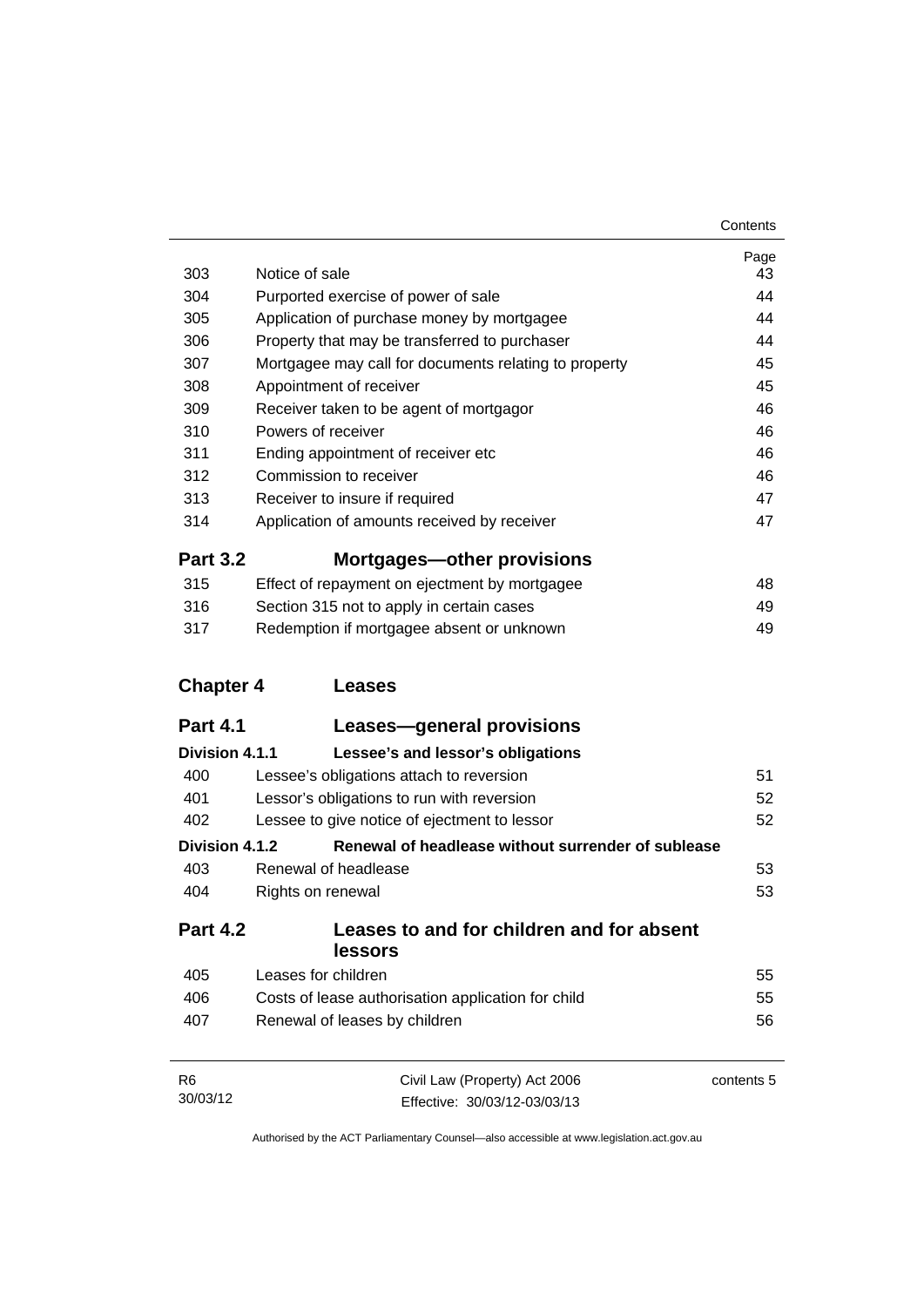| 408             | Renewal of leases for people not amenable to process        | Page<br>56     |
|-----------------|-------------------------------------------------------------|----------------|
| 409             | Preconditions for grant or renewal of lease to be satisfied | 57             |
| 410             | Application of amounts paid for lease renewal under pt 4.2  | 57             |
| 411             | Validity of surrenders and leases under pt 4.2              | 57             |
| 412             | Costs of applications under pt 4.2                          | 57             |
| <b>Part 4.3</b> | <b>Breach of insurance provisions</b>                       |                |
| 413             | Application-pt 4.3                                          | 58             |
| 414             | Relief against forfeiture for failure to insure             | 58             |
| 415             | Record of relief granted                                    | 58             |
| 416             | Limit on relief                                             | 58             |
| 417             | Noncomplying insurance                                      | 59             |
| 418             | Protection of purchaser of leasehold against forfeiture     | 59             |
| <b>Part 4.4</b> | Restriction of effect of licence or waiver by<br>lessor     |                |
| 419             | Application-pt 4.4                                          | 61             |
| 420             | Effect of licence given to lessee                           | 61             |
| 421             | Operation of partial licences                               | 62             |
| 422             | Apportionment of conditions of entry on severance           | 63             |
| 423             | Waiver of benefit of lease provision                        | 63             |
| <b>Part 4.5</b> | <b>Forfeiture of leases</b>                                 |                |
| 424             | Definitions-pt 4.5                                          | 64             |
| 425             | Application-pt 4.5                                          | 64             |
| 426             | Restrictions on re-entry or forfeiture                      | 64             |
| 427             | Notices under s 426 (1)                                     | 66             |
| 428             | Protection of sublessees                                    | 66             |
| <b>Part 4.6</b> | Leases invalidly granted under powers                       |                |
| 429             | Pt 4.6 does not bind the Territory                          | 67             |
| 430             | Leases taken to be granted in intended exercise of power    | 67             |
| 431             | Certain invalid leases taken to be agreements to lease      | 67             |
| 432             | Certain leases validated                                    | 68             |
| 433             | Acceptance of rent taken to be confirmation of lease        | 69             |
| contents 6      | Civil Law (Property) Act 2006                               | R <sub>6</sub> |

Effective: 30/03/12-03/03/13

30/03/12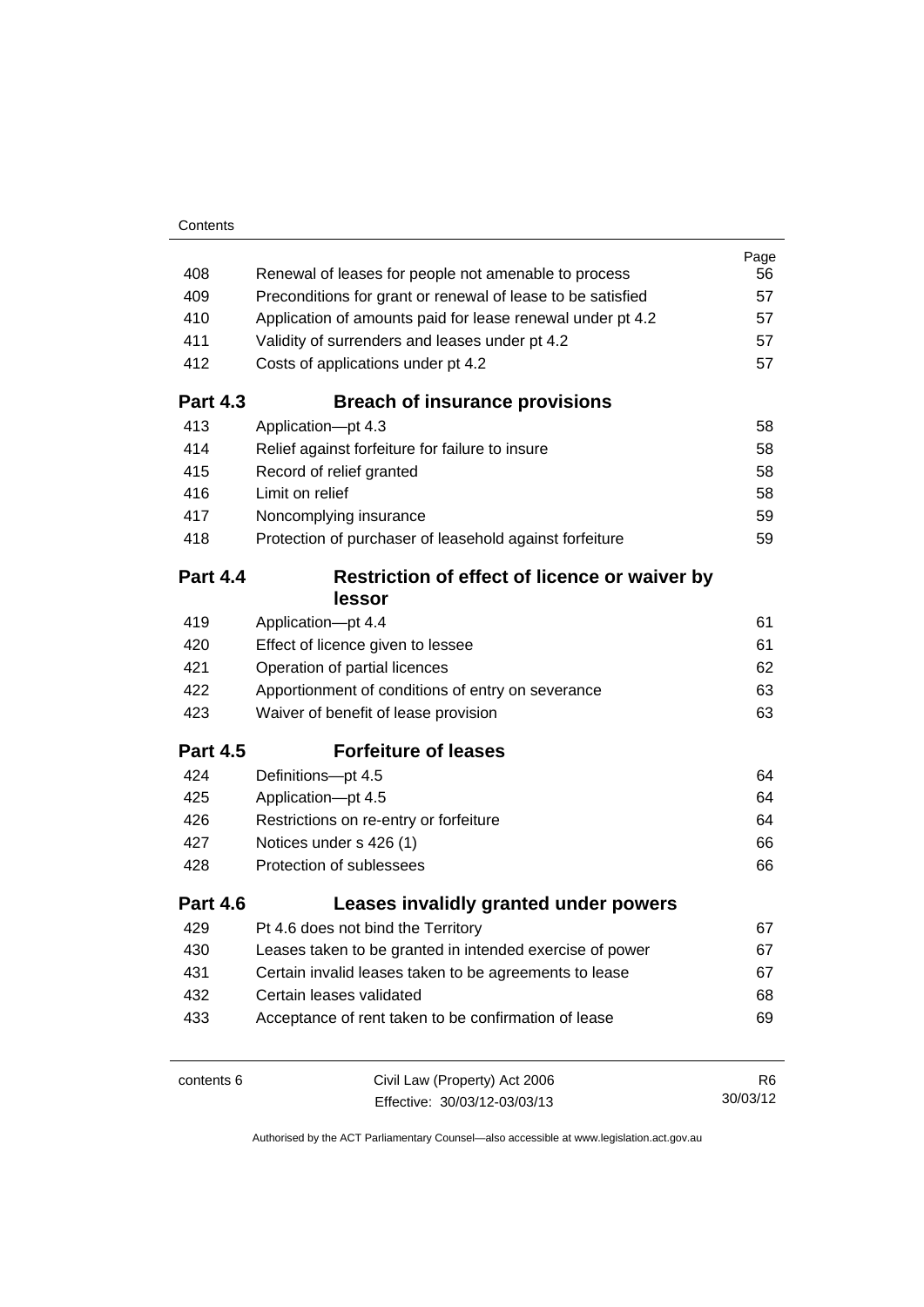|                   |                                                                                        | Contents |
|-------------------|----------------------------------------------------------------------------------------|----------|
|                   |                                                                                        | Page     |
| 434               | Lessee bound to accept confirmation                                                    | 69       |
| 435               | Pt 4.6 does not affect certain other rights                                            | 70       |
| <b>Part 4.7</b>   | <b>Recovery of leased premises</b>                                                     |          |
| 436               | Application-pt 4.7                                                                     | 71       |
| 437               | Who is an agent for pt 4.7?                                                            | 71       |
| 438               | Recovery of possession                                                                 | 71       |
| <b>Chapter 5</b>  | <b>Miscellaneous</b>                                                                   |          |
| <b>Part 5.1</b>   | Debts charged on property of deceased                                                  |          |
|                   | person                                                                                 |          |
| 500               | Charges on property of deceased person to be paid primarily out of<br>property charged | 73       |
| <b>Part 5.2</b>   | <b>Stipulations in contracts</b>                                                       |          |
| 501               | Stipulations not of the essence of contracts                                           | 75       |
| <b>Part 5.3</b>   | <b>Miscellaneous-other provisions</b>                                                  |          |
| 502               | Approved forms                                                                         | 76       |
| 503               | Regulation-making power                                                                | 76       |
| <b>Dictionary</b> |                                                                                        | 77       |
| <b>Endnotes</b>   |                                                                                        |          |
| 1                 | About the endnotes                                                                     | 83       |
| $\overline{2}$    | Abbreviation key                                                                       | 83       |
| 3                 | Legislation history                                                                    | 84       |
| 4                 | Amendment history                                                                      | 85       |
| 5                 | Earlier republications                                                                 | 87       |

contents 7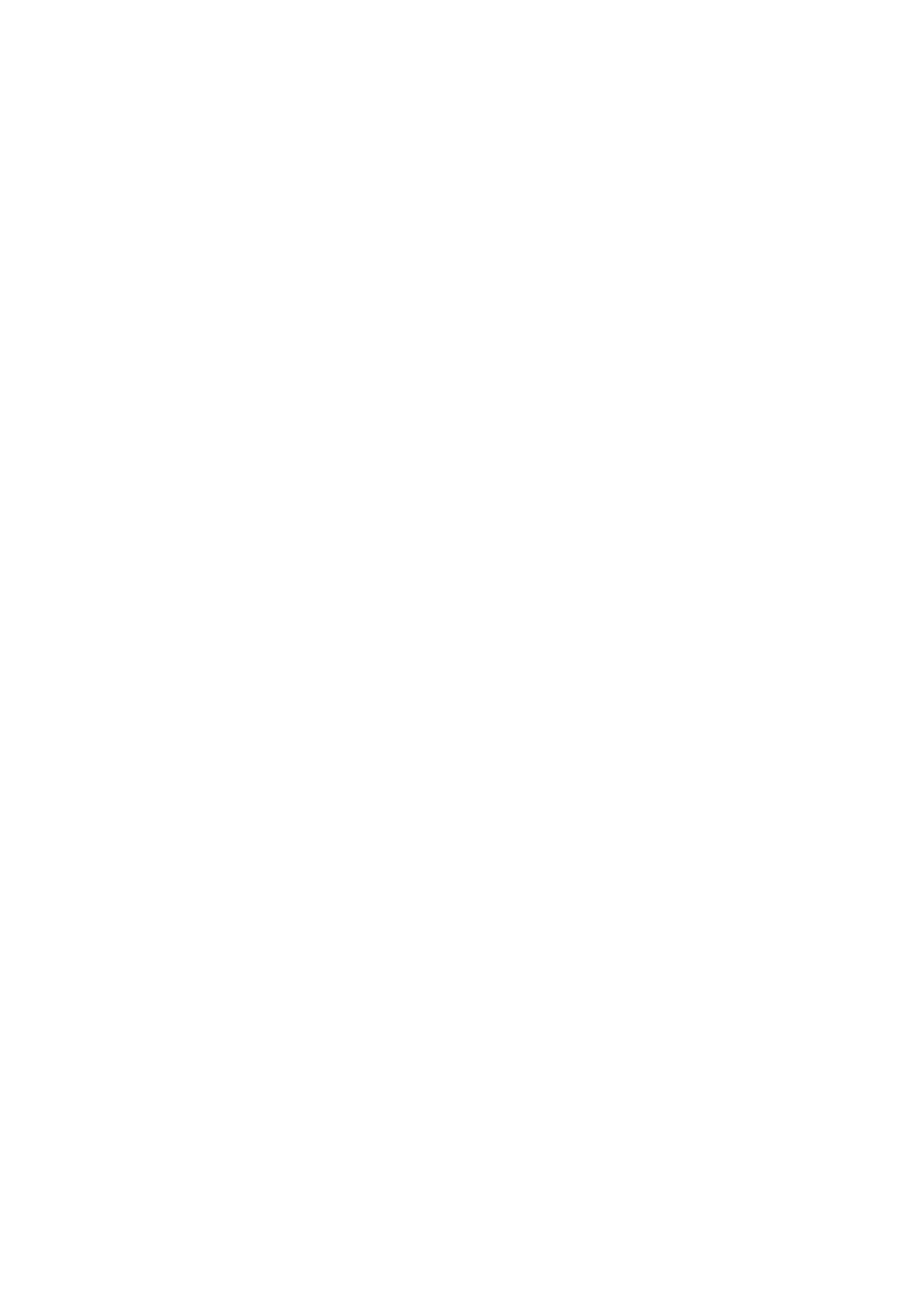

# **Civil Law (Property) Act 2006**

An Act to amend, simplify and consolidate provisions about the law of property, and for other purposes

R6 30/03/12

Ī

Civil Law (Property) Act 2006 Effective: 30/03/12-03/03/13

page 1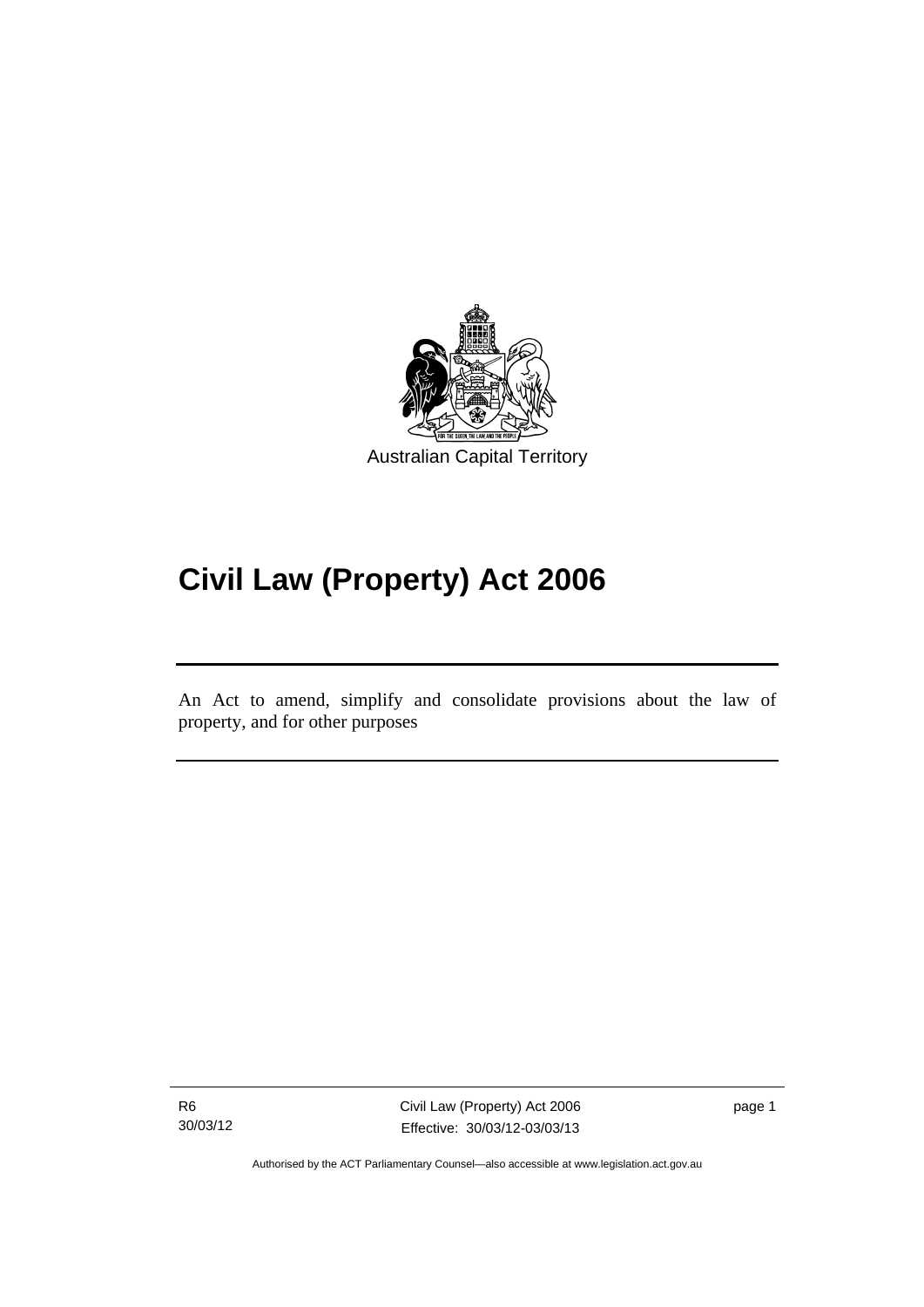Section 1

## <span id="page-11-0"></span>**Chapter 1** Preliminary

## <span id="page-11-1"></span>**1 Name of Act**

This Act is the *Civil Law (Property) Act 2006*.

## <span id="page-11-2"></span>**3 Dictionary**

The dictionary at the end of this Act is part of this Act.

*Note 1* The dictionary at the end of this Act defines certain terms used in this Act, and includes references (*signpost definitions*) to other terms defined elsewhere.

> For example, the signpost definition '*trustee company*—see the *[Trustee](http://www.legislation.act.gov.au/a/1947-15)  [Companies Act 1947](http://www.legislation.act.gov.au/a/1947-15)*, dictionary.' means that the term 'trustee company' is defined in that dictionary and the definition applies to this Act.

*Note 2* A definition in the dictionary (including a signpost definition) applies to the entire Act unless the definition, or another provision of the Act, provides otherwise or the contrary intention otherwise appears (see [Legislation Act,](http://www.legislation.act.gov.au/a/2001-14)  $s$  155 and  $s$  156 (1)).

## <span id="page-11-3"></span>**4 Notes**

A note included in this Act is explanatory and is not part of this Act.

*Note* See the [Legislation Act,](http://www.legislation.act.gov.au/a/2001-14) s 127 (1), (4) and (5) for the legal status of notes.

## <span id="page-11-4"></span>**5 Application of Act**

- (1) This Act does not apply in relation to leasehold land (including leases of leasehold land) under the *[Land Titles Act 1925](http://www.legislation.act.gov.au/a/1925-1)* so far as there is an inconsistency with that Act.
- (2) If a provision of this Act is stated to apply to land under the *[Land](http://www.legislation.act.gov.au/a/1925-1)  [Titles Act 1925](http://www.legislation.act.gov.au/a/1925-1)*, the provision is not taken (unless the contrary intention appears) to apply exclusively to land of that kind.

Authorised by the ACT Parliamentary Counsel—also accessible at www.legislation.act.gov.au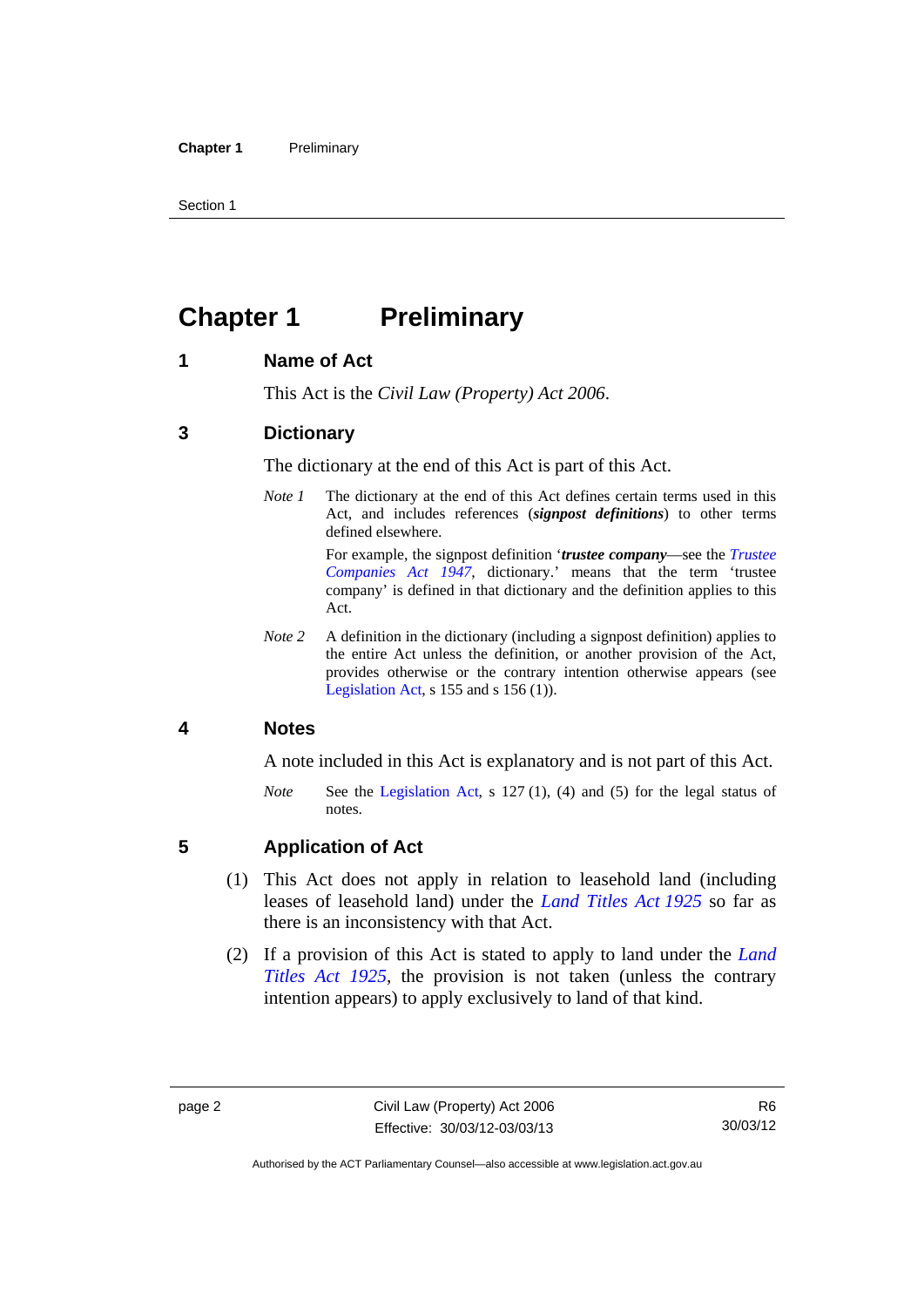## <span id="page-12-0"></span>**Chapter 2 Conveyancing**

## <span id="page-12-1"></span>**Part 2.1 Conveyancing—preliminary**

#### <span id="page-12-2"></span>**200 What is a** *settlement***?**

- (1) A *settlement* is an instrument, or a number of instruments, under which land is—
	- (a) held by people in limited ownership by succession; or
	- (b) held in trust for people as limited owners by succession; or
	- (c) held in trust for a child in possession; or
	- (d) held in limited ownership by a trust for a child in possession.

#### **Example of settlement**

will

- *Note* An example is part of the Act, is not exhaustive and may extend, but does not limit, the meaning of the provision in which it appears (see [Legislation Act,](http://www.legislation.act.gov.au/a/2001-14) s 126 and s 132).
- (2) If a child is beneficially entitled to land, and because of an intestacy or otherwise there is no instrument under which the interest of the child arises or is acquired, a *settlement* is taken to have been made by the intestate or the person whose interest the child has acquired.
- (3) An interest not disposed of by a settlement, and remaining in or reverting to the settlor (or someone deriving title through the settlor), is an interest included in the settlement and coming to the settlor (or other person) under the settlement.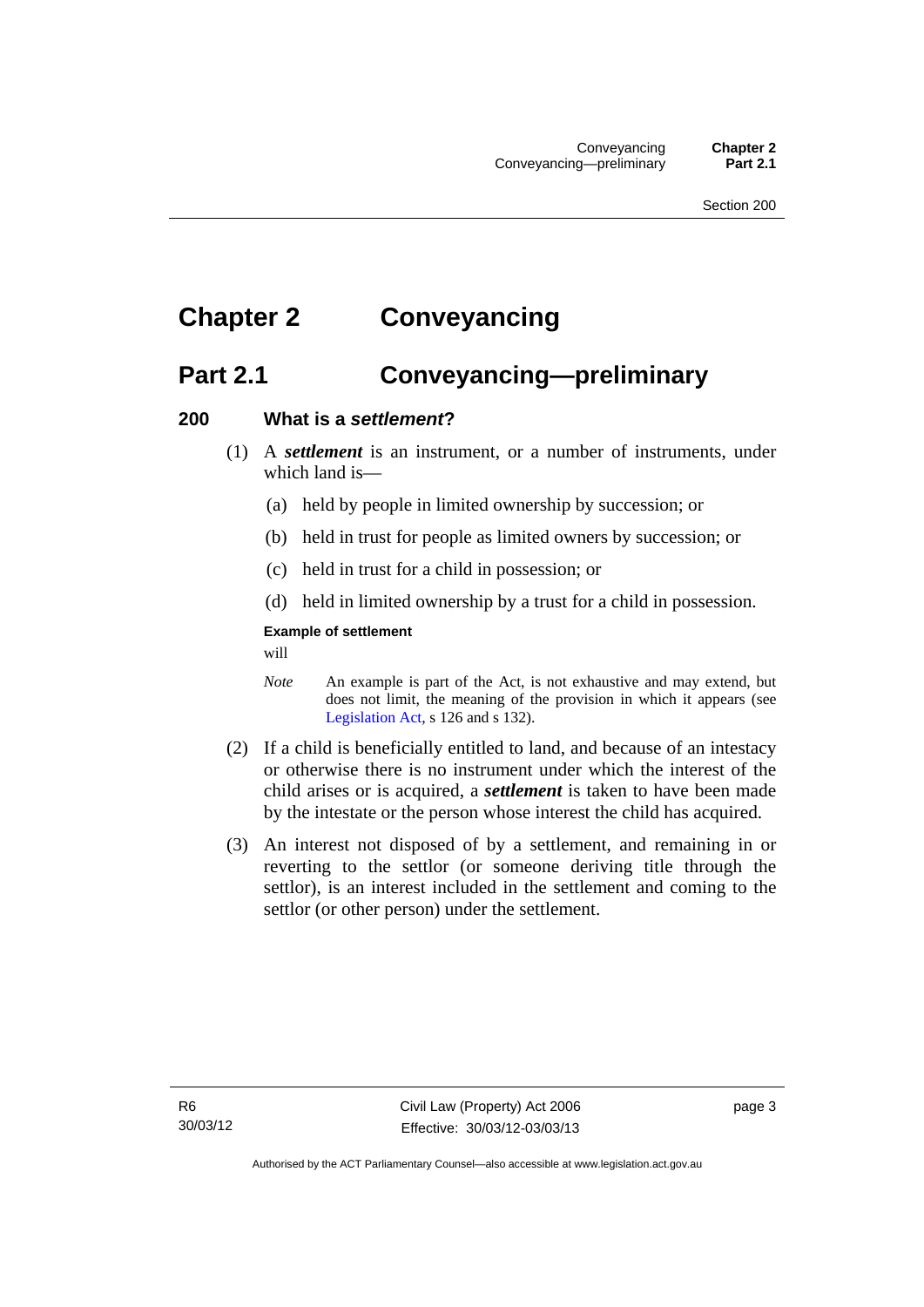## <span id="page-13-0"></span>**Part 2.2 General rules about property**

## <span id="page-13-1"></span>**Division 2.2.1 Rules of law on certain points**

### <span id="page-13-2"></span>**201 Instruments required to be in writing**

- (1) An interest in land cannot be created or disposed of by a person except—
	- (a) by writing signed by the person or by the person's agent properly authorised in writing; or
	- (b) by the person's will; or
	- (c) by operation of law.
	- *Note 1* The [Legislation Act](http://www.legislation.act.gov.au/a/2001-14), dict, pt 1 defines *interest*, in relation to land and other property, and *land*.
	- *Note 2* See also the [Legislation Act,](http://www.legislation.act.gov.au/a/2001-14) s 168 (References to person with interest in land include personal representative etc).
- (2) A declaration of trust by a person in relation to an interest in land must be—
	- (a) in writing signed by the person; or
	- (b) made by the person's will.
- (3) A disposition by a person of an equitable interest or trust existing at the time of the disposition must be—
	- (a) in writing signed by the person or by the person's agent properly authorised in writing; or
	- (b) made by the person's will.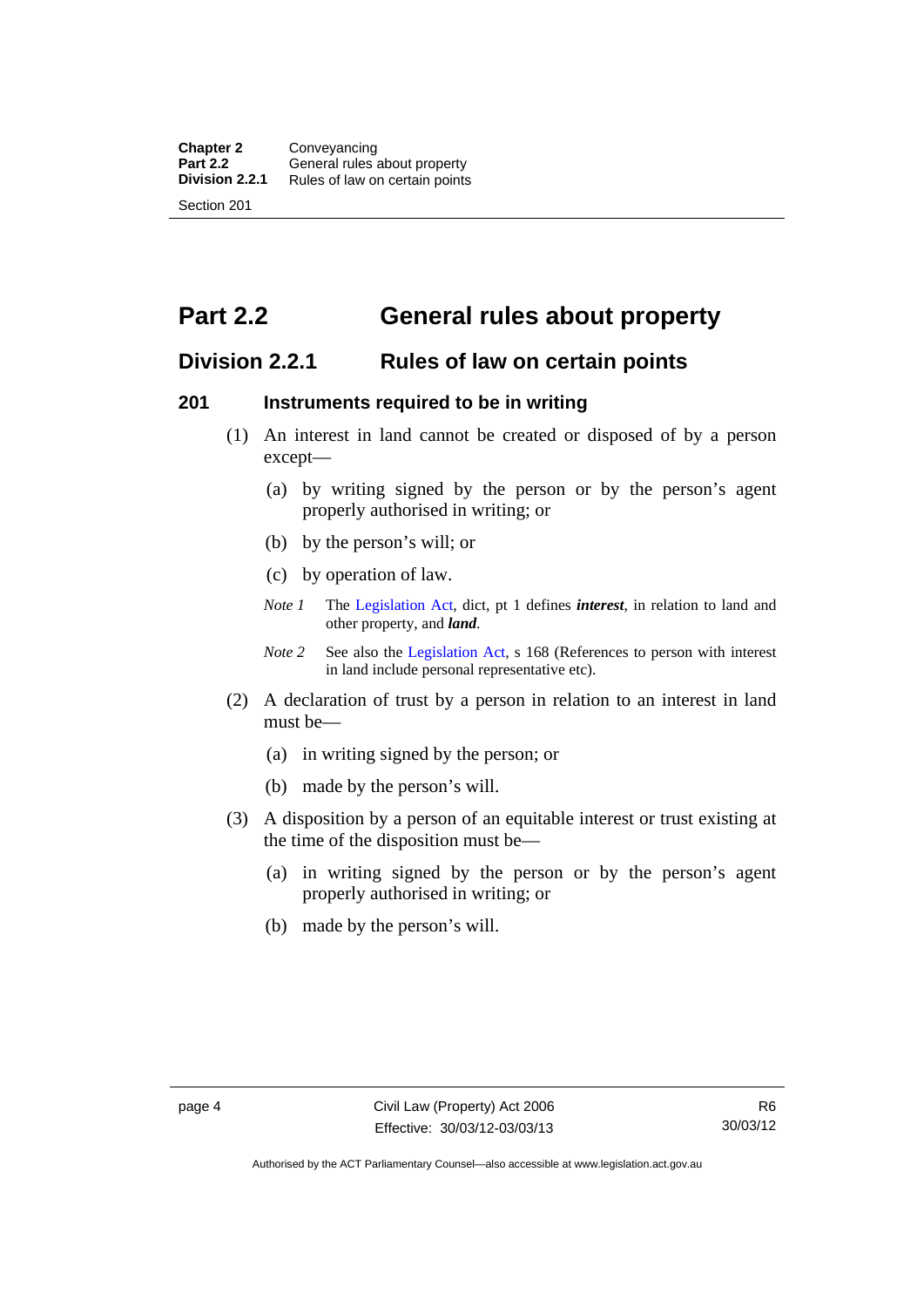- (4) This section—
	- (a) does not affect the creation or operation of a resulting, implied or constructive trust; and
	- (b) is subject to section 202 (Creation of interests in land by word of mouth).

## <span id="page-14-0"></span>**202 Creation of interests in land by word of mouth**

- (1) This section applies to an interest in land if the interest is—
	- (a) created by word of mouth; and
	- (b) not put into writing signed by the person creating it or by the person's agent properly authorised in writing.
- (2) The interest is an interest at will only, whether or not consideration is given for it.

## <span id="page-14-1"></span>**203 Exceptions to s 201 and s 202**

- (1) Section 201 (Instruments required to be in writing) and section 202 (Creation of interests in land by word of mouth) do not—
	- (a) affect the creation by word of mouth of a lease that is at the highest rent reasonably obtainable without taking a fine and that takes effect in possession—
		- (i) for a term not longer than 3 years without a right for the lessee to extend the term; or
		- (ii) for a term not longer than 3 years with a right for the lessee to extend the term, at the best rent reasonably obtainable without taking a fine, for a further period, but so that the period of the lease and the period of the extension do not total longer than 3 years; or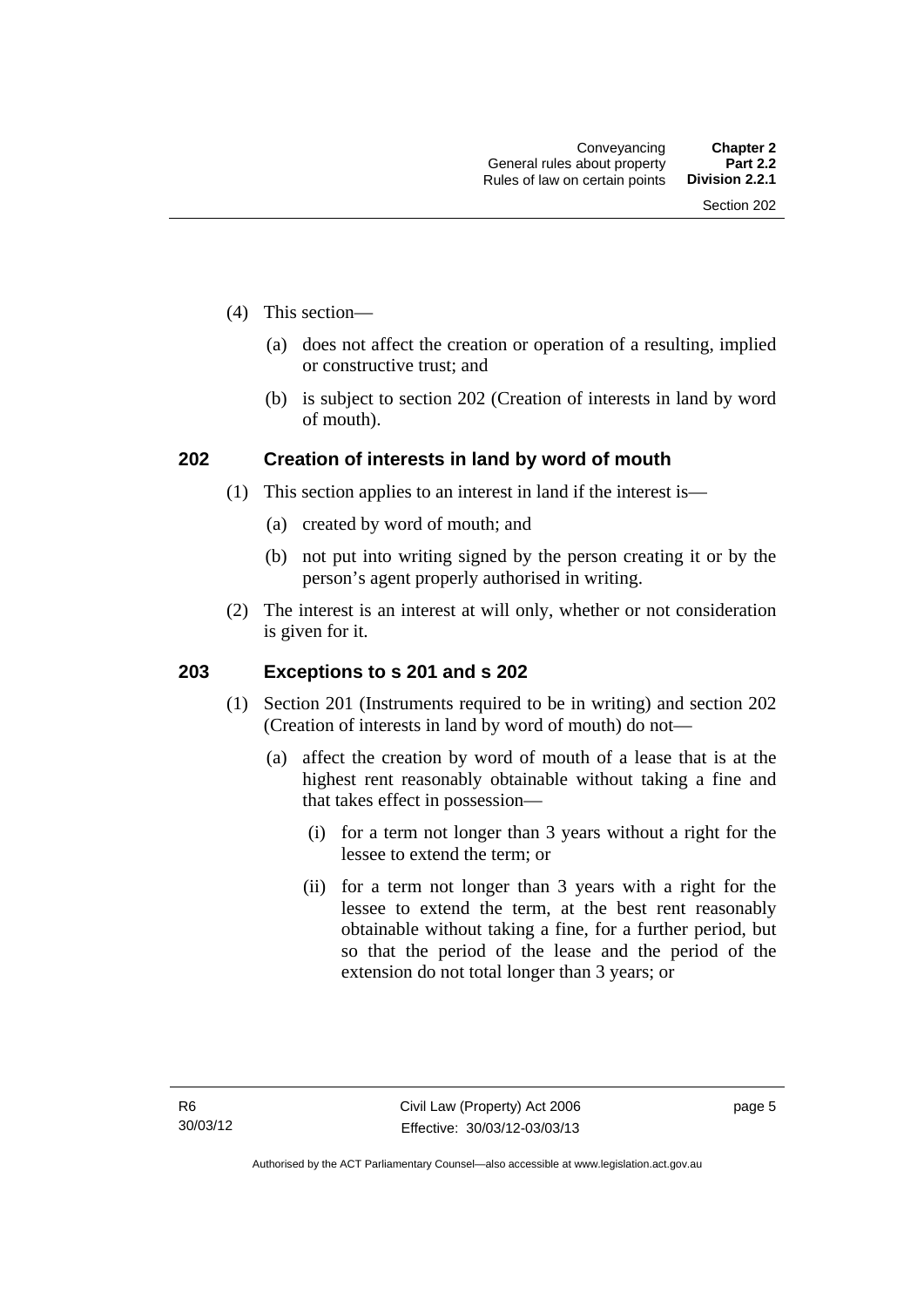- (b) invalidate a disposition by will; or
- (c) affect an interest validly created before 26 June 1986; or
- (d) affect the law about part performance.
- *Note* A 'fine' is an amount paid by a tenant to a landlord for the grant, transfer or renewal of a lease. It is not an amount reasonably demanded to cover the landlord's expenses, rather an extortionate amount demanded by a landlord without reasonable cause (see Butterworths, Australian Legal Dictionary, p 477).
- (2) In this section:

*possession*—to remove any doubt, *possession* of land does not include receipt of income from the land.

#### <span id="page-15-0"></span>**204 Proceedings do not lie on certain unwritten agreements**

- (1) A proceeding does not lie against a person on a contract for the sale or other disposition of land unless the agreement on which the proceeding is brought, or a memorandum or note of the agreement, is in writing signed by the person or by the person's agent properly authorised in writing.
- (2) This section—
	- (a) applies to contracts whenever they were made; and
	- (b) applies to land under the *[Land Titles Act 1925](http://www.legislation.act.gov.au/a/1925-1)*; and
	- (c) does not affect the law about part performance or sales by a court.

Authorised by the ACT Parliamentary Counsel—also accessible at www.legislation.act.gov.au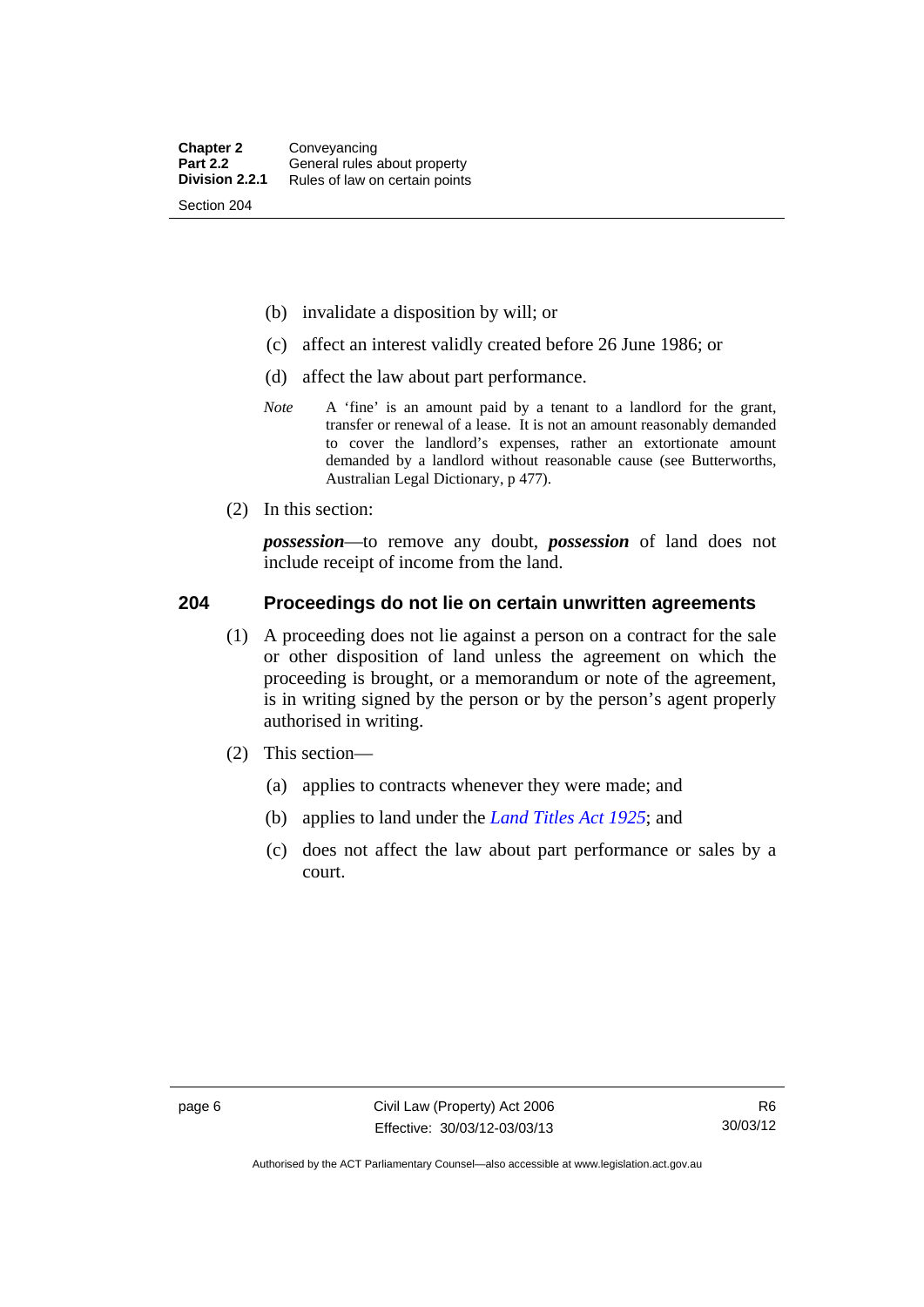## <span id="page-16-0"></span>**205 Assignment of debts and things in action**

- (1) An absolute assignment, in writing signed by the assignor, of a debt or thing in action (other than an assignment expressed to be by charge only) is effective at law to transfer the right to the debt or thing in action if written notice of the assignment is given to the debtor, trustee, or other person, (the *liable person*) from whom the assignor would have been entitled to receive or claim the debt or thing in action.
	- *Note* A *thing in action* (also called a *chose in action*) is an intangible personal property right recognised and protected by the law. Examples include debts, money held at a bank, shares, rights under a trust, copyright, and the right to sue for breach of contract.
- (2) The transfer takes effect on the day the notice is given.
- (3) Without limiting subsection (1), the assignee may recover or otherwise enforce the debt or thing in action without involving the assignor.
- (4) However, the transfer is subject to all equities that would have been entitled to priority over the right of the assignee apart from this section.
- (5) If the liable person has notice that the assignment is disputed, or of any conflicting claims to the debt or thing in action, the liable person may—
	- (a) call on anyone claiming the debt or thing in action to interplead; or
	- (b) pay any amount in dispute into court.

#### <span id="page-16-1"></span>**206 Merger**

An estate in land is merged in another estate by operation of law only if the beneficial interest in the estate is merged or extinguished in equity.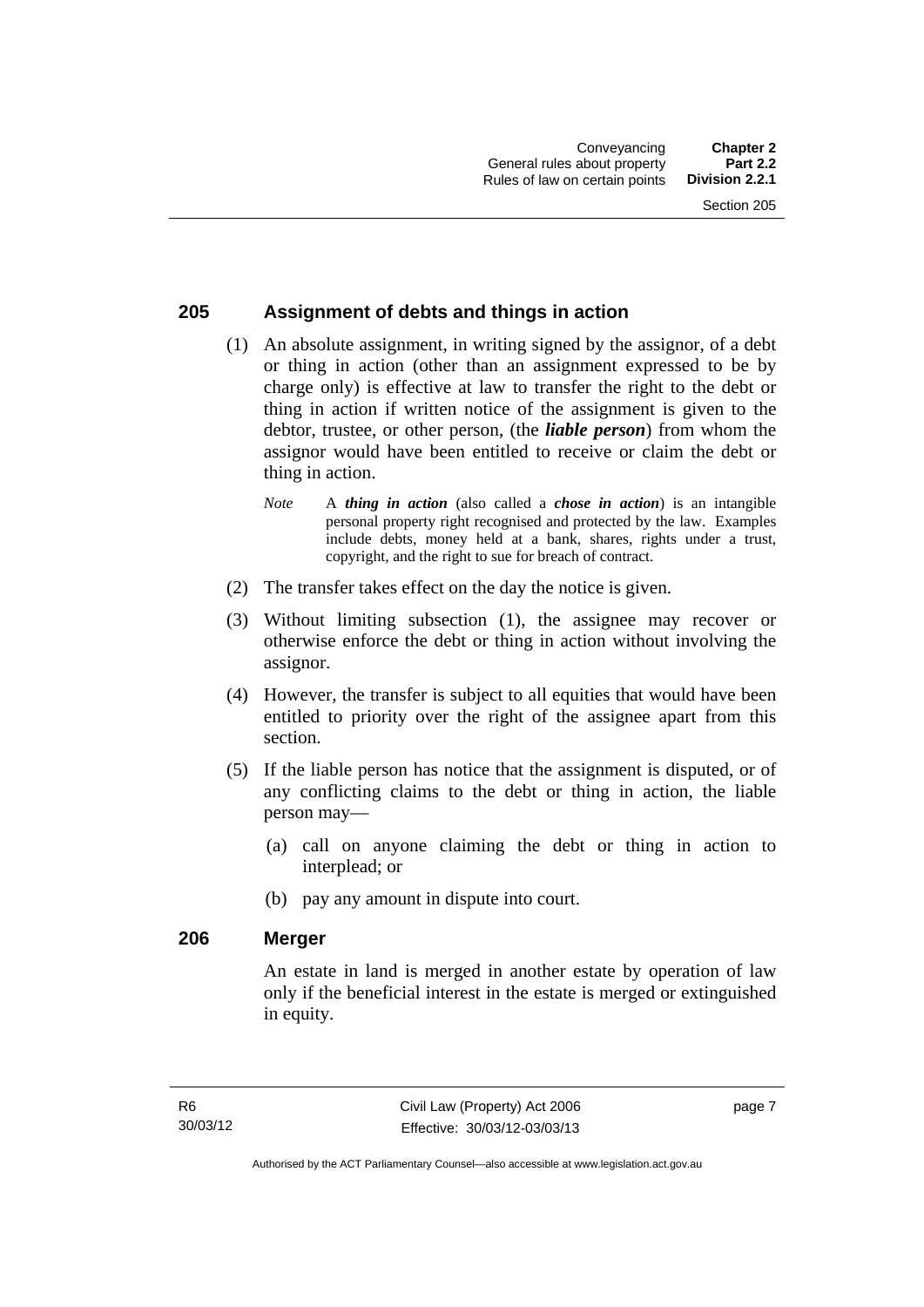#### <span id="page-17-0"></span>**207 Equitable waste**

An estate for life without impeachment of waste does not give the tenant for life a legal right to commit equitable waste, unless an intention to give the tenant for life that right expressly appears in the instrument creating the estate.

## <span id="page-17-1"></span>**Division 2.2.2 Property generally**

#### <span id="page-17-2"></span>**208 Person may assure property to self or to self and others**

A person may assure property to—

- (a) himself or herself; or
- (b) himself or herself and anyone else.

### <span id="page-17-3"></span>**209 Power for corporations to hold property as joint tenants**

- (1) A corporation may acquire and hold property in joint tenancy in the same way as if it were an individual.
- (2) Without limiting subsection (1), if a corporation and an individual become entitled to property under circumstances or an instrument that would have created a joint tenancy if the corporation were an individual, the corporation and individual are entitled to the property as joint tenants.
- (3) However, the acquisition and holding of property by a corporation in joint tenancy is subject to the conditions and restrictions that apply to the acquisition and holding of property by a corporation in severalty.
- (4) If a corporation that is a joint tenant of property is dissolved, the property devolves on the other joint tenant.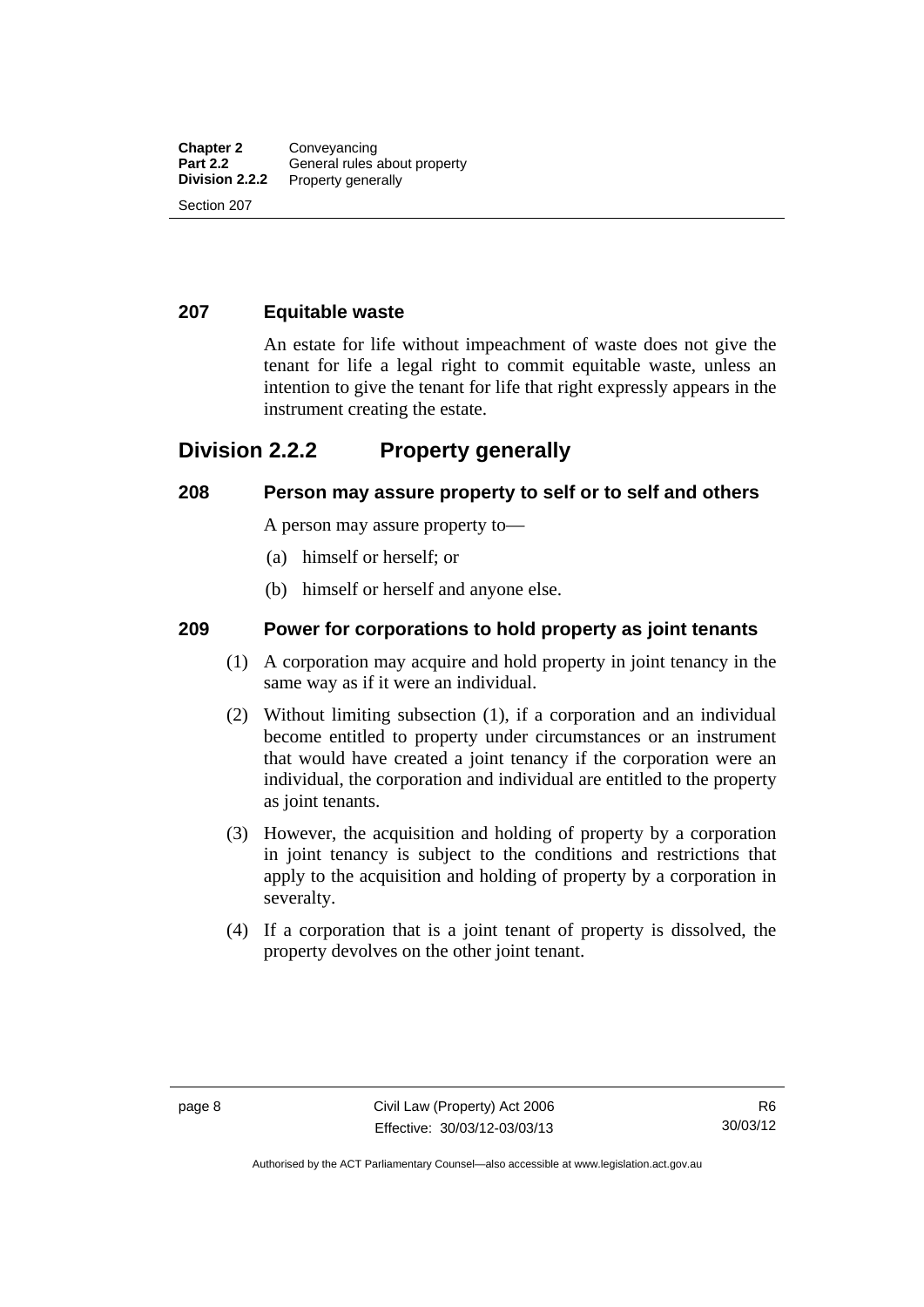## <span id="page-18-0"></span>**210 Interpretation of conveyance etc of property to 2 or more people together**

- (1) A disposition of the beneficial interest in property (whether or not with the legal estate) to or for 2 or more people together beneficially is taken to be made to or for them as tenants in common, and not as joint tenants.
- (2) However, this section does not apply—
	- (a) to people who, under the instrument, are executors, administrators, trustees or mortgagees; or
	- (b) if the instrument expressly provides that they are to take as joint tenants.
- (3) This section applies to the interpretation of an instrument commencing after 8 May 1958.

#### <span id="page-18-1"></span>**211 Tenants in common of equitable estate acquiring legal estate**

- (1) This section applies if—
	- (a) 2 or more people are beneficially entitled as tenants in common to an equitable estate in property; and
	- (b) they are or become entitled in their own right (whether as joint tenants or tenants in common) to the legal estate in the property; and
	- (c) their legal estate in the property is equal to, and coextensive with, their equitable estate in the property.
- (2) The legal and equitable estates in the property are both to be held by them as tenants in common unless they otherwise agree.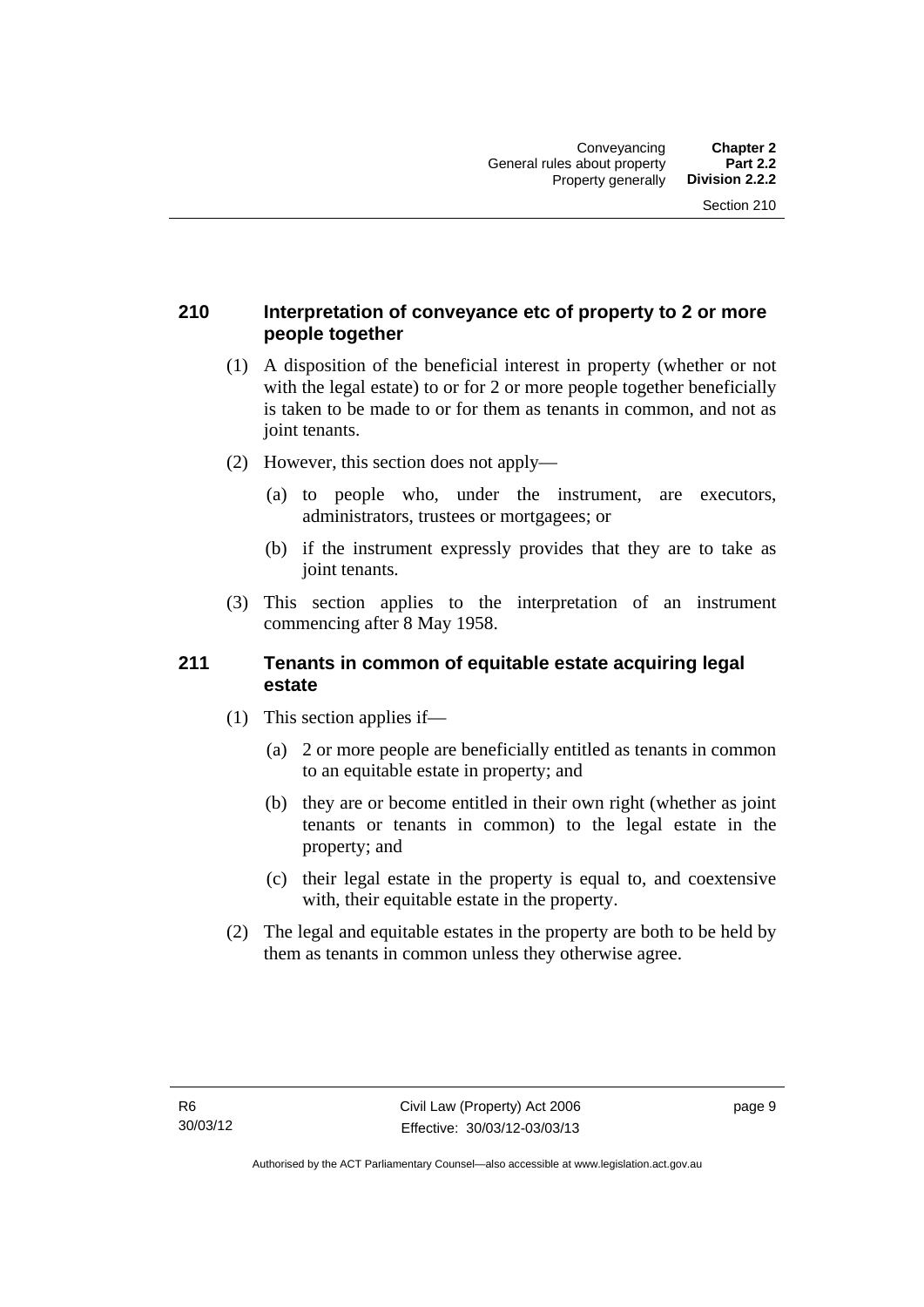### <span id="page-19-0"></span>**212 People taking who are not parties**

- (1) A person may take an immediate or other interest in land or other property, or the benefit of a condition, right of entry, covenant or agreement over or in relation to land or other property, even though the person is not a party to the assurance or other instrument.
- (2) The person may sue, and is entitled to all rights and remedies, in relation to the land or other property as if the person had been a party to the assurance or other instrument.

### <span id="page-19-1"></span>**213 Presumption of survivorship**

- (1) If 2 people die at the same time or in an order that is uncertain, the deaths are, for purposes affecting title to land, taken to have happened in order of seniority, and the younger is taken to have survived the elder.
- (2) If more than 2 people die at the same time or in an order that is uncertain, the deaths are, for purposes affecting title to land, taken to have happened in order of seniority, and the youngest is taken to have survived the eldest.
- (3) This section is subject to the *[Administration and Probate Act 1929](http://www.legislation.act.gov.au/a/1929-18)*, part 3B (Simultaneous deaths).

#### <span id="page-19-2"></span>**214 Provisions about supplemental instruments**

- (1) An instrument (the *supplemental instrument*) expressed to be supplemental to a previous instrument is, as far as practicable, to be read, and has effect, as if the supplemental instrument contained a full recital of the previous instrument.
- (2) This section does not operate to give a right to production of the previous instrument.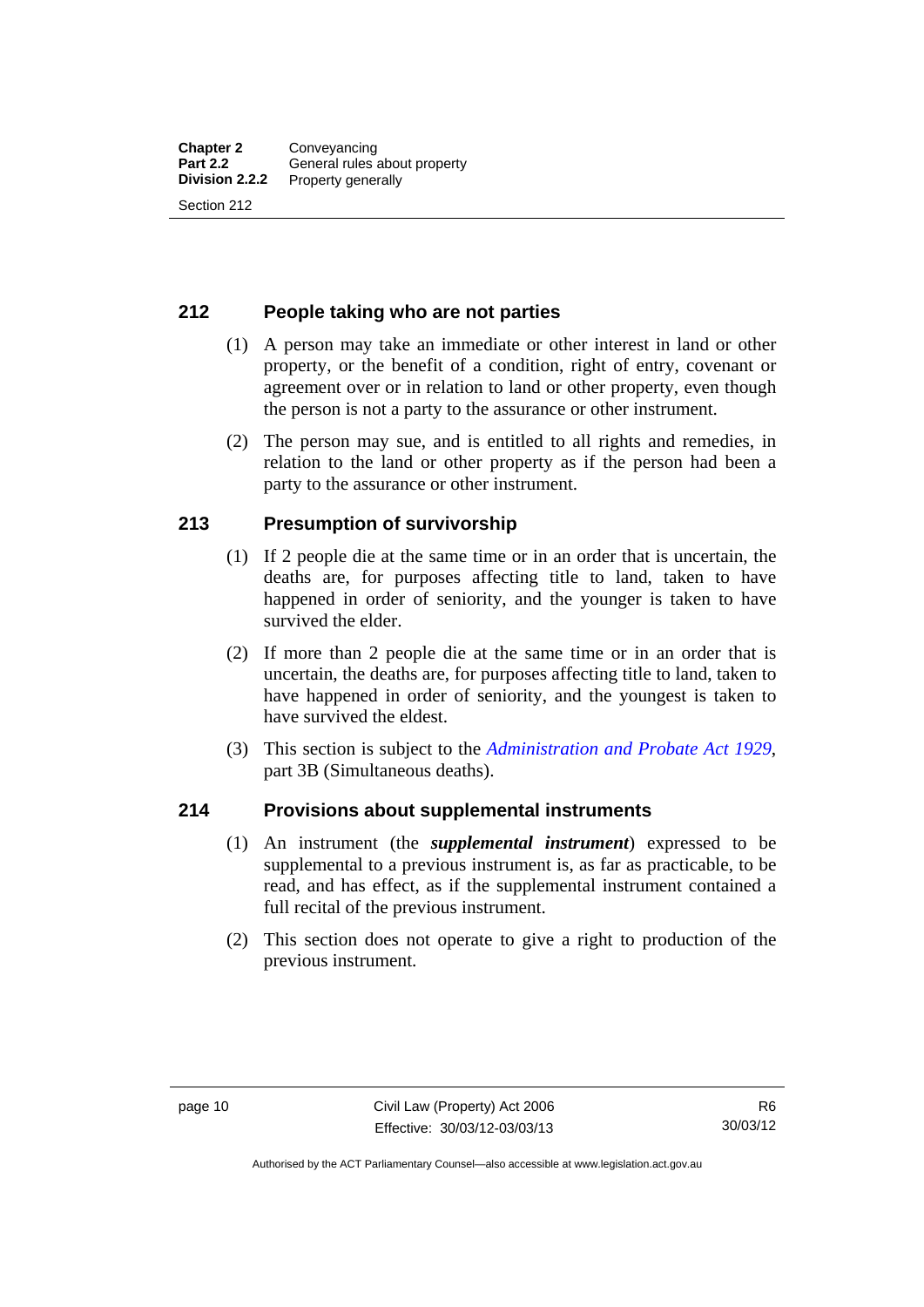(3) A purchaser may accept the same evidence that the previous instrument does not affect the title as the purchaser could have accepted if it had only been mentioned in the supplemental instrument.

## <span id="page-20-0"></span>**Division 2.2.3 Ending life interests**

### <span id="page-20-1"></span>**215 Meaning of** *life interest* **for div 2.2.3**

In this division:

*life interest* means an interest in property ending on the death of 1 or more people.

## <span id="page-20-2"></span>**216 Wrongful holding over of life interest etc**

- (1) This section applies if a person entitled to a life interest in property holds over or continues in possession of the property, the interest in the property, or the rents, profits or income of the property, after the end of the life interest without the express consent of the person next entitled to the property, or to the rents, profits or income of the property, on the ending of the life interest.
- (2) The holder of the life interest is liable in damages, to account for the rents, profits or income of the property, or both, to the person entitled to the property, or to the rents, profits or income, after the end of the life interest.

## <span id="page-20-3"></span>**217 Vesting of interests on end of life interest—evidence of death**

- (1) If a reversion, remainder or other interest in property is to vest in possession on the death of 1 or more people and the person entitled to the interest believes that the interest has become vested in possession because of the death of the relevant person, the person entitled to the interest (the *applicant*) may—
	- (a) apply to a court for appropriate orders in relation to the property; and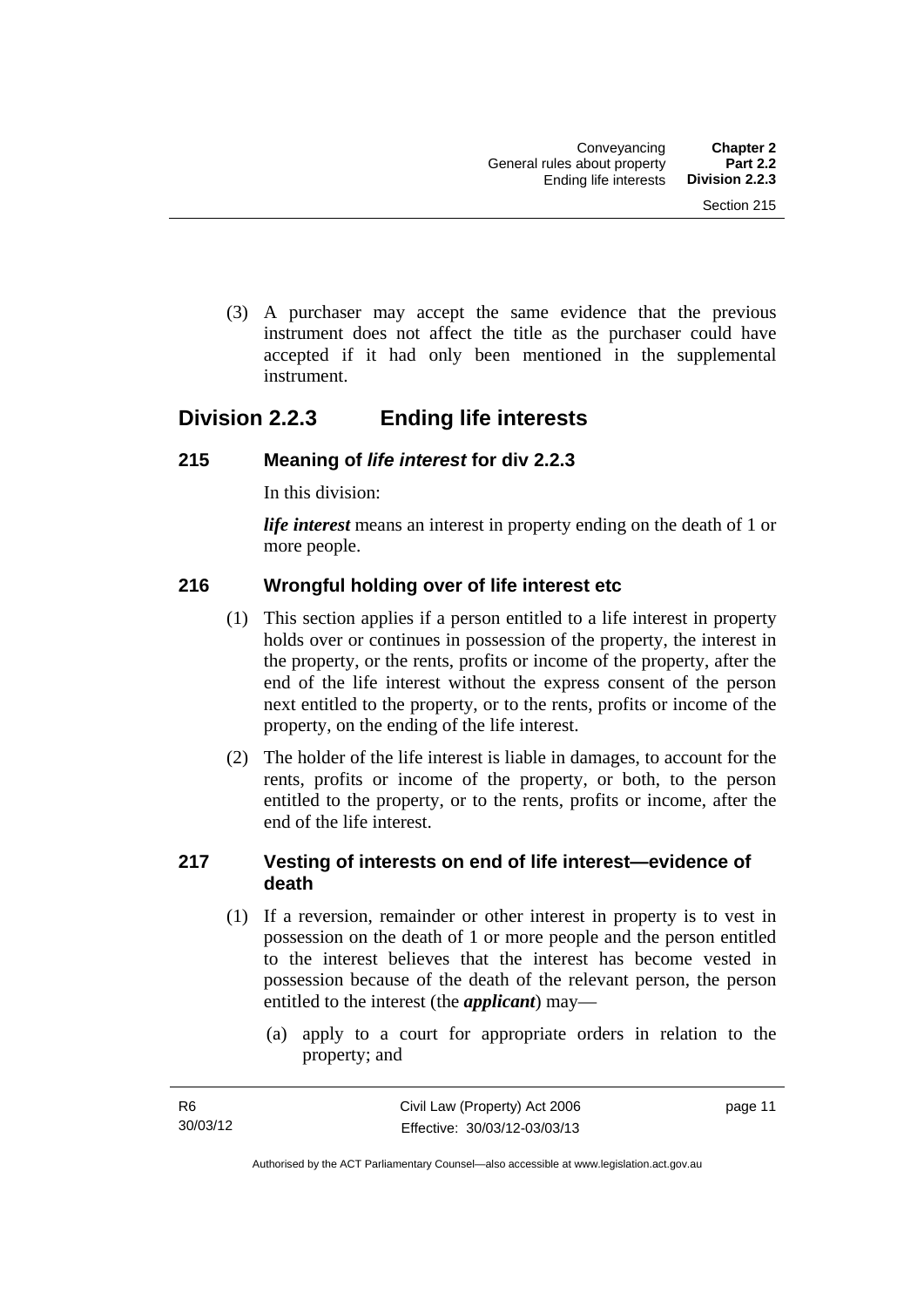- (b) give the court evidence of the death of the relevant person.
- (2) If the court is satisfied that the relevant person has died, the court may make appropriate orders in relation to the property in which the interest is held.
- (3) Without limiting subsection (2), if evidence is given to the court that the relevant person has remained outside Australia, or has been absent from the place in Australia where the person might have been expected to be found, for 7 years or longer, then, unless it is proved to the satisfaction of the court that the relevant person is still alive, the court may order that the person is, for the proceeding, taken to have died and make appropriate orders on that basis.
- (4) If judgment is given against the applicant and the applicant later begins another proceeding in a court in which the applicant claims that the relevant person has died, the court in which the other proceeding is begun may order that the proceeding be stayed—
	- (a) for a stated time; or
	- (b) until a further order of the court; or
	- (c) permanently.
- (5) In this section:

*relevant person*, in relation to the vesting in possession of a reversion, remainder or other interest in property, means the person on whose death the interest vests in possession or, if the vesting of the interest in possession happens on the deaths of 2 or more people, the last of them to die.

#### <span id="page-21-0"></span>**218 Vesting orders made in error**

- (1) This section applies if—
	- (a) a person with a life interest in property (the *interest-holder*) has been evicted from the property or deprived of the interest

Authorised by the ACT Parliamentary Counsel—also accessible at www.legislation.act.gov.au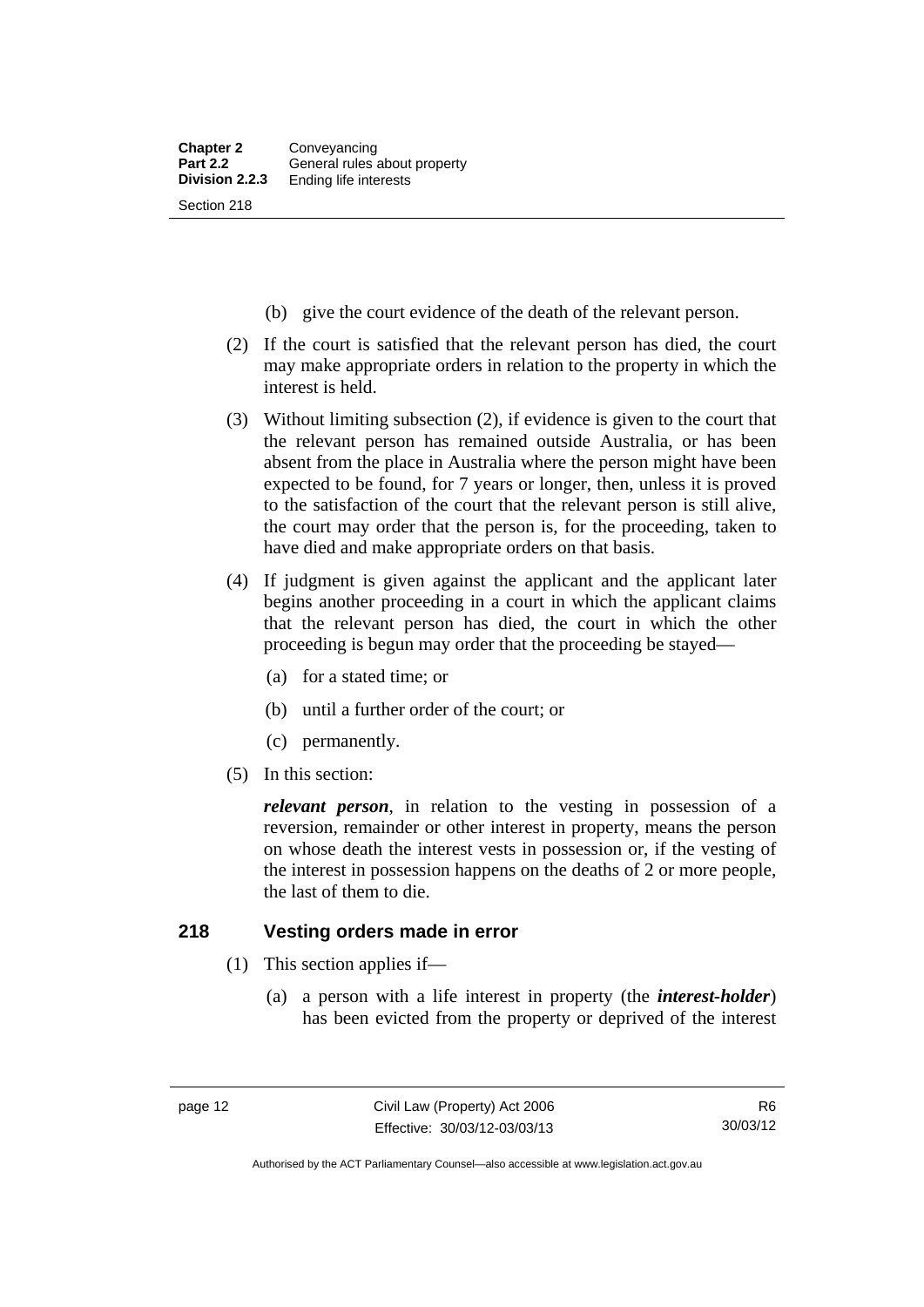because of an order made by a court on the basis that the life interest has ended; and

- (b) in a later court proceeding the court is satisfied that the life interest has not ended, or had not ended when the order was made.
- (2) The court hearing the later proceeding may give the interest-holder appropriate relief.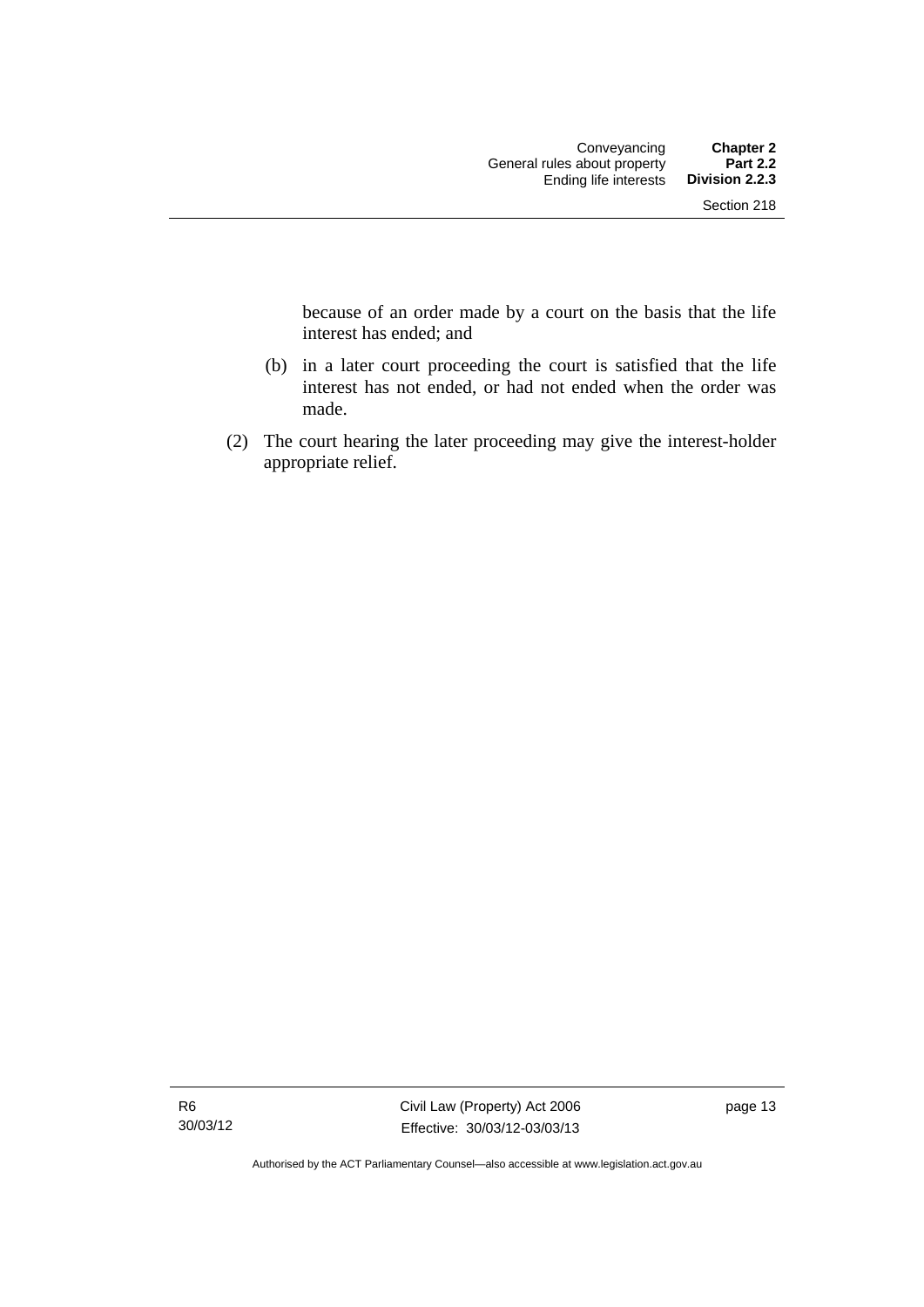## <span id="page-23-0"></span>**Part 2.3 General rules about deeds and documents of corporations**

## <span id="page-23-1"></span>**Division 2.3.1 Deeds and their effect**

### <span id="page-23-2"></span>**219 Signature and attestation of deeds**

- (1) A deed (whether or not it affects property) must be—
	- (a) signed and sealed; and
	- (b) attested by at least 1 witness who is not a party to the deed, using any form of words.
- (2) Indenting is not necessary.
- (3) An instrument executed after 1 July 1920 that is signed and attested in accordance with this section is taken to be sealed if the instrument is expressed to be an indenture or deed or to be sealed.
- (4) A deed executed and attested in accordance with this section may be proved in the same way that a deed not required by law to be attested may be proved.
- (5) This section does not affect—
	- (a) the execution of a deed by a corporation; or
	- (b) a deed executed before 1 November 1951.

## <span id="page-23-3"></span>**220 Receipt in deed sufficient**

A receipt for consideration in the body of a deed is a discharge for the consideration to the person giving it, even though a receipt is not endorsed on the deed.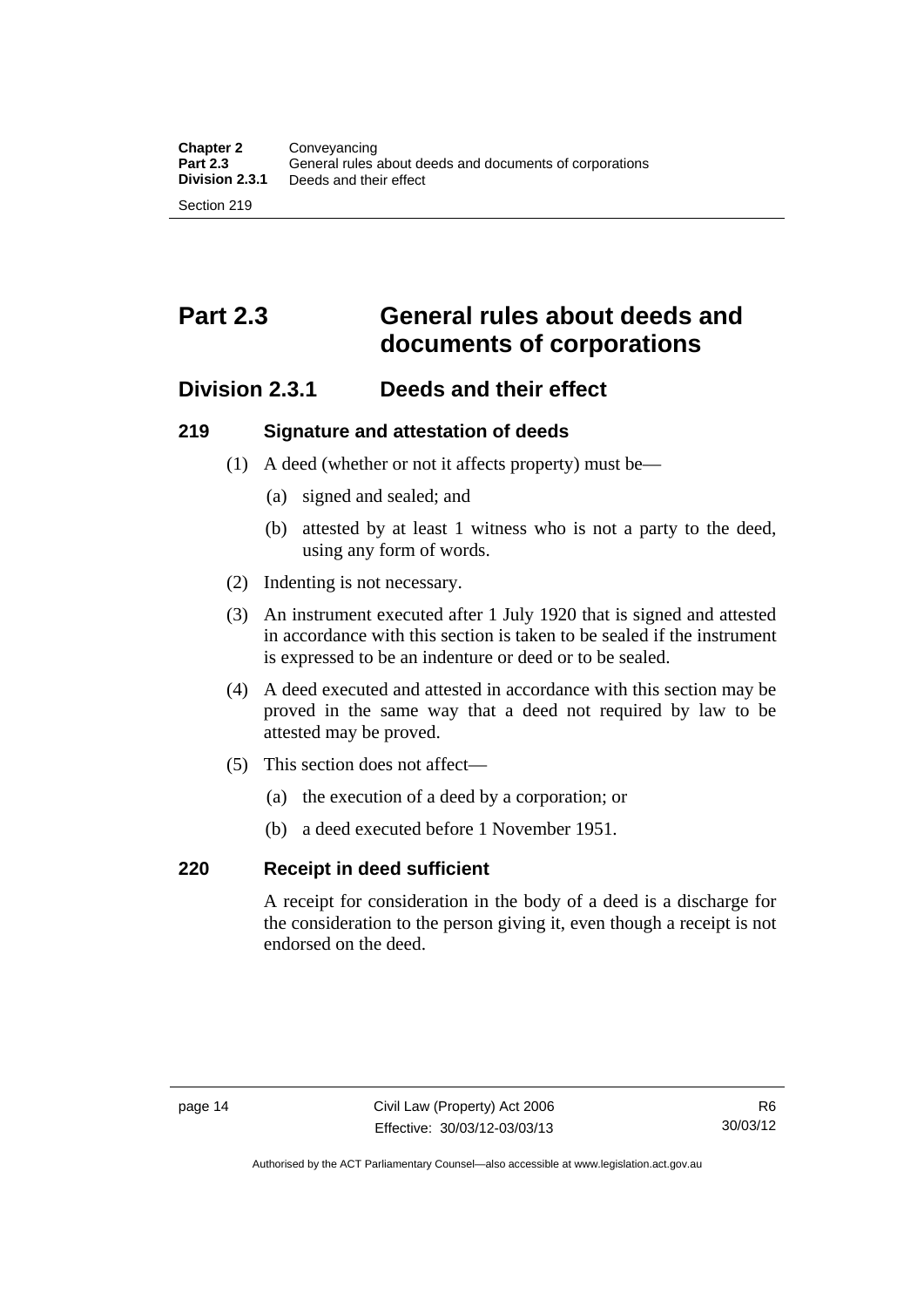## <span id="page-24-0"></span>**221 Receipt in deed or endorsed evidence for subsequent purchaser**

A receipt for consideration in the body of a deed (or endorsed on it) is, for a subsequent purchaser without notice that all or part of the consideration has not been given, evidence of the giving of all the consideration.

## <span id="page-24-1"></span>**222 How powers of appointment are to be exercised**

- (1) This section applies if a power of appointment by an instrument other than a will is exercised by—
	- (a) a deed executed and attested in accordance with this Act or the [Corporations Act;](http://www.comlaw.gov.au/Series/C2004A00818) or
	- (b) an instrument under the *[Land Titles Act 1925](http://www.legislation.act.gov.au/a/1925-1)* executed and attested in accordance with that Act.
- (2) The deed or instrument is, in relation to the execution and attestation, a valid exercise of the power, even though the instrument that creates the power requires an additional or another form of execution or attestation.

## <span id="page-24-2"></span>**Division 2.3.2 Operation of deeds**

## <span id="page-24-3"></span>**223 Limitations may be made by direct conveyance without uses**

A limitation that may be made by use operating under this Act may be made by direct conveyance without the intervention of uses.

## <span id="page-24-4"></span>**224 In conveyance use of word grant unnecessary**

- (1) In a conveyance it is not necessary to use the word 'grant' to convey land.
- (2) Any words that indicate an intention to convey the land are sufficient.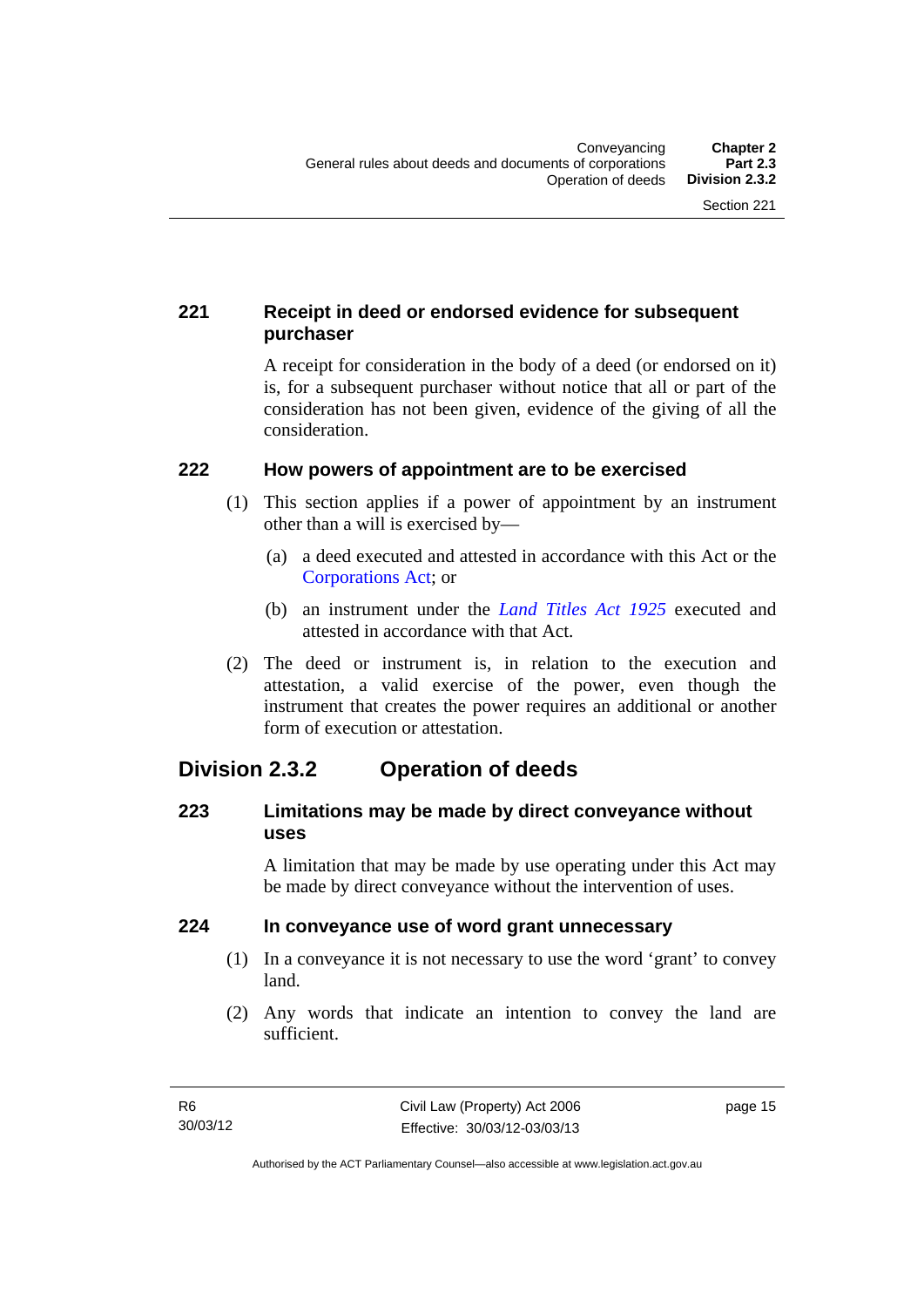## <span id="page-25-0"></span>**225 Rights of entry etc**

The following interests in property may be conveyed by deed:

- (a) a right of entry;
- (b) a contingent remainder;
- (c) a contingent, executory, or future estate, right or interest;
- (d) a possibility coupled with an interest.

### <span id="page-25-1"></span>**226 Certain conveyance etc void**

- (1) This section applies to a conveyance of, or an agreement to convey, a present right of entry to land, other than a conveyance or agreement to convey to the person in possession of the land (*A*).
- (2) The conveyance or agreement to convey is void as against A or anyone claiming through A unless the person conveying or agreeing to convey  $(B)$ , or the person through whom B claims, has been in possession of the land within 1 year from the date of the conveyance or agreement.

## <span id="page-25-2"></span>**Division 2.3.3 Documents of corporations**

#### <span id="page-25-3"></span>**227 Execution of documents by or on behalf of corporations**

- (1) For an honest purchaser, a document is taken to have been properly executed by a corporation aggregate if the seal of the corporation is fixed to the document and the fixing of the seal is attested by—
	- (a) the secretary or another officer of the corporation or a deputy of the secretary or other officer; and
	- (b) a member of the board of directors, council or other governing body of the corporation.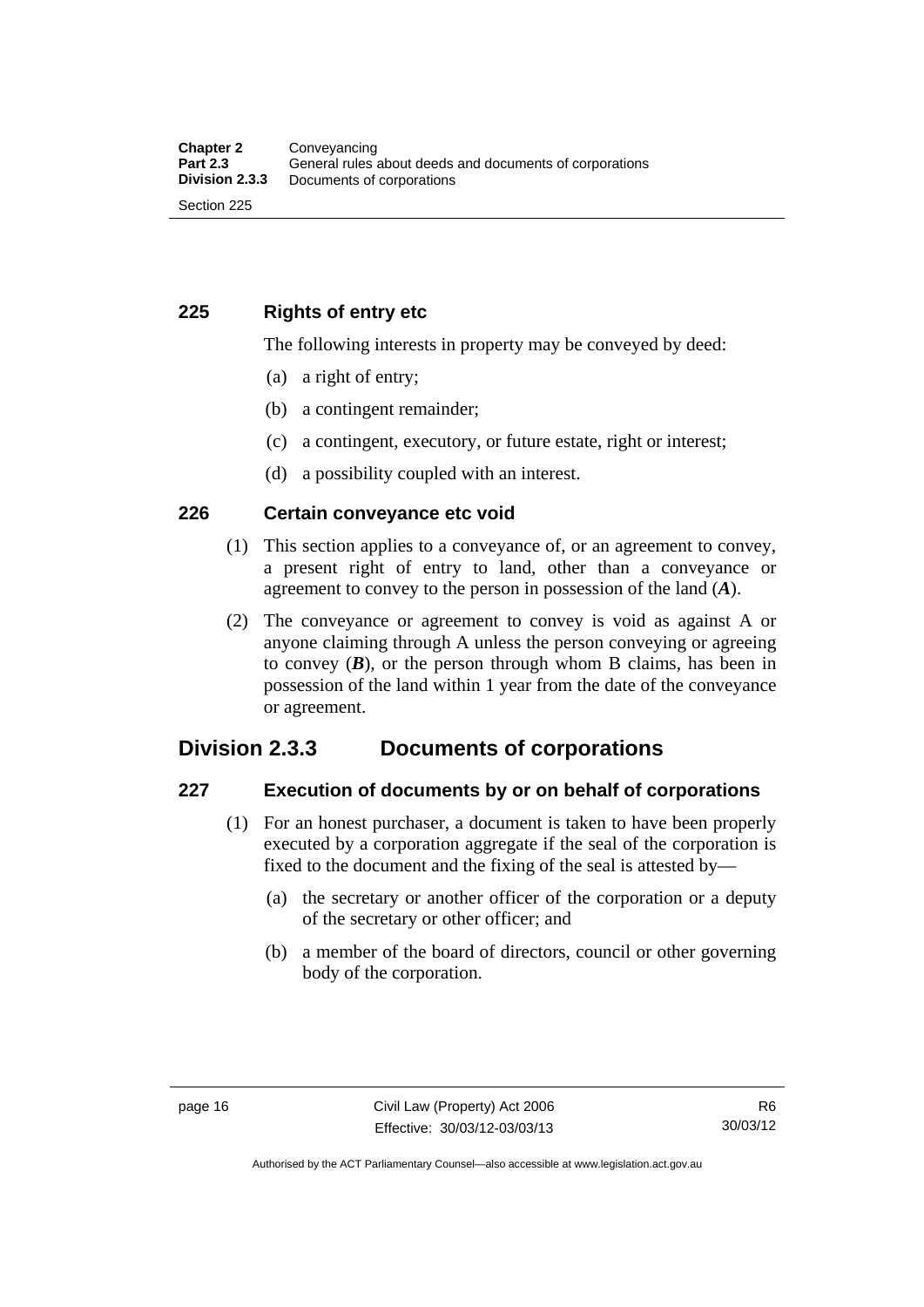- (2) If a document has attached to it a seal purporting to be the seal of a corporation aggregate and the fixing of the seal has been attested by people purporting to hold the positions mentioned in subsection (1), an honest purchaser may assume the document has been executed in accordance with subsection (1).
- (3) The board of directors, council or other governing body of a corporation aggregate may, by resolution or other means, appoint an agent to execute documents for the corporation, including registration copies of documents to which the corporation is a party.
- (4) If a person is authorised under a power of attorney or a statutory or other power to assure property for a corporation, the person may make the assurance by—
	- (a) signing it in his or her name in the presence of at least 1 attesting witness and stating in the assurance the power the person has to sign it for the corporation; and
	- (b) if the assurance is a deed—further executing the assurance in accordance with section 219 (Signature and attestation of deeds).
- (5) If a corporation aggregate is authorised under a power of attorney or a statutory or other power to assure property for someone else, an officer or employee of the corporation appointed for the purpose by the board of directors, council or other governing body of the corporation may assure the property for the other person.
- (6) If an assurance is made by an officer or employee who purports to be appointed under subsection (5), the assurance is taken, in relation to an honest purchaser, to have been made by a properly appointed officer or employee.
- (7) This section applies to deeds and other documents executed after 8 May 1958.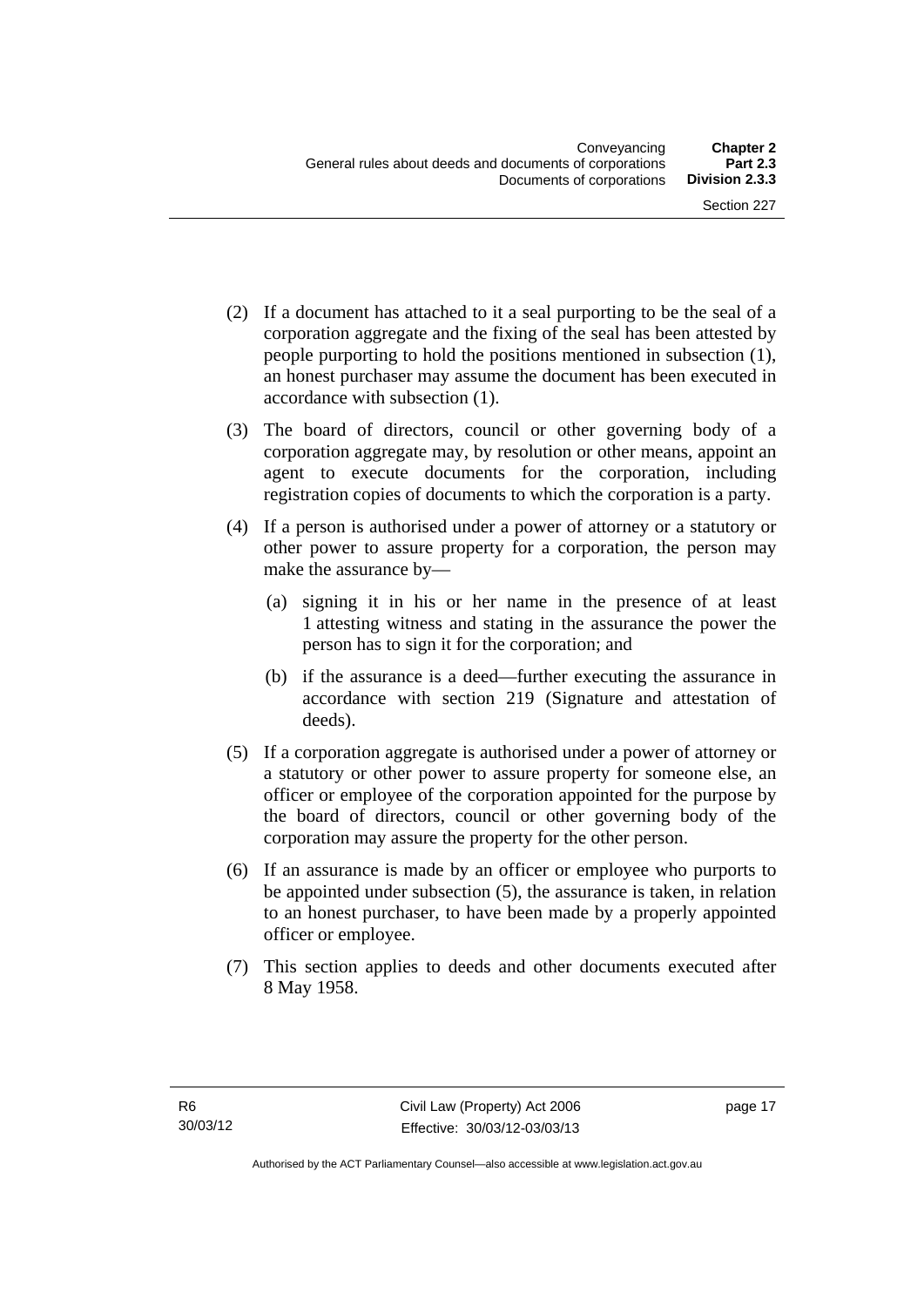- (8) This section does not limit the ways in which a company may execute a document (including a deed), and any method of execution authorised by law or by practice, or by the law, charter, constitution or other instrument establishing the corporation or regulating the affairs of the corporation, is (in addition to the methods authorised by this section) as effective as if this section had not been enacted.
	- *Note* The [Corporations Act,](http://www.comlaw.gov.au/Series/C2004A00818) s 127 provides how a company may execute documents (including deeds), and s 128 provides that a person is entitled to make certain assumptions in s 129 in relation to dealings with a company.

## <span id="page-27-0"></span>**Division 2.3.4 Powers of appointment**

## <span id="page-27-1"></span>**228 Application—div 2.3.4**

This division applies to appointments made after 26 June 1986 under powers created before, on or after that day.

## <span id="page-27-2"></span>**229 Appointments to be valid despite exclusion of object**

- (1) An appointment made under a power to appoint property among 2 or more objects is not invalid only because 1 or more objects of the power is not to take a share in the property.
- (2) This section does not affect a provision of the instrument creating the power that declares a share in the property from which an object of the power is not to be excluded.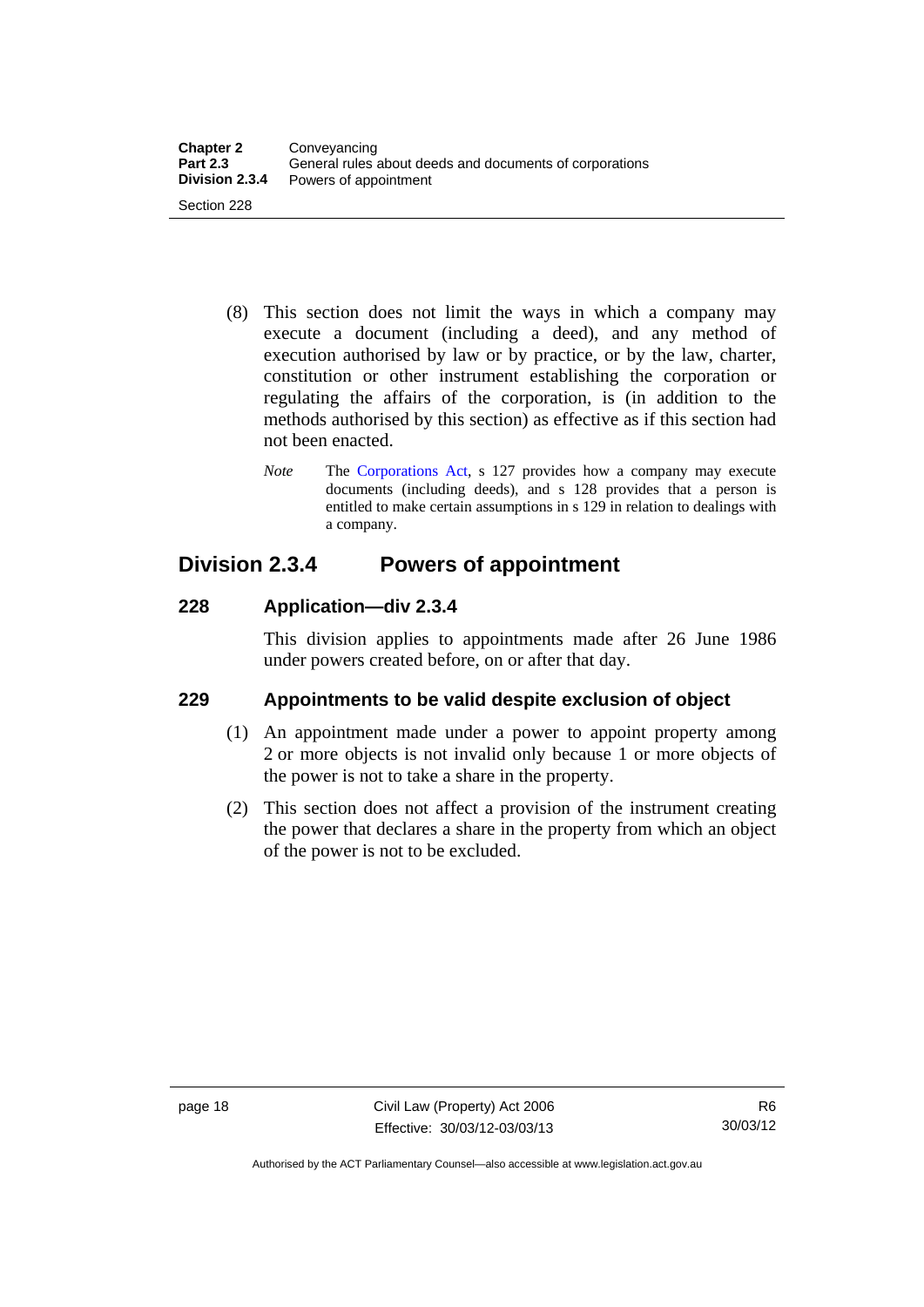## <span id="page-28-0"></span>**Part 2.4 Sales and other transactions**

## <span id="page-28-1"></span>**Division 2.4.1 Dispositions on trust for sale or with power of sale**

### <span id="page-28-2"></span>**230 Meaning of** *purchaser* **for div 2.4.1**

In this division:

*purchaser* means a person who acquires an interest in or charge on property for money or money's worth.

## <span id="page-28-3"></span>**231 Consents to execution of trust for sale etc**

- (1) If the consent of 3 or more people is required by a disposition for the execution of a trust for sale of property, or the exercise of a power of sale of property under a trust, then, for a purchaser, the consent of any 2 of those people to the execution of the trust or the exercise of the power or to the exercise of any statutory or other powers vested in the trustees is enough.
- (2) If a person whose consent is required by a disposition for the execution of a trust for sale of property, or the exercise of a power of sale of property under a trust, is a person with a legal disability, the person's consent is, for a purchaser, taken not to be required.
- (3) However, for the disposition mentioned in subsection (2), the trustees must get the consent of—
	- (a) if the person is a child—the parent or testamentary or other guardian of the child; or
	- (b) if the person is a person with a mental disability—the manager of the person's property under the *[Guardianship and](http://www.legislation.act.gov.au/a/1991-62)  [Management of Property Act 1991](http://www.legislation.act.gov.au/a/1991-62)*; or
	- (c) if there is no parent, guardian or manager—the Supreme Court.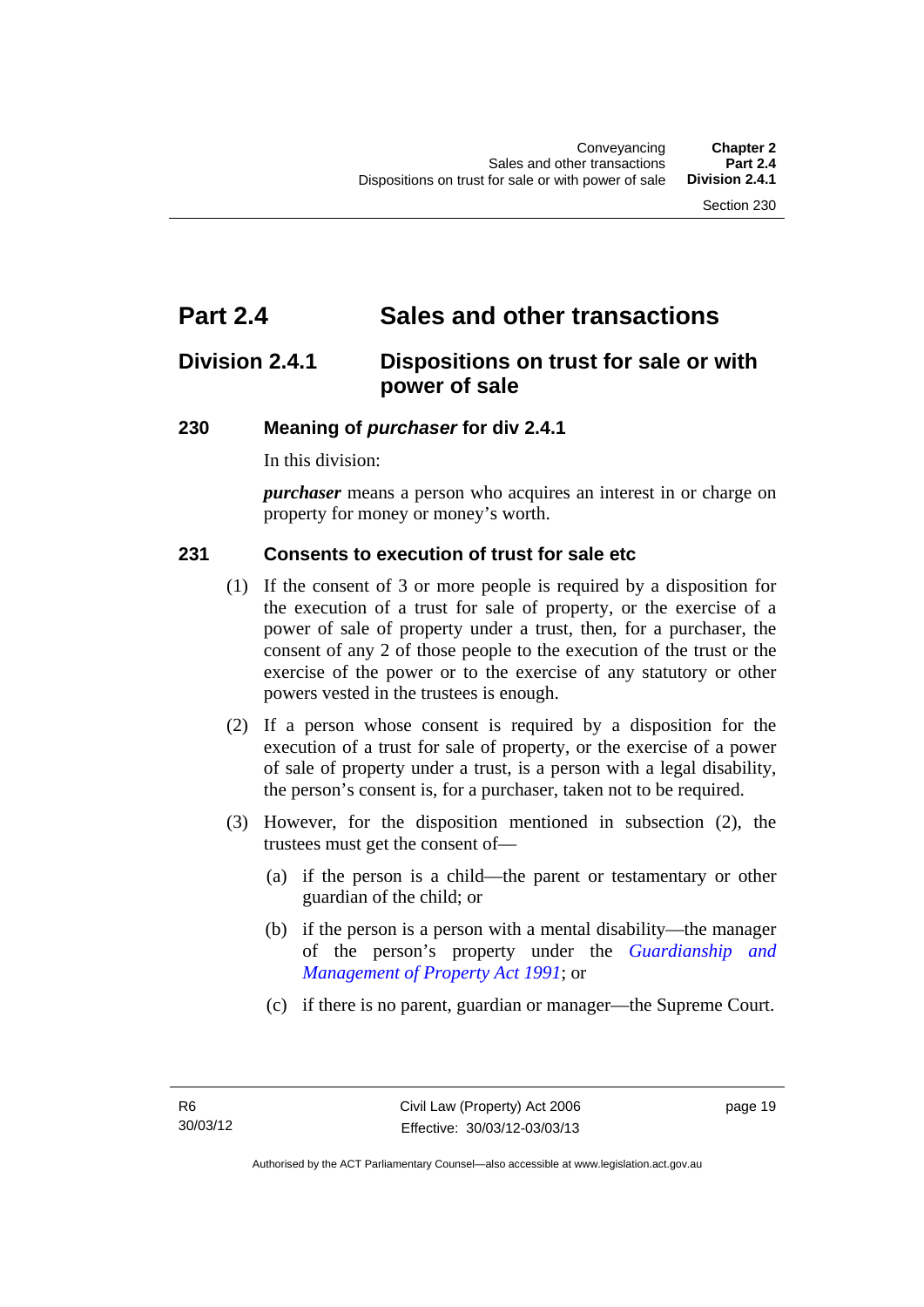## <span id="page-29-0"></span>**232 Purchaser not to be concerned with trusts of proceeds of sale**

- (1) A purchaser of property from trustees for sale, or from trustees having a power of sale, need not be concerned with the trusts affecting the proceeds of sale or the income of the property until sale, whether or not the trusts are declared by the same instrument that created the trust for sale or the power of sale.
- (2) Despite anything to the contrary in the instrument (if any) creating a trust for sale of property, or a power of sale of property, or in the settlement of the proceeds of sale of property, proceeds of sale or other capital money may only be paid or applied by the direction of at least 2 trustees, unless the trust has only 1 trustee and—
	- (a) the trustee is a trust corporation; or
	- (b) the trustee was appointed as the sole trustee by the instrument creating the trust.
- (3) However, subsection (2) does not affect the right of a sole personal representative to give valid receipts for, or direct the application of, proceeds of sale or other capital money.
- (4) Also, subsection (2) does not make it necessary to have more than 1 trustee unless capital money arises on a transaction.

## <span id="page-29-1"></span>**233 Settlements of personal property invested in land**

- (1) If a settlement contains a power to invest money in the purchase of land and land is purchased in the exercise of that power—
	- (a) the land is held by the trustees on trust for sale; and
	- (b) the net rents and profits from the land must, after paying the costs of repairs properly payable out of income, insurance and other outgoings, be paid or applied in the same way as the income of investments made from the sale price of the land would have been payable or applicable if the land had been

Authorised by the ACT Parliamentary Counsel—also accessible at www.legislation.act.gov.au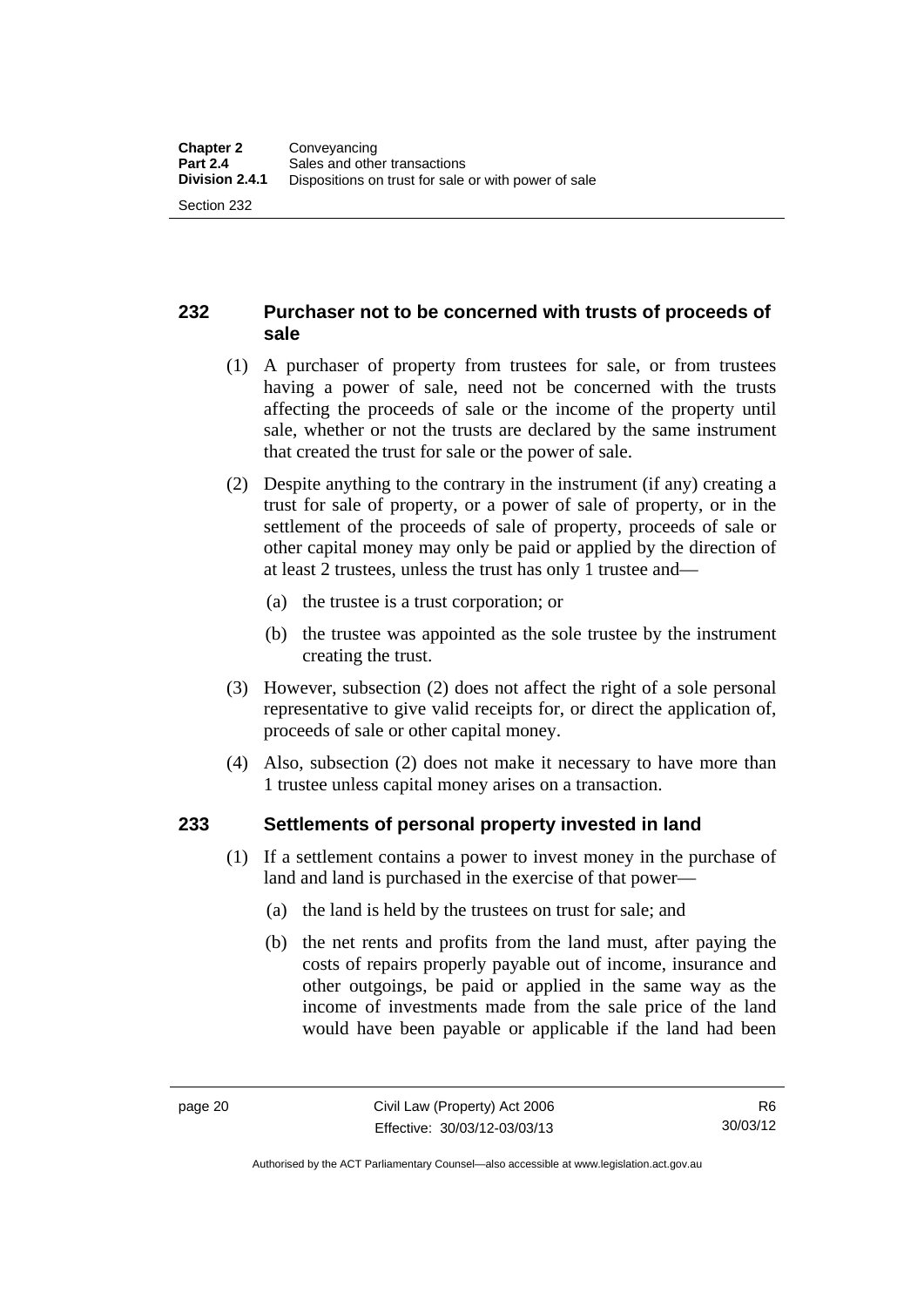sold and the proceeds invested other than in the purchase of land.

- (2) This section applies unless the settlement provides to the contrary.
- (3) This section applies only to settlements commencing after 1 December 1957.

#### <span id="page-30-0"></span>**234 Powers given to trustees for sale**

- (1) If property under a disposition on trust for sale includes land, the trustees may take possession of, hold and manage the land until it is sold.
- (2) This section applies unless the disposition provides to the contrary.

#### <span id="page-30-1"></span>**235 Application of income of land under trust for sale**

- (1) The net rents and profits of land under a disposition on trust for sale must, after paying the costs of repairs properly payable out of income, insurance, and other outgoings, be paid or applied in the same way as the income of investments made from the sale price of the land would have been payable or applicable if the land had been sold and the proceeds invested other than in the purchase of land.
- (2) This section applies subject to any contrary intention in the disposition or in a settlement of proceeds of sale under the disposition.

#### <span id="page-30-2"></span>**236 Partition of land under trust for sale**

- (1) If the net proceeds of sale of land under a disposition on trust for sale have, under the trusts affecting the sale, become absolutely vested in possession in 2 or more people as joint tenants or tenants in common, the trustees for sale may, with the agreement of the people (if any) who are adults and not annuitants and who have interests in possession in the net rents and profits of the land until it is sold—
	- (a) partition the land remaining unsold or any part of it; and

page 21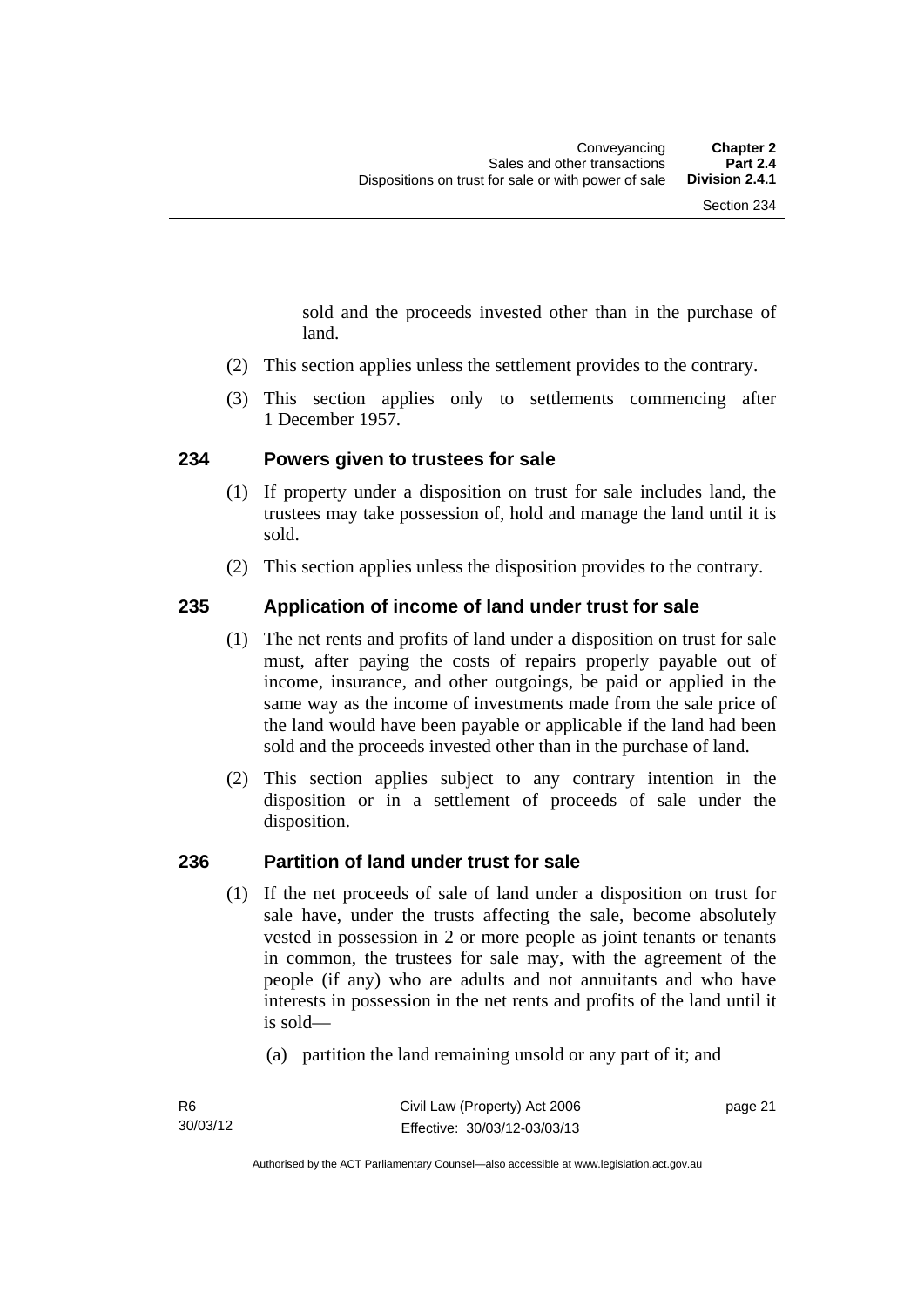Section 236

- (b) provide (by mortgage or otherwise) for the payment of equality money.
- (2) On a partition being arranged under subsection (1), the trustees for sale must give effect to the partition by conveying the land partitioned in severalty (subject or not to any mortgage created to raise equality money) to the people entitled to it under the partition.
- (3) A purchaser of land partitioned under subsection (1) need not be concerned to inquire whether any agreement to the partition required by the subsection had been given.
- (4) If a share in the net proceeds belongs to a person who has a physical, mental, psychological or intellectual condition relevant to the *[Guardianship and Management of Property Act 1991](http://www.legislation.act.gov.au/a/1991-62)*, section 8, the trustees for sale are protected if they obtain the agreement of—
	- (a) the manager of the person's property under that Act; or
	- (b) if there is no manager—the Supreme Court.
- (5) If a share in the net proceeds is affected by an encumbrance, the trustees for sale may either—
	- (a) give effect to the encumbrance; or
	- (b) provide for the discharge of the encumbrance out of the property allotted in relation to the share.
- (6) If a share in the net proceeds is vested absolutely in a child, or in a person who cannot be found or identified, or about whom it is uncertain whether the person is living or dead, the trustees for sale may act for the child or person and keep land or other property that is the person's share.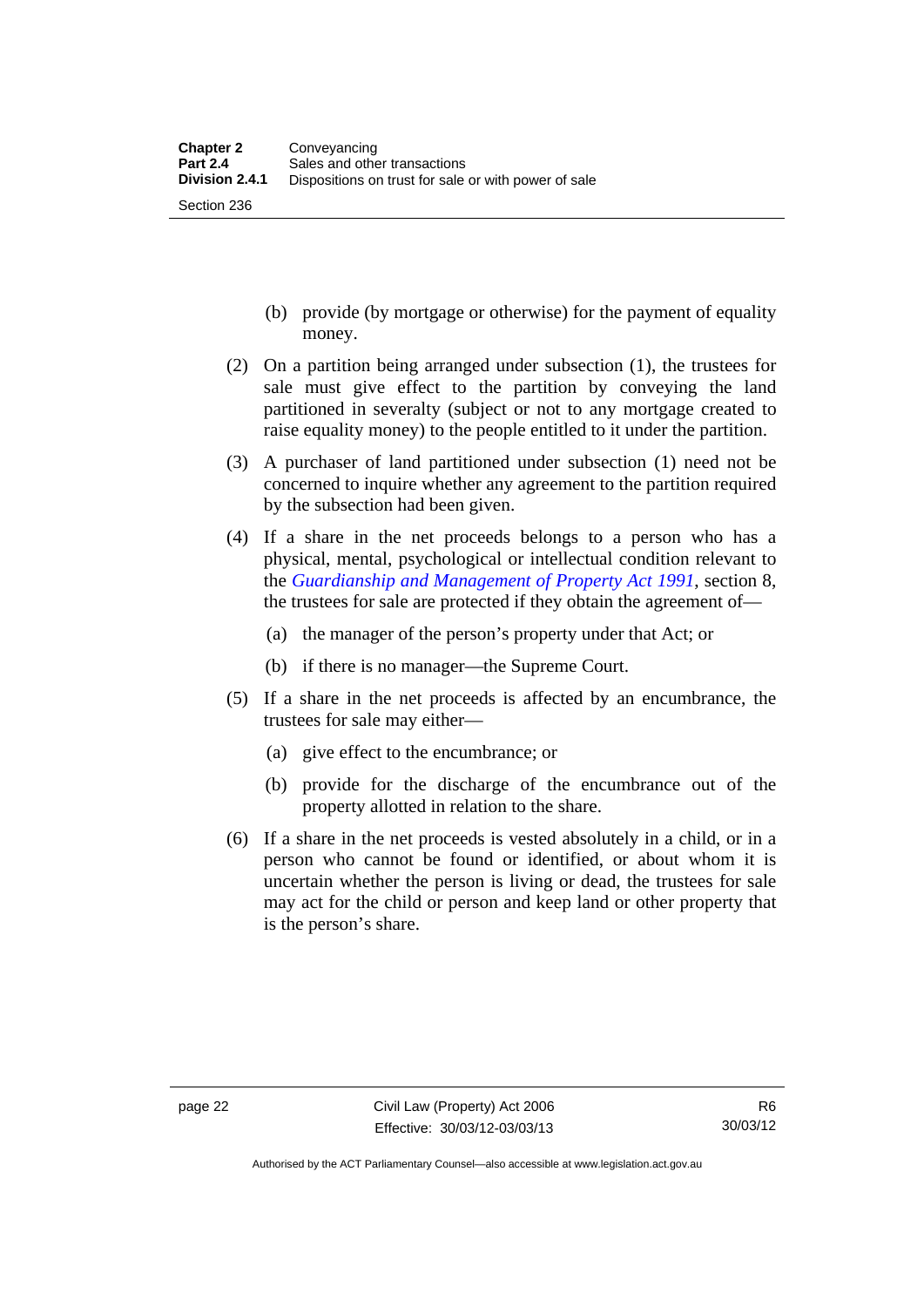## <span id="page-32-0"></span>**237 Powers of Supreme Court if trustees for sale decline to exercise powers**

- (1) If trustees for sale decline to sell or exercise any of the powers given by section 234 (Powers given to trustees for sale) or section 236 (Partition of land under trust for sale), or any agreement cannot be obtained, an interested person may apply to the Supreme Court for—
	- (a) a vesting or other order to give effect to the proposed transaction; or
	- (b) an order directing the trustees for sale to exercise any of their powers.
- (2) The court may make any order it considers appropriate.

## <span id="page-32-1"></span>**Division 2.4.2 Voidable dispositions**

## <span id="page-32-2"></span>**238 Meaning of** *purchaser* **for div 2.4.2**

In this division:

*purchaser* means a purchaser for valuable consideration, and includes a lessee, mortgagee or other person who, for valuable consideration, acquires an interest in property.

## <span id="page-32-3"></span>**239 Voluntary dispositions to defraud creditors voidable**

- (1) A disposition of property made with intent to defraud creditors is voidable by a person prejudiced by the disposition.
- (2) However, this section does not apply to an interest in property disposed of to an honest purchaser who did not have, at the time of the disposition, notice of the intent to defraud creditors.
- (3) This section applies to a disposition of property made before or after the commencement of this section.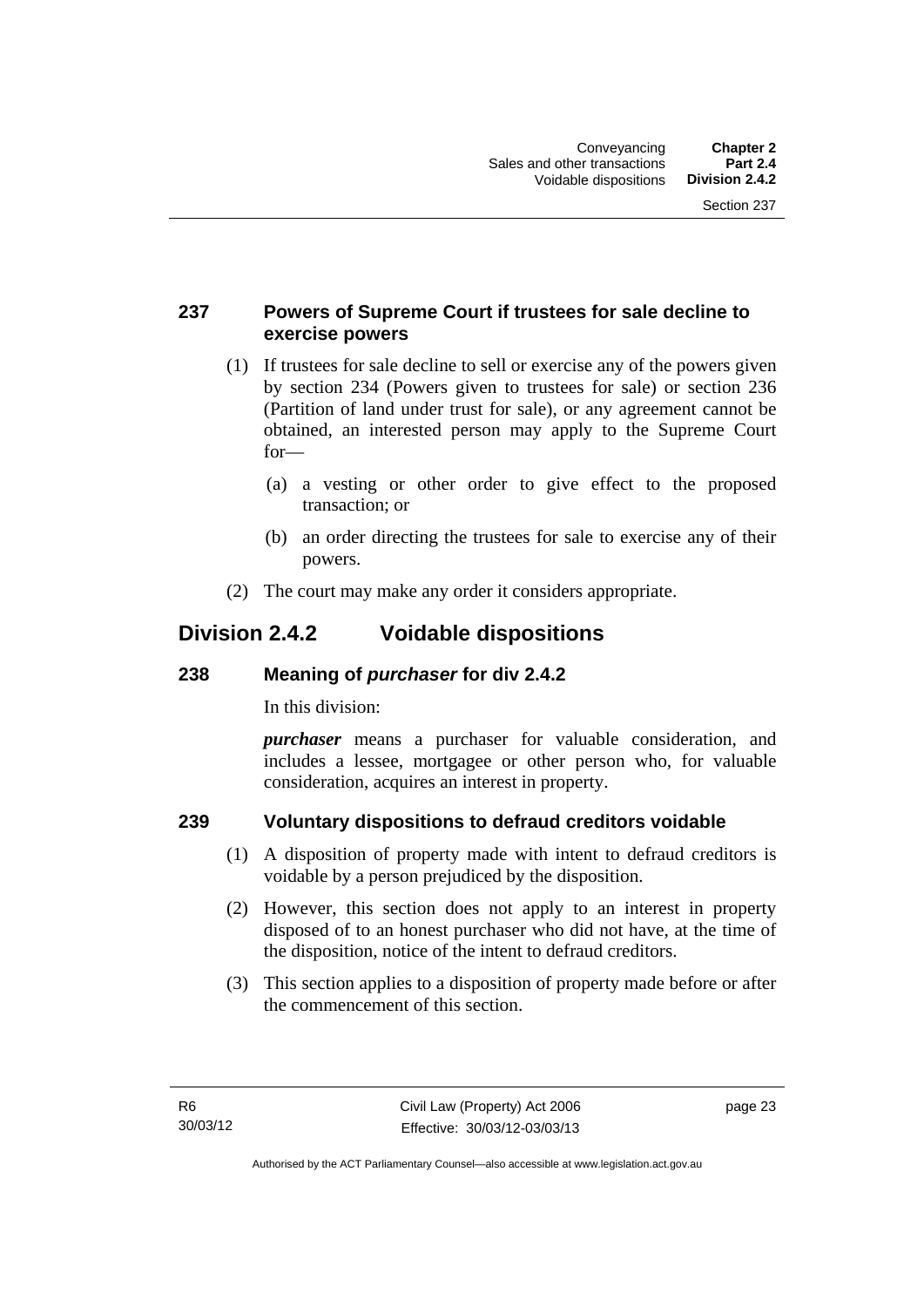## <span id="page-33-0"></span>**240 Voluntary dispositions of land—how far voidable against purchasers**

- (1) A voluntary disposition of land made with intent to defraud a subsequent purchaser is voidable by that purchaser.
- (2) For this section, if the document by which a voluntary disposition of land is made is registered before a subsequent purchase of the land, the voluntary disposition is not taken to have been made with intent to defraud a subsequent purchaser—
	- (a) only because the disposition was not made for valuable consideration; or
	- (b) only because of the subsequent purchase.
- (3) This section applies to a disposition of land made before or after the commencement of this section.

## <span id="page-33-1"></span>**241 Acquisitions of reversions at under value**

- (1) An acquisition of a reversionary interest in property honestly made for money or moneys worth must not be set aside only because it was made for less than full value.
- (2) This section does not affect the jurisdiction of a court to set aside or change unconscionable bargains.
- (3) In this section:

*reversionary interest* includes an expectancy or possibility.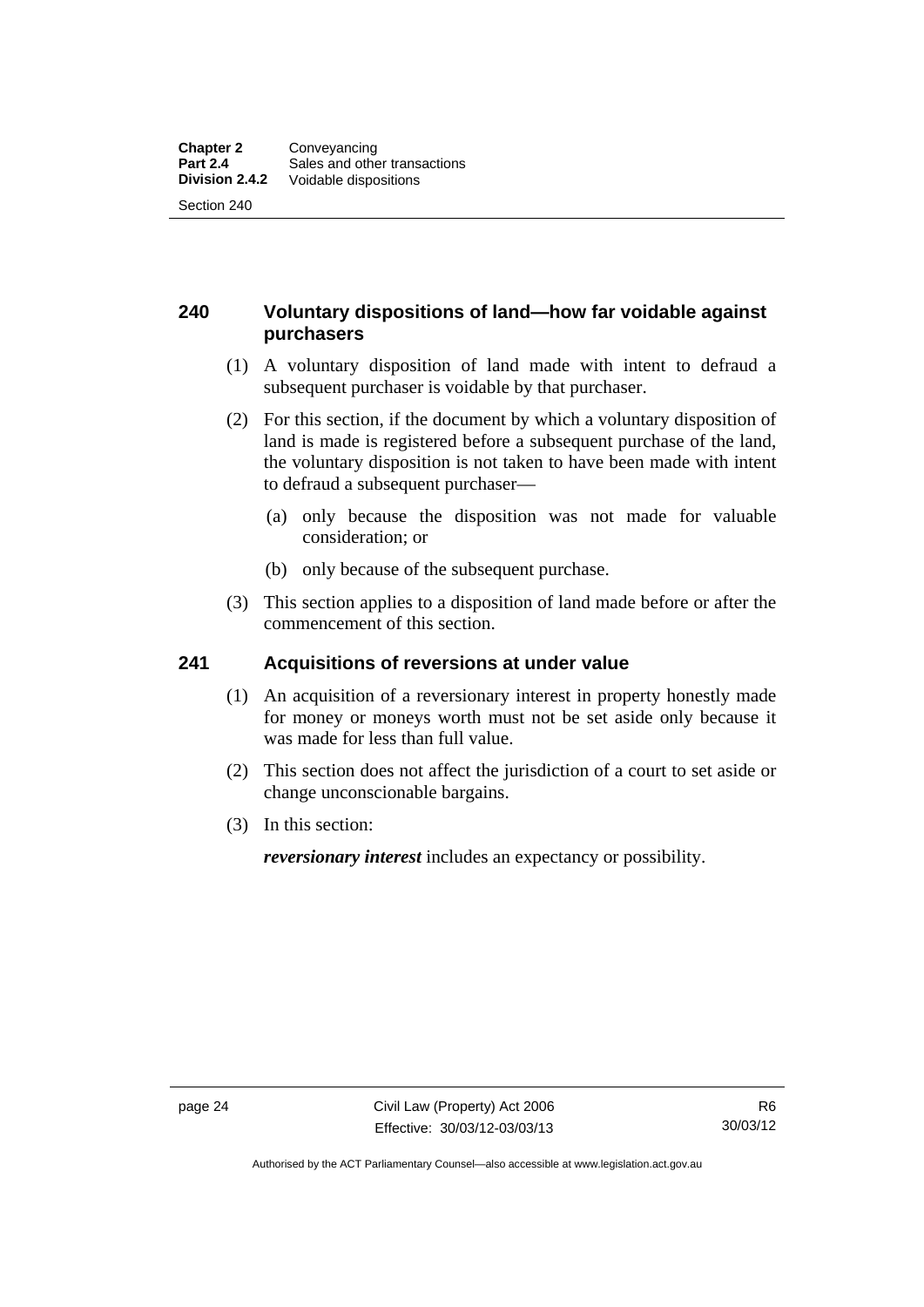## <span id="page-34-0"></span>**Part 2.5 Partition**

### <span id="page-34-1"></span>**242 Definitions—pt 2.5**

In this part:

*interested person*, in relation to property, means a person with an interest in the property.

*proceeding for partition of property* includes a proceeding for sale of the property and distribution of the proceeds.

### <span id="page-34-2"></span>**243 Court may order partition of land held in co-ownership**

If 2 or more people hold an interest in land as joint tenants or tenants in common, the Supreme Court may, on an application made by 1 or more of those people (the *applicants*)—

- (a) order a partition of the interest in the land held by the applicants; and
- (b) make any further orders, and give any consequential directions, it considers appropriate.

#### <span id="page-34-3"></span>**244 Power of Supreme Court to order sale instead of partition**

- (1) In a proceeding for partition of property, instead of ordering partition—
	- (a) the Supreme Court may, on the application of an interested person, order the sale of the property if the court considers that sale (and a distribution of the proceeds) would be more beneficial than partition because of—
		- (i) the nature of the property; or
		- (ii) the number of interested people; or
		- (iii) the absence or disability of an interested person; or
		- (iv) any other circumstances; and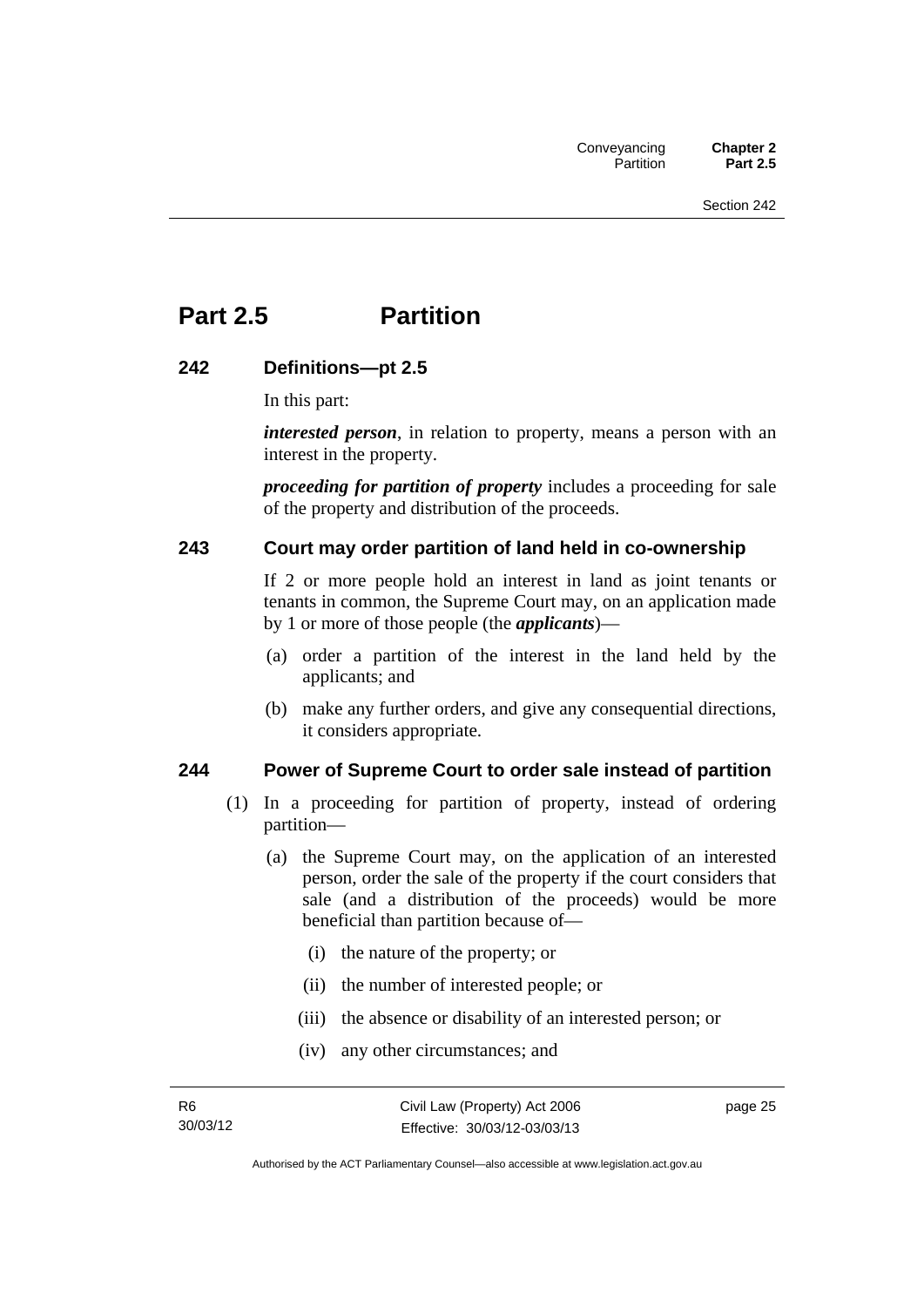#### **Chapter 2** Conveyancing **Part 2.5** Partition

Section 244

- (b) the court must (unless it sees good reason not to), on the application of interested people with a collective interest in the property of at least a half share in the property, order the sale of the property; and
- (c) the court may, on the application of an interested person, order the sale of the property unless other interested people agree to buy the share of the applying person.
- (2) The power of the Supreme Court to order the sale of property includes the power to order the sale of a part of the property and the partition of the rest of the property.
- (3) If the Supreme Court orders the sale of property, it may—
	- (a) appoint trustees to receive and apply proceeds of the sale; or
	- (b) give any consequential directions it considers appropriate, including, for example, directions about—
		- (i) the valuation of an interested person's share in the property; and
		- (ii) the application, investment and distribution of proceeds of sale.
	- *Note* An example is part of the Act, is not exhaustive and may extend, but does not limit, the meaning of the provision in which it appears (see [Legislation Act,](http://www.legislation.act.gov.au/a/2001-14) s 126 and s 132).
- (4) In a proceeding for partition of property, it is sufficient to claim sale and distribution of the proceeds and it is not necessary to claim a partition.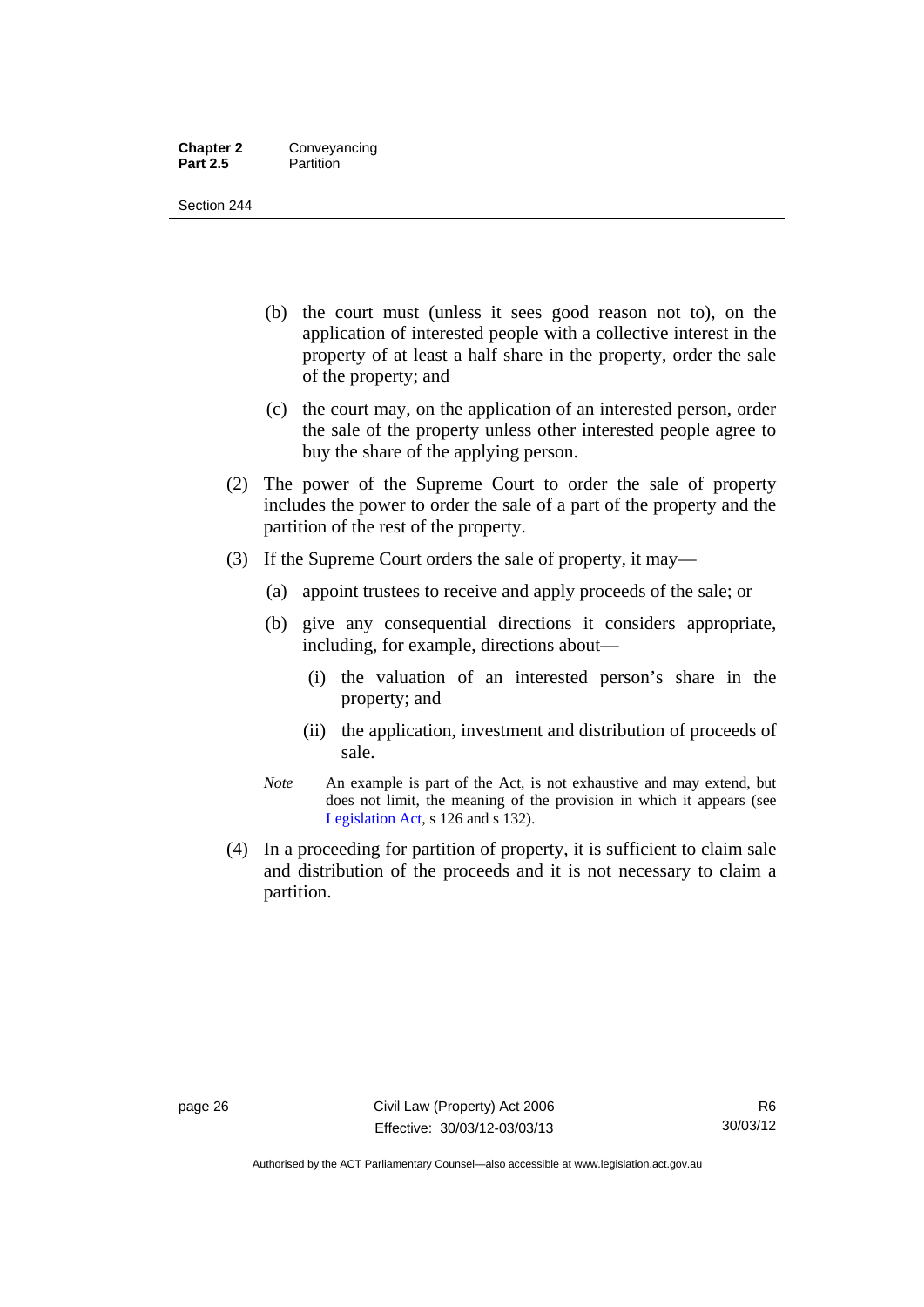#### **245 Authority for interested person to bid**

- (1) The Supreme Court may allow an interested person in relation to property to bid at the sale of the property under this part on the conditions that the court considers appropriate, including, for example, conditions about—
	- (a) nonpayment of deposit; or
	- (b) setting off or accounting for the purchase money or any part instead of paying it; or
	- (c) anything else.
	- *Note* An example is part of the Act, is not exhaustive and may extend, but does not limit, the meaning of the provision in which it appears (see [Legislation Act,](http://www.legislation.act.gov.au/a/2001-14) s 126 and s 132).
- (2) This section does not limit section 244 (3).

#### **246 Parties to partition proceedings**

- (1) A person who, apart from this part, might have brought a proceeding for partition of property may bring the proceeding against any interested person without serving any other interested person.
- (2) A defendant in a proceeding cannot object for want of parties.

#### **247 Several sales in same partition proceeding**

- (1) This section applies if, in a proceeding for partition of property—
	- (a) 2 or more sales are made; and
	- (b) a person (the *excluded person*) is excluded from participation in the proceeds of any of the sales (the *excluded sale*).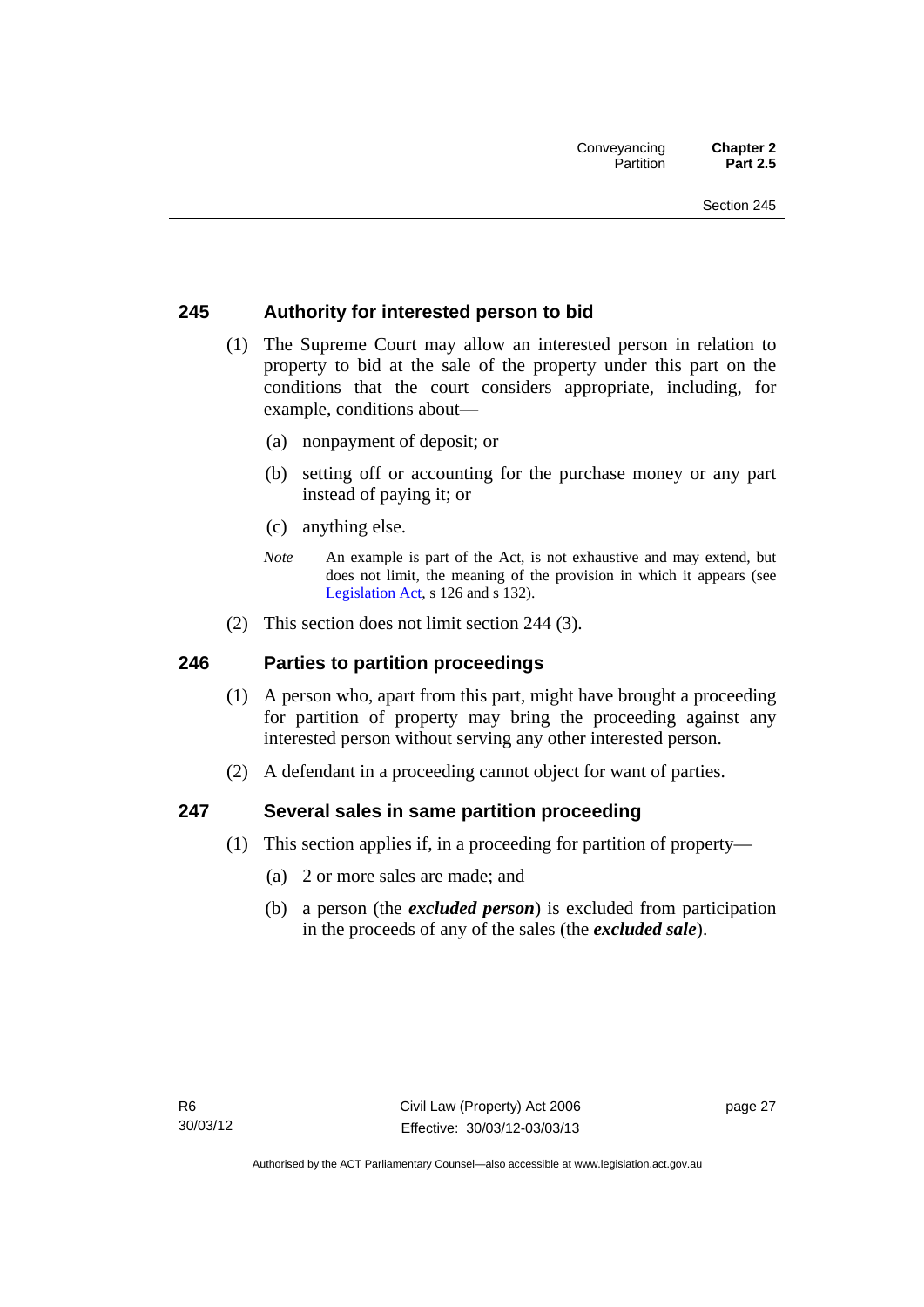| <b>Chapter 2</b> | Conveyancing |
|------------------|--------------|
| <b>Part 2.5</b>  | Partition    |

Section 247

- (2) If the excluded person establishes the person's claim to take part in the proceeds of another of the sales, the shares of the other people interested in the proceeds of that sale must be reduced to the extent that their share of the proceeds of the excluded sale were increased by the exclusion of the excluded person from the proceeds of that sale.
- (3) The amount mentioned in subsection (2) must be put towards payment to the excluded person of the share of the proceeds of the excluded sale that the person would have been entitled to if the person had not been excluded.

page 28 Civil Law (Property) Act 2006 Effective: 30/03/12-03/03/13

Authorised by the ACT Parliamentary Counsel—also accessible at www.legislation.act.gov.au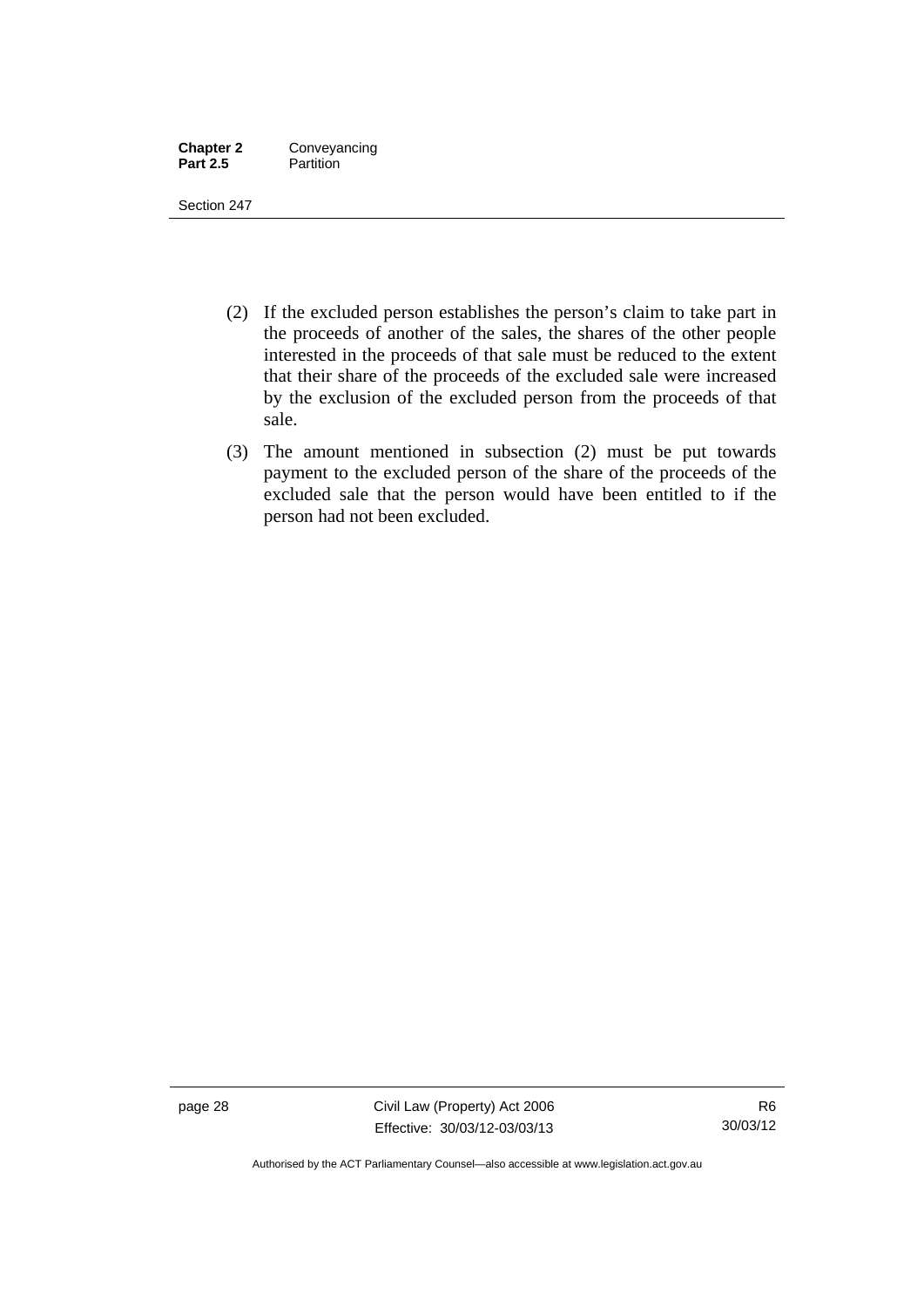# **Part 2.6 Apportionment**

### **248 Definitions—pt 2.6**

In this part:

*annuity* includes salary and pension.

*dividend* includes—

- (a) a payment called a dividend or bonus; and
- (b) a payment otherwise made out of the revenue of a company that is divisible between members of the company, whether or not a payment of that kind is usually made or declared at fixed times;

but does not include a return of capital.

*rent* includes—

- (a) a payment under a rent charge or for rent service; and
- (b) a periodical payment in the nature of rent, or instead of rent.

#### **249 Application of pt 2.6 to dividends of companies**

For this part, the divisible revenue mentioned in section 248, definition of *dividend*, paragraph (b) is taken to have accrued by equal daily increments during the period in relation to which the payment out of revenue is declared or expressed to be made.

#### **250 Income apportionable in relation to time**

All rents, annuities dividends and other periodical payments in the nature of income (whether reserved or made payable by an instrument or otherwise) are, like interest on an amount lent, taken to accrue from day-to-day, and must be apportioned in relation to time accordingly.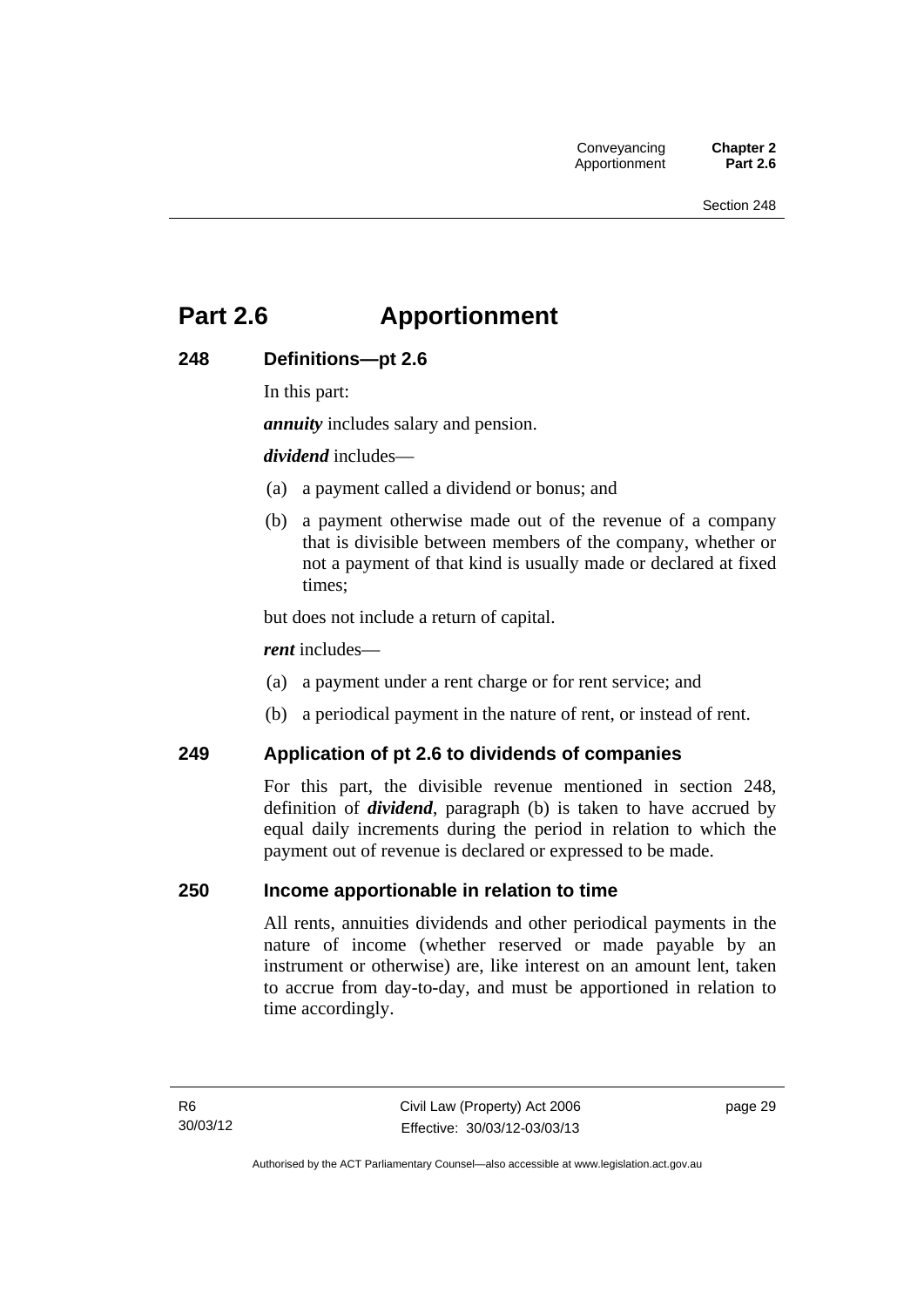#### **Chapter 2 Conveyancing**<br>**Part 2.6 Apportionment Part 2.6** Apportionment

Section 251

#### **251 Time when apportioned part is payable**

An apportioned part of a payment mentioned in section 250 is payable or recoverable—

- (a) if the payment is a continuing payment—when the entire portion of which the apportioned part forms part becomes payable; or
- (b) if the payment is terminated by re-entry, death or otherwise when the next entire portion of the payment would have become payable if it had not been terminated.

### **252 Recovery of apportioned parts**

(1) In this section:

*lessor* means the person who, if the rent for any land had not been apportionable, would have been entitled to the entire or continuing rent for the land.

*person* includes—

- (a) the person's personal representatives, successors and assigns; and
- (b) the personal representatives, successors and assigns of a person whose interest ended on that person's death.
- (2) The person entitled to an apportioned part of a payment mentioned in section 250 (Income apportionable in relation to time) may recover the part, when payable, in the same way as the person could recover the entire payment if entitled to it.
- (3) However, an apportioned part of a payment of rent for land is not by itself recoverable from the person liable to pay the rent, but may be recovered from that person by the lessor together with the remaining part of the payment.
- (4) If the lessor does so, the person entitled to the apportioned part may then recover it from the lessor.

Authorised by the ACT Parliamentary Counsel—also accessible at www.legislation.act.gov.au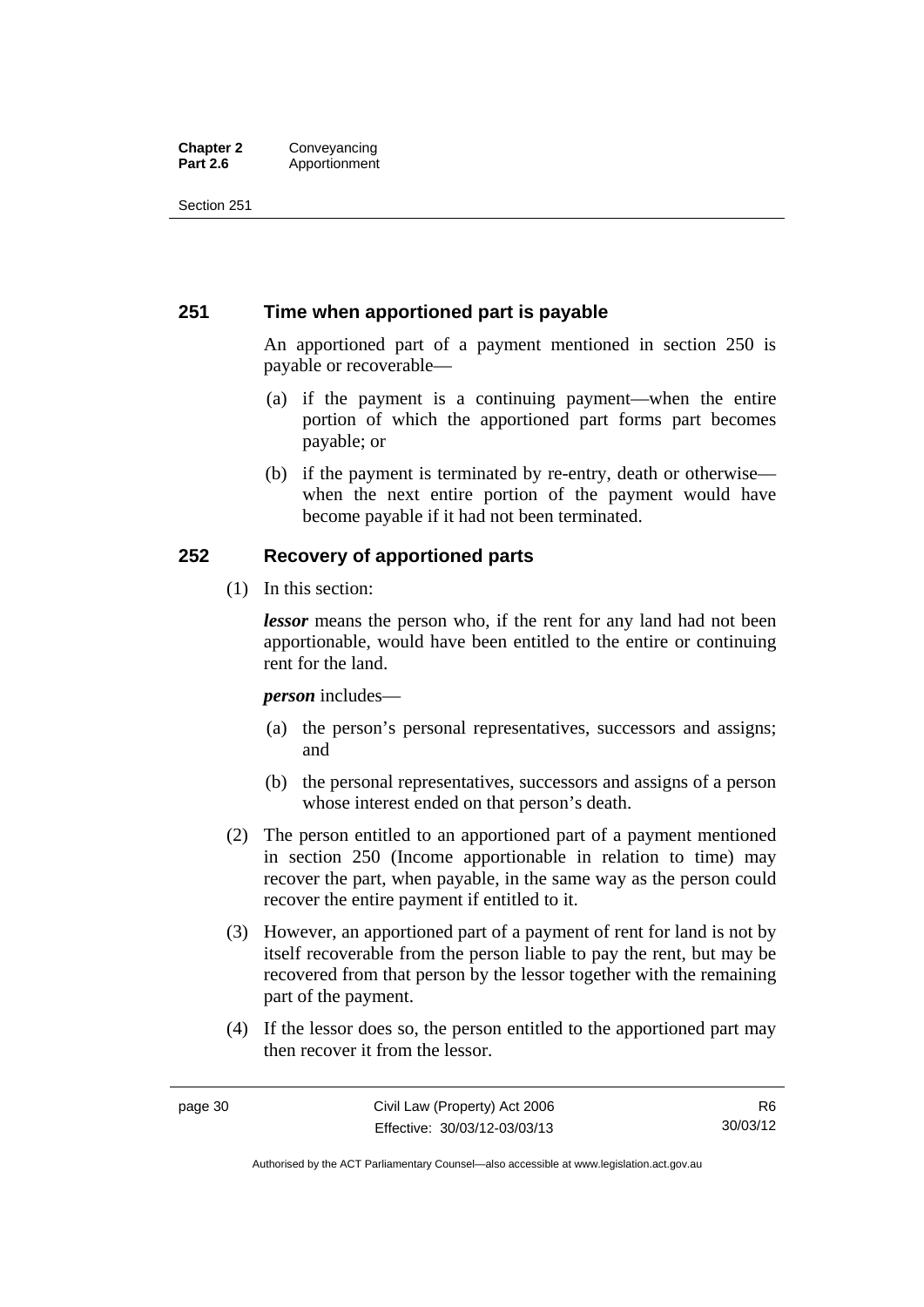### **253 Exceptions and application**

- (1) This part does not make apportionable an annual amount payable under a policy of assurance.
- (2) This part does not apply to any case in which it is expressly stipulated that apportionment is not to take place.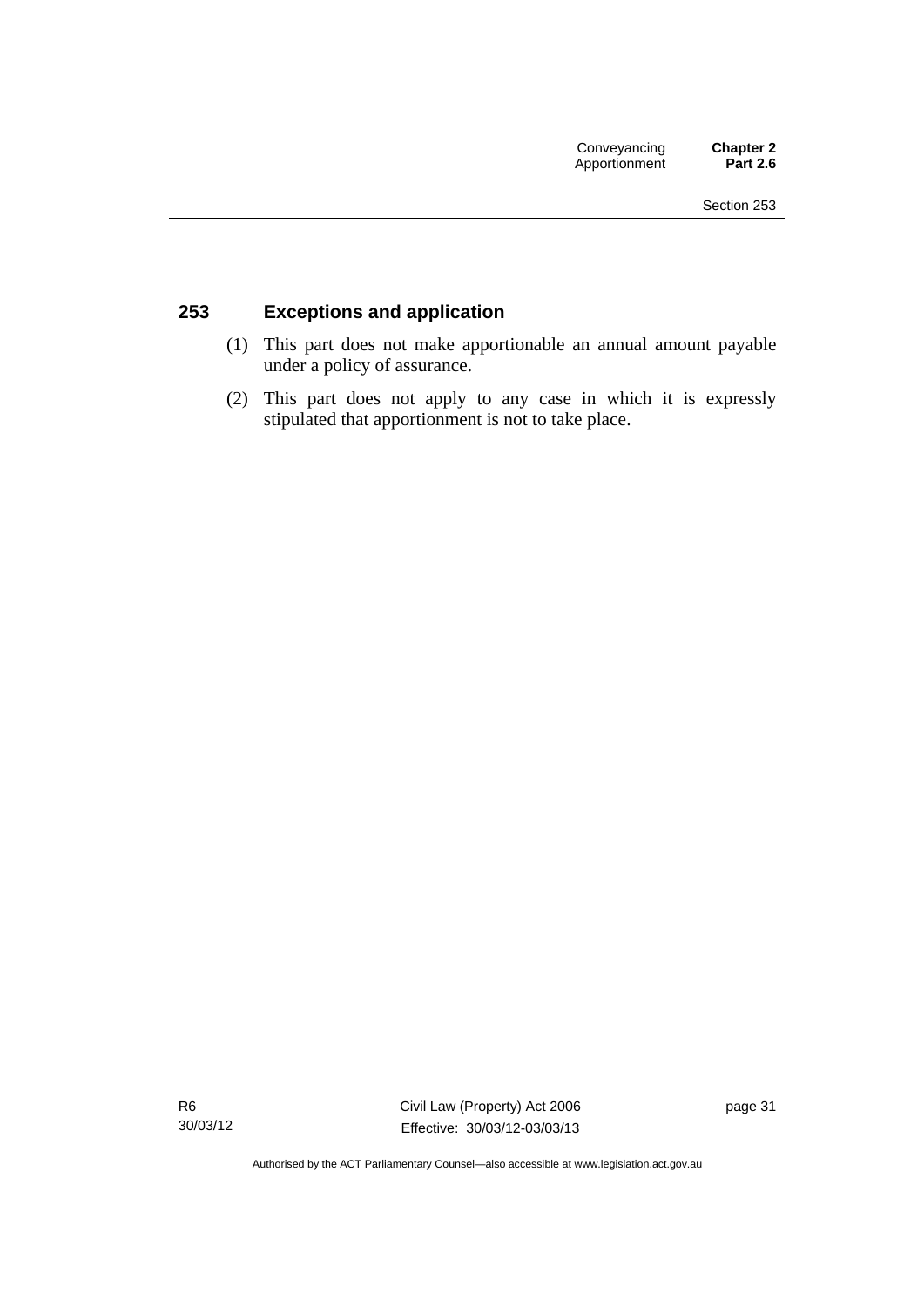# **Part 2.7 Children and children's property**

#### **254 Receipts by certain children**

A child in a domestic partnership has power to give valid receipts for all income (including statutory accumulations of income made during childhood) to which the child may be entitled as if the child were an adult.

#### **255 Management of land during childhood**

- (1) This section applies if—
	- (a) a beneficial interest in land is held in trust for a child; and
	- (b) the trustees of the beneficial interest are—
		- (i) if the settlement that created the interest appointed trustees of the interest—the trustees appointed; or
		- (ii) if the settlement that created the interest did not appoint trustees of the interest but there are trustees of the settlement—the trustees of the settlement, unless the settlement or an order of the Supreme Court that appointed the trustees of the settlement or their predecessors in office provides otherwise; or
		- (iii) in any other case—people appointed as trustees of the beneficial interest by the Supreme Court on the application of a litigation guardian of the child.

*Note Settlement* is defined in s 200.

- (2) The trustees of the interest may take possession of, hold and manage the land for the child.
- (3) This section does not apply so far as a contrary intention appears from the settlement that created the beneficial interest of the child.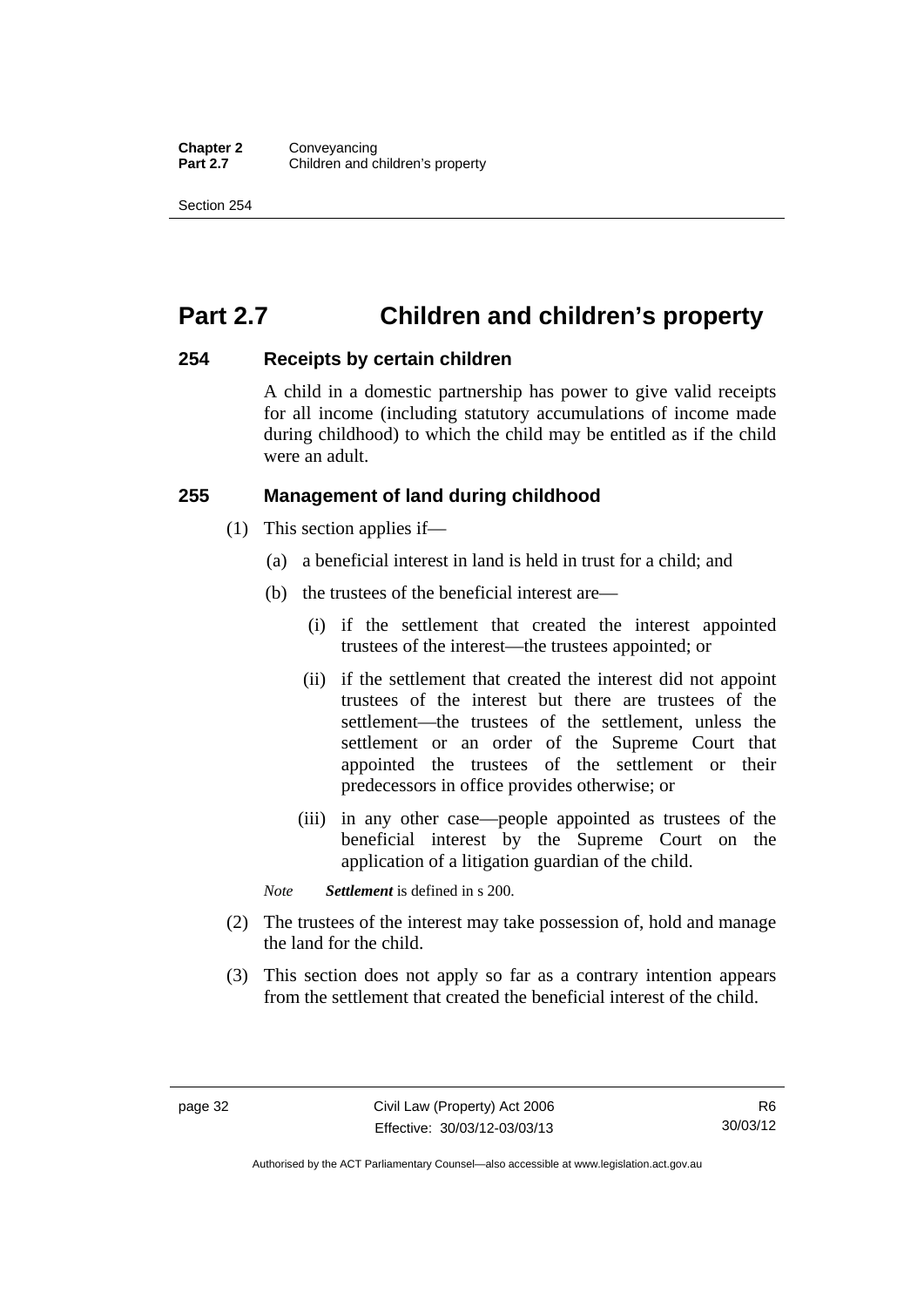#### **256 Power to appoint trustees of child's property**

- (1) This section applies if—
	- (a) a child is absolutely entitled under the will, or on the intestacy, of a person (the *deceased person*) to a devise or legacy, or to the residue of the estate of the deceased person, or to a share in the deceased person's estate; and
	- (b) the devise, legacy, residue or share is not, under a will of the deceased person, devised or bequeathed to trustees for the child.
	- *Note* A *devise* is a disposal of real property by a will. To *bequeath* property is to dispose of personal property (ie property other than real property) by a will.
- (2) The personal representatives of the deceased person may, by registered deed, appoint a trust corporation or 2 or more individuals (not more than 4), or both, to be—
	- (a) trustees of the devise, legacy, residue or share for the child; and
	- (b) trustees for section 255 (Management of land during childhood) of any land devised or any land that is, or forms part of, the residue or share.
- (3) If a trust corporation, or a trust corporation and 1 or more individuals, are the personal representatives of the deceased person, the personal representatives may, by registered deed, appoint the trust corporation either alone or with 1 or 2 individuals to be the trustees for the child.
- (4) The personal representatives of the deceased person may—
	- (a) appoint 1 or more of themselves to be trustees under subsection (2); or
	- (b) appoint 1 or 2 of themselves who are individuals to be trustees under subsection (3).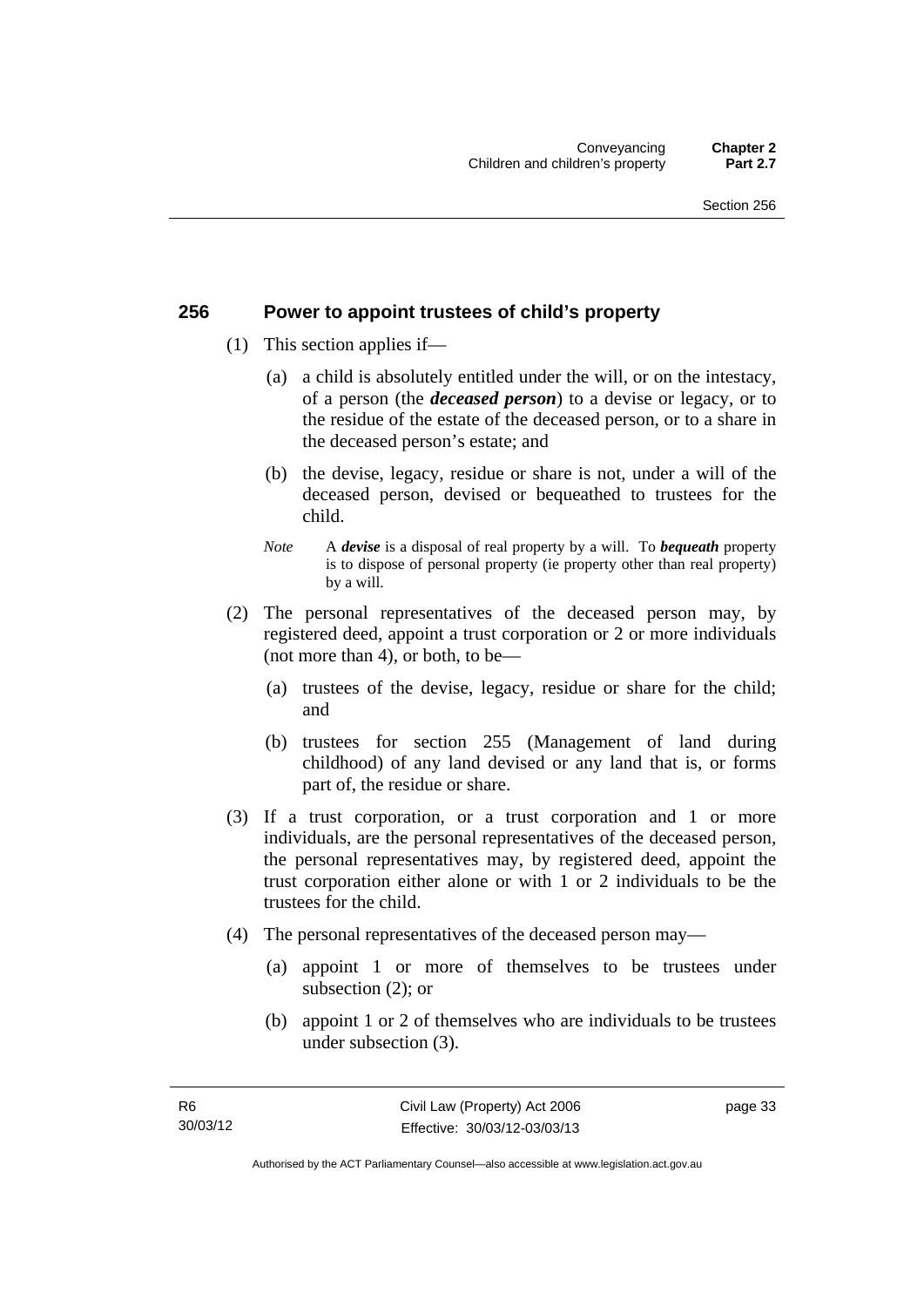Section 256

- (5) On the appointment—
	- (a) the *[Trustee Act 1925](http://www.legislation.act.gov.au/a/1925-14)*, section 9 (Vesting on appointment and retirement) applies to the vesting in the trustees of the devise, legacy, residue or share; and
	- (b) the personal representatives, in that capacity, are discharged from further liability in relation to the devise, legacy, residue or share; and
	- (c) the rights of the child in relation to the devise, legacy, residue or share are restricted to the property that, under this section and the *[Trustee Act 1925](http://www.legislation.act.gov.au/a/1925-14)*, section 9, is vested in the trustees for the child and do not extend to any other property; and
	- (d) the devise, legacy, residue or share may be kept in its existing form or converted into money and the money invested in accordance with the *[Trustee Act 1925](http://www.legislation.act.gov.au/a/1925-14)*.
- (6) If land held under the *[Land Titles Act 1925](http://www.legislation.act.gov.au/a/1925-1)* is affected by a registered deed mentioned in this section, the registrar-general must, as the registrar-general considers appropriate—
	- (a) make an entry in the register of the vesting of the land; or
	- (b) enter or withdraw caveats.
- (7) However, the registrar-general is not required to comply with subsection (6) unless the person the land is to be vested in—
	- (a) asks, in writing, that the entry be made; and
	- (b) gives any evidence supporting the request that the registrar-general reasonably requires; and
	- (c) gives any notice of the request that the registrar-general reasonably requires to be given.

Authorised by the ACT Parliamentary Counsel—also accessible at www.legislation.act.gov.au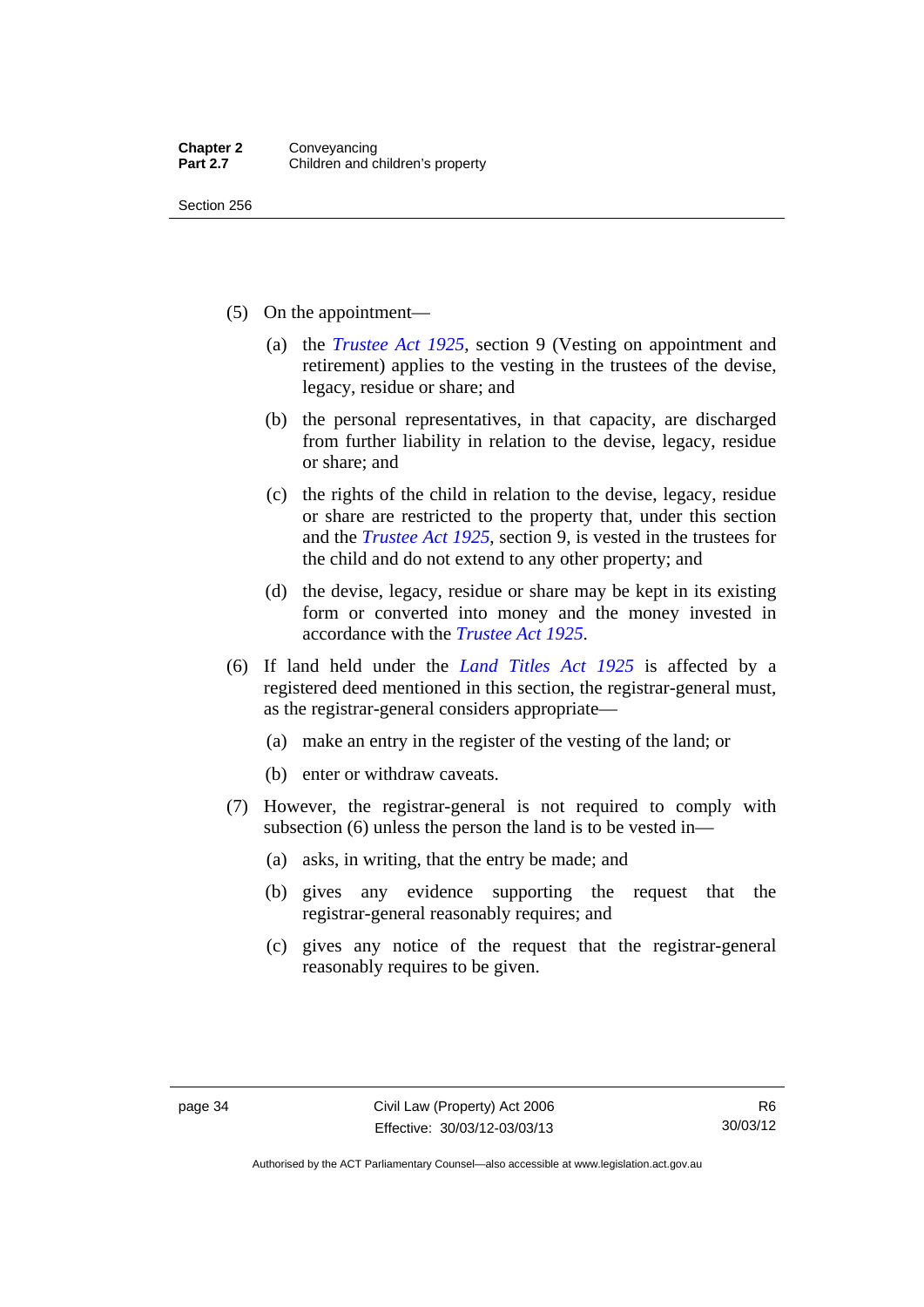(8) In this section:

*registered deed* means a deed registered under the *[Registration of](http://www.legislation.act.gov.au/a/1957-13)  [Deeds Act 1957](http://www.legislation.act.gov.au/a/1957-13)*.

*trust corporation* does not include the public trustee.

#### **257 Powers and duties of guardian**

- (1) A guardian of a child—
	- (a) may take into the guardian's custody, and may manage, the child's real and personal property (other than property held by a trustee under a trust) until the guardian stops being the guardian of the child; and
	- (b) holds any of the child's real and personal property that comes into the guardian's custody as trustee for the child; and
	- (c) may bring a proceeding necessary to give effect to all or any of the guardian's powers under this section, including the guardian's powers as trustee for the child; and
	- (d) is responsible for accounting to the child, when the child becomes an adult, for the guardian's custody and management of the property.
- (2) Subsection (1) does not apply in relation to—
	- (a) the director-general responsible for administering the *[Children](http://www.legislation.act.gov.au/a/2008-19)  [and Young People Act 2008](http://www.legislation.act.gov.au/a/2008-19)*, when the director-general has long-term care responsibility for a child because of that Act; or
	- (b) a testamentary guardian of a child.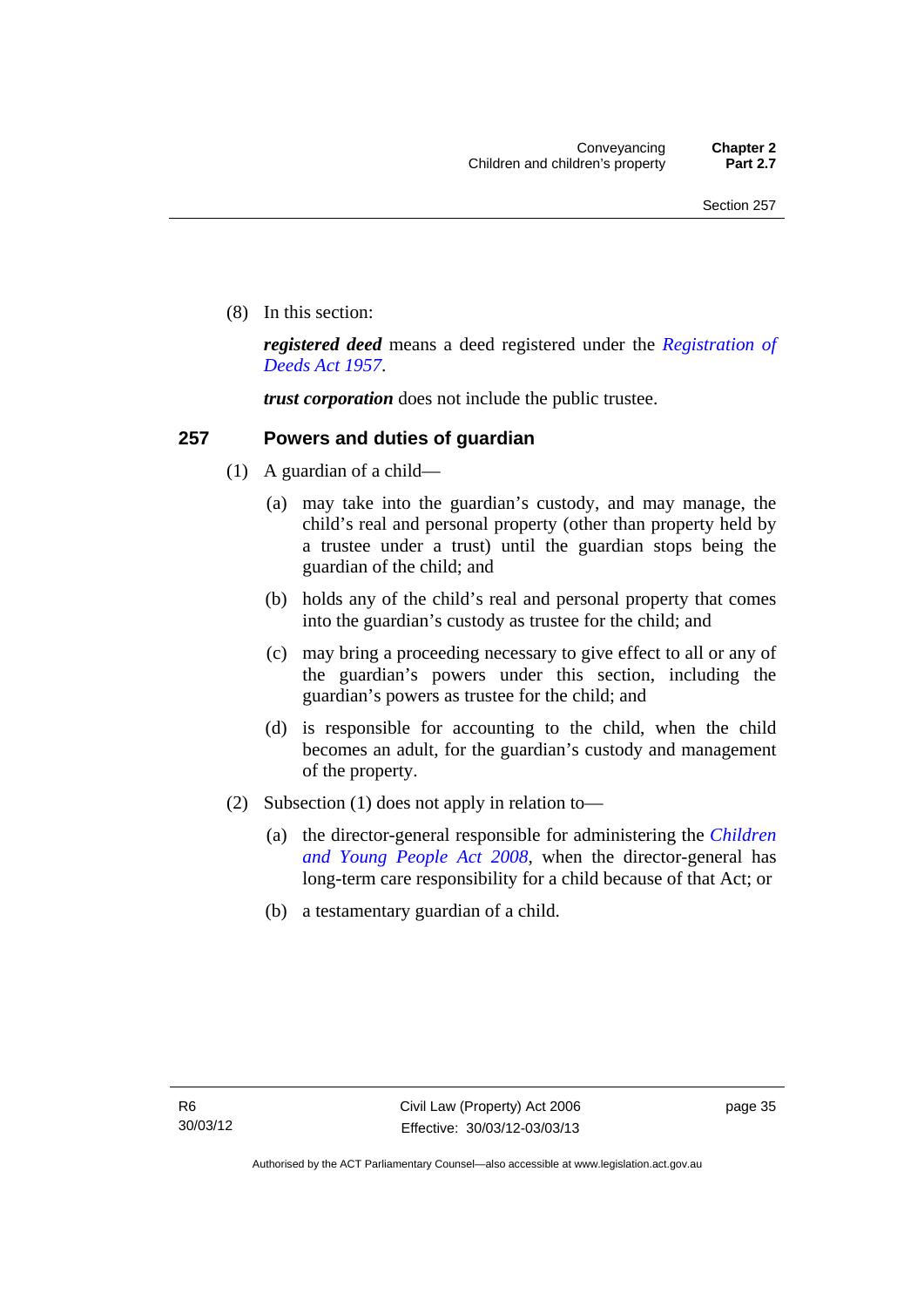**Chapter 2 Conveyancing**<br>**Part 2.8 Rights-of-way Part 2.8** Rights-of-way

Section 258

# **Part 2.8 Rights-of-way**

### **258 No right-of-way by user against Territory etc**

A right-of-way cannot be created only by continuous use against—

- (a) the Territory; or
- (b) the Commonwealth; or
- (c) a person holding land for a public purpose.

page 36 Civil Law (Property) Act 2006 Effective: 30/03/12-03/03/13

R6 30/03/12

Authorised by the ACT Parliamentary Counsel—also accessible at www.legislation.act.gov.au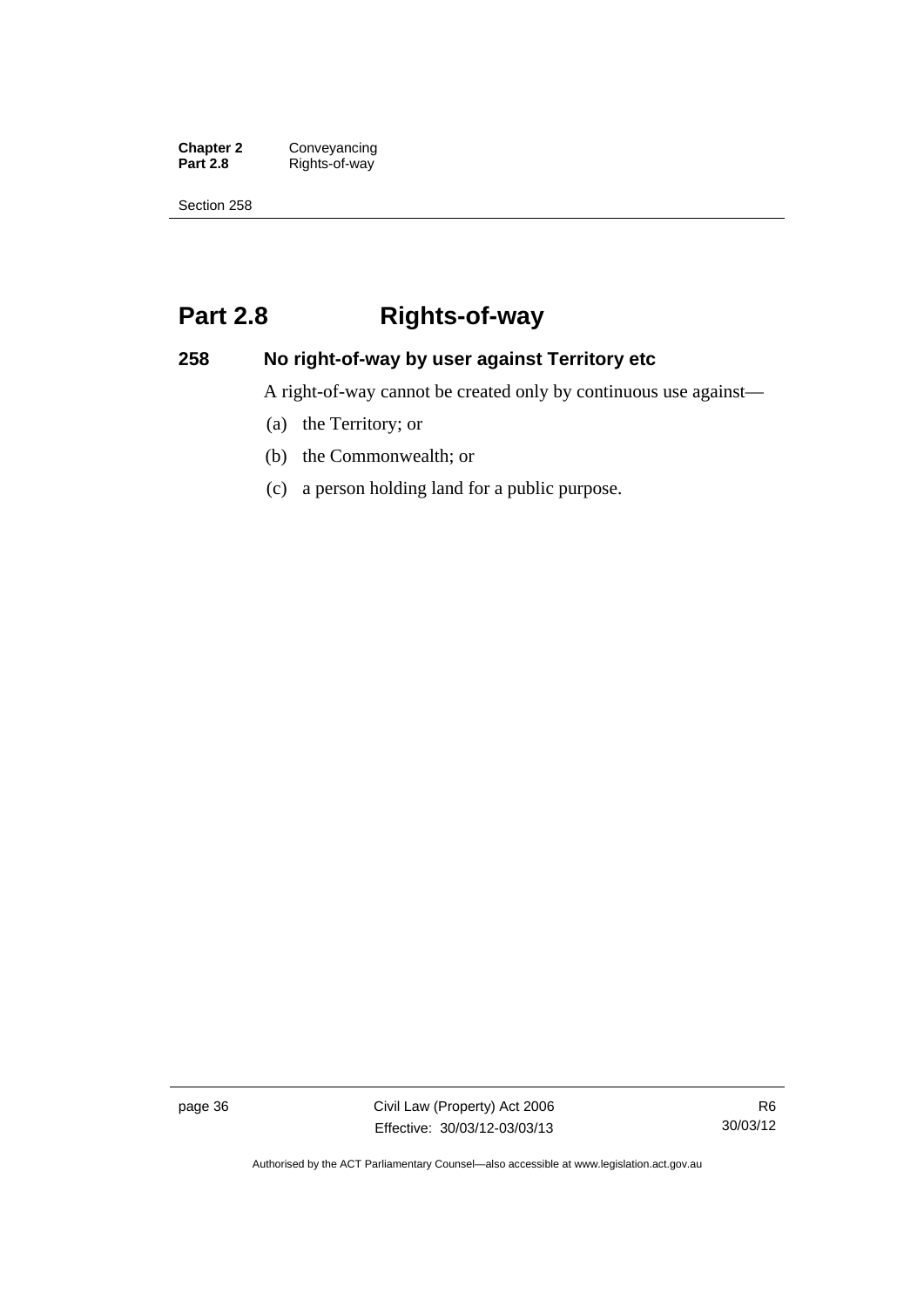## **Part 2.9 Unit Titles**

### **Division 2.9.1 Definitions—pt 2.9**

### **259 Definitions—pt 2.9**

In this part:

*common property*—see the *[Unit Titles Act 2001](http://www.legislation.act.gov.au/a/2001-16)*, section 13.

*owners corporation*—see the *[Unit Titles \(Management\) Act 2011](http://www.legislation.act.gov.au/a/2011-41)*, dictionary.

*registered* means registered with the registrar-general under the *[Land Titles Act 1925](http://www.legislation.act.gov.au/a/1925-1)* or the *[Land Titles \(Unit Titles\) Act 1970](http://www.legislation.act.gov.au/a/1970-32)*.

*unit*—see the *[Unit Titles Act 2001](http://www.legislation.act.gov.au/a/2001-16)*, section 9.

*units plan*—see the *[Unit Titles Act 2001](http://www.legislation.act.gov.au/a/2001-16)*, dictionary.

### **Division 2.9.2 Developer disclosure**

### **260 Contract for sale of unit before registration of units plan**

- (1) This section applies to a contract for the sale of a unit in a units plan before the units plan is registered.
- (2) The contract must include the following:
	- (a) the default rules;
	- (b) details of any contract the developer intends the owners corporation to enter, including—
		- (i) the amount of the buyer's general fund contribution that will be used to service the contract; and
		- (ii) any personal or business relationship between the developer and another party to the contract;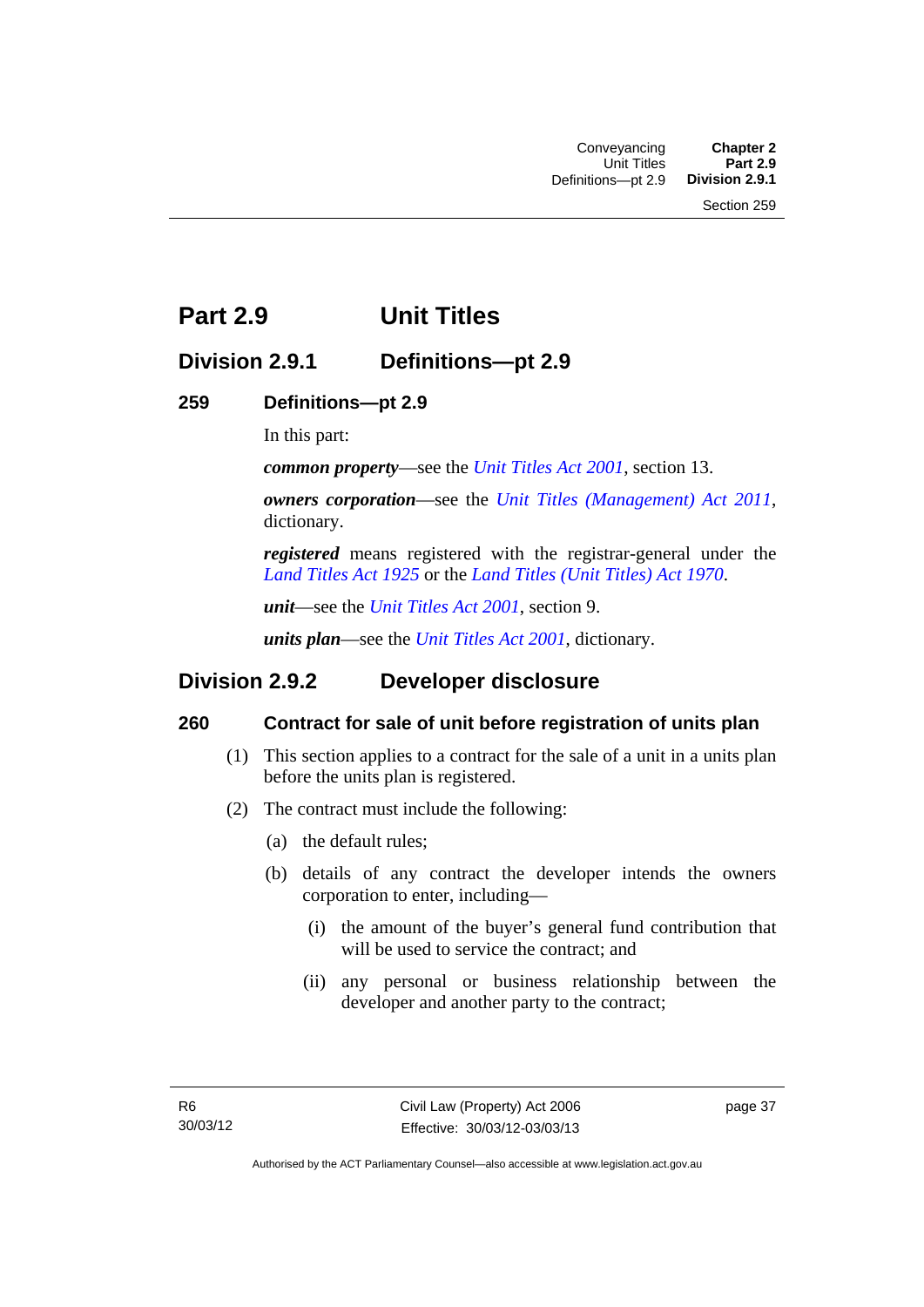- (c) the developer's estimate, based on reasonable grounds, of the buyer's general fund contribution for 2 years after the units plan is registered;
- (d) if a right to approve the keeping of animals during the developer control period is reserved—details of the reservation, including the kind and number of animals;
- (e) if a staged development of the units is proposed—the proposed development statement and any amendment to the statement.
- (3) By entering into the contract, the developer warrants that the information disclosed under subsection (2) (a) to (e) is accurate.
	- *Note* If a developer is appointed as a proxy under the contract, a proxy disclosure statement must be included in the contract (see *[Unit Titles](http://www.legislation.act.gov.au/a/2011-41)  [\(Management\) Act 2011](http://www.legislation.act.gov.au/a/2011-41)*, sch 3, s 3.27 (Proxy votes—limit on developer)).
- (4) The buyer of a unit may, by written notice given to the developer, cancel the contract of sale before the contract is completed if—
	- (a) the developer's disclosure under subsection (2) is incomplete or inaccurate; and
	- (b) the buyer is significantly prejudiced because the disclosure is incomplete or inaccurate.
- (5) In this section:

*default rules*—see the *[Unit Titles \(Management\) Act 2011](http://www.legislation.act.gov.au/a/2011-41)*, section 106.

*developer*—see the *[Unit Titles Act 2001](http://www.legislation.act.gov.au/a/2001-16)*, dictionary.

*developer control period*—see the *[Unit Titles \(Management\)](http://www.legislation.act.gov.au/a/2011-41)  [Act 2011](http://www.legislation.act.gov.au/a/2011-41)*, dictionary.

*development statement*—see the *[Unit Titles Act 2001](http://www.legislation.act.gov.au/a/2001-16)*, dictionary.

*general fund contribution*—see the *[Unit Titles \(Management\)](http://www.legislation.act.gov.au/a/2011-41)  [Act 2011](http://www.legislation.act.gov.au/a/2011-41)*, section 78 (1).

Authorised by the ACT Parliamentary Counsel—also accessible at www.legislation.act.gov.au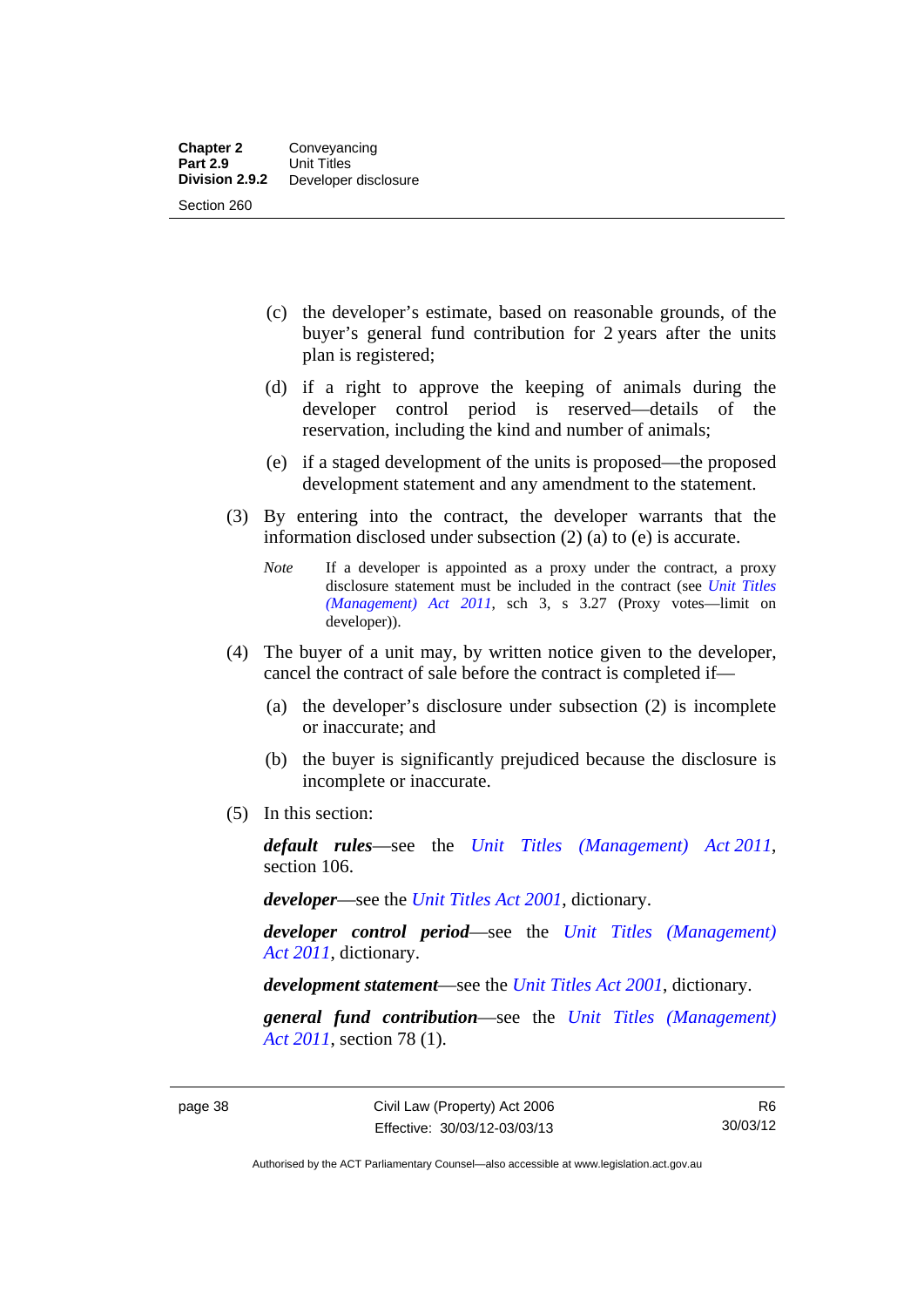*rule*, of an owners corporation—see the *[Unit Titles \(Management\)](http://www.legislation.act.gov.au/a/2011-41)  [Act 2011](http://www.legislation.act.gov.au/a/2011-41)*, dictionary.

*staged development*—see the *[Unit Titles Act 2001](http://www.legislation.act.gov.au/a/2001-16)*, section 17 (3).

### **Division 2.9.3 Implied warranties**

#### **261 Meaning of** *implied warranties***—div 2.9.3**

In this division:

*implied warranties*—see section 130D.

### **262 Purpose—div 2.9.3**

This division—

- (a) sets out warranties that are taken to be division of a contract for the sale of a unit; and
- (b) provides a right to cancel a contract for the sale of a unit.

#### **263 Implied warranties and right to cancel—effect**

- (1) The implied warranties and the right to cancel a contract for sale under this division have effect despite anything in the contract or in any other contract or arrangement.
- (2) The right to cancel a contract for sale under this division is in addition to, and does not limit, any other remedy available to the buyer of a unit for a breach of warranty established under this division.

#### **264 Implied warranties**

(1) The warranties (the *implied warranties*) in this section are taken to be part of a contract for the sale of a unit.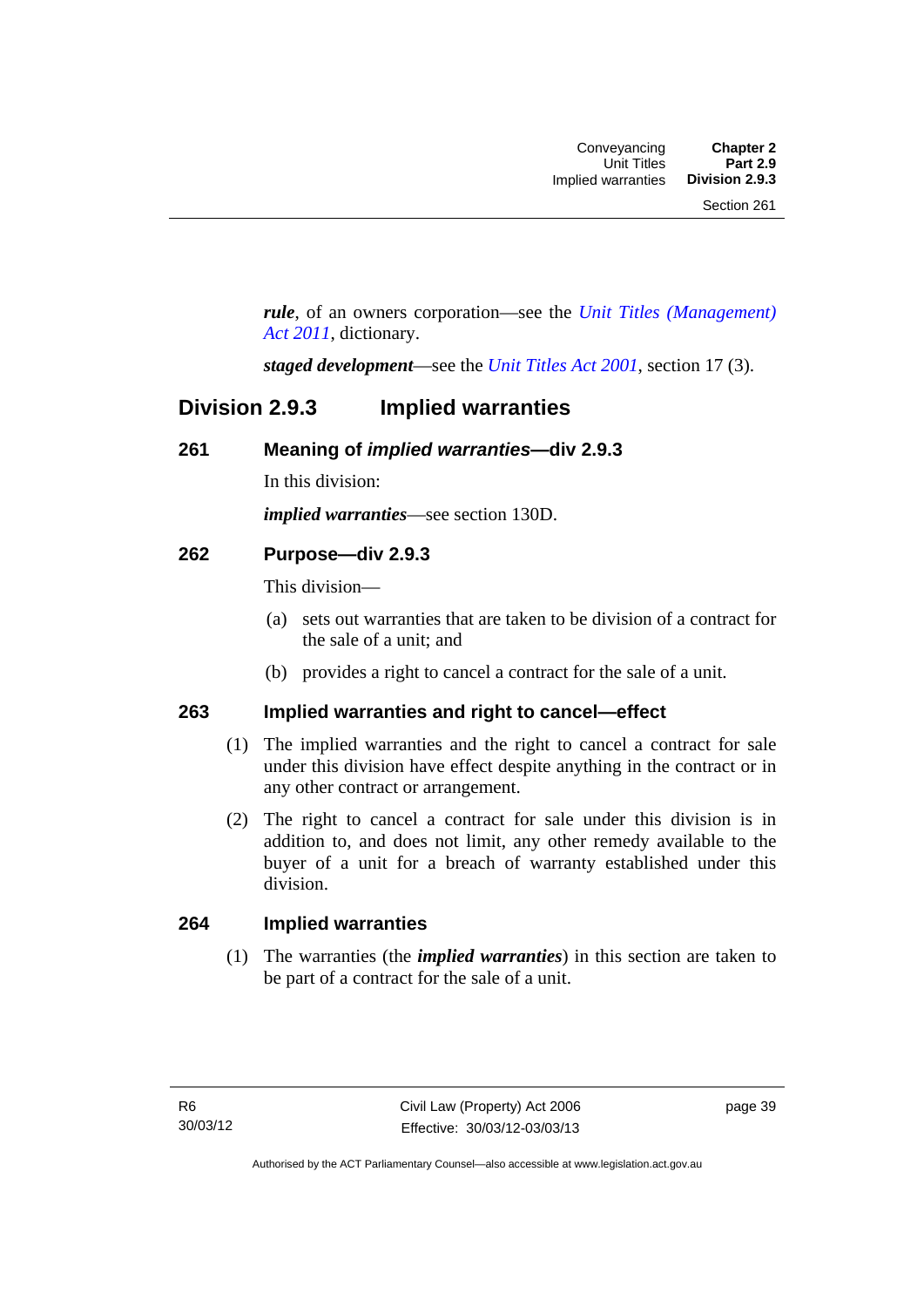- (2) The seller of a unit warrants that, at the date of the contract—
	- (a) to the seller's knowledge, there are no unfunded latent or patent defects in the common property or owners corporation assets, other than the following:
		- (i) defects arising through fair wear and tear;
		- (ii) defects disclosed in the contract; and
	- (b) the owners corporation records do not disclose any defects to which the warranty in paragraph (a) applies; and
	- (c) to the seller's knowledge, there are no actual, contingent or expected unfunded liabilities of the owners corporation that are not part of the corporation's normal operating expenses, other than liabilities disclosed in the contract; and
	- (d) the owners corporation records do not disclose any liabilities of the corporation to which the warranty in paragraph (c) applies.
- (3) The seller warrants that, at the completion of the contract, to the seller's knowledge, there are no circumstances (other than circumstances disclosed in the contract) in relation to the affairs of the owners corporation likely to materially prejudice the buyer.
- (4) For subsection (2), a seller is taken to have knowledge of a thing if the seller has actual knowledge, or ought reasonably to have knowledge, of the thing.

### **265 Cancellation of contract**

- (1) The buyer of a unit may, by written notice given to the seller, cancel the contract for the sale of the unit if there would be a breach of an implied warranty were the contract completed at the time it is cancelled.
- (2) A notice under this section must be given—

Authorised by the ACT Parliamentary Counsel—also accessible at www.legislation.act.gov.au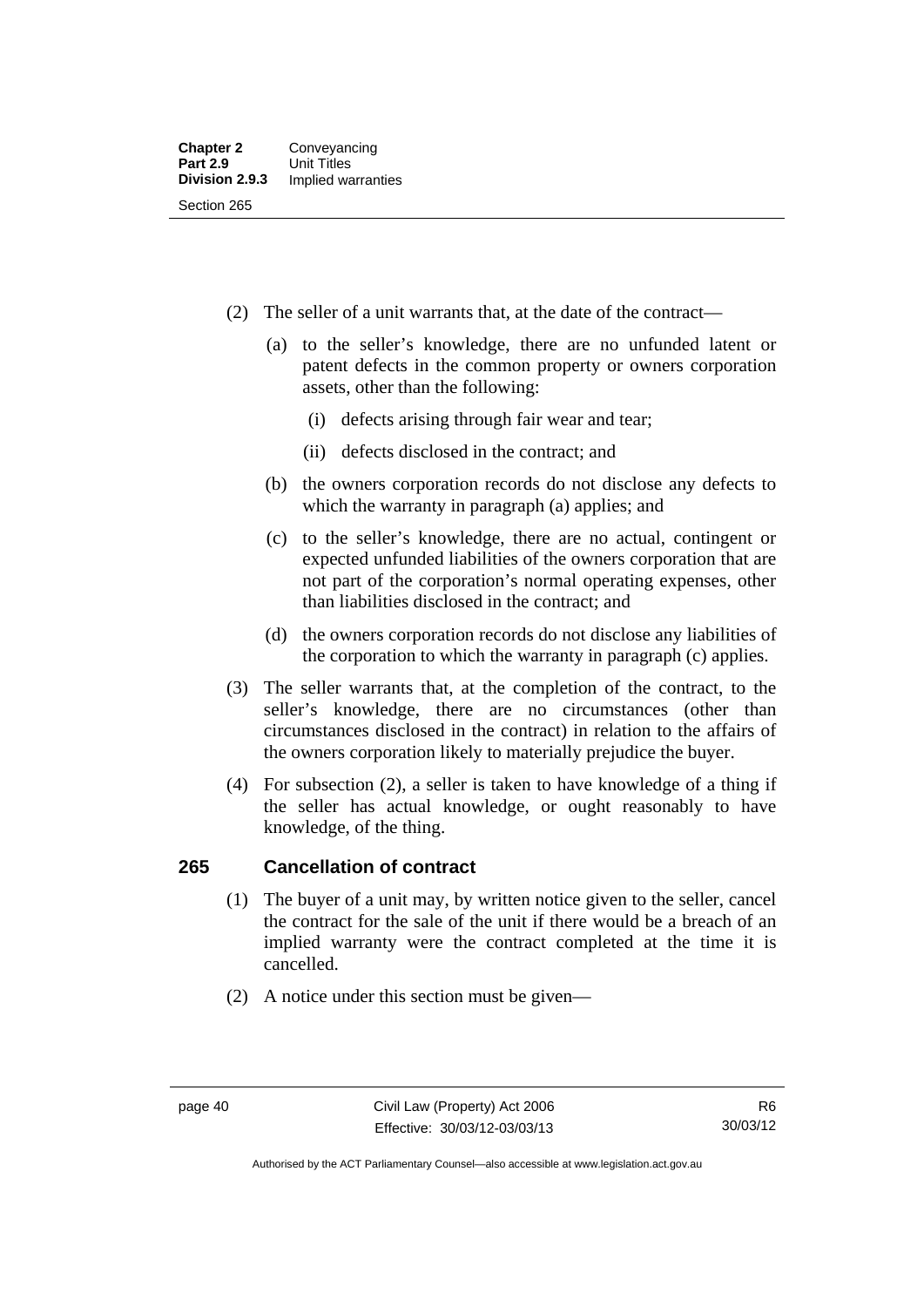- (a) if the contract for the unit is entered before the units plan for the unit is registered—not later than 3 days before the buyer is required to complete the contract; or
- (b) in any other case—not later than 14 days after the later of the following happens:
	- (i) the buyer and seller exchange contracts;
	- (ii) another period agreed between the buyer and seller ends.
- (3) If the buyer cancels the contract, the seller must repay any amount paid to the seller towards the purchase of the unit.

#### **266 Claim for compensation**

- (1) This section applies if, before completion of a contract for the sale of a unit, the buyer reasonably believes there would be a breach of a warranty established under this division were the contract to be completed.
- (2) The buyer may, by written notice given to the seller—
	- (a) tell the seller—
		- (i) about the breach; and
		- (ii) that the buyer will complete the contract; and
	- (b) claim compensation for the breach.
- (3) A notice under this section must be given—
	- (a) if the contract for the unit is entered before the units plan for the unit is registered—not later than 3 days before the buyer is required to complete the contract; or
	- (b) in any other case—not later than 14 days after the later of the following happens:
		- (i) the buyer's copy of the contract is received by the buyer;
		- (ii) another period agreed between the buyer and seller ends.

page 41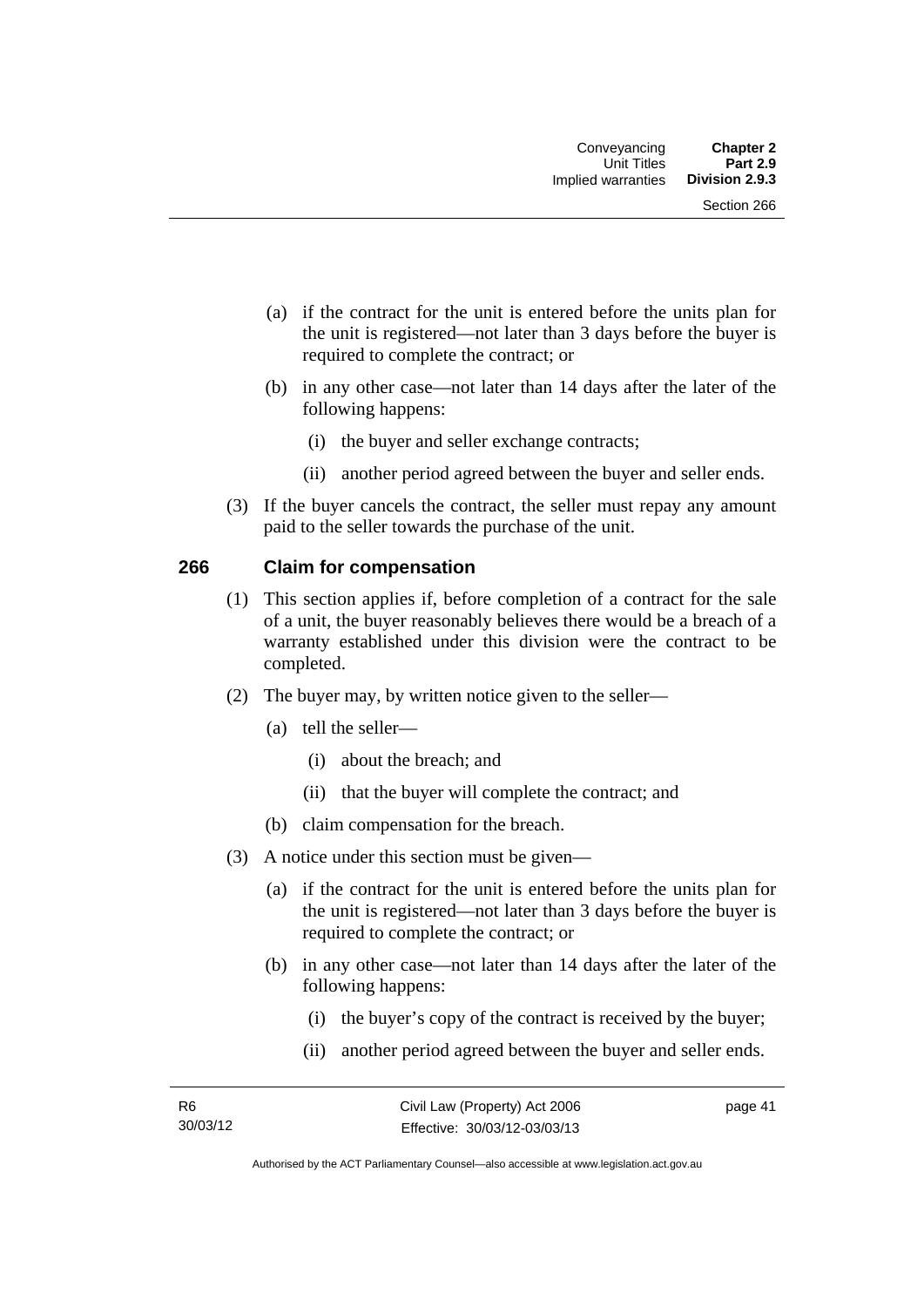**Chapter 3** Mortgages<br>**Part 3.1** Powers in i Powers in relation to mortgages

Section 300

# **Chapter 3 Mortgages**

*Note to ch 3* 

In this chapter, a reference to a mortgage includes a reference to a charge on property for securing money or moneys worth (see dict, def *mortgage*).

## **Part 3.1 Powers in relation to mortgages**

#### **300 Application—pt 3.1**

- (1) This part applies to mortgages made to secure an amount advanced or to be advanced as a loan, or to secure an existing or future debt.
- (2) The powers given under this part are subject to anything provided in the mortgage.
- (3) The powers given under this part have the same effect as express powers to the same effect in the mortgage would have had and no more.

#### **301 Powers incidental to mortgages**

- (1) If a mortgage is made in writing, the mortgagee has, because of this Act, the following powers:
	- (a) a power to sell or agree with someone else to sell all or any part of the mortgaged property;
	- (b) a power to appoint or have appointed, in accordance with this part, a receiver of the income of all or any part of the property;
	- (c) a power to insure from loss or damage all or any part of the property and to add the premiums paid for the insurance to the principal secured at the same rate of interest.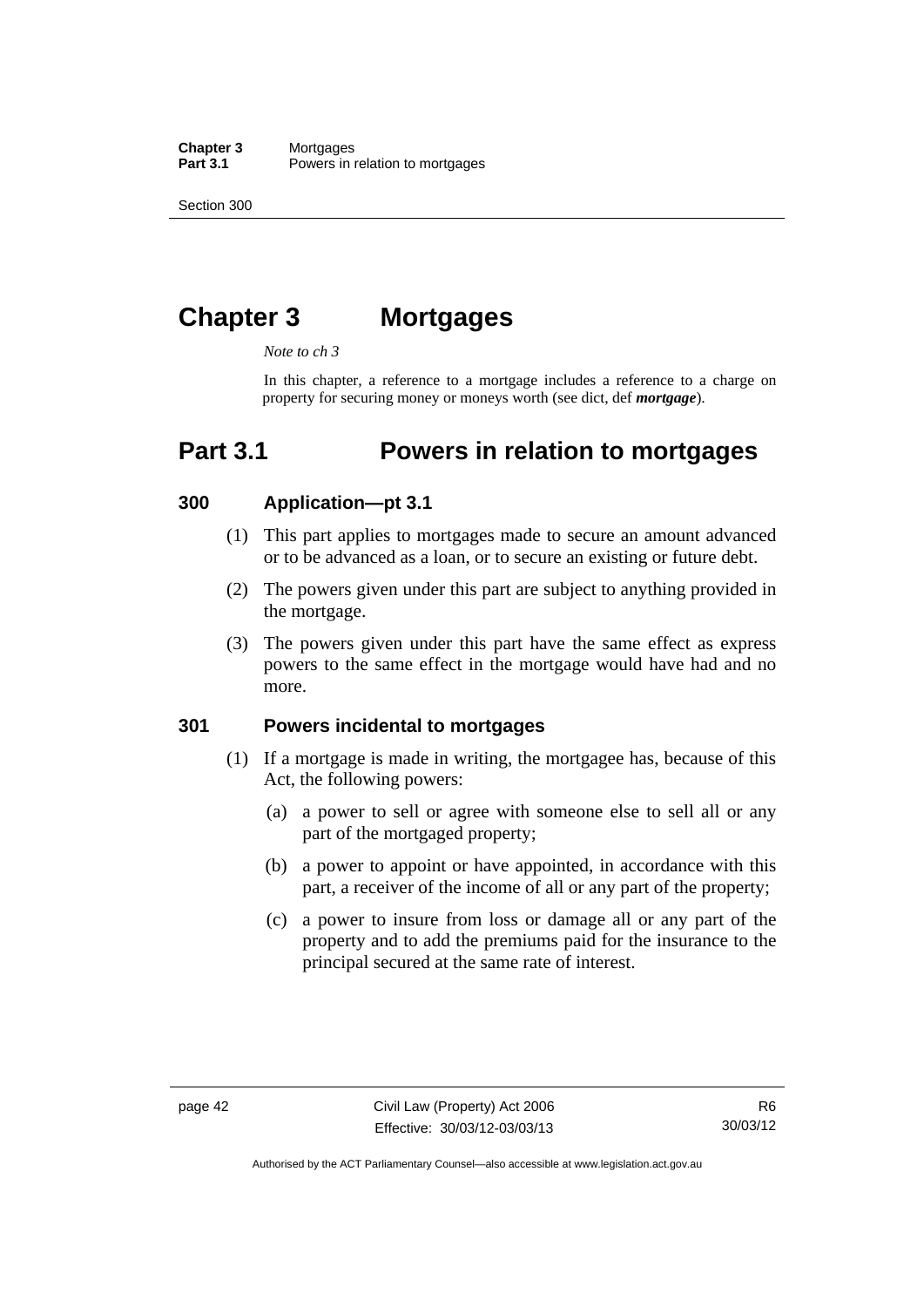- (2) The power of sale under subsection (1) includes the following powers:
	- (a) a power to sell the property by public auction or private contract on any reasonable conditions the mortgagee considers appropriate;
	- (b) a power to rescind or vary contracts for sale;
	- (c) a power to buy in and resell the property with all the powers of sale given by this section.
- (3) A mortgagee must not exercise the power given by subsection  $(1)$  (a) or (b) until—
	- (a) 1 year after the day the principal becomes payable under the mortgage; or
	- (b) interest on the principal has been in arrears for longer than 6 months.
- (4) A mortgagee may exercise the power given by subsection (1) (c) only if the mortgagor has failed to pay a premium for insurance that the mortgagor is by the mortgage obliged to pay.

#### **302 Receipt for purchase money sufficient discharge**

- (1) A receipt for purchase money given by a mortgagee exercising the power of sale given under this part is sufficient discharge to the purchaser.
- (2) The purchaser need not be concerned with the application of the purchase money.

#### **303 Notice of sale**

A sale of property may be made under this part only if the person, or 1 of the people, entitled to the property has been given 6 months written notice.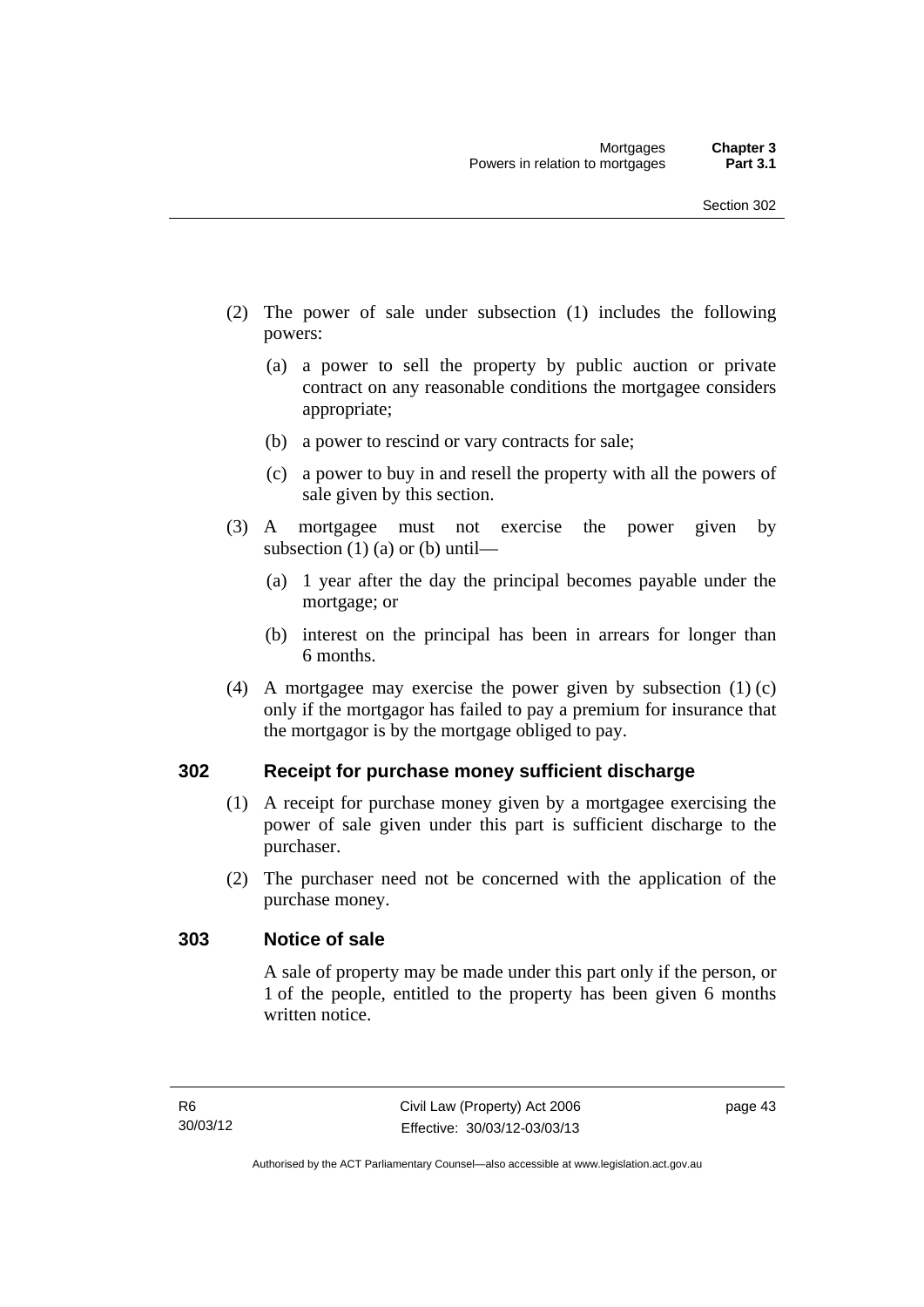#### **Chapter 3** Mortgages<br>**Part 3.1** Powers in Powers in relation to mortgages

Section 304

#### **304 Purported exercise of power of sale**

- (1) If a sale is purportedly made under this part, the purchaser's title must not be questioned on the ground that—
	- (a) no circumstances had arisen to permit the sale; or
	- (b) the notice required by section 303 had not been given.
- (2) If a person suffers loss because of an unauthorised sale under this part, the person may recover damages from the mortgagee.

#### **305 Application of purchase money by mortgagee**

- (1) The amount received from a sale under this part must be applied by the mortgagee as follows:
	- (a) first, in payment of the expenses incidental to the sale or incurred in any attempted sale;
	- (b) second, in discharge of the interest and costs then owing in relation to the mortgage because of which the sale was made;
	- (c) third, in discharge of the principal then owing under the mortgage;
	- (d) finally, in payment of the balance to or on behalf of the person entitled to the property mortgaged.
- (2) To remove any doubt, this section is subject to the *[Rates Act 2004](http://www.legislation.act.gov.au/a/2004-3)*, section 22 (Charge of rates on land) and the *[Land Tax Act 2004](http://www.legislation.act.gov.au/a/2004-4)*, section 20 (Charge of land tax on rateable land).

#### **306 Property that may be transferred to purchaser**

A mortgagee exercising a power of sale over property under this part may transfer to the purchaser, in writing, all the interest in the property that the mortgagor could dispose of.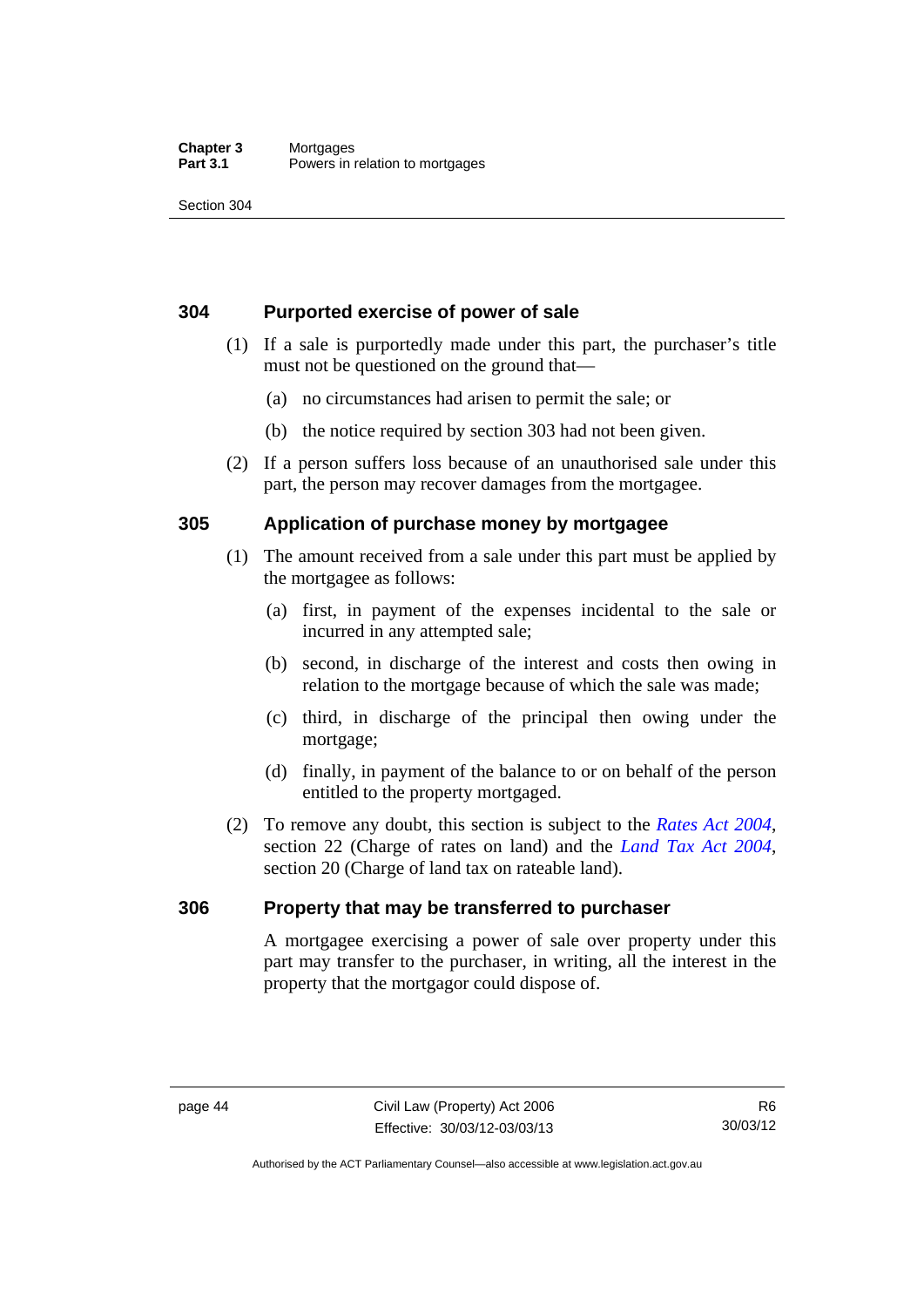#### **307 Mortgagee may call for documents relating to property**

At any time after the power of sale under this part has become exercisable, the mortgagee may demand and recover from anyone (other than a person having an interest in the mortgaged property that has priority to the mortgage) every document relating to the property that a purchaser under the power of sale would have been entitled to demand and recover from the person.

#### **308 Appointment of receiver**

- (1) A mortgagee entitled to appoint a receiver, or have a receiver appointed, under this part may appoint the receiver, or have the receiver appointed, in accordance with this section.
- (2) If the mortgage document nominates the person to be appointed receiver, the mortgagee may appoint that person to be the receiver.
- (3) If the mortgage document does not nominate the person to be appointed receiver, the mortgagee may, by written notice given to the person entitled to the mortgaged property, require the person to appoint an appropriate person to be the receiver not later than 10 days after the day the notice is given.
- (4) A notice under subsection (3) may be given to the person entitled to the mortgaged property—
	- (a) by giving the notice to the person entitled to the property, or, if 2 or more people are entitled to the property, to any of them; or
	- (b) by attaching the notice to a conspicuous part of the mortgaged property.
- (5) If a notice under subsection (3) is given to the person entitled to mortgaged property in accordance with subsection (4) and the person fails to appoint an appropriate person to be the receiver not later than 10 days after the day the notice is given, the mortgagee may appoint a person the mortgagee considers appropriate to be the receiver.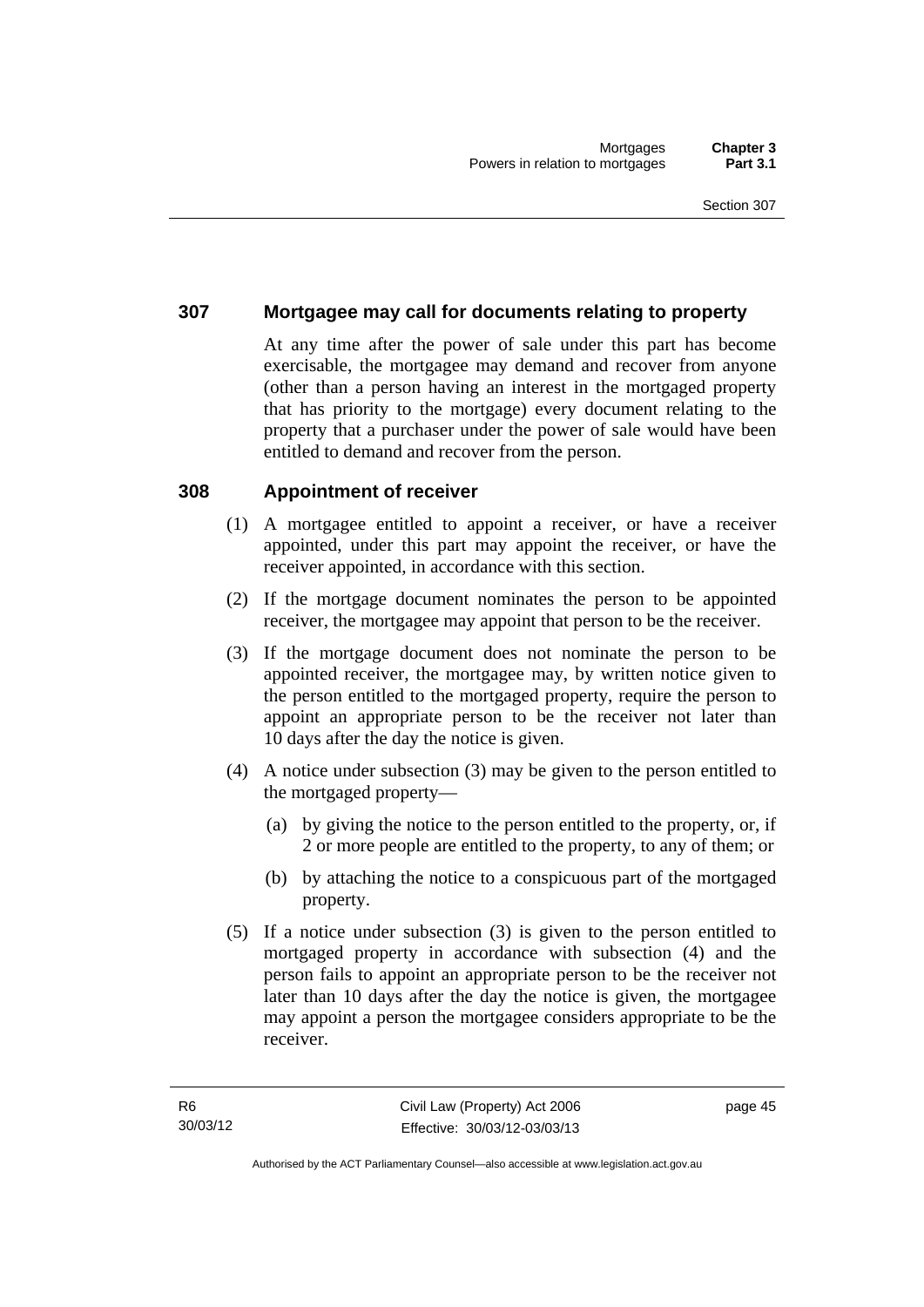#### **Chapter 3** Mortgages<br>**Part 3.1** Powers in i Powers in relation to mortgages

Section 309

#### **309 Receiver taken to be agent of mortgagor**

A receiver appointed under this part is taken to be the agent of the mortgagor and the mortgagor is solely responsible for the receiver's acts or omissions, unless the document creating the mortgage provides otherwise.

#### **310 Powers of receiver**

- (1) A person appointed as receiver under this part may demand and recover all the income of which the person is appointed receiver, by proceeding or otherwise, in the name of either the mortgagor or the mortgagee to the full extent of the interest that the mortgagor could dispose of.
- (2) The person may give valid receipts for the income of which the person is appointed receiver.

### **311 Ending appointment of receiver etc**

- (1) The power under this part to appoint a receiver includes power to end the appointment and appoint someone else.
- (2) The power to end the appointment of a receiver and appoint a new receiver is exercisable in the same way, and under the same conditions, as the power to make the first appointment.
- (3) The [Legislation Act](http://www.legislation.act.gov.au/a/2001-14), part 19.3 (which deals with appointments) does not apply to the appointment of a receiver.

#### **312 Commission to receiver**

- (1) A receiver appointed under this part is not entitled to the payment of costs, charges or expenses but is instead entitled to a commission on the money received.
- (2) The commission to which the receiver is entitled is the amount, not more than 8% of the gross amount of all money received, stated in the receiver's appointment or, if no amount is stated in the appointment, 4% of the gross amount.

R6 30/03/12

Authorised by the ACT Parliamentary Counsel—also accessible at www.legislation.act.gov.au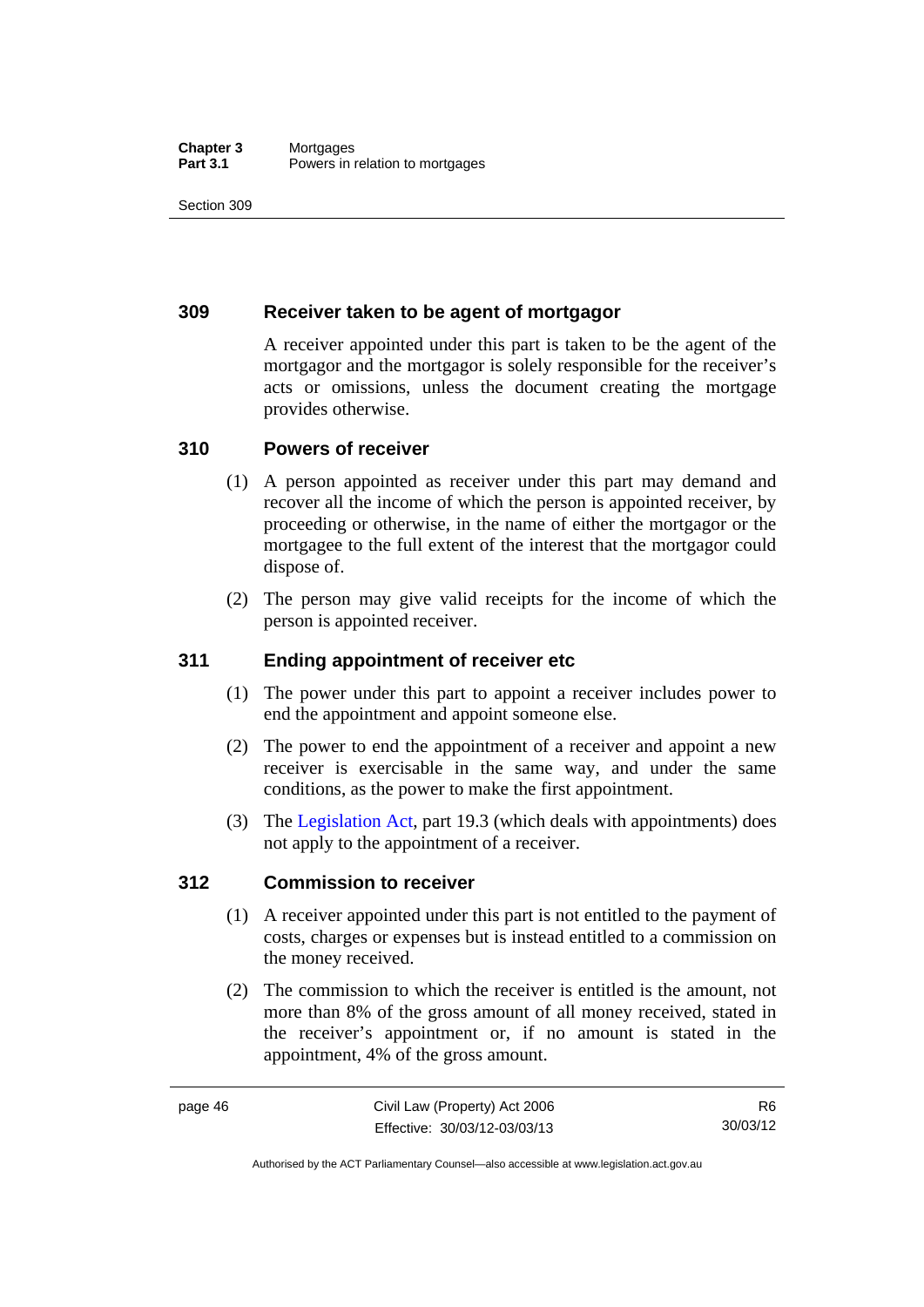#### **313 Receiver to insure if required**

- (1) The mortgagee may, in writing, direct a receiver appointed under this part to insure and keep insured from loss or damage all or a stated part of the property included in the mortgage (whether or not a fixture) so far as it is insurable.
- (2) The receiver must comply with the direction.

#### **314 Application of amounts received by receiver**

Amounts received by a receiver appointed under this part must be applied as follows:

- (a) first, in discharge of all taxes, rates and assessments, in payment of the receiver's commission, and in payment of insurance premiums;
- (b) second, in discharge of the interest then owing under the mortgage because of which the receiver was appointed;
- (c) third, in discharge of the principal then owing under the mortgage;
- (d) finally, in payment of the balance to or on behalf of the person entitled to the property mortgaged.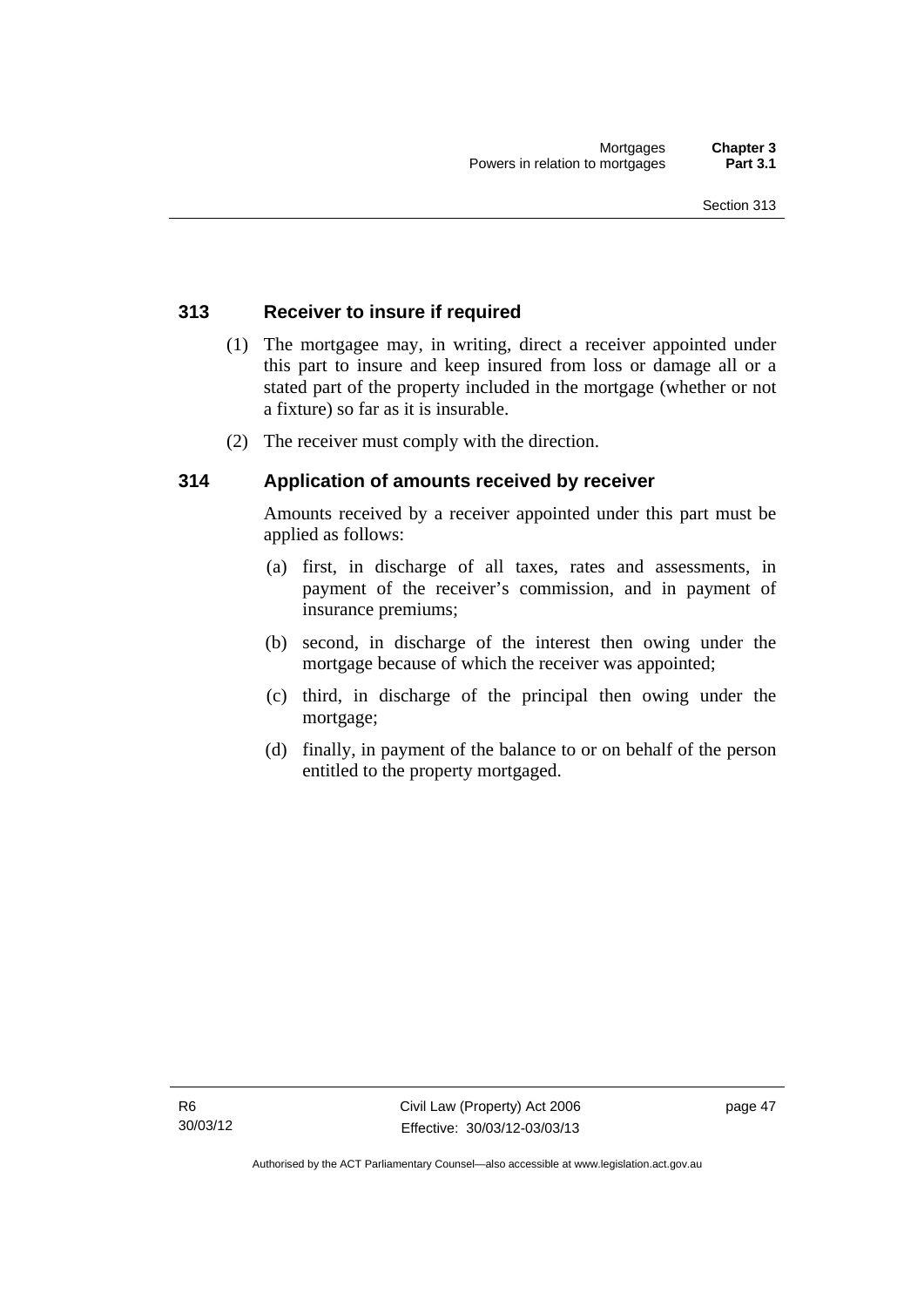## **Part 3.2 Mortgages—other provisions**

#### **315 Effect of repayment on ejectment by mortgagee**

- (1) This section applies if a proceeding for ejectment is brought by a mortgagee for possession of mortgaged property and no proceeding is pending for—
	- (a) foreclosure of the mortgagor's equity of redemption; or
	- (b) redemption of the mortgaged property.
- (2) If the mortgagor appears as a defendant in the proceeding and pays the outstanding amount to the mortgagee or into court, the amount paid is taken to be full satisfaction and discharge of the mortgage.
- (3) On the payment of the outstanding amount in accordance with this section—
	- (a) each mortgagor or defendant in the proceeding is discharged from liability for the amount; and
	- (b) the court must order the mortgagee, at the mortgagor's cost, to—
		- (i) give the mortgagor a discharge of the mortgage under the *[Land Titles Act 1925](http://www.legislation.act.gov.au/a/1925-1)*, section 101 or transfer the interest of the mortgagee in the mortgaged property to the mortgagor; and
		- (ii) give all documents of title to the mortgaged property that are in the possession or control of the mortgagee to the mortgagor.
- (4) This section does not affect a subsequent mortgage or encumbrance.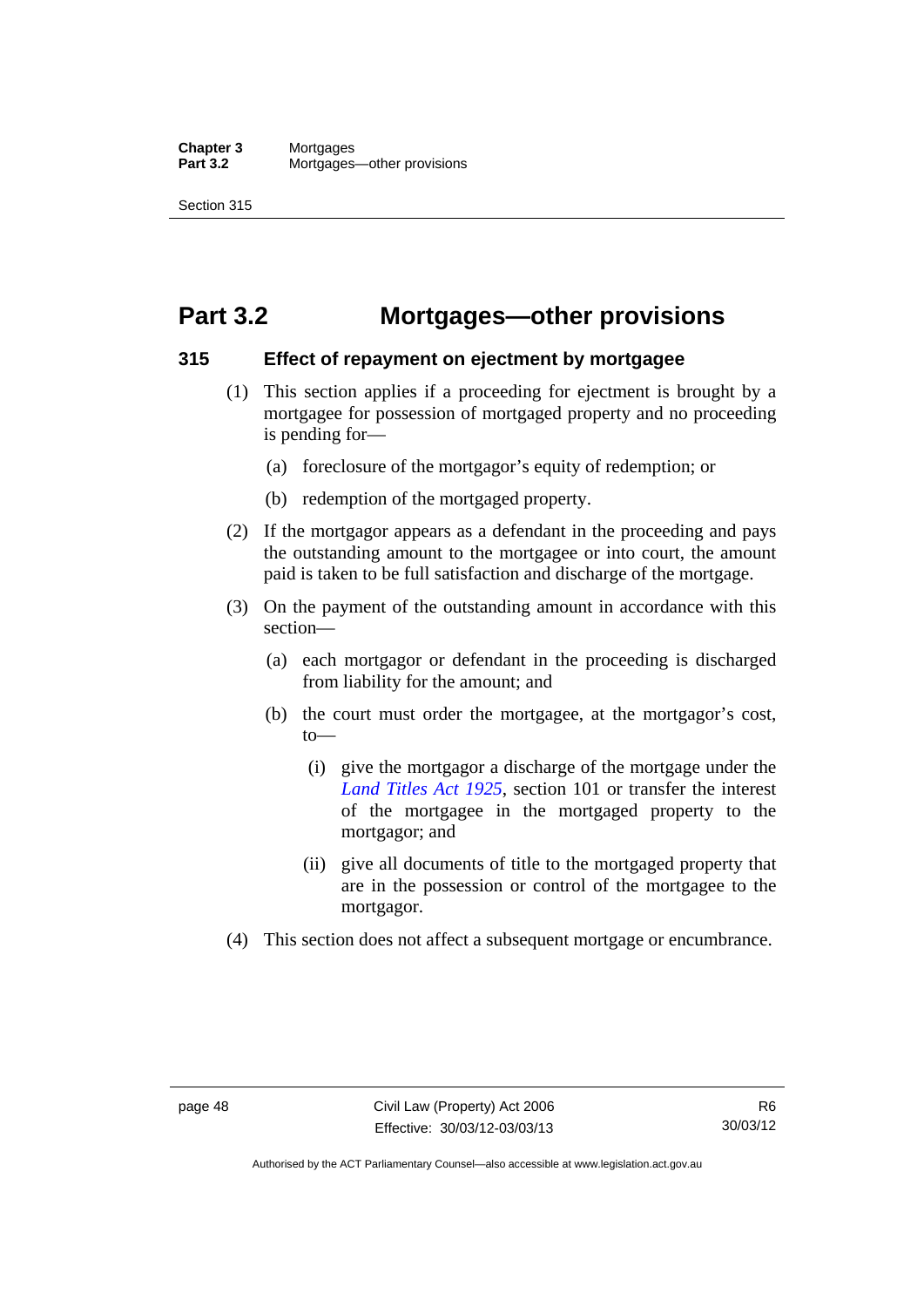(5) In this section:

*outstanding amount*, for a mortgage, means the total of—

- (a) the amount of the principal of the mortgage that has not been repaid; and
- (b) the interest payable under the mortgage; and
- (c) the reasonable costs and expenses of the mortgagee in the proceeding for ejectment.

#### **316 Section 315 not to apply in certain cases**

Section 315 does not apply to a proceeding for ejectment if—

- (a) before the outstanding amount is paid under section 315 (2) of that section, the mortgagee asserts in writing given to the mortgagor—
	- (i) that the mortgagor does not have a right of redemption; or
	- (ii) that the mortgaged property is chargeable with a principal different from that stated in the mortgage or admitted to by the mortgagor; or
- (b) there is a dispute between defendants in the proceeding about the right of redemption.

#### **317 Redemption if mortgagee absent or unknown**

- (1) This section applies if—
	- (a) a person entitled to receive payment of all or part of a debt secured by a mortgage—
		- (i) cannot be found; or
		- (ii) is unknown; or
	- (b) it is uncertain who is entitled to receive all or part of the debt secured by a mortgage.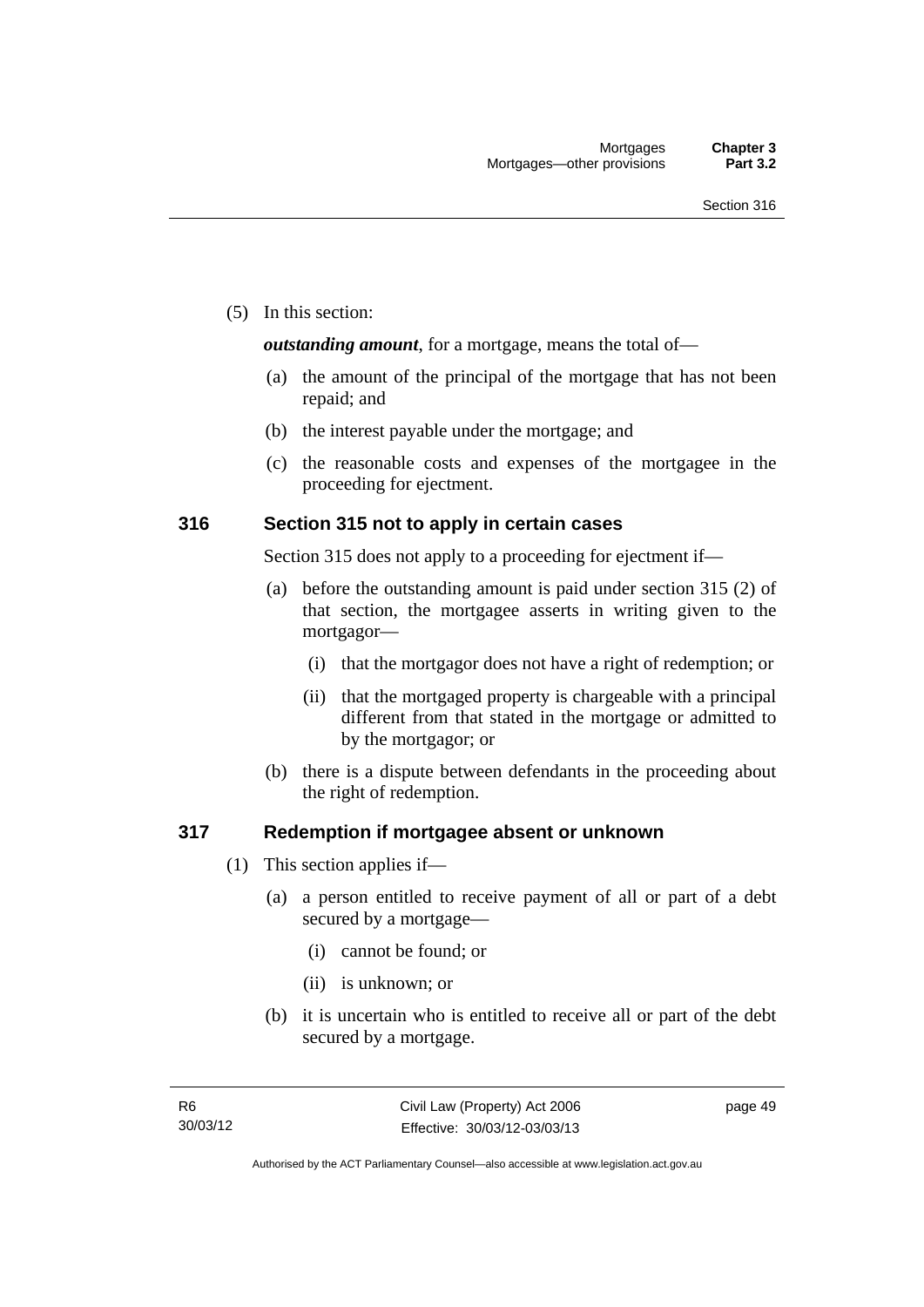Section 317

- (2) On application by the person entitled to redeem the mortgaged property, the Supreme Court may, by order, direct that—
	- (a) the amount of the debt secured by the mortgage, or part of it, be worked out in the way the court directs; and
	- (b) the amount worked out be paid into court.
- (3) A certificate of the registrar of the Supreme Court that a payment into court was ordered to be made under subsection (2) (b) and has been made may be registered with the registrar-general.
- (4) On registration, the amount paid is a discharge of the mortgage debt, or part of it, to the extent of the amount paid.
- (5) However, an amount that is eventually shown by the person entitled to the mortgage debt, or a part of it, to have been in fact owing in addition to the amount paid into court continues to be a debt owing on the mortgage.
- (6) On application by the person entitled to an amount paid into court under subsection (2) (b), the Supreme Court may order the amount be paid to the person.
- (7) However, an amount must not be paid under subsection (6) until the registrar of the Supreme Court is satisfied that the mortgage document and all documents of title that were given by the mortgagor to the mortgagee for the mortgage have been given to the person who paid the amount into court.
- (8) If the amount of principal and interest owing under a mortgage is paid into court under this section and is afterwards paid under an order of the Supreme Court to the person mentioned in the order, the order operates as a discharge of mortgage of any land subject to the mortgage.
- (9) An order mentioned in subsection (8) takes effect as a discharge of mortgage only when it has been registered by the registrar-general.

Authorised by the ACT Parliamentary Counsel—also accessible at www.legislation.act.gov.au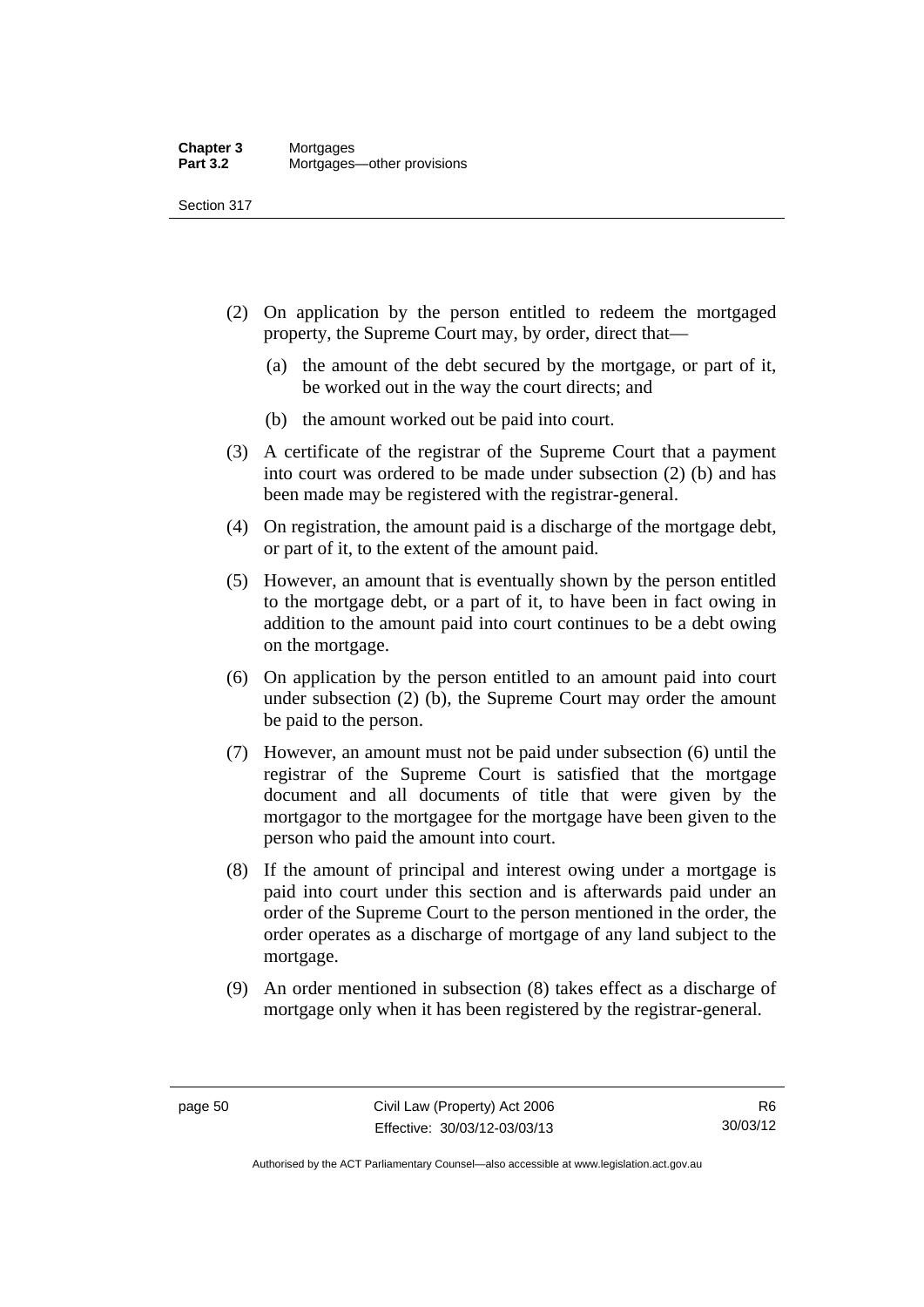# **Chapter 4 Leases**

### **Part 4.1 Leases—general provisions**

### **Division 4.1.1 Lessee's and lessor's obligations**

### **400 Lessee's obligations attach to reversion**

- (1) The rent provided for by a lease, the benefit of every provision of the lease relating to the subject matter of the lease that is to be complied with by the lessee, and every condition of re-entry and other condition of the lease, is attached to, and goes with, the reversionary estate in the land (and in any part of the land) immediately expectant on the term granted by the lease, despite any severance of the reversionary estate.
- (2) Any rent, provision or condition mentioned in subsection (1) may be recovered, received, enforced or taken advantage of by the person from time to time entitled (the *entitled person*), subject to the term granted by the lease, to the income of all or a part of the land leased.
- (3) The entitled person may recover, receive, enforce or take advantage of the rent, provision or condition even though the person becomes entitled to the reversionary interest after the condition of re-entry or forfeiture has become enforceable.
- (4) This section does not make enforceable by a person a condition of re-entry or forfeiture, or any other condition, that had been waived or released before the person became entitled to enforce the condition.
- (5) This section applies to—
	- (a) a lease granted on or after 26 June 1986; and
	- (b) a lease granted before 26 June 1986, but only in relation to rent accruing due on or after that day and to the benefit of a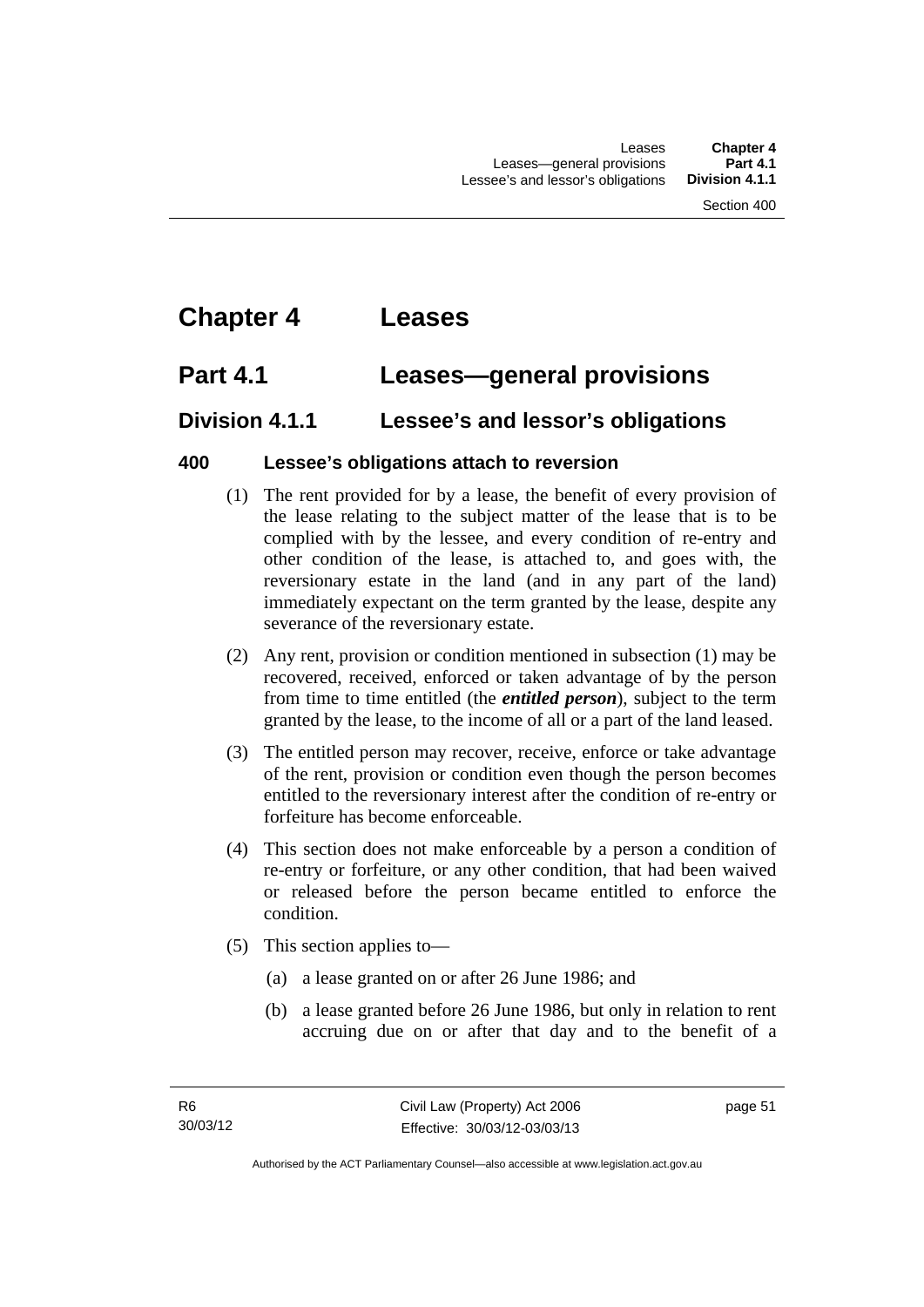condition of re-entry or forfeiture for a breach of a provision of the lease committed on or after that day.

#### **401 Lessor's obligations to run with reversion**

- (1) If land is leased, the obligation imposed on the lessor by a provision of the lease relating to the subject matter of the lease—
	- (a) is, so far as the lessor had power to bind the reversionary estate expectant on the term granted by the lease, attached to, and goes with, the reversionary estate in the land (and in every part of the land); and
	- (b) may be enforced or taken advantage of by the person in whom the term is from time to time vested; and
	- (c) may, so far as the lessor had power to bind the person from time to time entitled to the reversionary estate, be enforced, and taken advantage of, against a person so entitled.
- (2) This section applies to—
	- (a) a lease granted on or after 26 June 1986; and
	- (b) a breach committed on or after 26 June 1986 of a provision in a lease granted before that day.

### **402 Lessee to give notice of ejectment to lessor**

- (1) This section applies to a lessee of premises against whom a proceeding for ejectment is begun.
- (2) The lessee must give notice of the proceeding to the lessor or the lessor's agent immediately after being served with the originating process for the proceeding.
- (3) A lessee who contravenes subsection (2) is liable to the lessor for any damage suffered by the lessor because of the failure.

Authorised by the ACT Parliamentary Counsel—also accessible at www.legislation.act.gov.au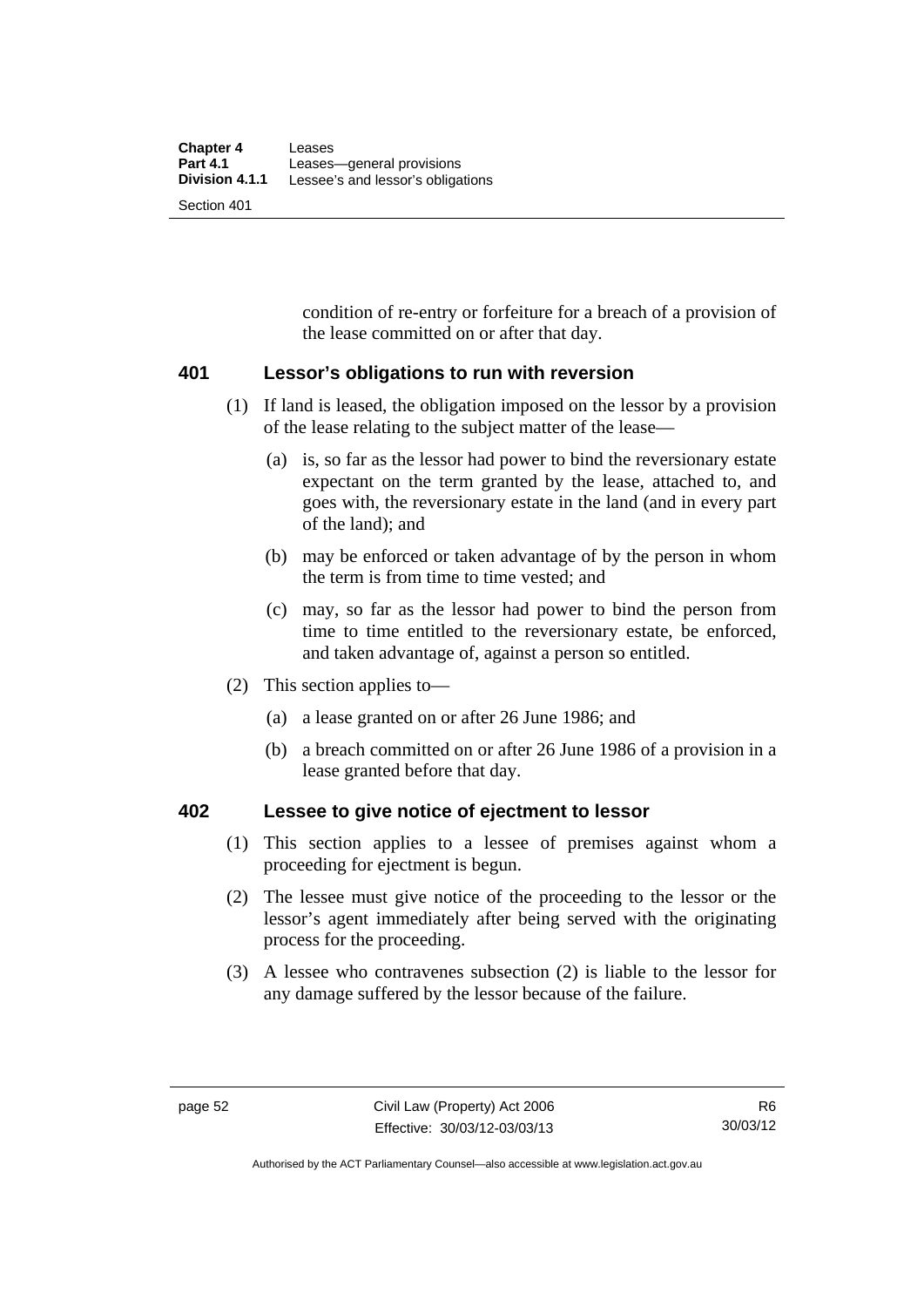- (4) This section does not—
	- (a) apply to a lessee who holds the premises leased under—
		- (i) a residential tenancy agreement under the *[Residential](http://www.legislation.act.gov.au/a/1997-84)  [Tenancies Act 1997](http://www.legislation.act.gov.au/a/1997-84)*; or
		- (ii) a lease under the *[Leases \(Commercial and Retail\)](http://www.legislation.act.gov.au/a/2001-18)  [Act 2001](http://www.legislation.act.gov.au/a/2001-18)*; or
	- (b) bind the Territory.
- (5) Subsection (4) (b) has effect despite the [Legislation Act](http://www.legislation.act.gov.au/a/2001-14), section 121 (Binding effect of Acts).

### **Division 4.1.2 Renewal of headlease without surrender of sublease**

#### **403 Renewal of headlease**

- (1) This section applies to a lease from which subleases have been derived.
- (2) If a lease is surrendered for renewal and a new lease is granted by the head lessor without a surrender of 1 or more of the subleases, the new lease is as valid for all purposes as if the subleases had been surrendered for renewal at or before the grant of the new lease.

#### **404 Rights on renewal**

When a new lease is granted on the surrender of a lease (the *original lease*)—

- (a) a person in whom an estate for the life of the lessee, or for a fixed term, is vested by the new lease—
	- (i) is entitled to the rents payable under a sublease derived from the original lease; and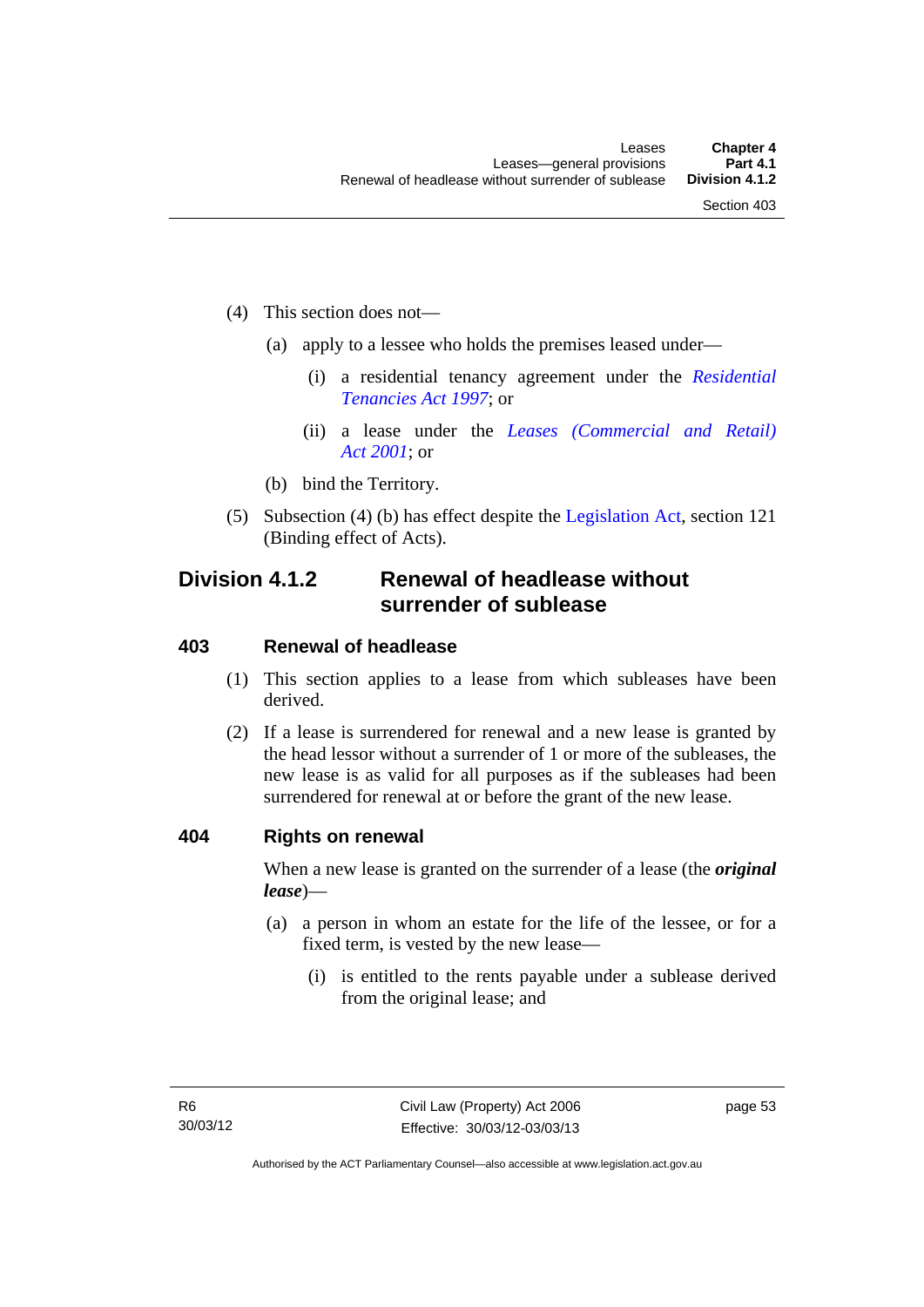- (ii) is entitled to have the obligations and duties imposed on the sublessee by a sublease derived from the original lease properly performed; and
- (iii) is entitled to the same remedies for the recovery of the rents, or for a breach of the obligations or duties, as if the original lease had not been surrendered but had remained in force; and
- (b) a sublessee under a sublease derived from the original lease continues to hold the lands sublet as if the original lease had not been surrendered but had remained in force; and
- (c) the head lessor is entitled to the same remedies by way of entry on the lands sublet by a sublease derived from the original lease, for rents payable under the new lease or for breaches of the obligations and duties imposed by the new lease (so far as the rents, obligations and duties are not greater than the rents payable under, or the obligations and duties imposed by, the original lease), as the head lessor would have if the original lease had not been surrendered but had remained in force or if each sublease derived from the original lease had been surrendered and regranted under the new lease.

Authorised by the ACT Parliamentary Counsel—also accessible at www.legislation.act.gov.au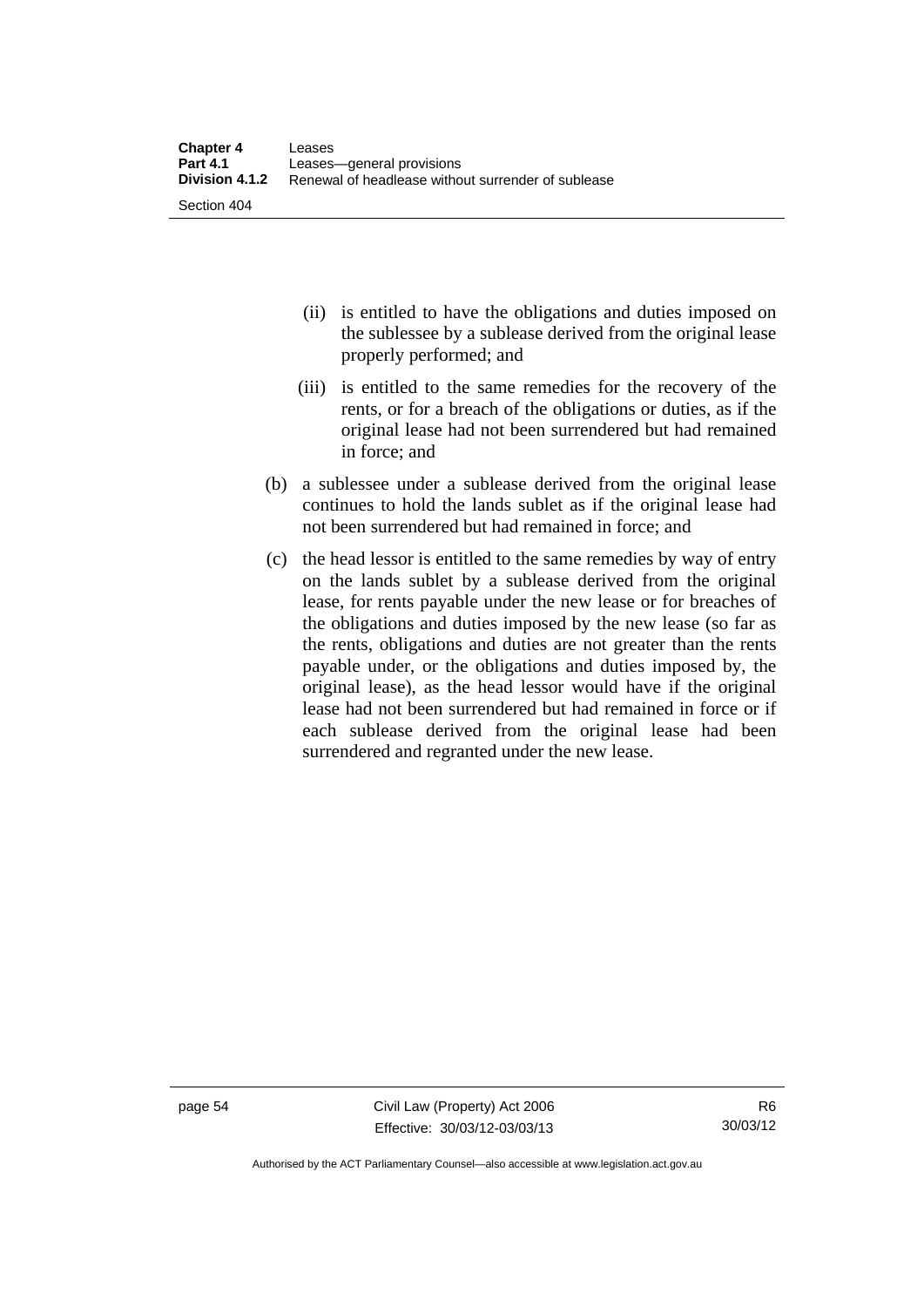# **Part 4.2 Leases to and for children and for absent lessors**

#### **405 Leases for children**

(1) This section applies if—

- (a) a child is entitled to a lease of premises; and
- (b) the child, or someone for the child, applies to the Supreme Court for an order under this section.
- (2) The Supreme Court may, by order, direct a nominated person to—
	- (a) surrender the lease; and
	- (b) accept instead a lease of the premises to be held by the nominated person for the child's benefit.
- (3) A lease mentioned in subsection (2) (b) must be held—
	- (a) on the same terms as the surrendered lease would have been held except so far as the Supreme Court orders otherwise; and
	- (b) for the same purposes as the surrendered lease would have been held; and
	- (c) subject to the same trusts, charges, encumbrances, dispositions and arrangements as the surrendered lease would have been held.

#### **406 Costs of lease authorisation application for child**

- (1) If an order is made under section 405 (2) in relation to a lease for a child, the costs of the order must be paid from the child's property as the Supreme Court orders.
- (2) The costs of an order mentioned in subsection (1) include—
	- (a) the costs of the application for the order; and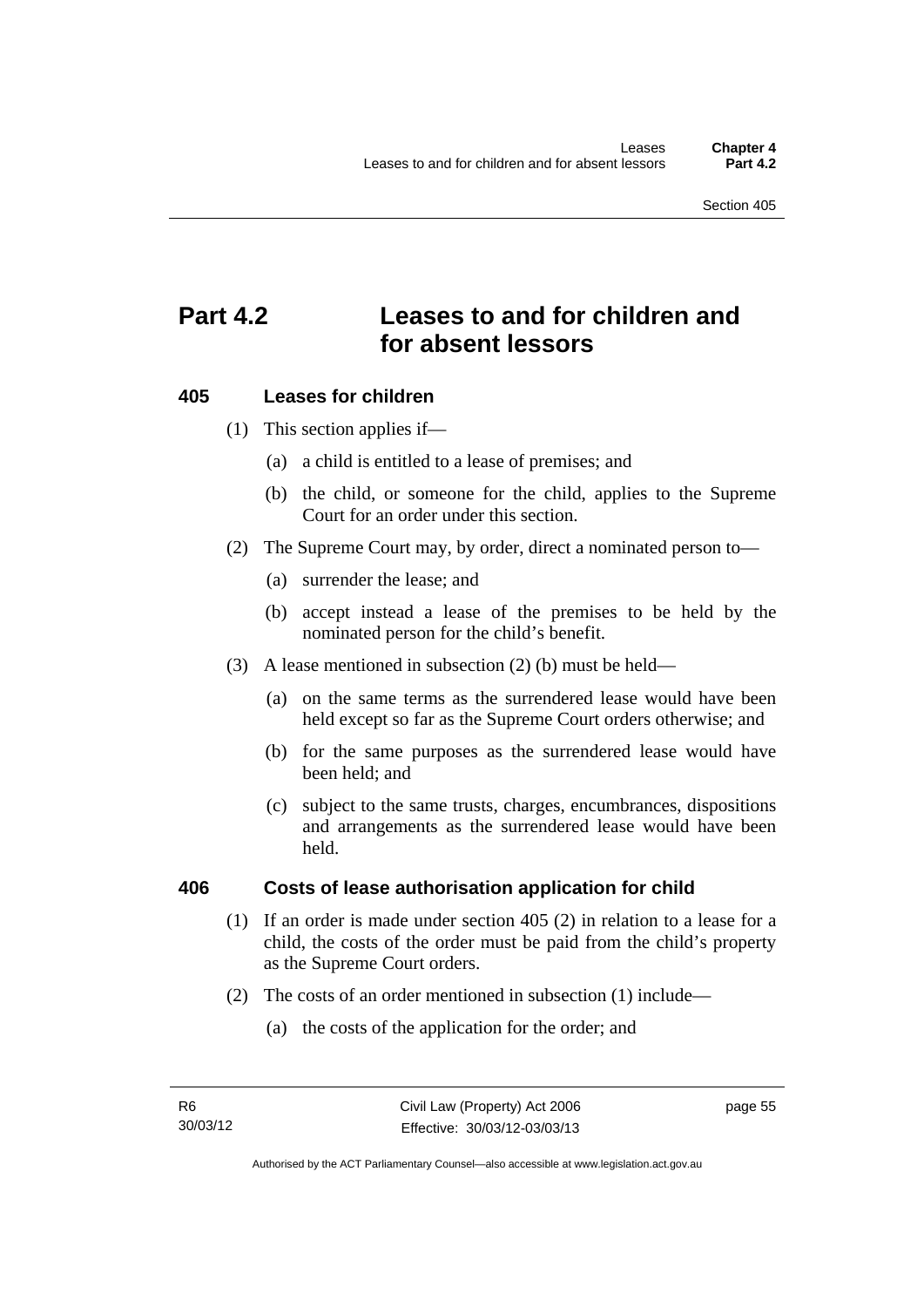Section 407

- (b) the costs of surrendering the lease the child was entitled to; and
- (c) the costs of obtaining the substitute lease including any fine, premium or other amount paid for the lease.

#### **407 Renewal of leases by children**

- (1) This section applies if—
	- (a) a child could, under a lease or other agreement or arrangement, be compelled to renew a lease if the child were not a child; and
	- (b) 1 of the following people applies to the Supreme Court for the renewal:
		- (i) the child;
		- (ii) someone for the child;
		- (iii) a person entitled to the renewal of the lease.
- (2) The Supreme Court may, by order, direct a nominated person to renew the lease for the child and, if necessary for the renewal of the lease, accept the surrender of an existing lease.
- (3) A renewal of a lease under an order under subsection (2) must, except so far as the Supreme Court orders otherwise, be in accordance with the right of renewal.

#### **408 Renewal of leases for people not amenable to process**

- (1) This section applies if—
	- (a) a person who is outside the ACT, and not amenable to the process of the Supreme Court, could be compelled to renew a lease if the person were in the ACT and amenable to the process of the court; and
	- (b) the person (or any of the people) entitled to the renewal of the lease applies to the Supreme Court for the renewal.

Authorised by the ACT Parliamentary Counsel—also accessible at www.legislation.act.gov.au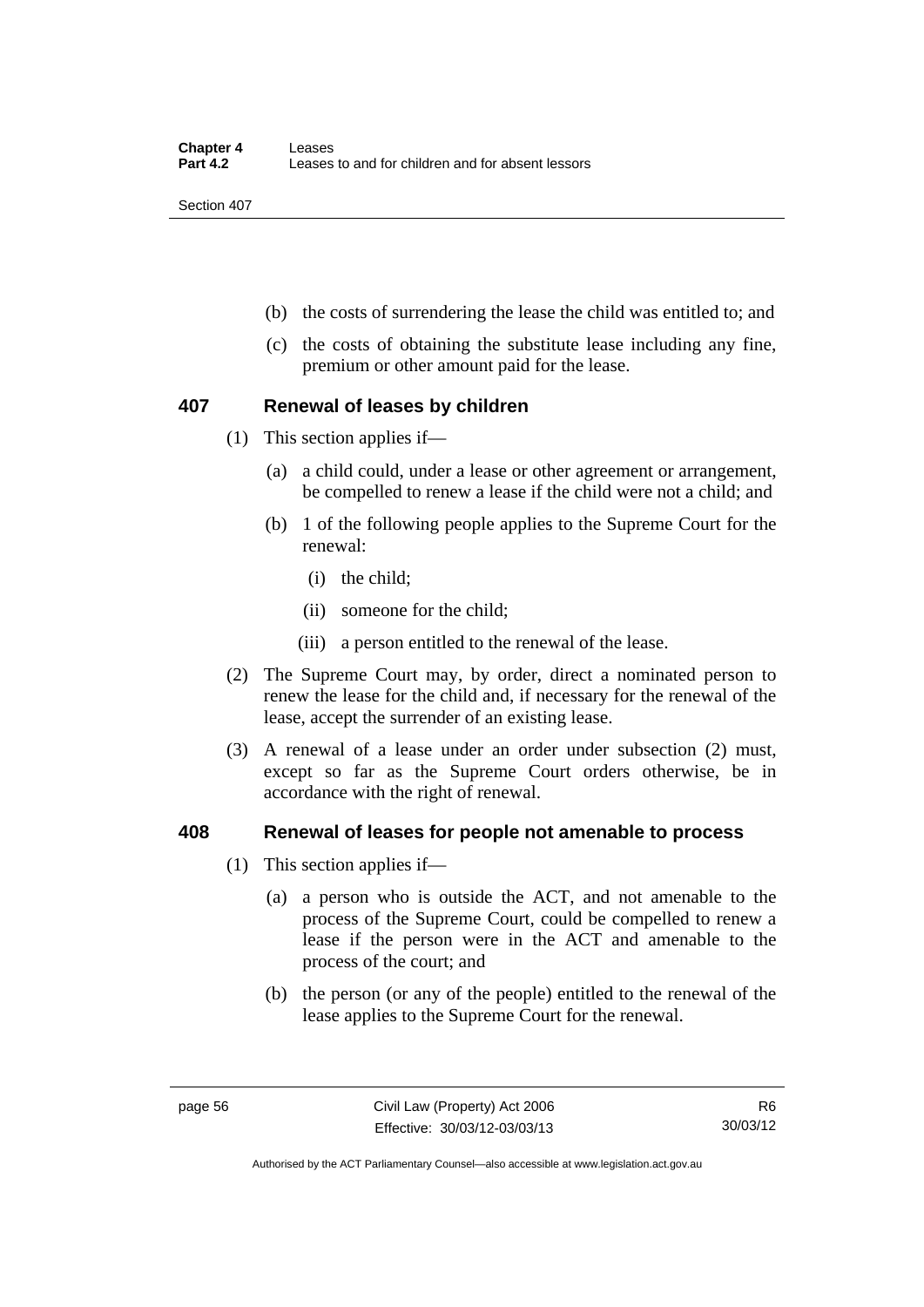(2) The Supreme Court may direct a nominated person to renew the lease and, if necessary for the renewal of the lease, accept the surrender of an existing lease.

#### **409 Preconditions for grant or renewal of lease to be satisfied**

- (1) A lease must not be granted or renewed under this part until—
	- (a) any fine or other amount required to be paid for the grant or renewal of the lease has been paid; and
	- (b) anything required to be done before the lease is granted or renewed has been done.
- (2) A lease or a renewal of a lease to be granted under this part must be properly executed by the lessee.

### **410 Application of amounts paid for lease renewal under pt 4.2**

An amount paid for the renewal of a lease under section 407 (Renewal of leases by children) or section 408 (Renewal of leases for people not amenable to process) must, after deducting the costs and expenses payable for the renewal, be applied as the Supreme Court directs.

### **411 Validity of surrenders and leases under pt 4.2**

A lease or other disposition, or a surrender of a lease, granted, made or accepted under this part is as valid as if the person by or for whom it was granted, made or accepted had been an adult without a disability who had personally granted, made or accepted it.

#### **412 Costs of applications under pt 4.2**

The Supreme Court may order that the costs and expenses of, or resulting from, an application under this part be raised from the premises or leasehold interest in relation to which the application is made in a way the court considers appropriate.

page 57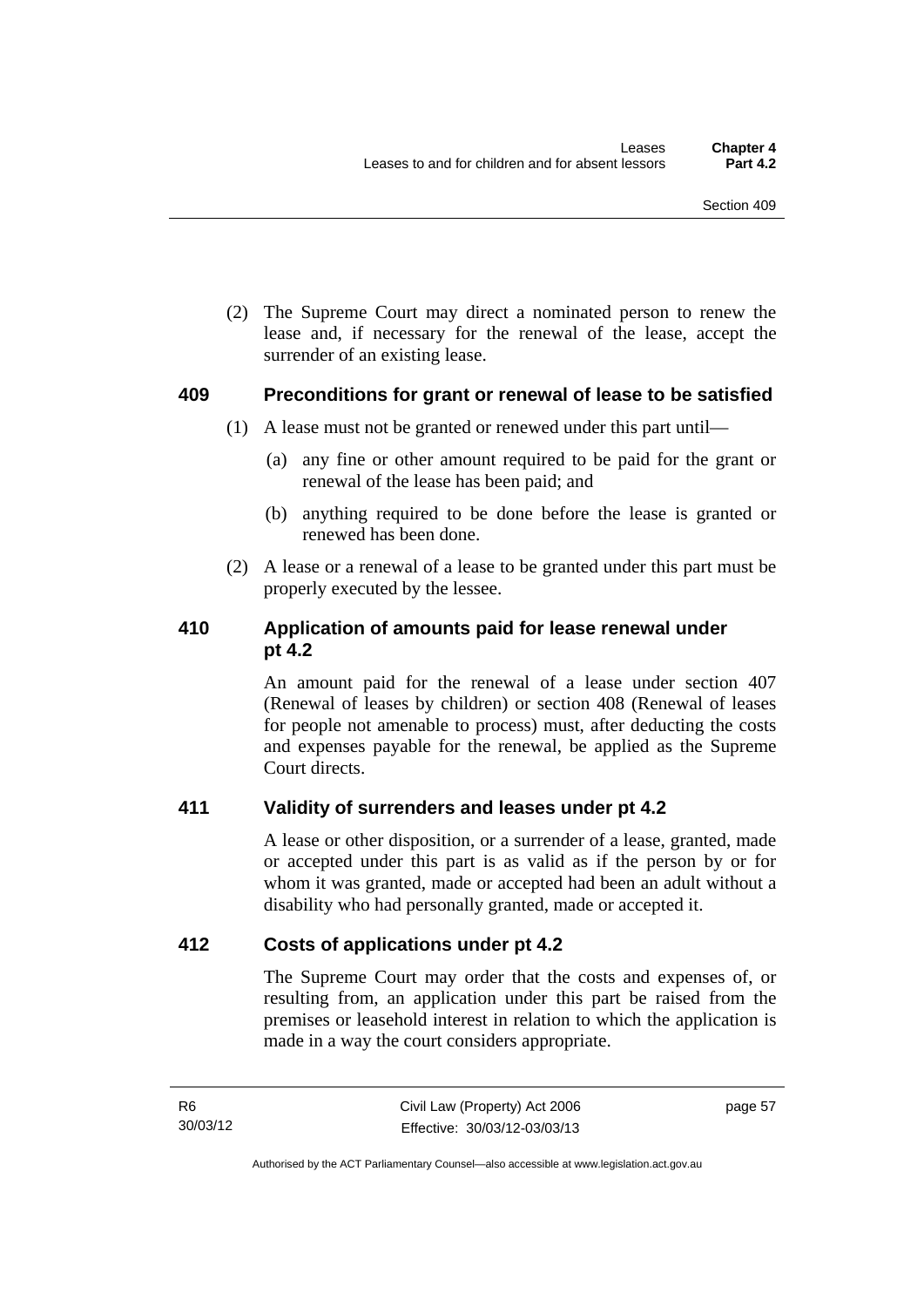# **Part 4.3 Breach of insurance provisions**

#### **413 Application—pt 4.3**

This part applies to—

- (a) a lease for a fixed term, whether or not the lease may be terminated before the end of the fixed term; and
- (b) a lease for the life of the lessee.

#### **414 Relief against forfeiture for failure to insure**

- (1) The Supreme Court may, on application by a lessee under a lease, grant the lessee relief against forfeiture of the lease for breach of a provision of the lease requiring the lessee to insure the leased property against loss or damage if—
	- (a) no loss or damage to which the insurance would have applied has happened; and
	- (b) insurance of the kind required by the lease is in effect at the time of the application.
- (2) The Supreme Court may grant the relief on conditions.

#### **415 Record of relief granted**

If the Supreme Court grants relief under section 414 in relation to a lease, the court may order that a record of the relief having been granted be endorsed on the lease or be made in some other way.

### **416 Limit on relief**

The Supreme Court must not grant relief to a person under this part in relation to a lease if—

 (a) the court has already granted relief to the person under the part in relation to the same provision of the lease; or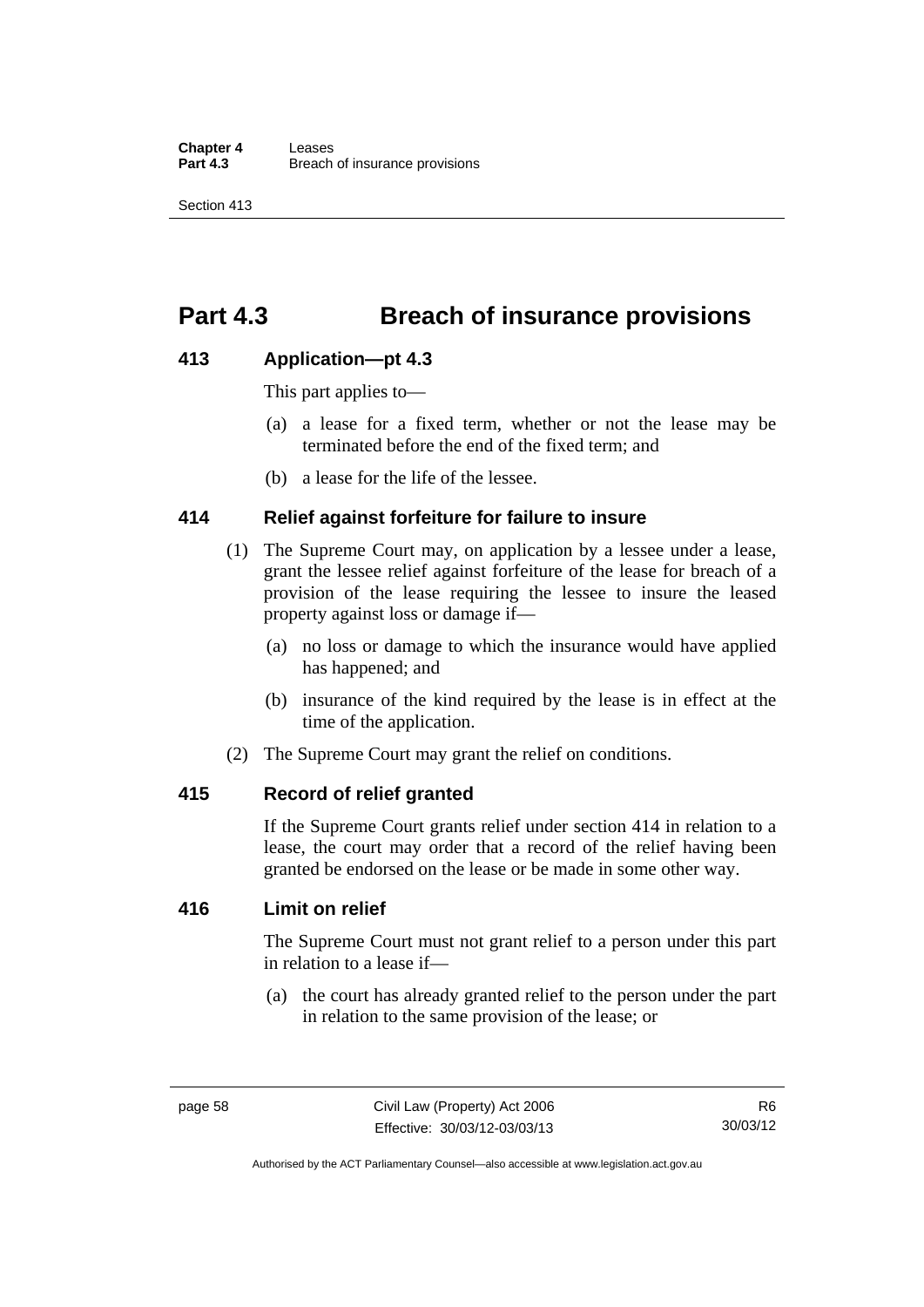(b) a forfeiture of the lease under the same provision has already been waived for the person other than in a court proceeding.

#### **417 Noncomplying insurance**

(1) In this section:

*complying insurance*, in relation to a lease or mortgage of a lease, means insurance against loss of or damage to any of the leased property required by the insurance provisions of the lease or mortgage.

*insurance provisions*, of a lease or mortgage of a lease, means provisions of the lease or mortgage requiring the lessee or mortgagor to insure any of the leased property against loss or damage.

*noncomplying insurance*, in relation to a lease or mortgage of a lease, means insurance against loss of or damage to any of the leased property that was obtained by the lessee or mortgagor to cover his or her interest in the property and that does not comply with the insurance provisions of the lease or mortgage.

 (2) The person entitled to the benefit of insurance provisions of a lease or mortgage of a lease has the same rights in relation to noncomplying insurance of any of the leased property as the person would have in relation to complying insurance of the property.

### **418 Protection of purchaser of leasehold against forfeiture**

(1) This section applies in relation to a lease containing a provision (the *insurance provision*) requiring the lessee to insure any of the leased property against loss or damage.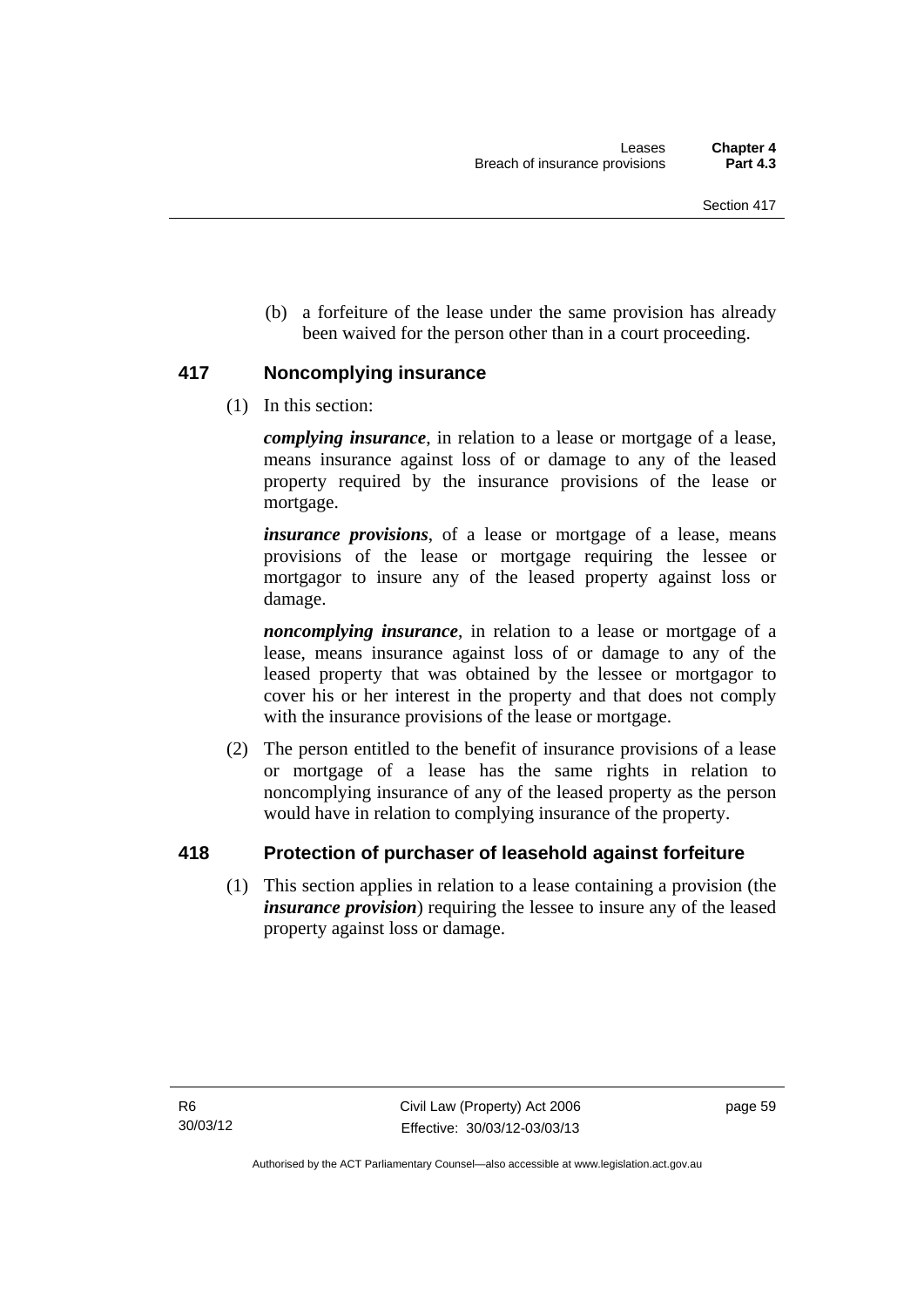Section 418

- (2) An honest purchaser of the leasehold interest under the lease is not liable to forfeiture, for damages or in any other way for a breach of the insurance provision that happened before completion of the purchase if—
	- (a) the purchaser was given the written receipt of the person entitled to receive the rent for the last payment of rent owing before completion of the purchase; and
	- (b) there was, at the time of completion of the purchase, insurance that complied with the insurance provision.
- (3) This section does not affect any remedy the lessor has against a lessee for breach of the insurance provision.

page 60 Civil Law (Property) Act 2006 Effective: 30/03/12-03/03/13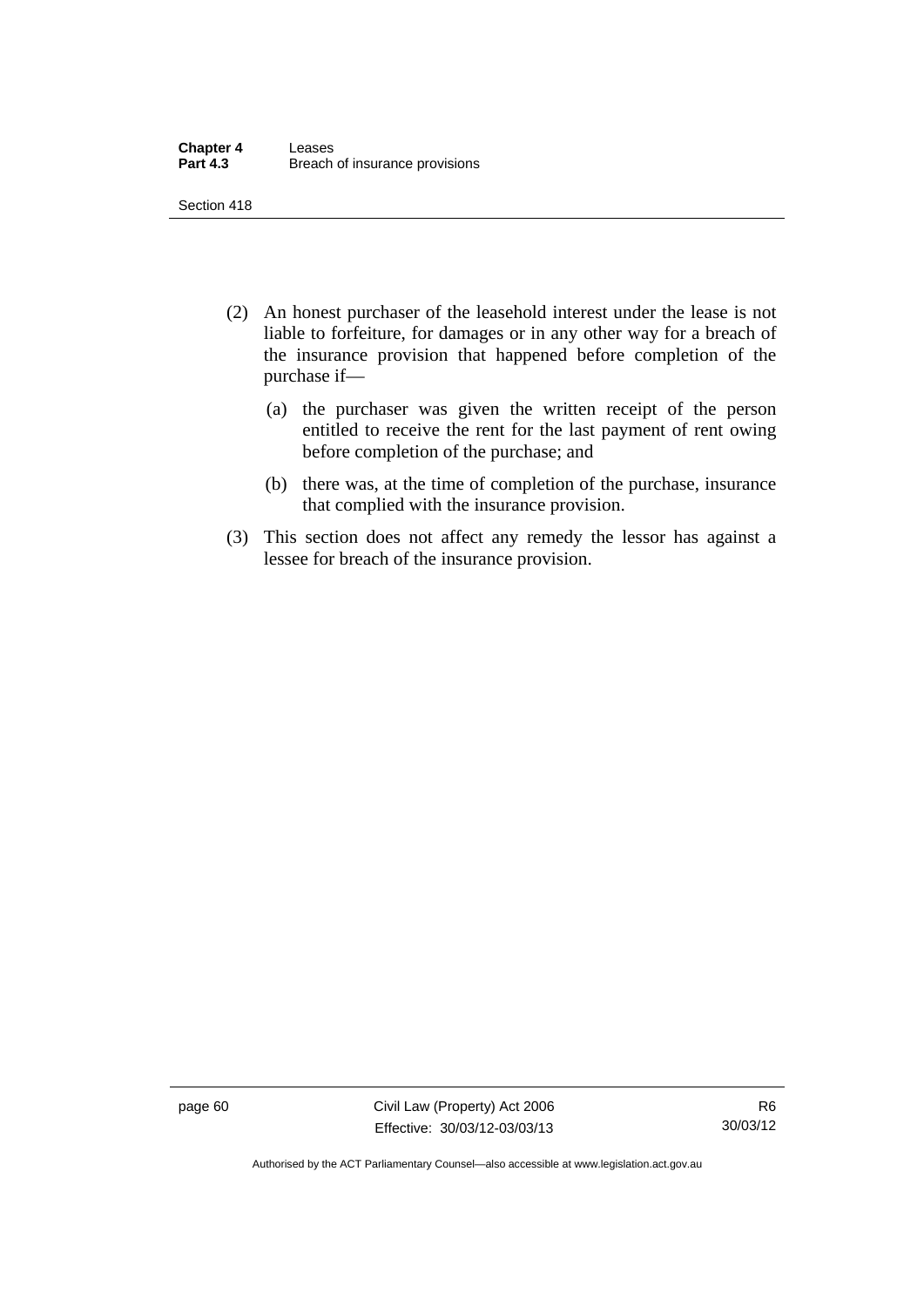# **Part 4.4 Restriction of effect of licence or waiver by lessor**

#### **419 Application—pt 4.4**

- (1) This part applies to—
	- (a) a lease for a fixed term, whether or not the lease may be terminated before the end of the fixed term; and
	- (b) a lease for the life of the lessee.
- (2) This part does not—
	- (a) apply to a residential tenancy agreement under the *[Residential](http://www.legislation.act.gov.au/a/1997-84)  [Tenancies Act 1997](http://www.legislation.act.gov.au/a/1997-84)*; or
	- (b) bind the Territory.
- (3) Subsection (2) (b) has effect despite the [Legislation Act](http://www.legislation.act.gov.au/a/2001-14), section 121 (Binding effect of Acts).

#### **420 Effect of licence given to lessee**

- (1) If a lessee is given licence to do an act that contravenes a provision of the lease, the licence, unless otherwise expressed, extends only to—
	- (a) the permission actually given; or
	- (b) the particular breach of the provision; or
	- (c) anything else specifically authorised to be done by the licence.
- (2) The licence does not prevent a proceeding for a later breach of a provision of the lease unless the licence specifically authorises the breach.
- (3) Despite the licence—
	- (a) all rights under the provisions of the lease remain in force and are available against a subsequent breach of the provisions not

page 61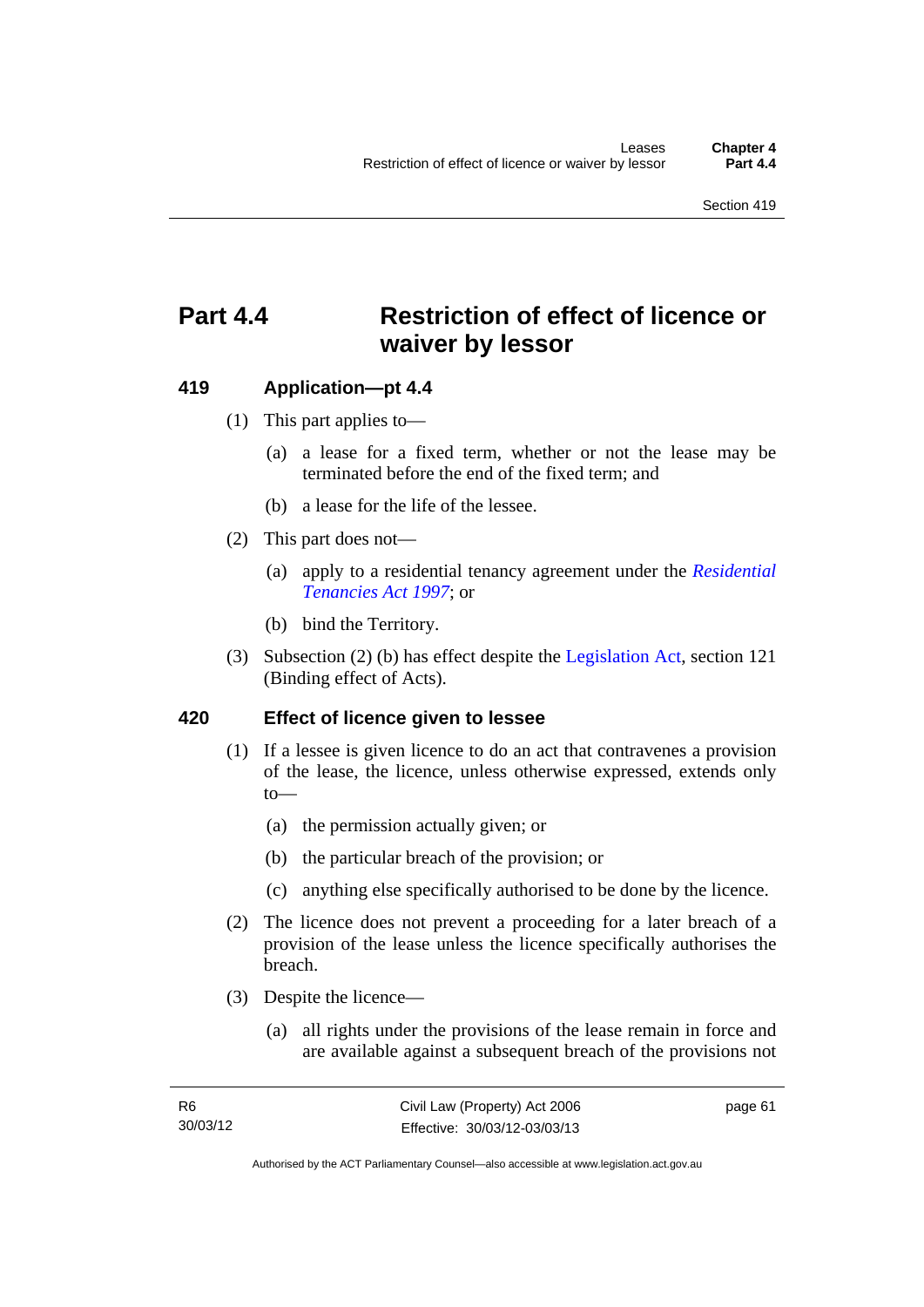Section 421

specifically authorised or waived by the licence in the same way as if the licence had not been given; and

 (b) the provision of the lease in relation to which the licence was given remains in force as if the licence had not been given, except in relation to the particular thing authorised to be done.

#### **421 Operation of partial licences**

- (1) This section applies if a licence gives a power of re-entry on a lessee assigning, subletting or doing another specified act without licence and licence is given—
	- (a) to 1 of 2 or more lessees to assign or sublet the lessee's share or interest or to do another act prohibited without licence; or
	- (b) to a lessee, or 1 of 2 or more lessees, to assign or sublet part only of the property, or to do an act prohibited without licence in relation to part only of the property.
- (2) The licence does not extinguish the right of entry for a breach of a provision of the lease by co-lessees of the other shares or interests in the property, or by the lessee or lessees of the rest of the property, in relation to those shares or interests or the rest of the property, but the right of entry remains in force in relation to the shares, interests or property not subject to the licence.

page 62 Civil Law (Property) Act 2006 Effective: 30/03/12-03/03/13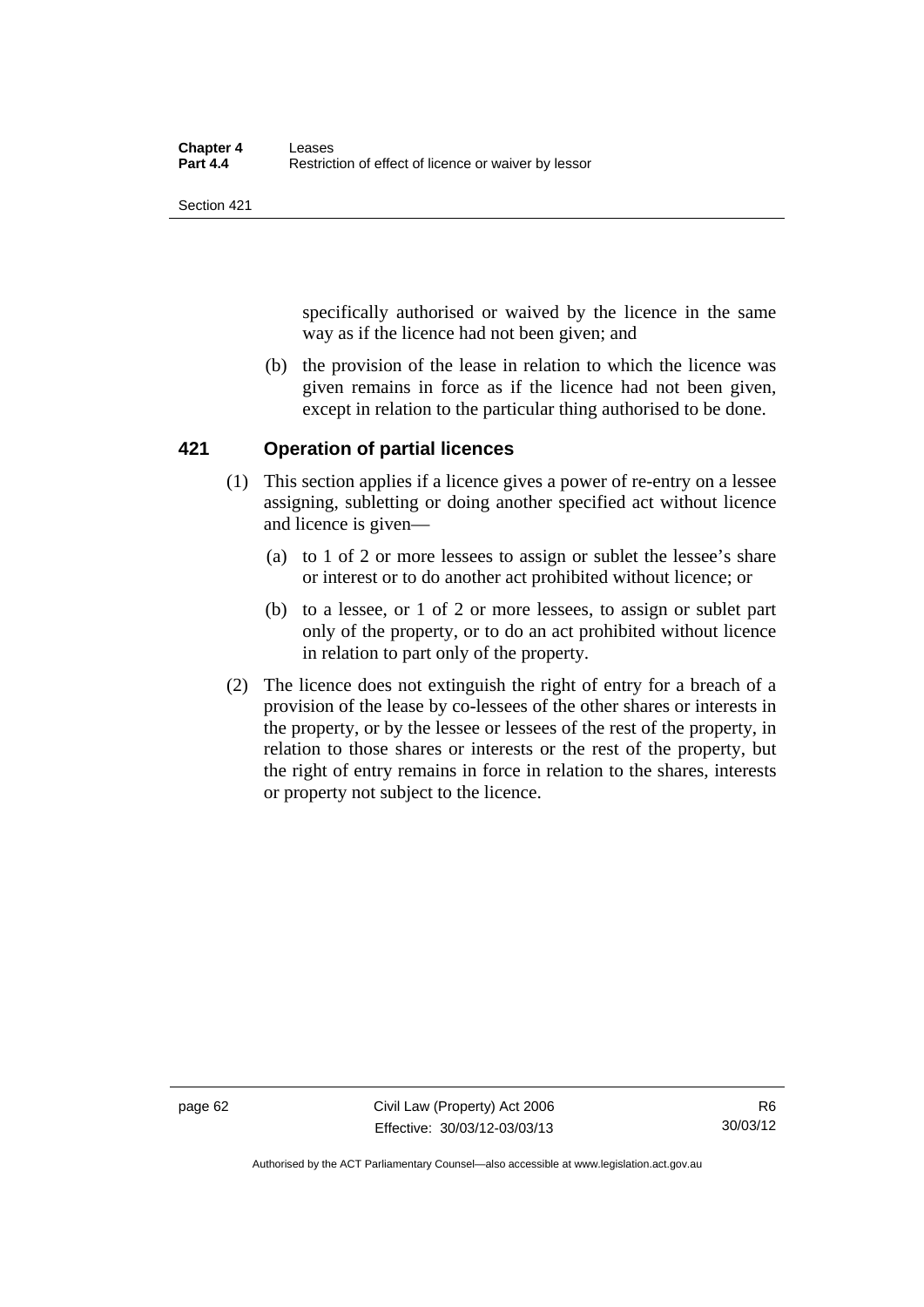# **422 Apportionment of conditions of entry on severance**

- (1) This section applies if the reversion of a lease is severed and the rent or other reservations under the lease are apportioned among the reversionary interests.
- (2) The assignee of a part of the reversion is, in relation to the apportioned rent or other reservation allotted to the assignee, entitled to the benefit of all the powers of re-entry for nonpayment of the rent or failure to render the other reservation in the same way as if the powers of re-entry had been given to the assignee as incident to the assignee's part of the reversion in relation to the rent or other reservation allotted to the assignee.

## **423 Waiver of benefit of lease provision**

If a lessor waives the benefit of a provision of the lease in a particular instance, the waiver is not taken—

- (a) to extend to an instance, or a breach of a provision of the lease, other than that to which the waiver specially relates; or
- (b) to operate as a general waiver of the benefit of the provision.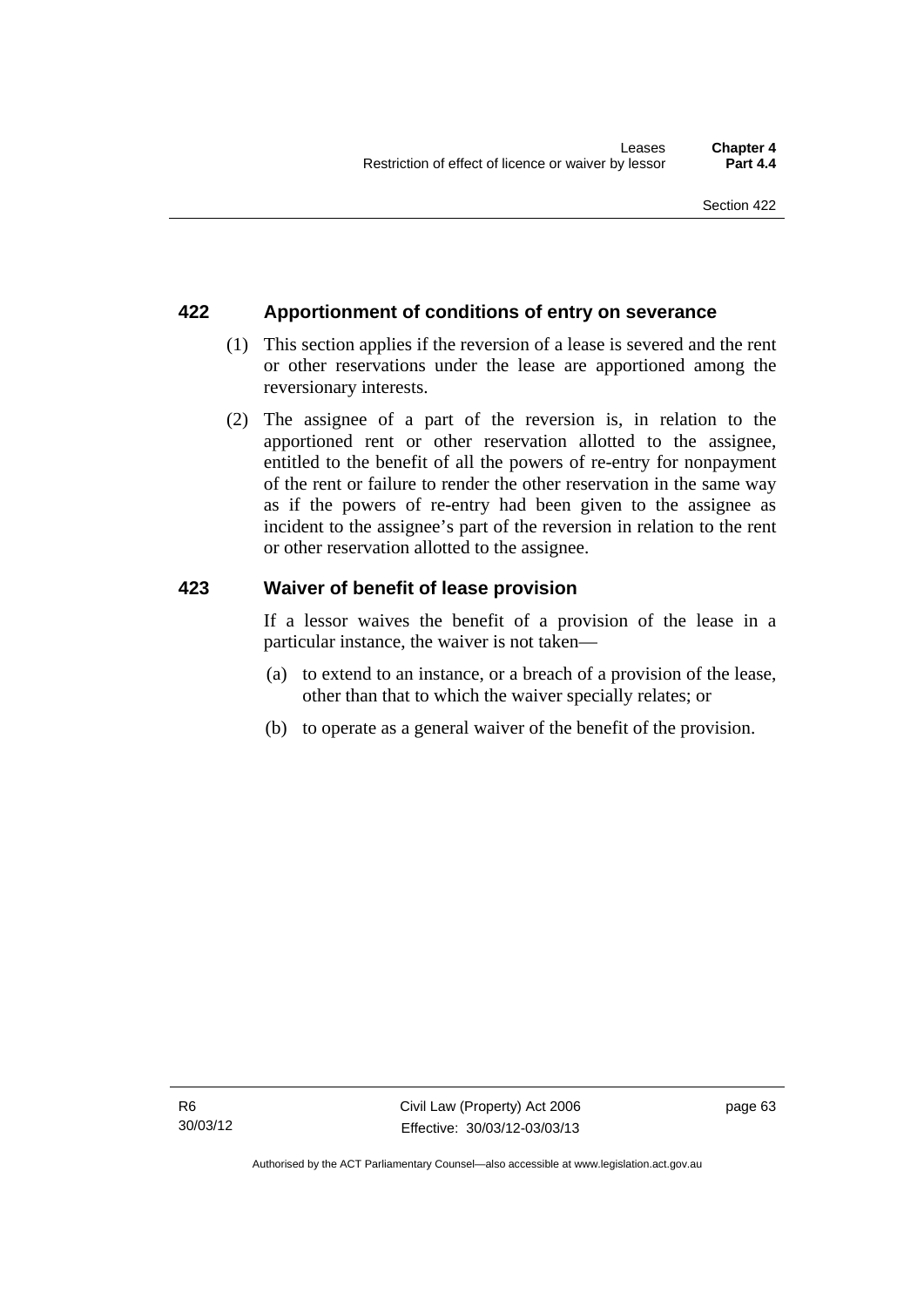**Chapter 4 Leases**<br>**Part 4.5 Forfeitu Part 4.5** Forfeiture of leases

Section 424

# **Part 4.5 Forfeiture of leases**

## **424 Definitions—pt 4.5**

In this part:

*lease* includes—

- (a) a sublease; and
- (b) an agreement for a lease if the person to be the lessee is entitled to have the lease granted.

*lessee* includes a sublessee.

*lessor* includes a sublessor.

*sublease* includes an agreement for a sublease if the person to be the sublessee is entitled to have the sublease granted.

## **425 Application—pt 4.5**

- (1) This part applies to a lease despite any provision of the lease to the contrary.
- (2) However, this part does not apply to a residential tenancy agreement under the *[Residential Tenancies Act 1997](http://www.legislation.act.gov.au/a/1997-84)*.

## **426 Restrictions on re-entry or forfeiture**

- (1) A right of re-entry or forfeiture under a lease for breach of a provision of the lease is not enforceable by proceeding or otherwise unless—
	- (a) the lessor gives the lessee a notice—
		- (i) specifying the breach; and
		- (ii) requiring the lessee to pay compensation for the breach; and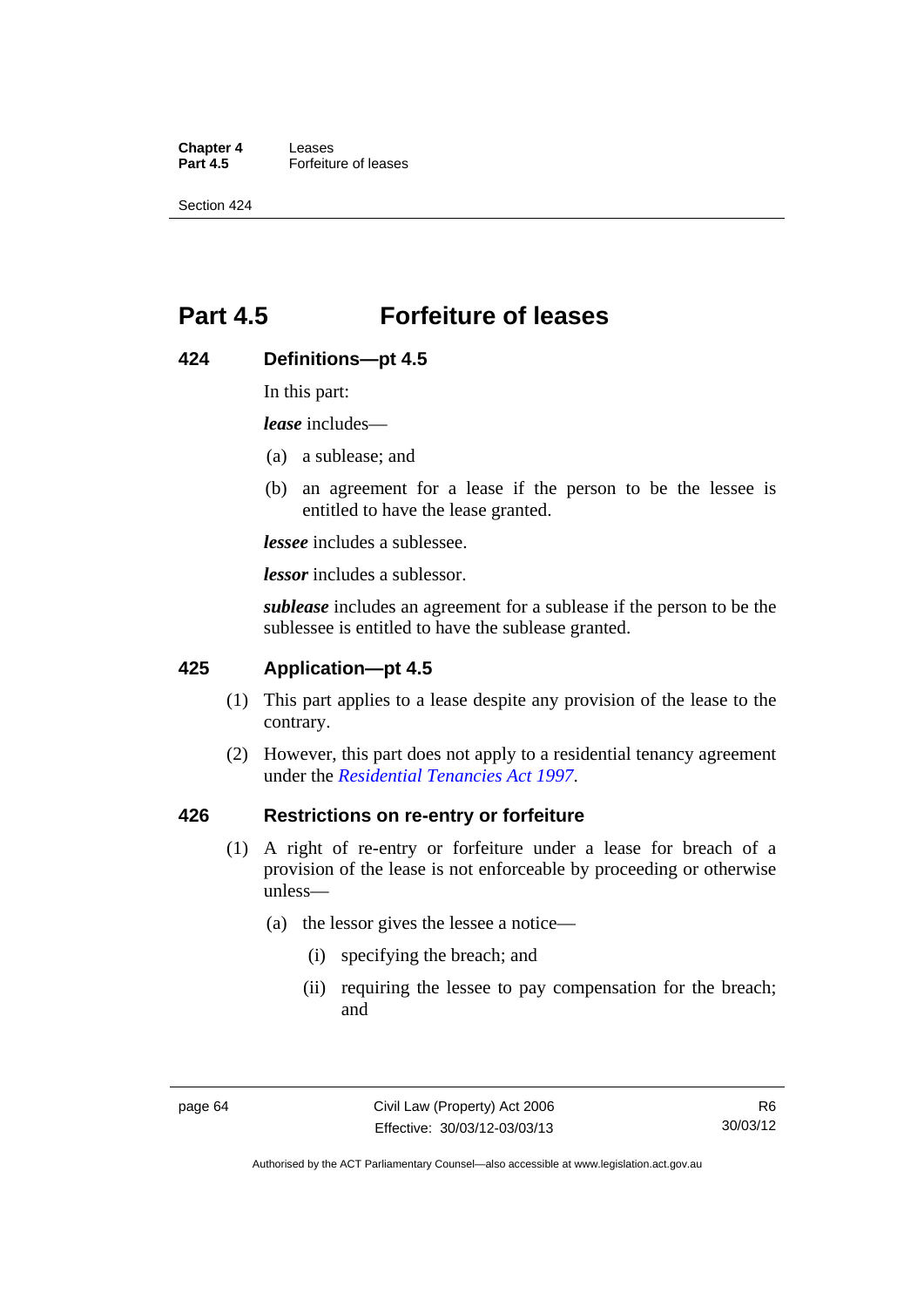- (iii) if the breach can be remedied—requiring the lessee to remedy the breach; and
- (b) the lessee fails within a reasonable time after being given the notice—
	- (i) to pay reasonable compensation for the breach; and
	- (ii) if the breach can be remedied—to remedy the breach.
- *Note* If a form is approved under s 502 for a notice, the form must be used.
- (2) If the lessor under a lease seeks to enforce, by proceeding or otherwise, a right of re-entry or forfeiture under the lease for breach of a provision of the lease, the lessee may apply to the Supreme Court for relief.
- (3) If the lessee applies to the Supreme Court for relief, the court may grant or refuse relief.
- (4) If the Supreme Court grants relief, it may grant relief on the conditions it considers appropriate, including the granting of an injunction to restrain similar breaches of the lease in the future.
- (5) This section does not apply in relation to—
	- (a) a lease granted by the Territory or the Commonwealth; or
	- (b) a lease for a term of 1 year or less; or
	- (c) a provision of a lease for forfeiture on the bankruptcy of the lessee; or
	- (d) the taking of the lessee's interest in execution; or
	- (e) re-entry or forfeiture for nonpayment of rent.
- (6) For this section, the term of a lease limited to continue only while the lessee does not breach the lease is taken to be the term for which the lease could continue apart from a breach.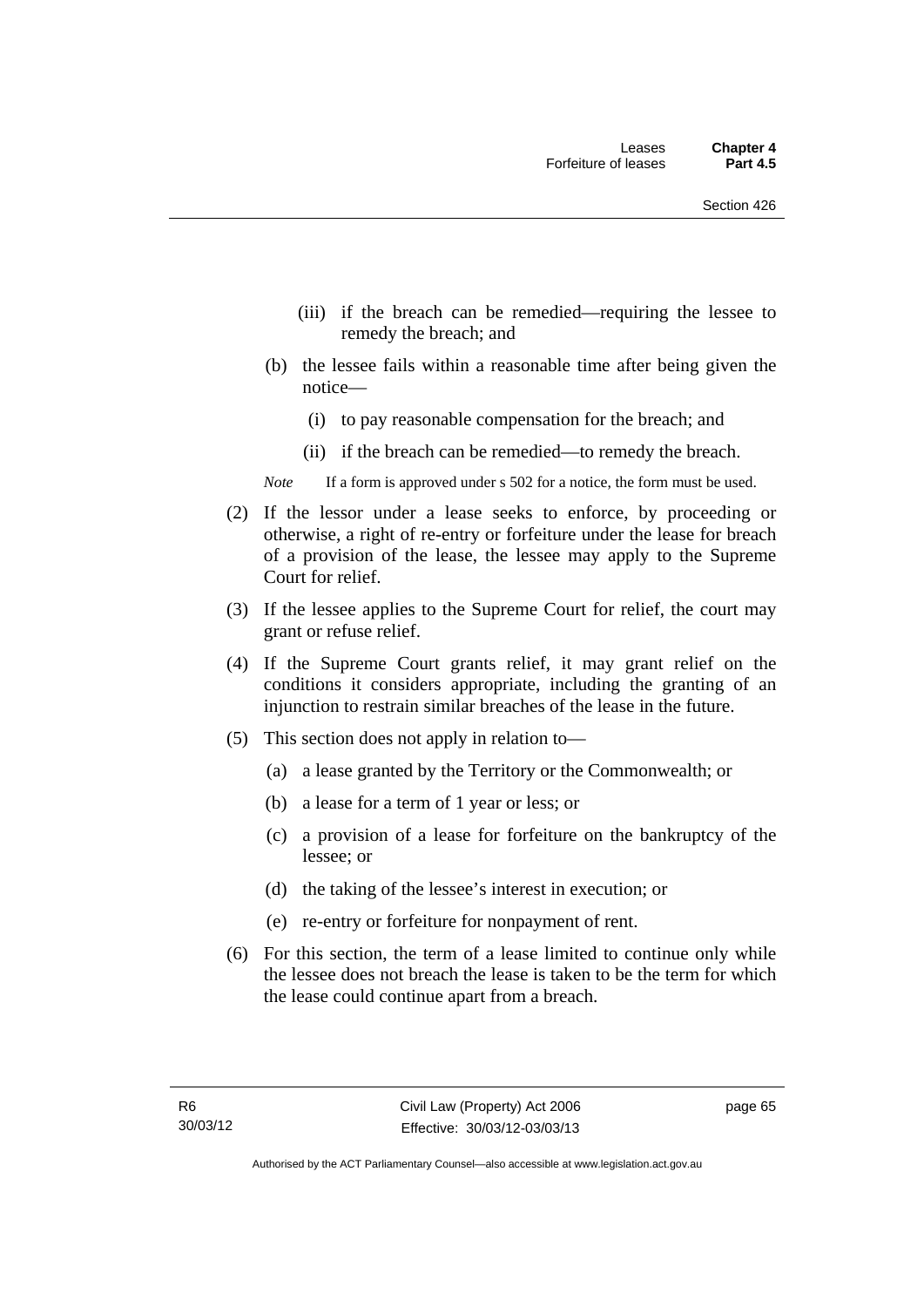## **427 Notices under s 426 (1)**

- (1) A notice under section 426 (1) must be in writing.
- (2) If the lessee is not in the ACT, the notice may be given to the lessee by serving it personally on the lessee's lawyer or agent in the ACT.
- (3) Subsection (2) does not limit any other territory law that allows service of the notice in another way.

## **428 Protection of sublessees**

- (1) If the lessor under a lease seeks to enforce, by proceeding or otherwise, a right of re-entry or forfeiture under the lease for breach of a provision of the lease, a person (the *interested person*) claiming an interest in all or part of the leased property as sublessee may apply to the Supreme Court for relief.
- (2) If the interested person applies to the Supreme Court for relief, the court may grant or refuse relief.
- (3) Without limiting subsection (2), the Supreme Court may stay a proceeding brought by the lessor to enforce the right of re-entry or forfeiture under the lease and vest all or a part of the leased property in the interested person as sublessee, or in any other capacity, for a term not longer than the term of the lease.
- (4) If the Supreme Court grants relief, it may grant relief on the conditions it considers appropriate.
- (5) For this section, the term of a lease limited to continue only while the lessee does not breach the lease is taken to be the term for which the lease could continue apart from a breach.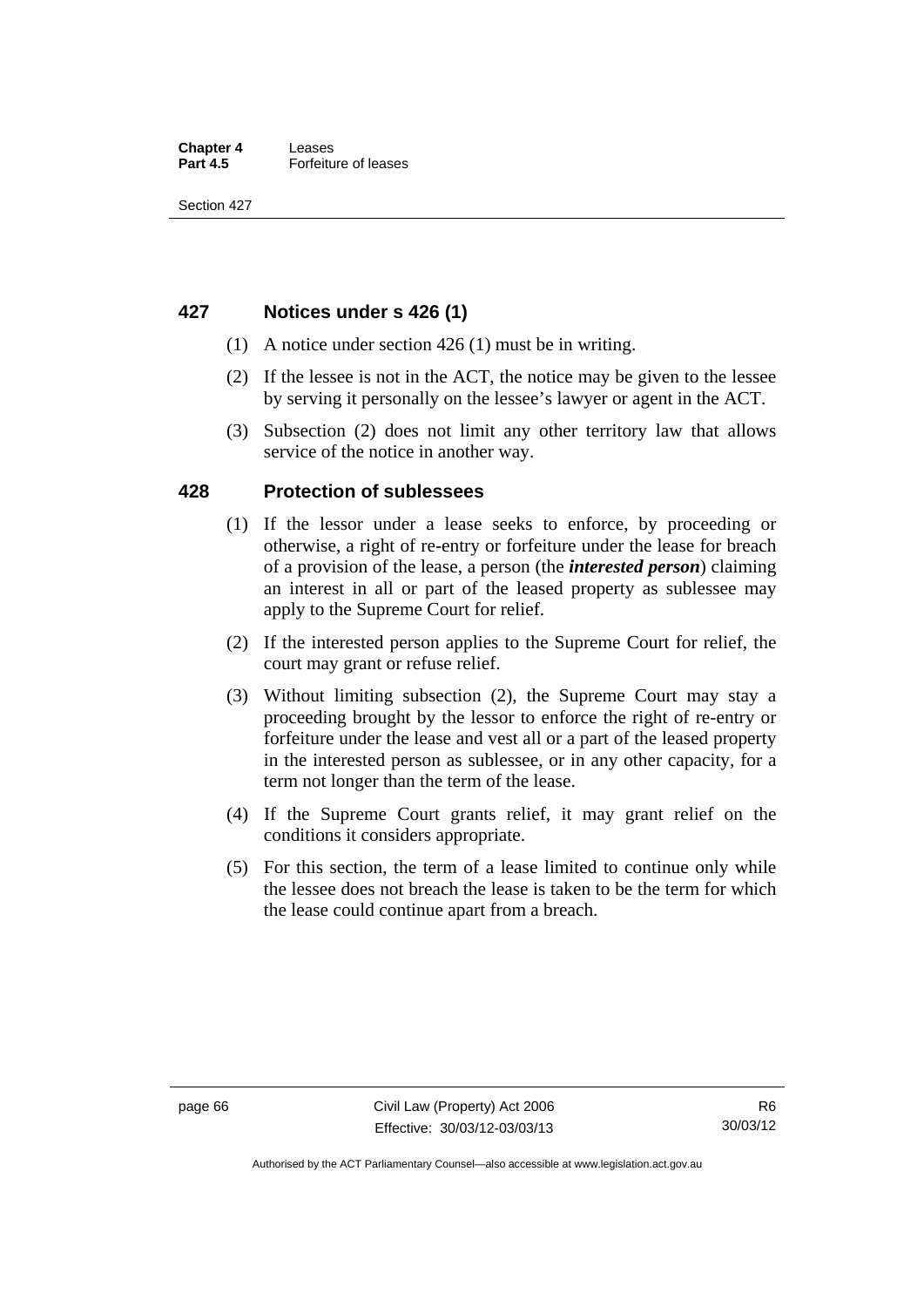# **Part 4.6 Leases invalidly granted under powers**

## **429 Pt 4.6 does not bind the Territory**

- (1) This part does not bind the Territory.
- (2) This section has effect despite the [Legislation Act](http://www.legislation.act.gov.au/a/2001-14)*,* section 121 (Binding effect of Acts).

# **430 Leases taken to be granted in intended exercise of power**

If—

- (a) a valid power of leasing is vested in or may be exercised by a person granting a lease; and
- (b) the lease cannot have effect, or continue to have effect, according to its terms independently of the power (because of the ending of the estate or interest of the person or otherwise);

the lease is, for this part, taken to be granted in the intended exercise of the power, even though the power is not mentioned in the lease.

## **431 Certain invalid leases taken to be agreements to lease**

- (1) This section applies if—
	- (a) in the intended exercise of a power to lease property, a lease is granted that is invalid against—
		- (i) the person entitled to the reversionary interest in the property at the end of the interest of the person granting the lease; or
		- (ii) anyone else who, subject to a lease validly granted under the power, would have an interest in the property; and
	- (b) the lease is invalid for failure to comply with the terms of the power; and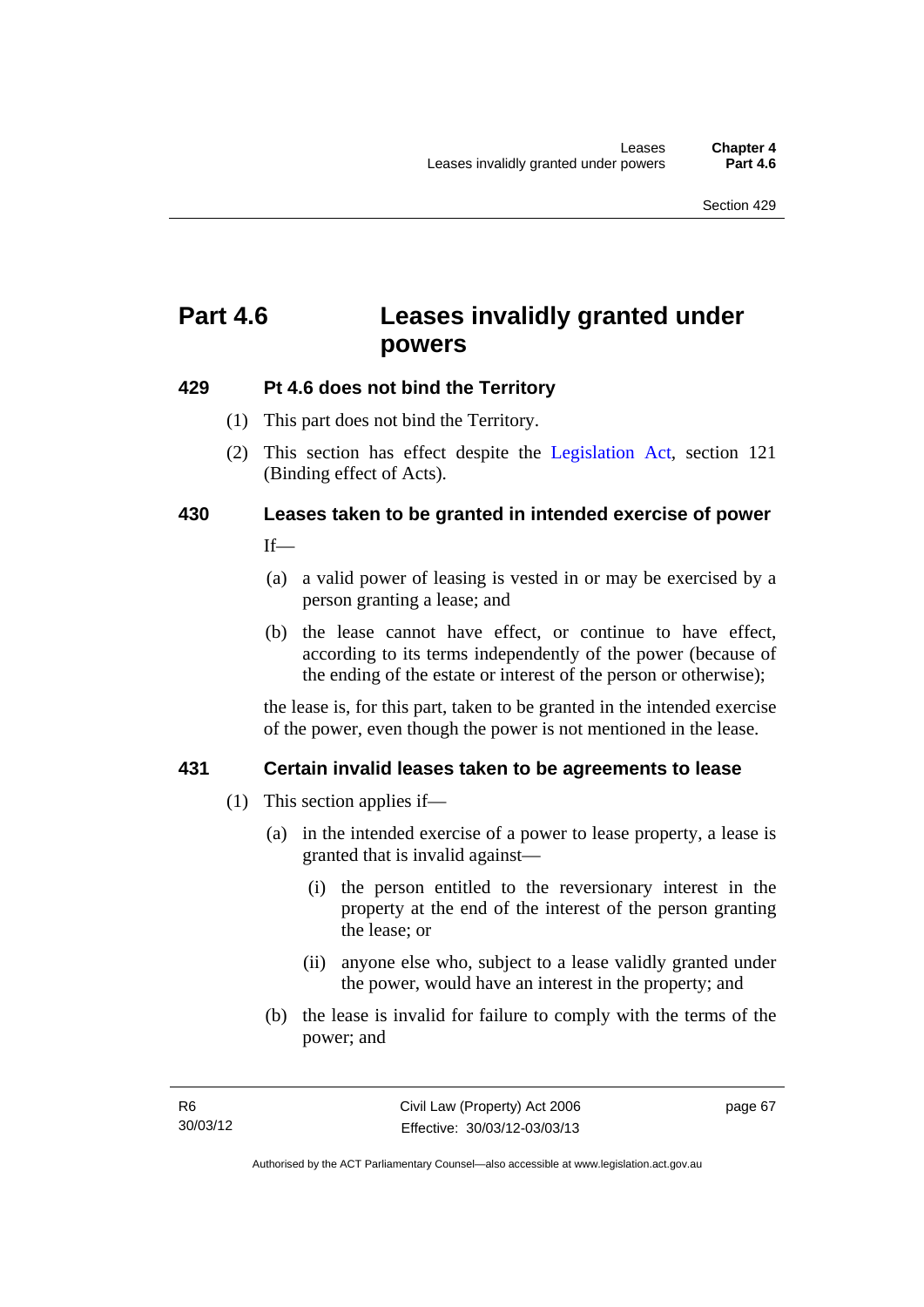Section 432

- (c) the lease is honestly granted; and
- (d) the lessee or a person claiming under the lessee has entered into possession of the property.
- (2) An invalid lease mentioned in subsection (1) is taken in equity to be a contract for the grant, at the request of the lessee, of a valid lease—
	- (a) under the same power as the invalid lease was granted under; and
	- (b) in the same terms as the invalid lease apart from any changes necessary to comply with the terms of the power.
- (3) Anyone who would have been bound by the invalid lease if it had been validly granted is bound in equity by the contract mentioned in subsection (2).
- (4) However, no-one is entitled under the contract mentioned in subsection (2) to obtain a variation of the lease if the other people bound by the contract are willing to confirm the lease without variation.
- (5) In this section:

*possession*—to remove any doubt, *possession* of land does not include receipt of income from the land.

# **432 Certain leases validated**

- (1) This section applies if—
	- (a) a lease granted in the intended exercise of a power of leasing is invalid because, when the lease was granted, the person granting the lease could not lawfully grant it; and
	- (b) the person was at least 18 years old at that time; and
	- (c) the person can, at a later time, lawfully grant the lease or a similar lease under the power.

Authorised by the ACT Parliamentary Counsel—also accessible at www.legislation.act.gov.au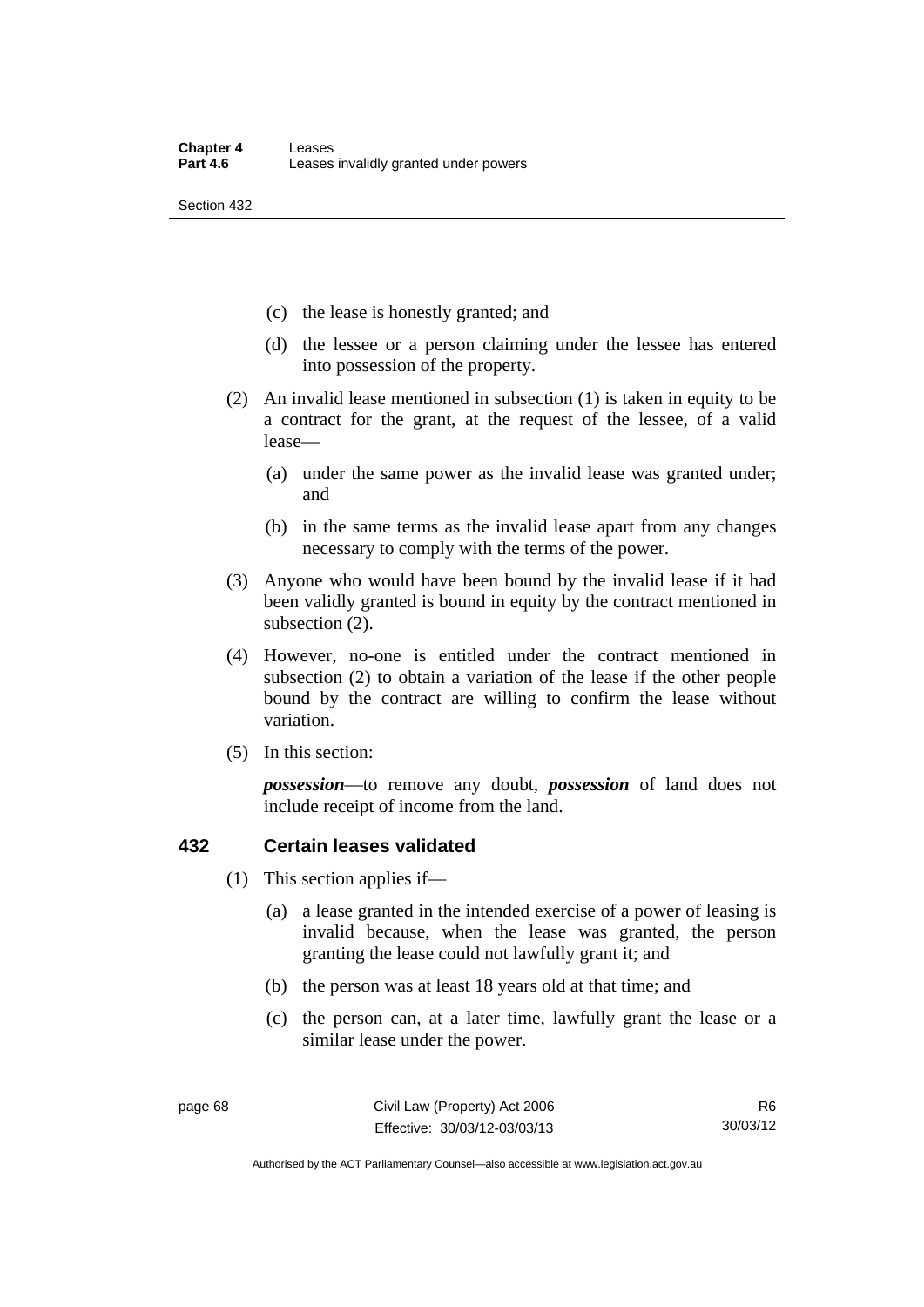- (2) If this section applies, the lease is taken to have been granted by the person under the power at the later time.
- (3) This part applies to the lease.

## **433 Acceptance of rent taken to be confirmation of lease**

- (1) This section applies if, on or before acceptance of rent under an invalid lease, a written receipt, memorandum or note confirming the lease is signed by the person accepting the rent or by someone authorised by that person.
- (2) The acceptance of the rent is, as against the person accepting the rent, taken to be a confirmation of the lease.

## **434 Lessee bound to accept confirmation**

- (1) This section applies if—
	- (a) a person (the *first person*) is in possession of land under an invalid lease; and
	- (b) someone else (the *other person*) is entitled, subject to the interest of the first person in the land, to possession of the land or to receipt of its rents and profits; and
	- (c) the other person can confirm the lease without variation.
- (2) The first person (or a person deriving title to the lease under or from the first person), or anyone else who would have been bound by the lease if it had been valid, must, if asked by the other person, accept confirmation of the lease by the other person.
- (3) The confirmation may be made by a written memorandum or note signed by the other person and the person accepting the confirmation.
- (4) On the confirmation of the lease, the lease is taken to have been valid from the time it was granted.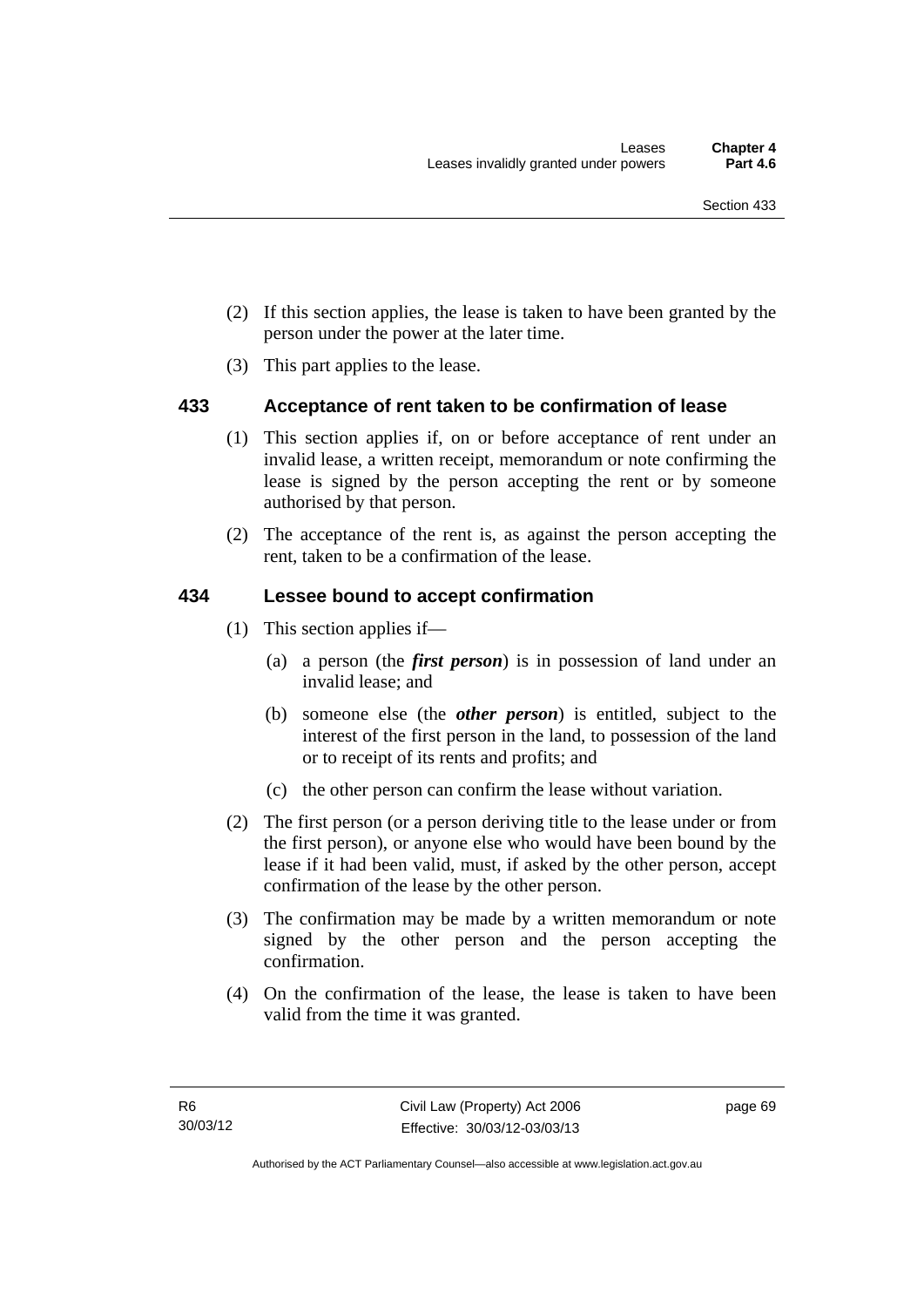Section 435

## **435 Pt 4.6 does not affect certain other rights**

This part does not affect the rights of anyone in relation to a breach of a provision of an invalid lease.

#### **Example**

rights of a person named as lessor of an invalid lease to re-entry or forfeiture for breach of a provision of the lease

*Note* An example is part of the Act, is not exhaustive and may extend, but does not limit, the meaning of the provision in which it appears (see [Legislation Act,](http://www.legislation.act.gov.au/a/2001-14) s 126 and s 132).

page 70 Civil Law (Property) Act 2006 Effective: 30/03/12-03/03/13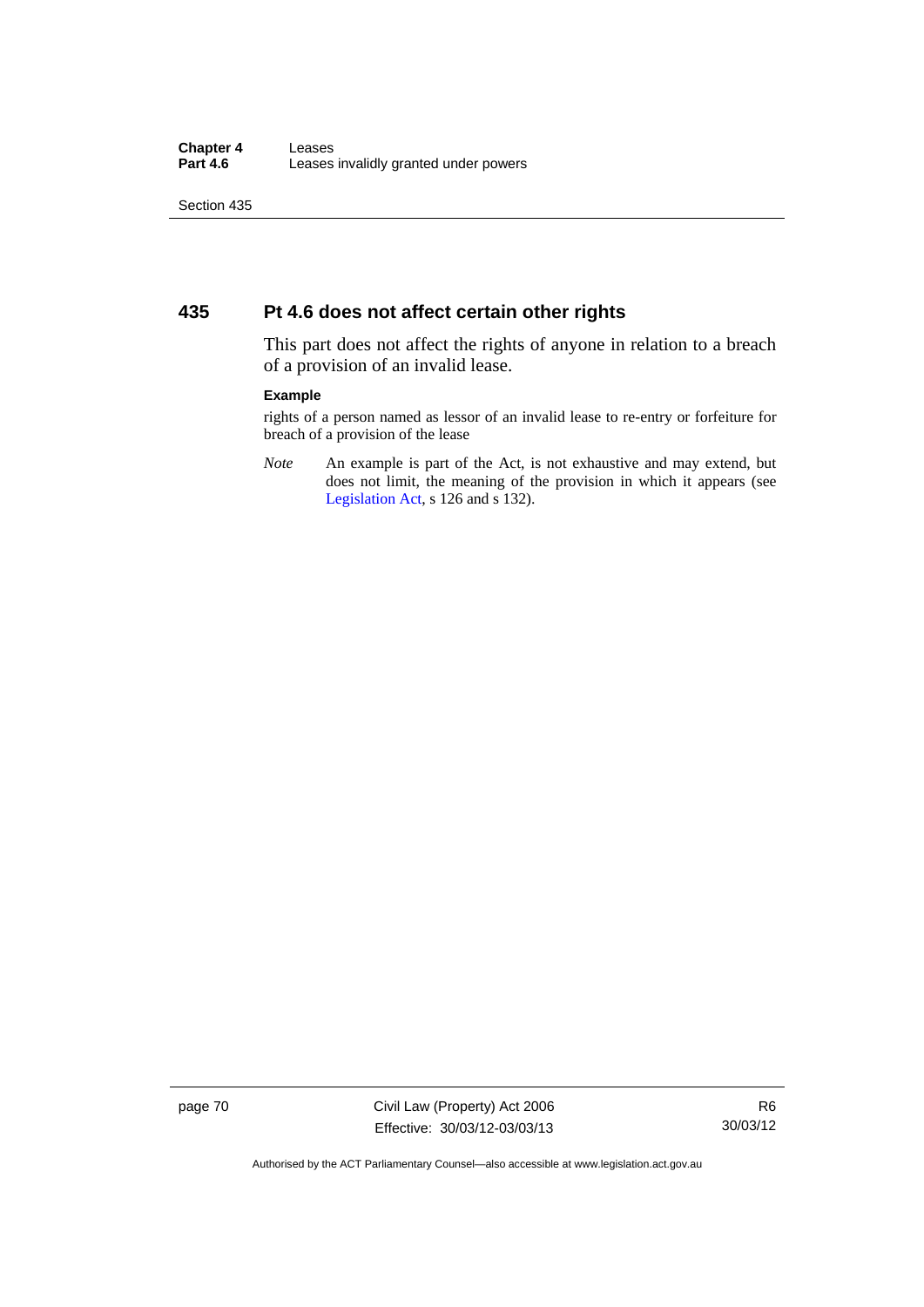# **Part 4.7 Recovery of leased premises**

# **436 Application—pt 4.7**

- (1) This part does not—
	- (a) apply to—
		- (i) a residential tenancy agreement under the *[Residential](http://www.legislation.act.gov.au/a/1997-84)  [Tenancies Act 1997](http://www.legislation.act.gov.au/a/1997-84)*; or
		- (ii) a lease under the *[Leases \(Commercial and Retail\)](http://www.legislation.act.gov.au/a/2001-18)  [Act 2001](http://www.legislation.act.gov.au/a/2001-18)*; or
	- (b) bind the Territory.
- (2) Subsection (1) (b) has effect despite the [Legislation Act](http://www.legislation.act.gov.au/a/2001-14), section 121 (Binding effect of Acts).

# **437 Who is an** *agent* **for pt 4.7?**

In this part:

*agent* means—

- (a) a person usually employed by a lessor in leasing premises or collecting rents; or
- (b) a person authorised in writing by the lessor of premises to act in relation to the premises.

## **438 Recovery of possession**

- (1) This section applies—
	- $(a)$  if—
		- (i) the term of a lease has ended; or
		- (ii) a lease has been terminated by a notice to quit or a demand for possession; and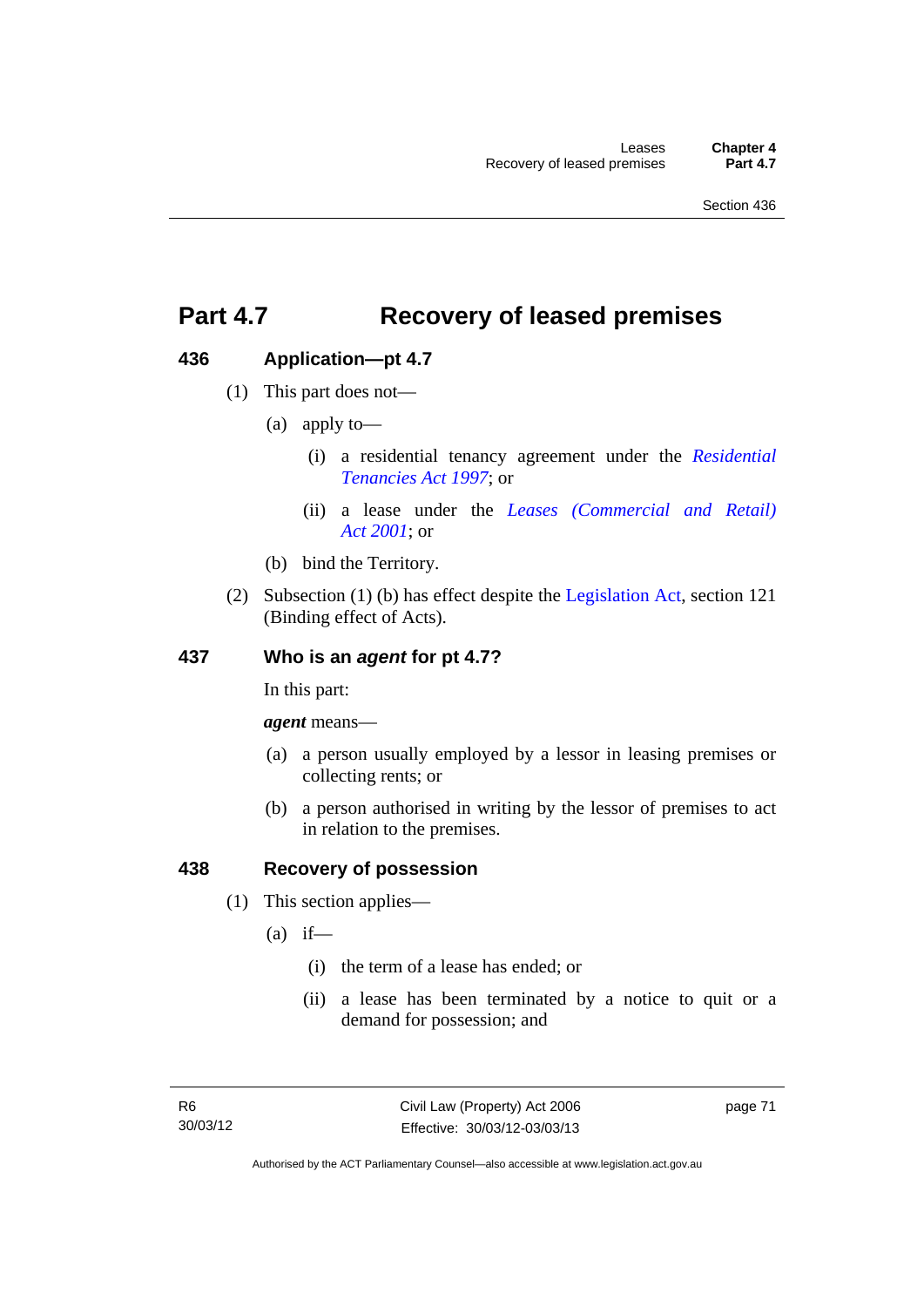Section 438

- (b) the lessee, or a person claiming under the lessee who is occupying the leased premises or a part of the premises, fails to quit and give possession of the premises or a part of the premises to the lessor.
- (2) The lessor or the lessor's agent may apply to the Supreme Court or Magistrates Court for an order for recovery of possession of the premises.
- (3) If the court is satisfied that the term of the lease has ended or that the lease has been terminated, it may make an order for recovery of possession of the premises by the lessor and may—
	- (a) issue a warrant authorising a police officer or someone else to enter (with any reasonable and necessary force) into the premises and give possession to the lessor or the lessor's agent; or
	- (b) postpone the issue of a warrant mentioned in paragraph (a), or suspend the execution of the warrant, for a time it considers appropriate.
- (4) In this section:

*possession*—to remove any doubt, *possession* of land does not include receipt of income from the land.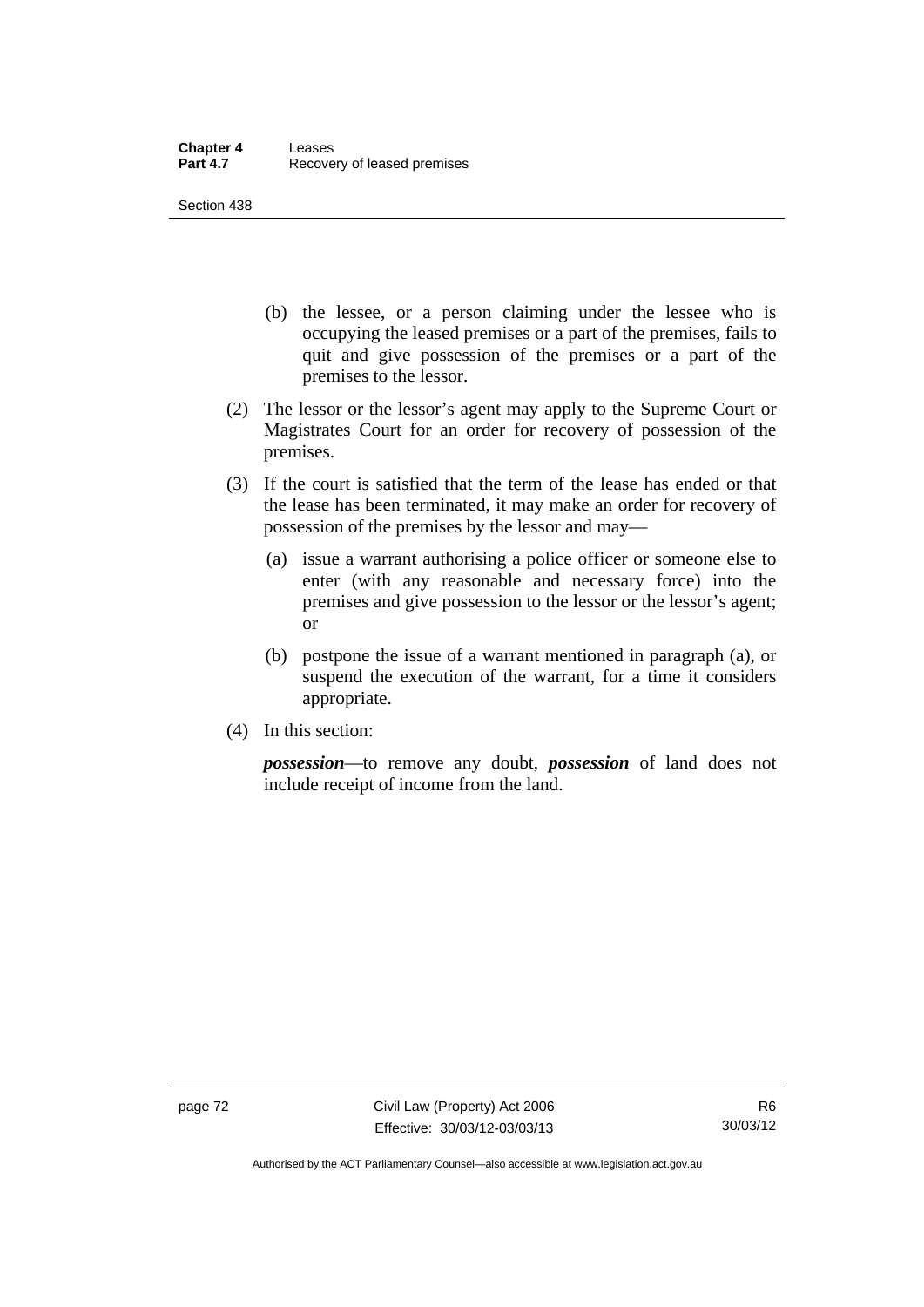# **Chapter 5 Miscellaneous**

# **Part 5.1 Debts charged on property of deceased person**

# **500 Charges on property of deceased person to be paid primarily out of property charged**

- (1) This section applies if a person dies possessing or being entitled to, or, under a general power of appointment, disposes of by will—
	- (a) property that at the time of the person's death is charged with the payment of an amount, whether by legal mortgage, equitable charge or in some other way (including a lien for unpaid purchase money); or
	- (b) land for which an amount is owing at the time of the person's death under a contract of purchase.
- (2) Unless the deceased person has by will indicated a contrary intention, the property charged or land for which purchase money is owing is, as between the different people claiming through the deceased person, primarily liable for the payment of the charge or purchase money and—
	- (a) each part of property that is subject to a charge must bear a proportionate part of the charge on the whole of the property; and
	- (b) each part of a parcel of land for which purchase money is owing must bear a proportionate part of the amount owing for the whole parcel.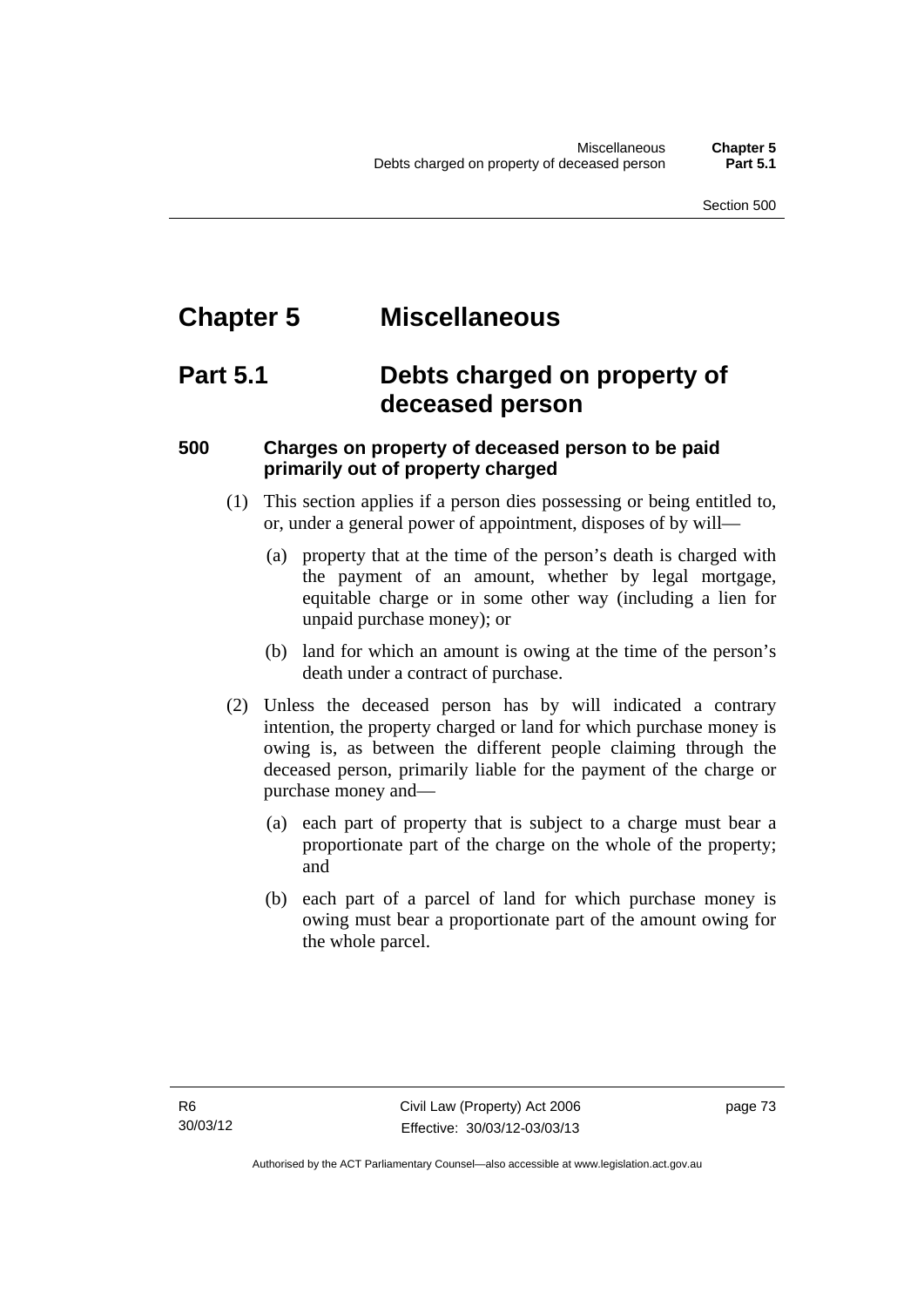- (3) A contrary intention is not taken to be indicated—
	- (a) by a general direction in the deceased person's will for the payment of debts, or all debts, of the person out of—
		- (i) the person's personal estate; or
		- (ii) the person's residuary real and personal estate; or
		- (iii) the person's residuary real estate; or
	- (b) by a charge in the deceased person's will of debts, or all debts, of the person on any estate mentioned in paragraph (a).
- (4) However, a contrary intention is taken to be indicated by words in the deceased person's will expressly or by necessary implication indicating an intention that a general direction in the will of the kind mentioned in subsection (3) (a), or a charge in the will of the kind mentioned in subsection (3) (b), is to apply to a charge on property mentioned in subsection (1) (a) or an amount of unpaid purchase money mentioned in subsection (1) (b).
- (5) This section does not affect the right of a person entitled to a charge on property mentioned in subsection (1) (a), or to unpaid purchase money mentioned in subsection (1) (b), to obtain payment of the charge or purchase money out of other assets of the deceased person or in some other way.

page 74 Civil Law (Property) Act 2006 Effective: 30/03/12-03/03/13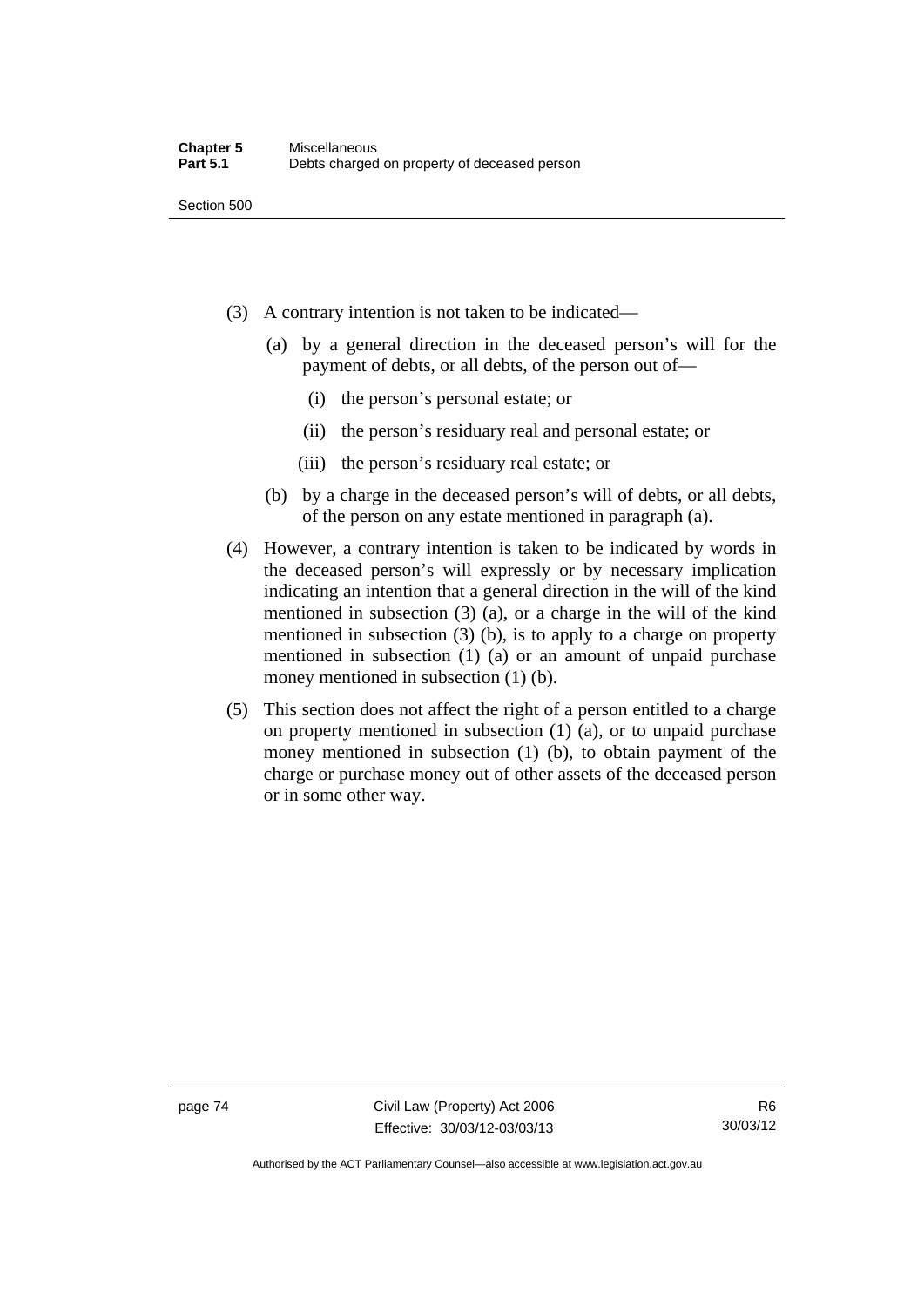# **Part 5.2 Stipulations in contracts**

## **501 Stipulations not of the essence of contracts**

Stipulations in a contract, about time or anything else, that, in accordance with the rules of equity, are taken not to be, or not to have been, of the essence of the contract must be interpreted and have effect at law in accordance with those rules.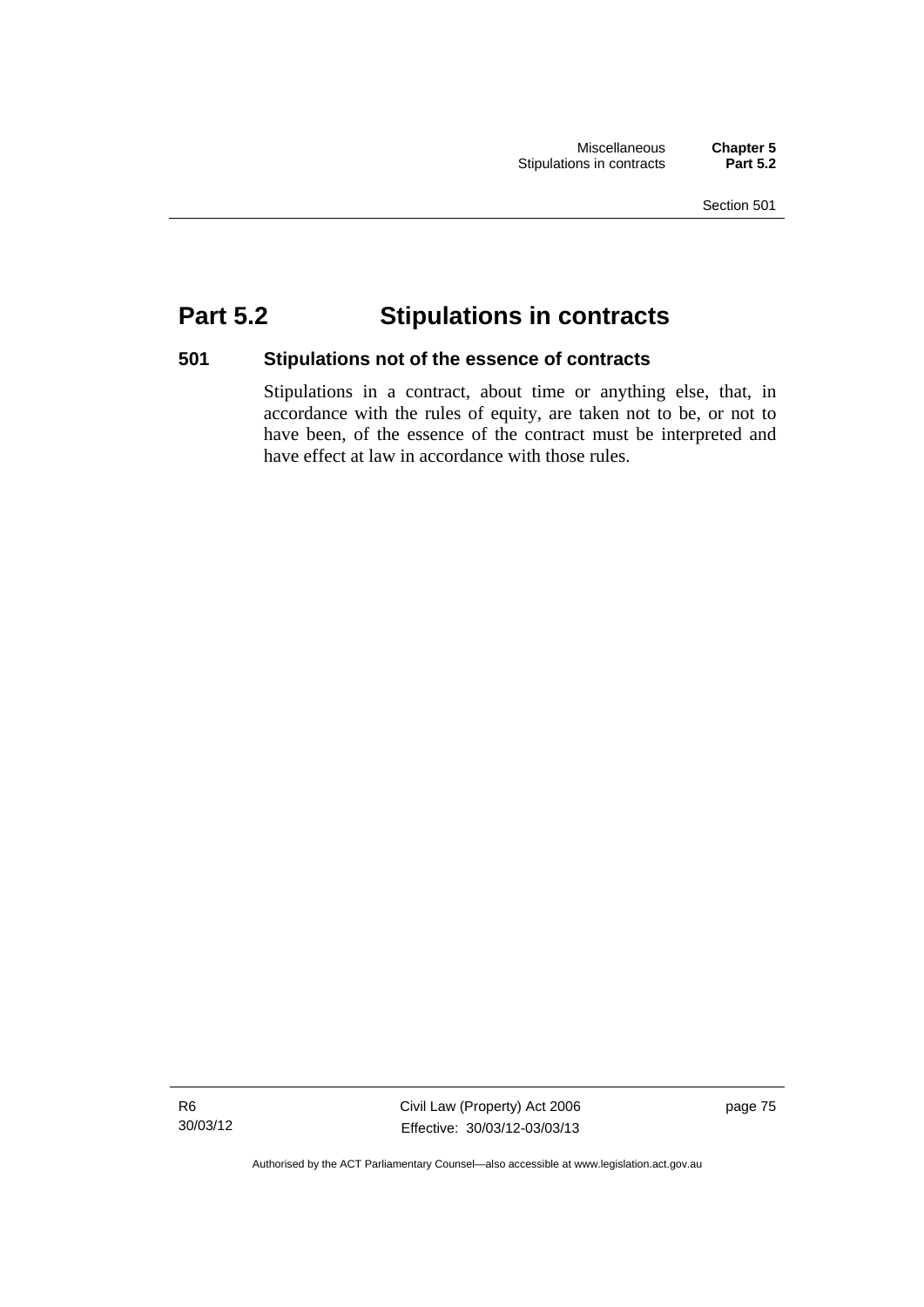#### **Chapter 5** Miscellaneous<br>**Part 5.3** Miscellaneous **Part 5.3** Miscellaneous—other provisions

Section 502

# **Part 5.3 Miscellaneous—other provisions**

### **502 Approved forms**

- (1) The Minister may, in writing, approve forms for this Act.
- (2) If the Minister approves a form for a particular purpose, the approved form must be used for that purpose.

*Note* For other provisions about forms, see the [Legislation Act,](http://www.legislation.act.gov.au/a/2001-14) s 255.

(3) An approved form is a notifiable instrument.

*Note* A notifiable instrument must be notified under the [Legislation Act](http://www.legislation.act.gov.au/a/2001-14).

## **503 Regulation-making power**

The Executive may make regulations for this Act.

*Note* A regulation must be notified, and presented to the Legislative Assembly, under the [Legislation Act](http://www.legislation.act.gov.au/a/2001-14).

page 76 Civil Law (Property) Act 2006 Effective: 30/03/12-03/03/13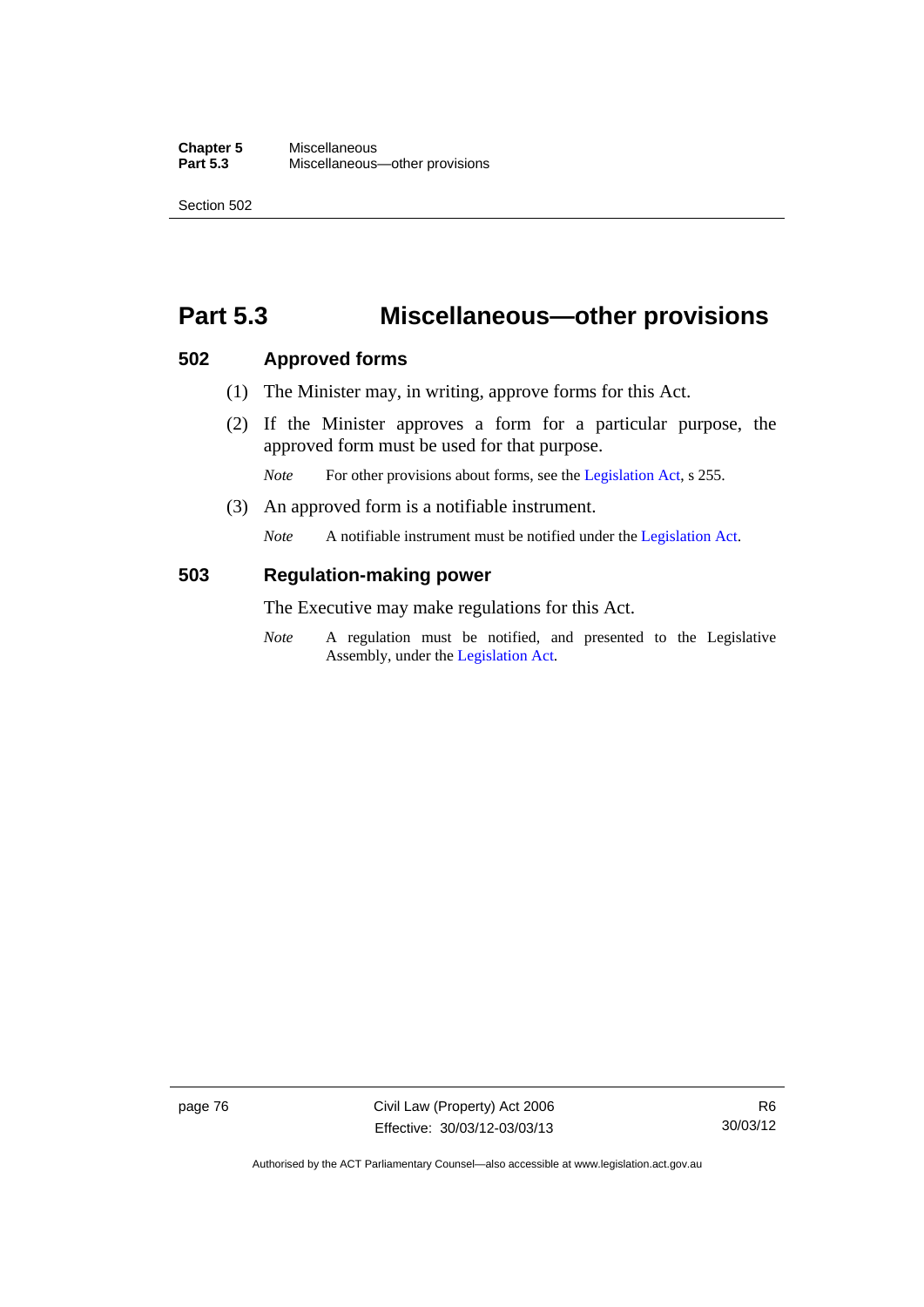# **Dictionary**

(see s 3)

- *Note 1* The [Legislation Act](http://www.legislation.act.gov.au/a/2001-14) contains definitions and other provisions relevant to this Act.
- *Note 2* For example, the [Legislation Act,](http://www.legislation.act.gov.au/a/2001-14) dict, pt 1, defines the following terms:
	- adult
	- child
	- corporation
	- [Corporations Act](http://www.comlaw.gov.au/Series/C2004A00818)
	- domestic partnership (see s 169 (2))
	- individual
	- instrument (see s 14)
	- interest
	- land
	- person
	- police officer
	- proceeding
	- provision (see s 16)
	- public trustee
	- registrar-general.
- *Note 3* See also the [Legislation Act,](http://www.legislation.act.gov.au/a/2001-14) s 168 (References to person with interest in land include personal representative etc).

*administrator* includes anyone to whom administration of the estate of a deceased person is granted, and includes the public trustee acting under the *[Administration and Probate Act 1929](http://www.legislation.act.gov.au/a/1929-18)*, part 6.

*agent*, for part 4.7 (Recovery of leased premises)—see section 437.

*annuity*, for part 2.6 (Apportionment)—see section 248.

*assurance* includes a conveyance and a disposition made otherwise than by will.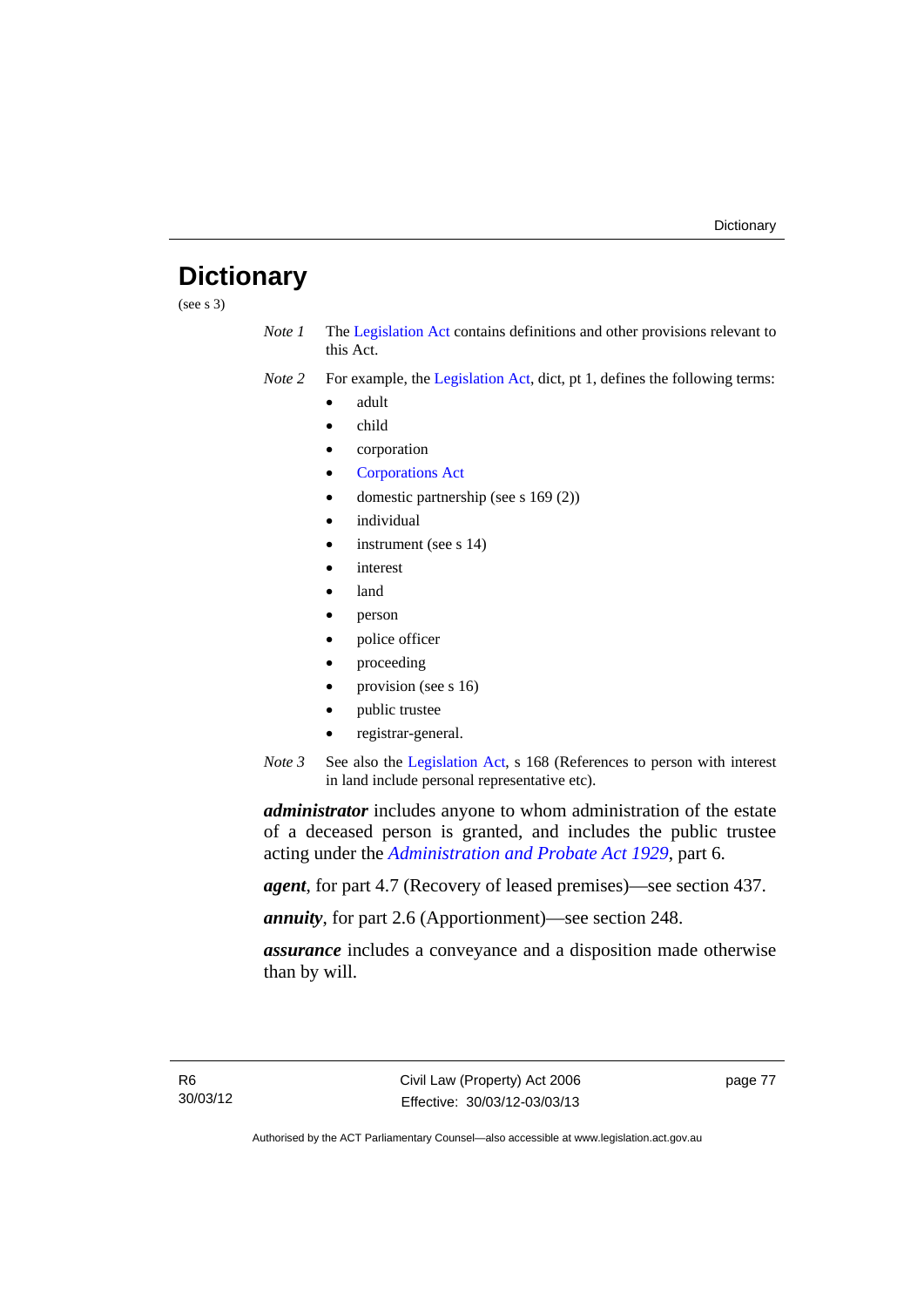**bankruptcy** includes any act or proceeding in law having effects or results similar to those of bankruptcy.

#### **Example**

winding-up of a company

*Note* An example is part of the Act, is not exhaustive and may extend, but does not limit, the meaning of the provision in which it appears (see [Legislation Act,](http://www.legislation.act.gov.au/a/2001-14) s 126 and s 132).

*common property*, for part 2.9 (Unit Titles)—see the *[Unit Titles](http://www.legislation.act.gov.au/a/2001-16)  [Act 2001](http://www.legislation.act.gov.au/a/2001-16)*, section 13.

*conveyance* includes an assignment, appointment, lease, settlement or other assurance by deed of any property.

*deed*, in relation to land under the *[Land Titles Act 1925](http://www.legislation.act.gov.au/a/1925-1)*, includes an instrument that has the effect of a deed under that Act.

*disposition* includes—

- (a) a conveyance; and
- (b) an acknowledgment under the *[Administration and Probate](http://www.legislation.act.gov.au/a/1929-18)  [Act 1929](http://www.legislation.act.gov.au/a/1929-18)*, section 56 (Executor may sign acknowledgment instead of conveyance); and
- (c) a vesting instrument, declaration of trust, disclaimer, release or any other assurance of property by an instrument other than a will; and
- (d) a release, devise, bequest or appointment of property in a will.

*dividend*, for part 2.6 (Apportionment)—see section 248.

*encumbrance* includes—

- (a) a mortgage; and
- (b) a trust for securing money; and
- (c) a lien or charge of a portion, annuity, or other capital or annual sum.

R6 30/03/12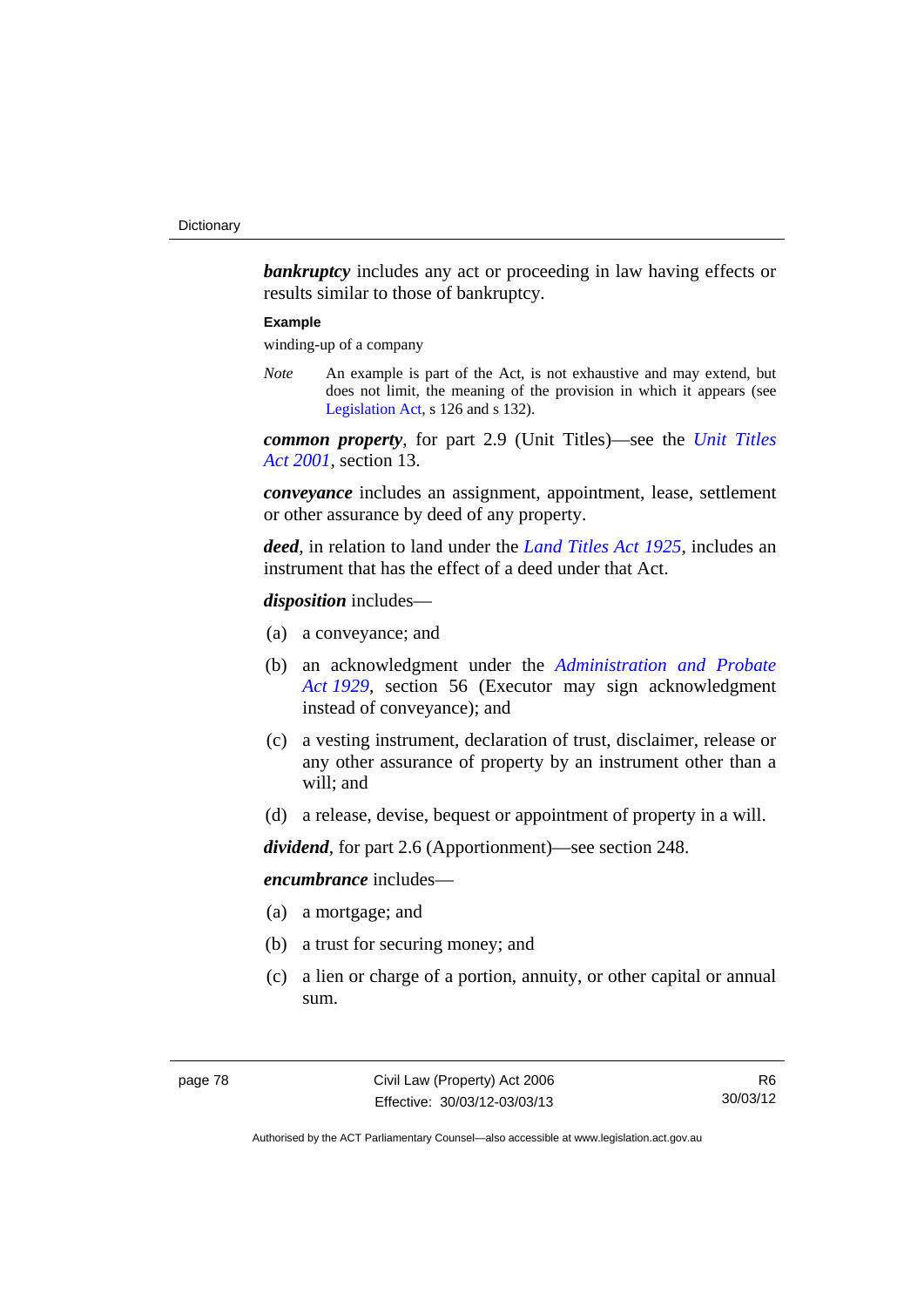*executor* means the executor to whom probate has been granted, and includes an executor by right of representation.

*income*, of land, includes rents and profits.

*instrument* includes a deed, a will, an agreement for settlement, and a law of the Territory, the Commonwealth, a State or another Territory.

*interested person*, in relation to property, for part 2.5 (Partition) see section 242.

*lease*, for part 4.5 (Forfeiture of leases)—see section 424.

*lessee*, for part 4.5 (Forfeiture of leases)—see section 424.

*lessor*, for part 4.5 (Forfeiture of leases)—see section 424.

*life interest*, for division 2.2.3 (Ending life interests)—see section 215.

### *mortgage*—

- (a) for land under the *[Land Titles Act 1925](http://www.legislation.act.gov.au/a/1925-1)*—see that Act, section 6 (1); and
- (b) for other property—includes a charge on property for securing money or money's worth.

#### *mortgagee*—

- (a) for land under the *[Land Titles Act 1925](http://www.legislation.act.gov.au/a/1925-1)*—see that Act, section 6 (1); and
- (b) for other property—includes a person taking title to the mortgage under the original mortgagee.

#### *mortgagor*—

 (a) for land under the *[Land Titles Act 1925](http://www.legislation.act.gov.au/a/1925-1)*—see that Act, section  $6(1)$ ; and

page 79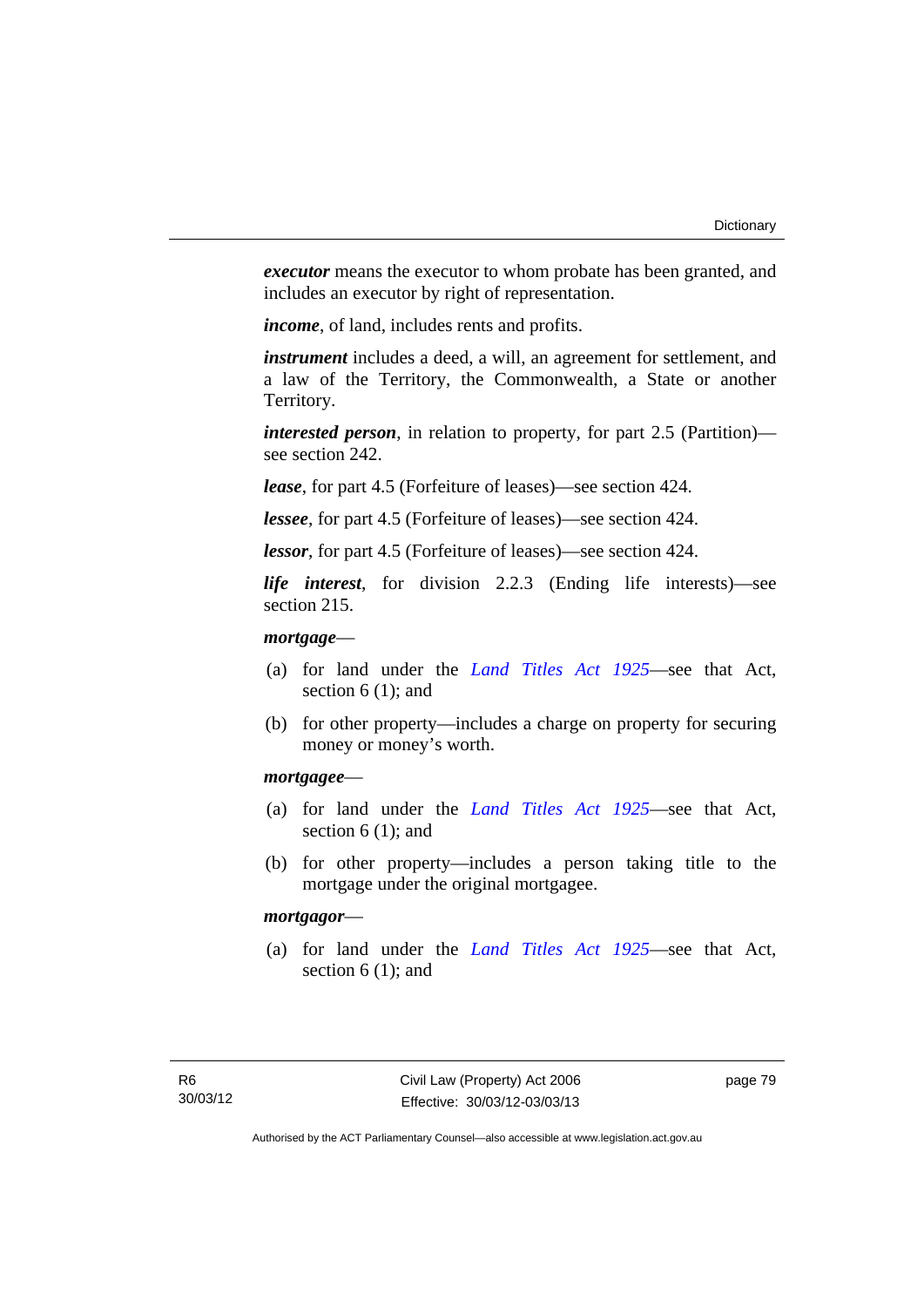- (b) for other property—includes any of the following:
	- (i) a person taking title to the equity of redemption under the original mortgagor;
	- (ii) a person entitled to redeem a mortgage, according to the person's interest in the mortgaged property.

*owners corporation*, for part 2.9 (Unit Titles)—see the *[Unit Titles](http://www.legislation.act.gov.au/a/2011-41)  [\(Management\) Act 2011](http://www.legislation.act.gov.au/a/2011-41)*, dictionary.

*personal representative* means the executor or administrator of a deceased person.

*person with a legal disability* means—

- (a) a child; or
- (b) a person with a mental disability.

*person with a mental disability* means—

- (a) in relation to a proceeding—a person (other than a child) who is not legally competent to be a party to the proceeding; and
- (b) in relation to the doing of something—a person (other than a child) who is not legally competent to do the thing;

and includes such a person even if a guardian or manager has not been appointed for the person under the *[Guardianship and](http://www.legislation.act.gov.au/a/1991-62)  [Management of Property Act 1991](http://www.legislation.act.gov.au/a/1991-62)*.

*possession*, of land, includes receipt of income from the land.

*proceeding for partition of property*, for part 2.5 (Partition)—see section 242.

#### *purchaser*—

- (a) for division 2.4.1 (Dispositions on trust for sale or with power of sale)—see section 230; and
- (b) for division 2.4.2 (Voidable dispositions)—see section 238; and

R6 30/03/12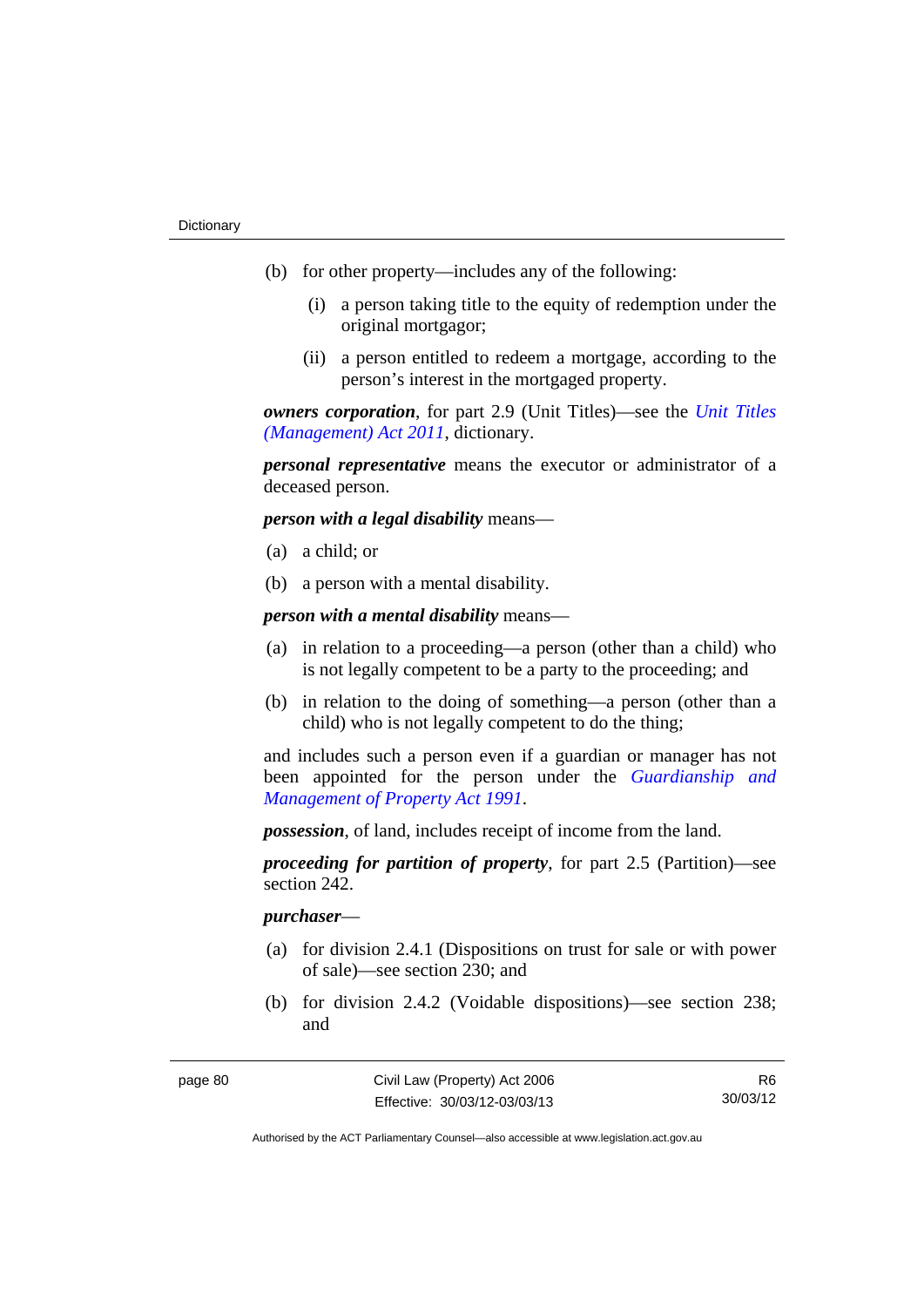- (c) for any other provision—means a purchaser for valuable consideration, and includes—
	- (i) a lessee or mortgagee; and
	- (ii) anyone else who acquires an interest in property for valuable consideration.

*registered* means—

- (a) for this Act generally—registered in the appropriate register kept by the registrar-general; and
- (b) for part 2.9 (Unit Titles)—see section 259.

*rent*—

- (a) includes yearly or other rent; and
- (b) for part 2.6 (Apportionment)—see section 248.

*securities* includes stocks, funds and shares.

*settlement*—see section 200.

*sublease*, for part 4.5 (Forfeiture of leases)—see section 424.

#### *trust corporation* means—

- (a) the public trustee or a trustee company; or
- (b) the Official Trustee in Bankruptcy under the *[Bankruptcy Act](http://www.comlaw.gov.au/Series/C2004A07422)  [1966](http://www.comlaw.gov.au/Series/C2004A07422)* (Cwlth); or
- (c) the trustee in whom the property of a bankrupt is vested.

*trustee company*—see the *[Trustee Companies Act 1947](http://www.legislation.act.gov.au/a/1947-15)*, dictionary.

*trustees for sale* means the people holding property on trust for sale.

*trust for sale* means a binding trust for sale, whether or not exercisable at the request or with the consent of anyone, and with or without a discretionary power to postpone sale.

*unit*, for part 2.9 (Unit Titles)—see the *[Unit Titles Act 2001](http://www.legislation.act.gov.au/a/2001-16)*, section 9.

page 81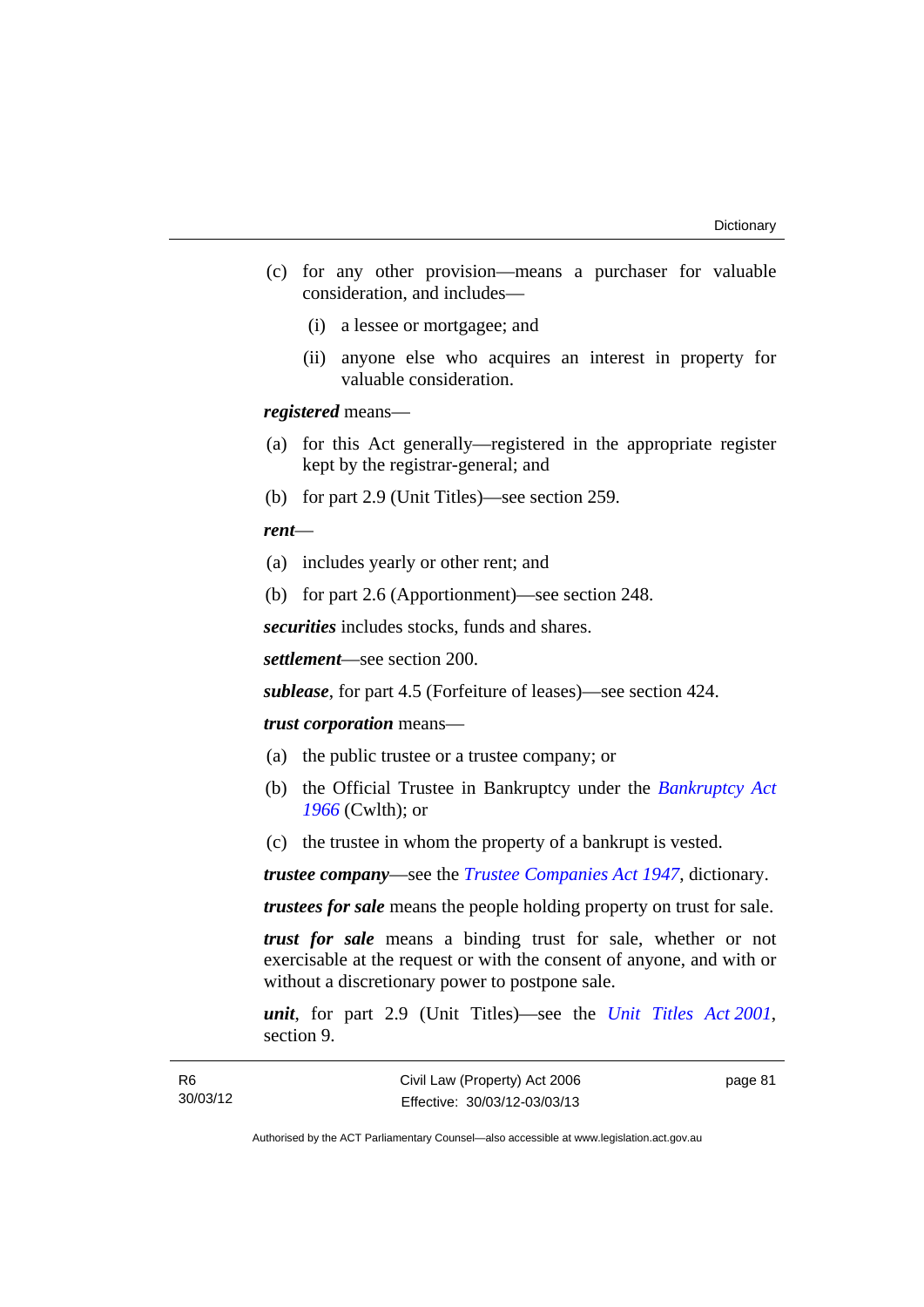**Dictionary** 

*units plan*, for part 2.9 (Unit Titles)—see the *[Unit Titles Act 2001](http://www.legislation.act.gov.au/a/2001-16)*, dictionary.

*valuable consideration* includes marriage, but does not include a nominal consideration in money.

page 82 Civil Law (Property) Act 2006 Effective: 30/03/12-03/03/13

R6 30/03/12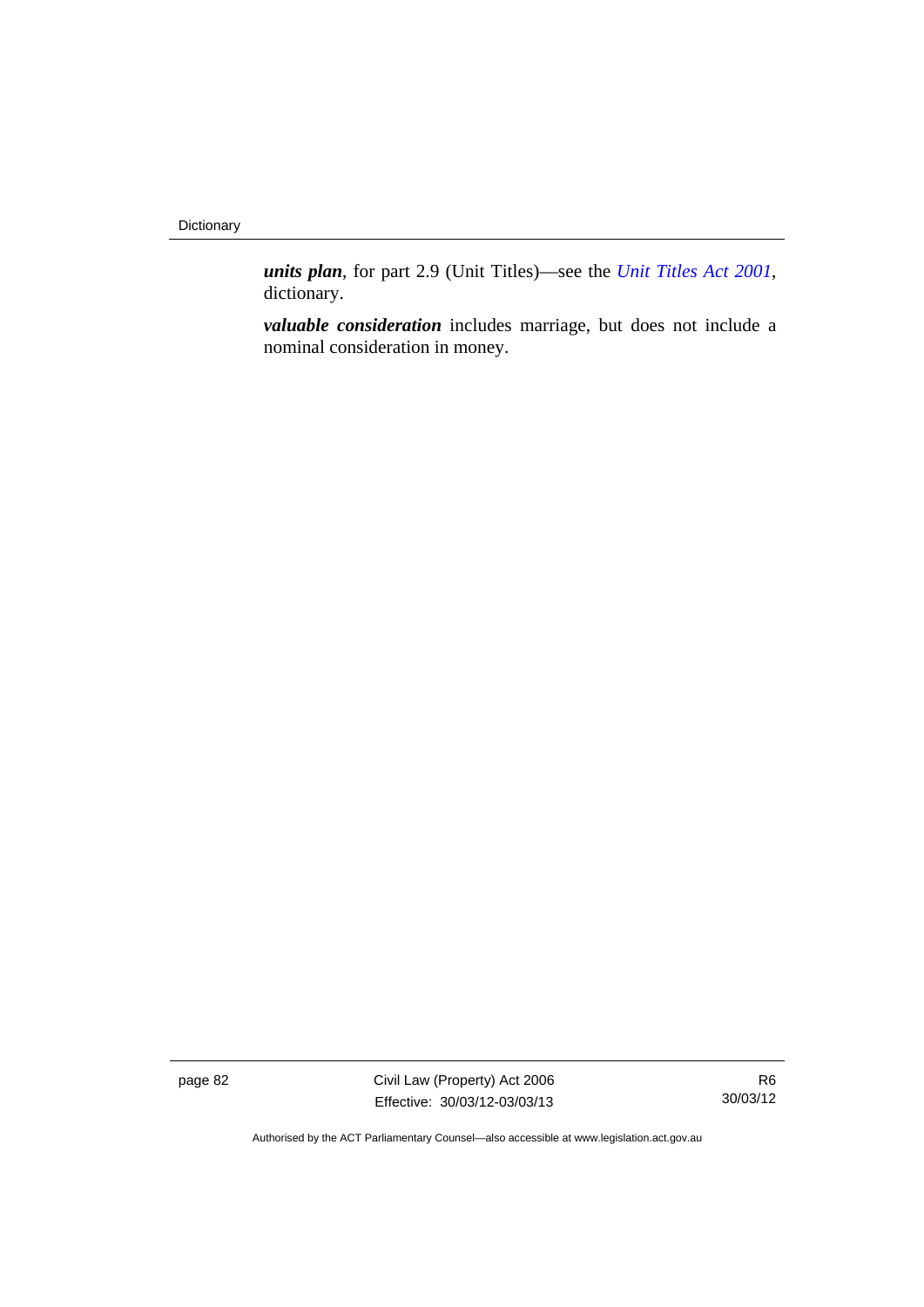# **Endnotes**

## **1 About the endnotes**

Amending and modifying laws are annotated in the legislation history and the amendment history. Current modifications are not included in the republished law but are set out in the endnotes.

Not all editorial amendments made under the *[Legislation Act 2001](http://www.legislation.act.gov.au/a/2001-14)*, part 11.3 are annotated in the amendment history. Full details of any amendments can be obtained from the Parliamentary Counsel's Office.

Uncommenced amending laws are not included in the republished law. The details of these laws are underlined in the legislation history. Uncommenced expiries are underlined in the legislation history and amendment history.

If all the provisions of the law have been renumbered, a table of renumbered provisions gives details of previous and current numbering.

The endnotes also include a table of earlier republications.

| $A = Act$                                          | NI = Notifiable instrument                  |  |
|----------------------------------------------------|---------------------------------------------|--|
| $AF =$ Approved form                               | $o = order$                                 |  |
| $am = amended$                                     | $om = omitted/repealed$                     |  |
| $amdt = amendment$                                 | $ord = ordinance$                           |  |
| $AR = Assembly resolution$                         | $orig = original$                           |  |
| $ch = chapter$                                     | par = paragraph/subparagraph                |  |
| $CN =$ Commencement notice                         | $pres = present$                            |  |
| $def = definition$                                 | $prev = previous$                           |  |
| $DI = Disallowable instrument$                     | $(\text{prev}) = \text{previously}$         |  |
| $dict = dictionary$                                | $pt = part$                                 |  |
| $disallowed = disallowed by the Legislative$       | $r = rule/subrule$                          |  |
| Assembly                                           | $reloc = relocated$                         |  |
| $div = division$                                   | $renum = renumbered$                        |  |
| $exp = expires/expired$                            | $R[X]$ = Republication No                   |  |
| $Gaz = gazette$                                    | $RI = reissue$                              |  |
| $hdg = heading$<br>$s = section/subsection$        |                                             |  |
| $sch = schedule$<br>$IA = Interpretation Act 1967$ |                                             |  |
| ins = inserted/added                               | $sdiv = subdivision$                        |  |
| $LA =$ Legislation Act 2001                        | $SL = Subordinate$ law                      |  |
| $LR =$ legislation register                        | $sub =$ substituted                         |  |
| $LRA =$ Legislation (Republication) Act 1996       | $underlining = whole or part not commenced$ |  |
| $mod = modified/modification$                      | or to be expired                            |  |
|                                                    |                                             |  |

## **2 Abbreviation key**

R6 30/03/12 Civil Law (Property) Act 2006 Effective: 30/03/12-03/03/13

page 83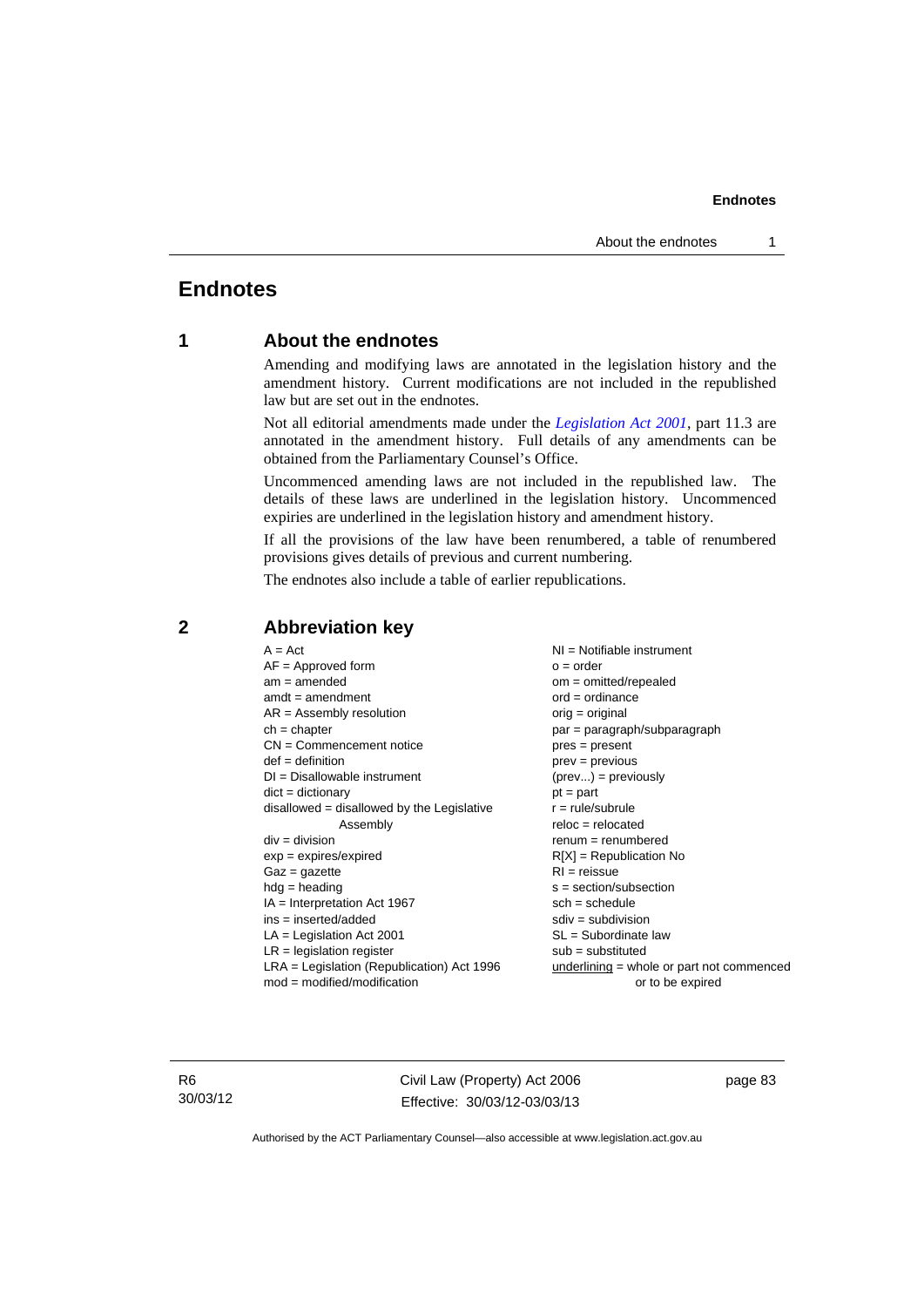3 Legislation history

# **3 Legislation history**

#### **Civil Law (Property) Act 2006 A2006-38**  notified LR 28 September 2006 s 1, s 2 commenced 28 September 2006 (LA s 75 (1)

remainder commenced 28 March 2007 (s 2 and LA s 79)

as amended by

#### **[Children and Young People \(Consequential Amendments\) Act 2008](http://www.legislation.act.gov.au/a/2008-20) A2008-20 sch 3 pt 3.5**

notified LR 17 July 2008

s 1, s 2 commenced 17 July 2008 (LA s 75 (1))

s 3 commenced 18 July 2008 (s 2 (1))

sch 3 pt 3.5 commenced 27 October 2008 (s 2 (4) and see [Children](http://www.legislation.act.gov.au/a/2008-19)  [and Young People Act 2008](http://www.legislation.act.gov.au/a/2008-19) A2008-19, s 2 and [CN2008-13](http://www.legislation.act.gov.au/cn/2008-13/default.asp))

#### **[Justice and Community Safety Legislation Amendment Act 2010](http://www.legislation.act.gov.au/a/2010-40)  [\(No 3\)](http://www.legislation.act.gov.au/a/2010-40) A2010-40 sch 1 pt 1.1**

notified LR 5 October 2010

s 1, s 2 commenced 5 October 2010 (LA s 75 (1))

s 3, sch 1 pt 1.1 commenced 6 October 2010 (s 2 (1))

#### **[Administrative \(One ACT Public Service Miscellaneous Amendments\)](http://www.legislation.act.gov.au/a/2011-22)  [Act 2011](http://www.legislation.act.gov.au/a/2011-22) A2011-22 sch 1 pt 1.26**

notified LR 30 June 2011 s 1, s 2 commenced 30 June 2011 (LA s 75 (1)) sch 1 pt 1.26 commenced 1 July 2011 (s 2 (1))

## **[Unit Titles \(Management\) Act 2011](http://www.legislation.act.gov.au/a/2011-41) A2011-41 sch 5 pt 5.2**

notified LR 3 November 2011 s 1, s 2 commenced 3 November 2011 (LA s 75 (1)) sch 5 pt 5.2 commenced 30 March 2012 (s 2 and [CN2012-6\)](http://www.legislation.act.gov.au/cn/2012-6/default.asp)

page 84 Civil Law (Property) Act 2006 Effective: 30/03/12-03/03/13

R6 30/03/12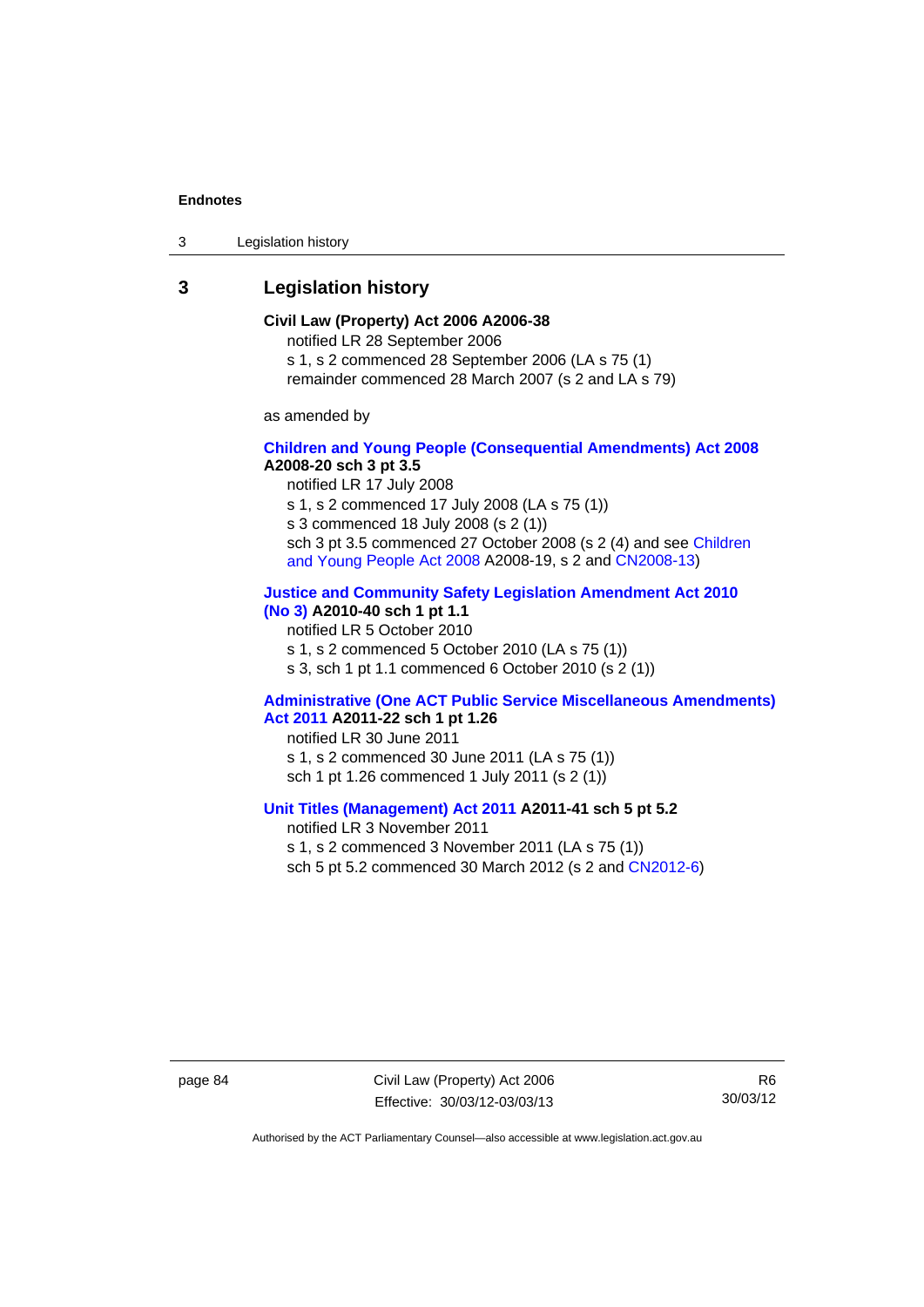# **4 Amendment history Commencement**  s 2 om LA s 89 (4) **Application of Act**  s 5 am [A2010-40](http://www.legislation.act.gov.au/a/2010-40) amdt 1.1 **Powers and duties of guardian**  s 257 am [A2008-20](http://www.legislation.act.gov.au/a/2008-20) amdt 3.13; [A2011-22](http://www.legislation.act.gov.au/a/2011-22) amdt 1.91 **Unit Titles**  pt 2.9 hdg ins [A2011-41](http://www.legislation.act.gov.au/a/2011-41) amdt 5.3 **Definitions—pt 2.9**  div 2.9.1 hdg ins [A2011-41](http://www.legislation.act.gov.au/a/2011-41) amdt 5.3 **Definitions—pt 2.9**  s 259 ins [A2011-41](http://www.legislation.act.gov.au/a/2011-41) amdt 5.3 def *common property* ins [A2011-41](http://www.legislation.act.gov.au/a/2011-41) amdt 5.3 def *owners corporation* ins [A2011-41](http://www.legislation.act.gov.au/a/2011-41) amdt 5.3 def *registered* ins [A2011-41](http://www.legislation.act.gov.au/a/2011-41) amdt 5.3 def *unit* ins [A2011-41](http://www.legislation.act.gov.au/a/2011-41) amdt 5.3 def *units plan* ins [A2011-41](http://www.legislation.act.gov.au/a/2011-41) amdt 5.3 **Developer disclosure**  div 2.9.2 hdg reloc from [Unit Titles Act 2001](http://www.legislation.act.gov.au/a/2001-16) div 3.4 hdg by [A2011-41](http://www.legislation.act.gov.au/a/2011-41) amdt 5.38 **Contract for sale of unit before registration of units plan**  s 260 reloc from [Unit Titles Act 2001](http://www.legislation.act.gov.au/a/2001-16) s 31A by [A2011-41](http://www.legislation.act.gov.au/a/2011-41) amdt 5.38 **Implied warranties**  div 2.9.3 hdg reloc from [Unit Titles Act 2001](http://www.legislation.act.gov.au/a/2001-16) pt 7A hdg by [A2011-41](http://www.legislation.act.gov.au/a/2011-41) amdt 5.47 **Meaning of** *implied warranties***—div 2.9.3**  s 261 reloc from [Unit Titles Act 2001](http://www.legislation.act.gov.au/a/2001-16) s 130A by [A2011-41](http://www.legislation.act.gov.au/a/2011-41) amdt 5.47 **Purpose—div 2.9.3**  s 262 reloc from [Unit Titles Act 2001](http://www.legislation.act.gov.au/a/2001-16) s 130B by [A2011-41](http://www.legislation.act.gov.au/a/2011-41) amdt 5.47 **Implied warranties and right to cancel—effect**  s 263 reloc from [Unit Titles Act 2001](http://www.legislation.act.gov.au/a/2001-16) s 130C by [A2011-41](http://www.legislation.act.gov.au/a/2011-41) amdt 5.47 **Implied warranties**  reloc from [Unit Titles Act 2001](http://www.legislation.act.gov.au/a/2001-16) s 130D by [A2011-41](http://www.legislation.act.gov.au/a/2011-41) amdt 5.47 **Cancellation of contract**  s 265 reloc from [Unit Titles Act 2001](http://www.legislation.act.gov.au/a/2001-16) s 130E by [A2011-41](http://www.legislation.act.gov.au/a/2011-41) amdt 5.47 **Claim for compensation**  s 266 reloc from [Unit Titles Act 2001](http://www.legislation.act.gov.au/a/2001-16) s 130F by [A2011-41](http://www.legislation.act.gov.au/a/2011-41) amdt 5.47

R6 30/03/12 Civil Law (Property) Act 2006 Effective: 30/03/12-03/03/13

page 85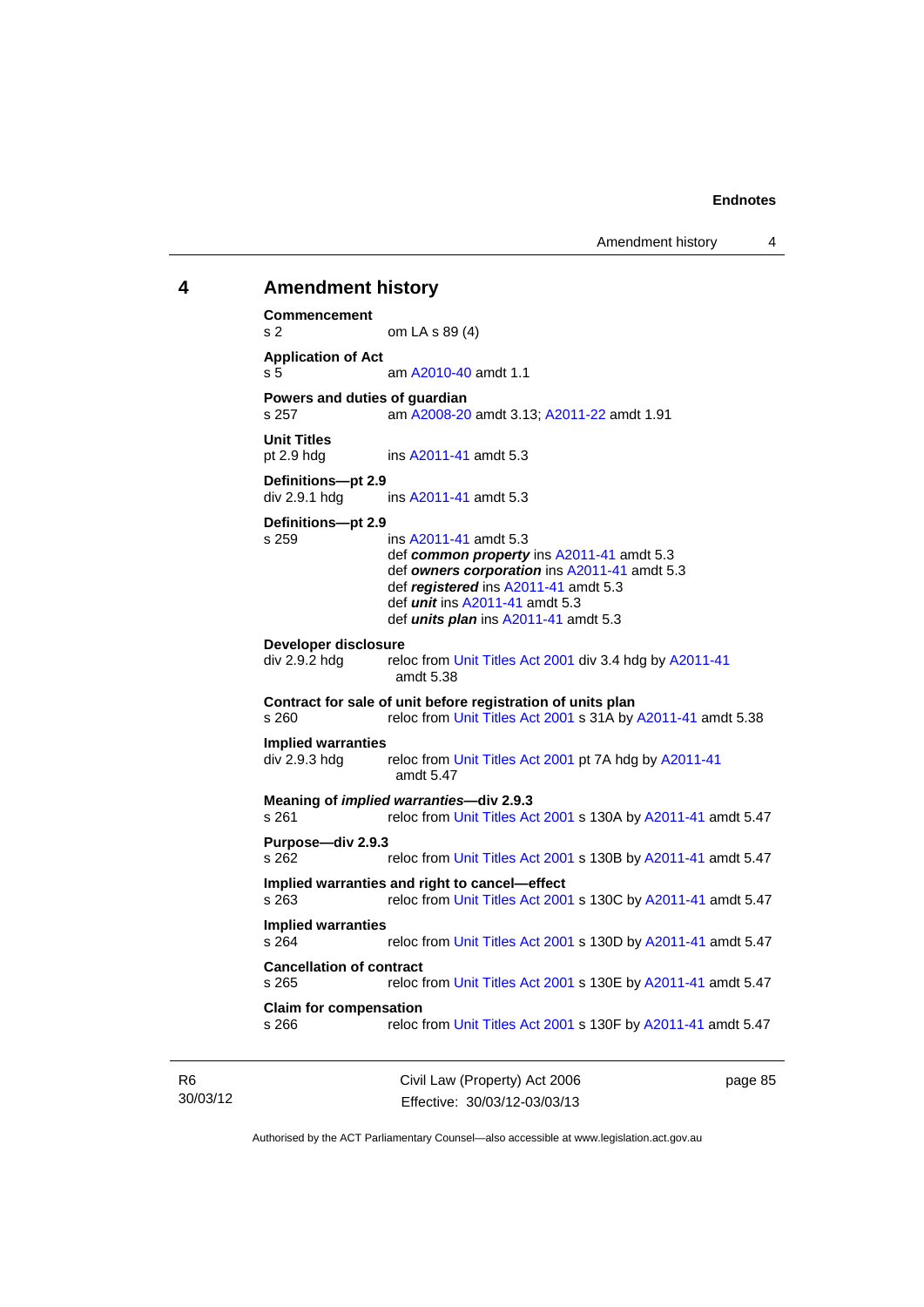4 Amendment history

```
Transitional 
                 exp 28 March 2009 (s 506)
References to repealed Act 
s 504 exp 28 March 2009 (s 506) 
Transitional regulations 
                 exp 28 March 2009 (s 506)
Expiry of pt 5.4 
s 506 exp 28 March 2009 (s 506) 
Repeals and consequential amendments 
                 \frac{1}{2} cm LA s 89 (3)
Legislation repealed 
s 507 om LA s 89 (3) 
Legislation amended—sch 1 
s 508 om LA s 89 (3) 
Consequential amendments 
sch 1 om LA s 89 (3) 
Dictionary 
dict def common property ins A2011-41 amdt 5.4 
                  def owners corporation ins A2011-41 amdt 5.4 
                  def registered sub A2011-41 amdt 5.5 
                  def unit ins A2011-41 amdt 5.6 
                  def units plan ins A2011-41 amdt 5.6
```
page 86 Civil Law (Property) Act 2006 Effective: 30/03/12-03/03/13

R6 30/03/12